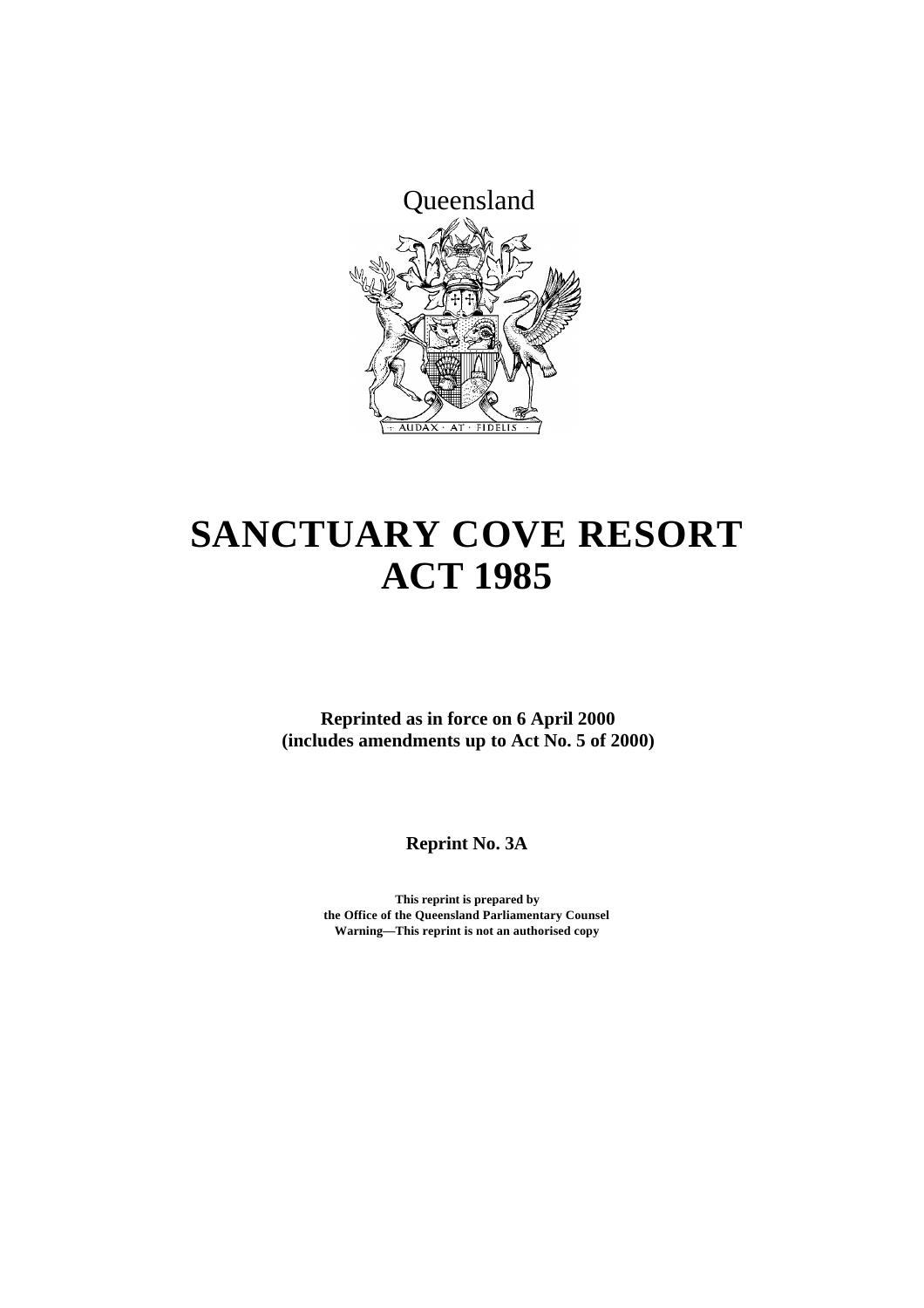## **Information about this reprint**

This Act is reprinted as at 6 April 2000. The reprint shows the law as amended by all amendments that commenced on or before that day (Reprints Act 1992 s 5(c)).

The reprint includes a reference to the law by which each amendment was made—see list of legislation and list of annotations in endnotes.

This page is specific to this reprint. See previous reprints for information about earlier changes made under the Reprints Act 1992. A table of earlier reprints is included in the endnotes.

#### **Also see endnotes for information about—**

- **• when provisions commenced**
- **• editorial changes made in earlier reprints.**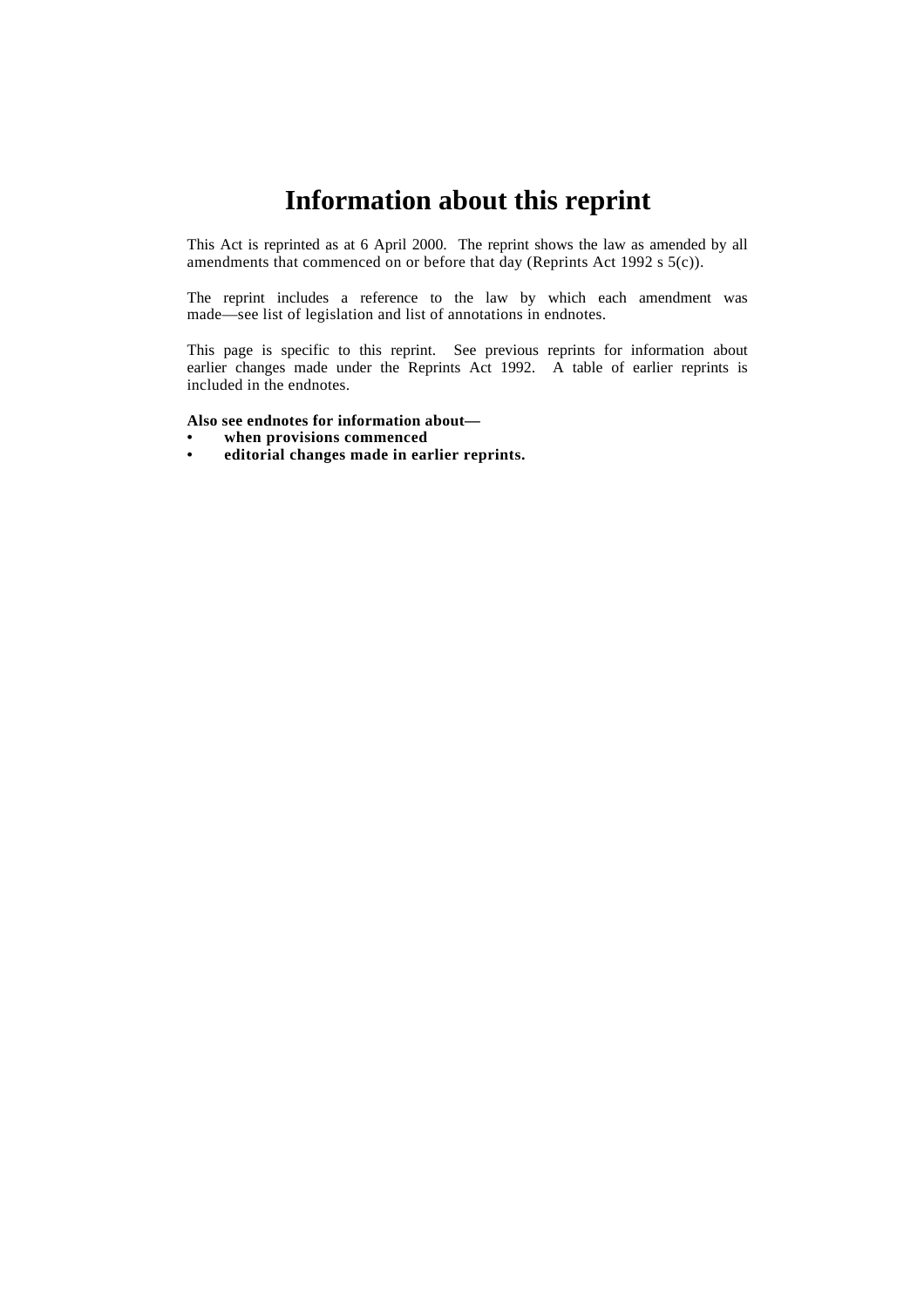

# **SANCTUARY COVE RESORT ACT 1985**

## **TABLE OF PROVISIONS**

#### Section Page

#### **PART 1—PRELIMINARY**

| $\mathbf{1}$   |                                                                                 | $\mathbf{Q}$ |
|----------------|---------------------------------------------------------------------------------|--------------|
| $\overline{2}$ |                                                                                 | 9            |
| 3A             |                                                                                 | 9            |
| $\overline{4}$ |                                                                                 | 9            |
|                | <b>PART 2-THE SITE AND SUBDIVISION OF THE SITE</b>                              |              |
|                | Division 1-The site                                                             |              |
| 5              |                                                                                 |              |
| 6              |                                                                                 |              |
|                | Division 2-Zones                                                                |              |
| 7              |                                                                                 |              |
| 8              |                                                                                 |              |
| 9              |                                                                                 |              |
|                | Division 3-Initial subdivision                                                  |              |
| 10             |                                                                                 |              |
| 11             |                                                                                 |              |
| 12             | Transfer of primary thoroughfare to primary thoroughfare body corporate . 17    |              |
|                | <b>PART 2A-THE ADJACENT SITE AND SUBDIVISION OF THE</b><br><b>ADJACENT SITE</b> |              |
|                | Division 1-The adjacent site                                                    |              |
| 12A            |                                                                                 |              |
| 12B            |                                                                                 |              |
|                | Division 2-Zones in the adjacent site                                           |              |
| 12C            |                                                                                 |              |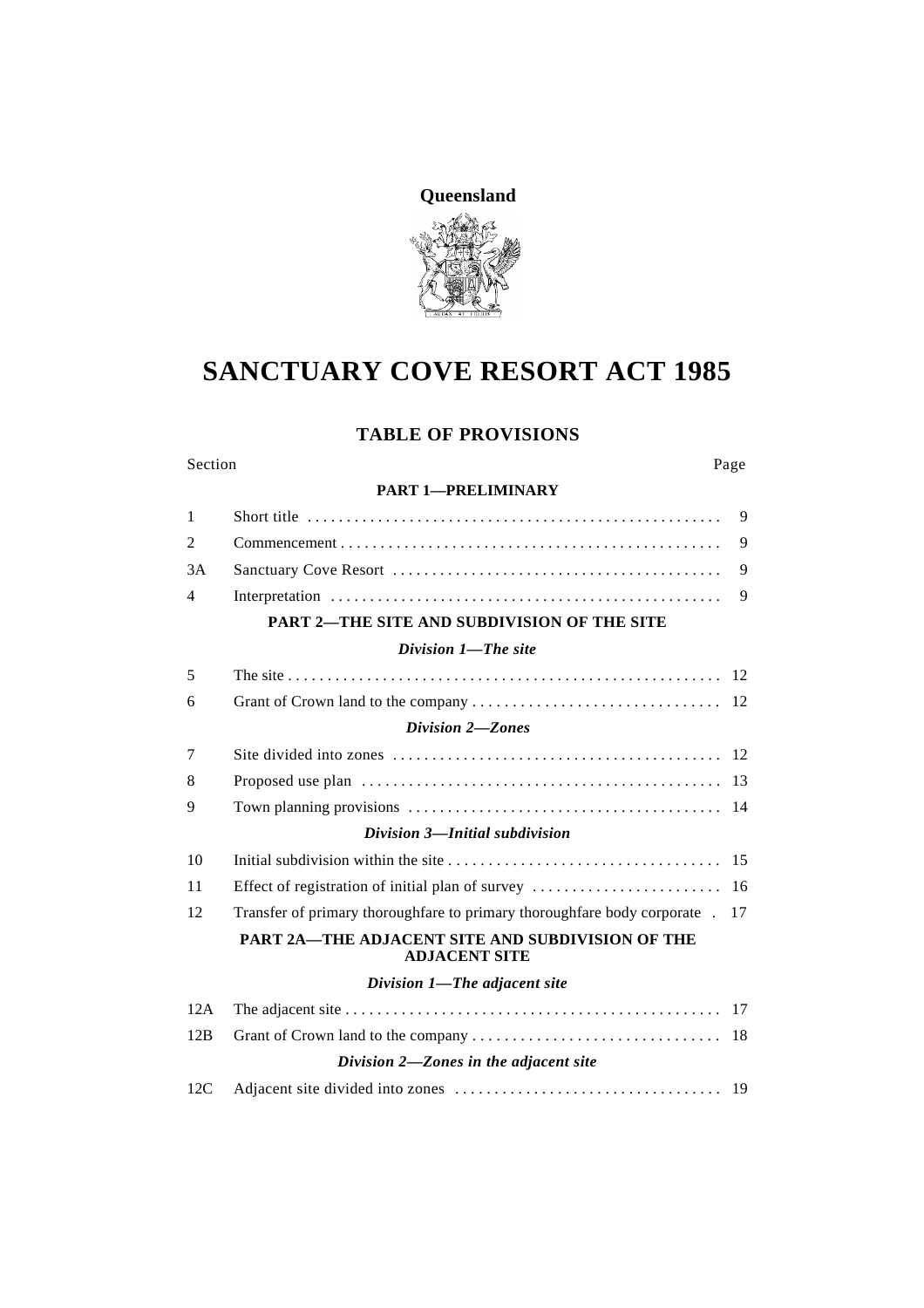*Sanctuary Cove Resort Act 1985*

| 12D |                                                                                        |    |
|-----|----------------------------------------------------------------------------------------|----|
| 12E |                                                                                        |    |
|     | Division 3-Initial subdivision of adjacent site                                        |    |
| 12F |                                                                                        |    |
| 12G | Effect of registration of initial plan of survey of the adjacent site $\dots \dots$ 23 |    |
| 12H | Transfer of primary thoroughfare to primary thoroughfare body corporate . 23           |    |
|     | <b>PART 2B-DEALING WITH LAND IN ZONES</b>                                              |    |
|     | Division 1-Dealing with land in residential zones                                      |    |
| 13  | Subdivision etc. of land within certain residential zones 24                           |    |
| 14  | Transfer of lots comprising secondary thoroughfares to principal                       |    |
| 15  |                                                                                        |    |
| 15A |                                                                                        |    |
| 16  |                                                                                        |    |
| 16A |                                                                                        |    |
| 17  |                                                                                        |    |
| 18  |                                                                                        |    |
| 19  |                                                                                        |    |
| 20  |                                                                                        |    |
|     | Division 2-Dealing with land in zones other than residential zones                     |    |
| 21  |                                                                                        |    |
| 21A |                                                                                        |    |
|     | PART 3-PRINCIPAL BODY CORPORATE                                                        |    |
|     | Division 1-Principal body corporate                                                    |    |
| 22  |                                                                                        |    |
| 23  |                                                                                        |    |
| 24  |                                                                                        |    |
| 25  |                                                                                        | 35 |
| 26  |                                                                                        | 36 |
| 27  |                                                                                        | 36 |
| 28  |                                                                                        | 40 |
| 29  |                                                                                        | 41 |
| 30  |                                                                                        | 42 |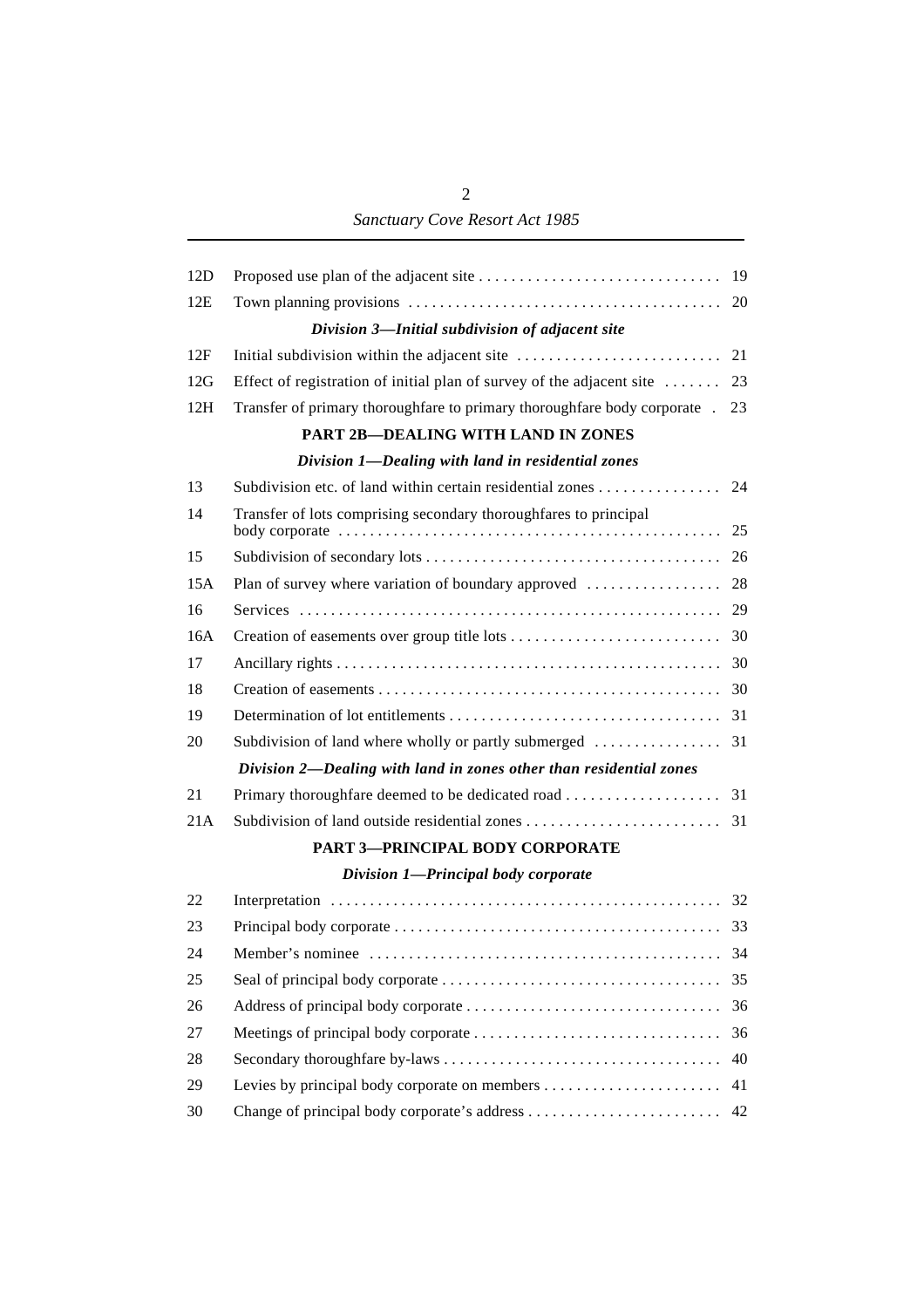## *Sanctuary Cove Resort Act 1985*

| 31  |                                                                         |    |
|-----|-------------------------------------------------------------------------|----|
| 32  |                                                                         |    |
| 33  |                                                                         |    |
| 34  |                                                                         |    |
| 35  |                                                                         |    |
| 36  | Supply of information, certificates and copies by principal body        |    |
| 37  |                                                                         |    |
| 38  |                                                                         |    |
| 39  |                                                                         |    |
| 40  |                                                                         |    |
|     | Division 2-Executive committee                                          |    |
| 41  |                                                                         |    |
| 42  |                                                                         |    |
| 43  | Chairperson, secretary and treasurer of executive committee 56          |    |
| 44  |                                                                         |    |
| 45  | Executive committee's decisions to be decisions of principal            |    |
| 46  | Statutory restrictions on powers of executive committee                 | 59 |
| 47  | Restrictions imposed on executive committee by principal body           |    |
|     | Division 2A-Principal body corporate manager                            |    |
| 47A |                                                                         |    |
|     | <b>Division 3-General provisions</b>                                    |    |
| 48  | Costs in proceedings by members against principal body corporate  61    |    |
| 49  | Service of documents on principal body corporate, members and others 62 |    |
| 50  |                                                                         |    |
|     | <b>PART 4-THOROUGHFARES</b>                                             |    |
|     | Division 1-Construction of roads                                        |    |
| 51  |                                                                         |    |
| 52  |                                                                         | 63 |
|     | Division 2-Maintenance etc. of roads and other structures               |    |
| 53  |                                                                         |    |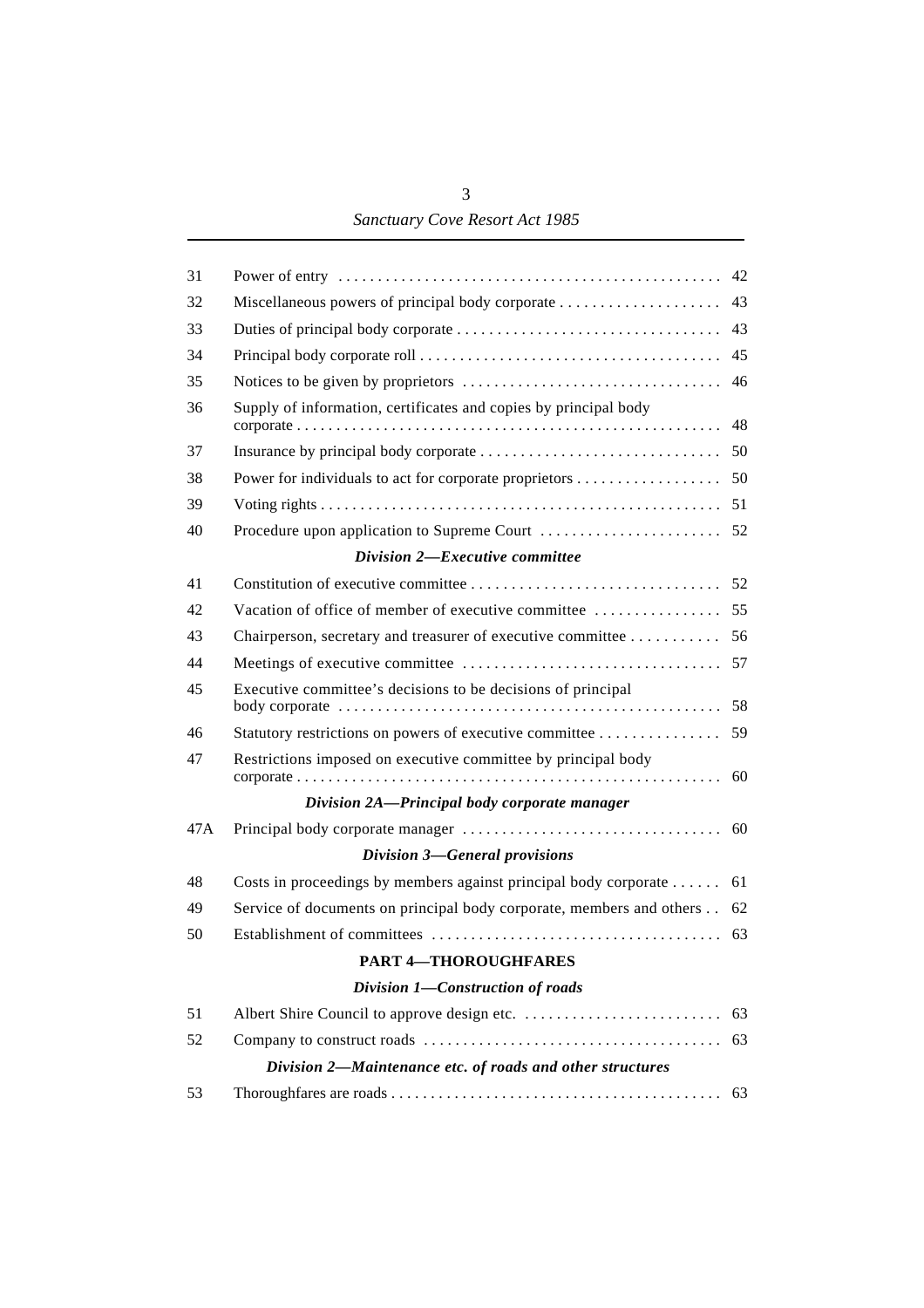4 *Sanctuary Cove Resort Act 1985*

| 54  |                                                                      |    |
|-----|----------------------------------------------------------------------|----|
| 54A | Primary and secondary thoroughfares are public places for certain    | 64 |
| 55  |                                                                      |    |
| 56  |                                                                      | 65 |
|     | Division 3-Primary thoroughfare                                      |    |
| 57  |                                                                      | 66 |
| 58  |                                                                      |    |
| 59  |                                                                      |    |
| 60  |                                                                      |    |
| 61  |                                                                      | 69 |
|     | Division 4-Secondary thoroughfare                                    |    |
| 62  |                                                                      |    |
| 63  |                                                                      |    |
| 64  |                                                                      |    |
| 64A |                                                                      |    |
| 64B |                                                                      |    |
|     | PART 5-PRIMARY THOROUGHFARE BODY CORPORATE                           |    |
|     | Division 1-Primary thoroughfare body corporate                       |    |
| 65  |                                                                      |    |
| 66  |                                                                      |    |
| 67  |                                                                      |    |
| 68  |                                                                      |    |
| 69  |                                                                      |    |
| 70  |                                                                      |    |
| 71  |                                                                      | 80 |
| 72  | Voting entitlements before registration of initial plan of survey of | 81 |
| 72A | Voting entitlements after registration of initial plan of survey of  | 82 |
| 73  | Levies by primary thoroughfare body corporate on members             | 83 |
| 74  | Change of primary thoroughfare body corporate's address              | 83 |
| 75  |                                                                      | 84 |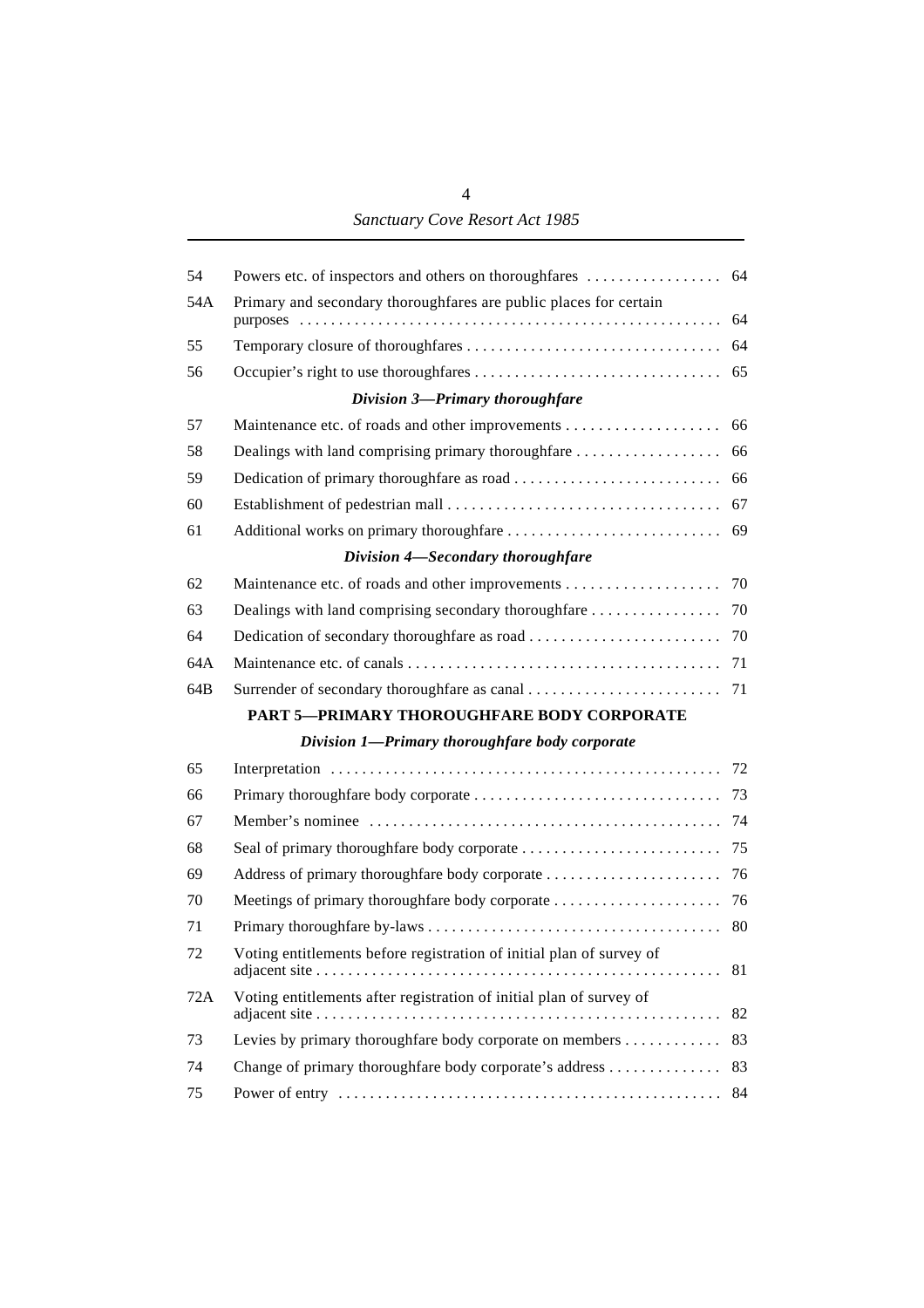| 76  | Miscellaneous powers of primary thoroughfare body corporate  84 |
|-----|-----------------------------------------------------------------|
| 77  |                                                                 |
| 78  |                                                                 |
| 79  |                                                                 |
| 80  | Supply of information, certificates and copies by primary       |
| 81  |                                                                 |
| 82  |                                                                 |
| 83  |                                                                 |
| 84  |                                                                 |
|     | Division 2-Executive committee                                  |
| 85  |                                                                 |
| 86  |                                                                 |
| 87  | Chairperson, secretary and treasurer of executive committee 99  |
| 88  |                                                                 |
| 89  | Executive committee's decisions to be decisions of primary      |
| 90  | Statutory restrictions on powers of executive committee 101     |
| 91  | Restrictions imposed on executive committee by primary          |
|     | Division 2A-Primary thoroughfare body corporate manager         |
| 91A |                                                                 |
|     | <b>Division 3-General provisions</b>                            |
| 92  | Costs in proceedings by members against primary thoroughfare    |
| 93  | Service of documents on primary thoroughfare body corporate,    |
| 94  | Power of primary thoroughfare body corporate to convene         |
|     | PART 6-DEVELOPMENT CONTROL BY-LAWS                              |
| 95  |                                                                 |
| 96  | Minor noncompliance with development control by-laws  107       |
|     | PART 6A-RESIDENTIAL ZONE ACTIVITIES BY-LAWS                     |
| 96A |                                                                 |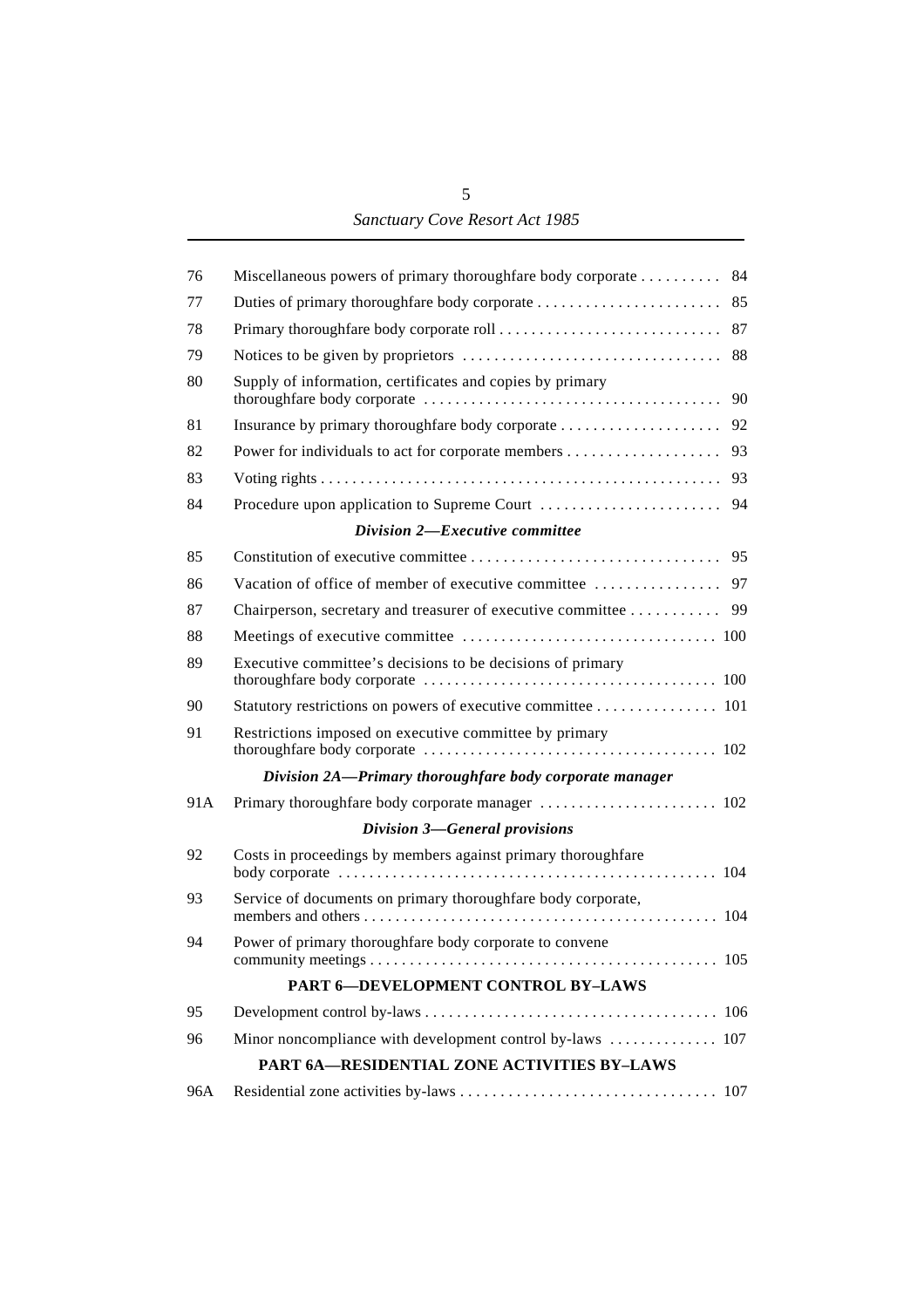| 96B  | Minor noncompliance with residential zone activities by-laws 108            |  |
|------|-----------------------------------------------------------------------------|--|
|      | PART 7-PROVISIONS AS TO LAND SUBJECT TO TIDAL<br><b>INFLUENCE</b>           |  |
| 97   |                                                                             |  |
| 99   | Obligation of authorities to maintain or undertake works 109                |  |
| 100  |                                                                             |  |
| 101  |                                                                             |  |
| 102  | Construction of floating dwelling houses and special dwelling houses 110    |  |
| 103  |                                                                             |  |
| 104  | Construction and use of structures on bank of Coomera River  111            |  |
|      | <b>PART 8-MISCELLANEOUS PROVISIONS</b>                                      |  |
| 105  |                                                                             |  |
| 105A |                                                                             |  |
| 106  | Request for Albert Shire Council approval to be accompanied by fee 113      |  |
| 107  |                                                                             |  |
| 108  |                                                                             |  |
| 109  |                                                                             |  |
| 110  |                                                                             |  |
| 111  |                                                                             |  |
|      |                                                                             |  |
|      | <b>USES PERMITTED WITHIN ZONES</b>                                          |  |
|      | <b>SCHEDULE B</b> $\ldots$ $\ldots$ $\ldots$ $\ldots$ $\ldots$ $\ldots$ 131 |  |
|      | THE SITE                                                                    |  |
|      |                                                                             |  |
|      | <b>ZONES OF THE SITE</b>                                                    |  |
|      | SCHEDULE D  131                                                             |  |
|      | <b>ADJACENT SITE PLAN</b>                                                   |  |
|      |                                                                             |  |
|      | ZONES OF THE ADJACENT SITE                                                  |  |
|      |                                                                             |  |

#### **ENDNOTES**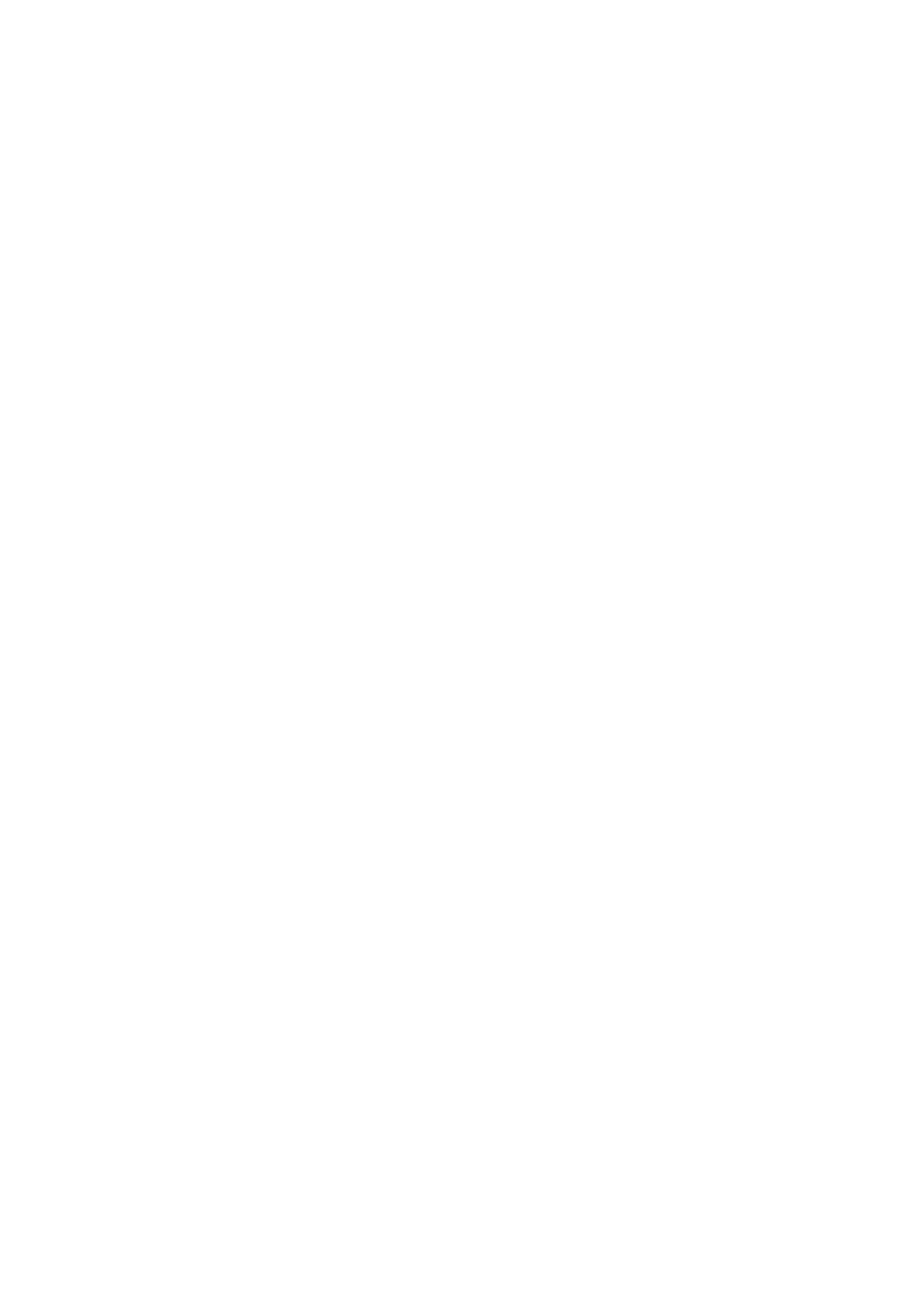## **SANCTUARY COVE RESORT ACT 1985**

[as amended by all amendments that commenced on or before 6 April 2000]

## **An Act relating to the development of 'Sanctuary Cove Resort' at Hope Island in the State of Queensland**

## **†PART 1—PRELIMINARY**

#### **˙Short title**

**1.** This Act may be cited as the *Sanctuary Cove Resort Act 1985*.

#### **˙Commencement**

**2.(1)** This section and section 1 shall commence on the day on which this Act is assented to for and on behalf of Her Majesty.

**(2)** Except as provided by subsection (1), this Act shall commence on a day appointed by proclamation.

#### **˙Sanctuary Cove Resort**

**3A.** For the purposes of this Act, Sanctuary Cove Resort comprises the site and the adjacent site.

#### **˙Interpretation**

**4.** In this Act—

- **"Albert Shire Council"** means the Council of the Shire of Albert, a local government duly constituted under the *Local Government Act 1993*.
- **"building unit lot"** means a lot shown on a building units plan.

**s 4**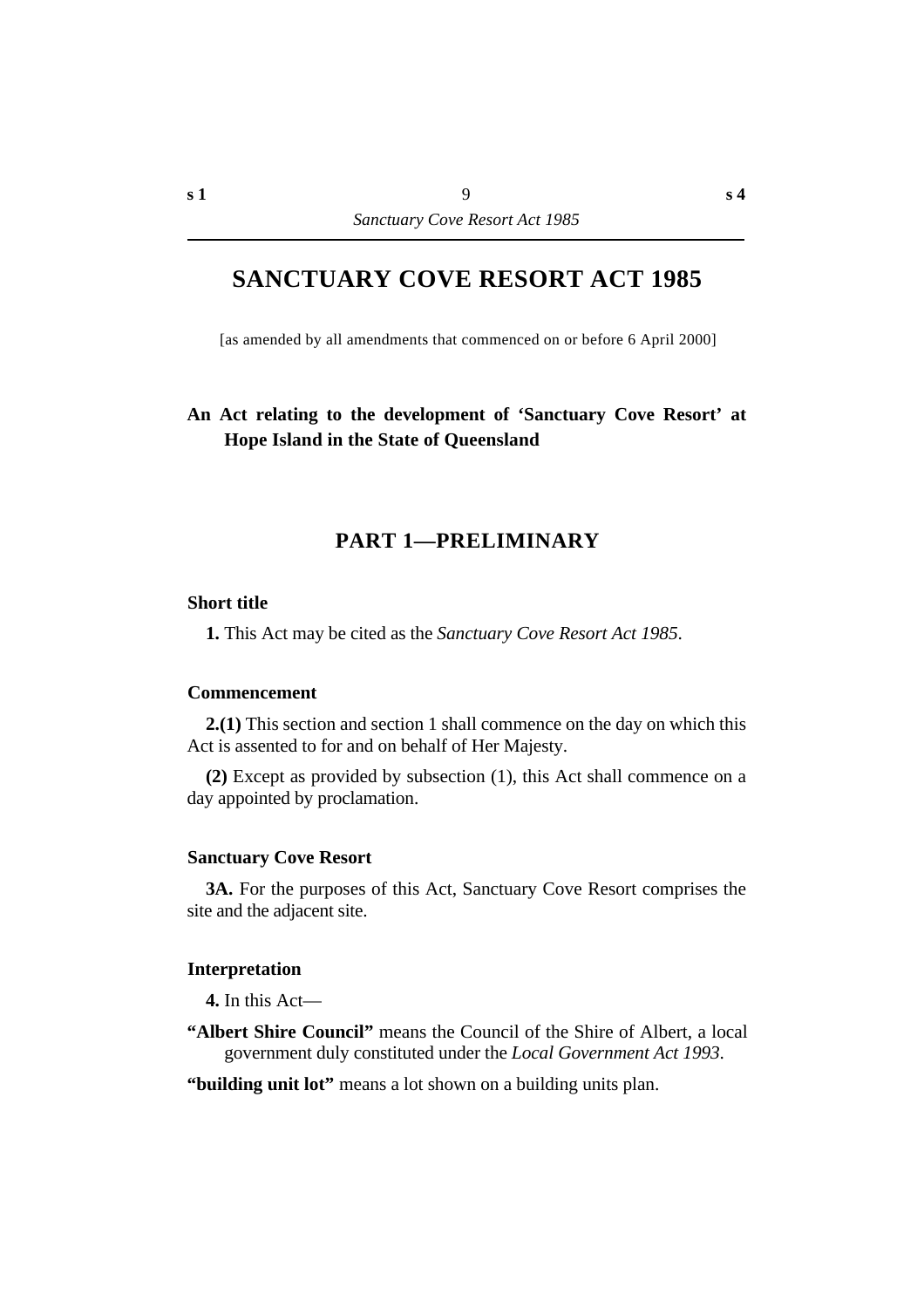- **"building units plan"** means a building units plan within the meaning of the *Building Units and Group Titles Act 1980*.
- **"company"** means Discovery Bay Developments Pty Ltd being a company duly incorporated in Queensland and having its registered office at c/- Messrs Robert Lehn & Co, First Floor, 3290 Gold Coast Highway, Surfers Paradise and includes its successors and assigns.
- **"development control by-laws"** means the development control by-laws in force for the time being pursuant to section 95.
- **"group title lot"** means a lot shown on a group titles plan.
- **"group titles plan"** means a group titles plan within the meaning of the *Building Units and Group Titles Act 1980*.
- **"initial lot"** means a lot shown on the initial plan of survey or initial plan of survey of the adjacent site other than a lot that comprises the whole or part of the primary thoroughfare.
- **"initial plan of survey"**, except where followed by the words 'of the adjacent site', means the plan of survey for the time being registered by the registrar of titles in accordance with section 10.
- **"initial plan of survey of the adjacent site"** means the plan of survey for the time being registered by the registrar of titles in accordance with section 12F.
- **"Minister"** means the Minister of the Crown for the time being administering this Act and includes any Minister of the Crown who is temporarily performing the duties of the Minister.
- **"plan of survey"**, used with reference to any land, includes a number of plans of survey each relating to a different part of the land and together relating to all of the land.
- **"primary thoroughfare"** means the lot or lots that comprises or together comprise the primary thoroughfare as shown at the material time on the initial plan of survey and on the initial plan of survey of the adjacent site.
- **"primary thoroughfare body corporate"** means the Sanctuary Cove Primary Thoroughfare Body Corporate incorporated by the registration of the initial plan of survey.
- **"primary thoroughfare by-laws"** means the primary thoroughfare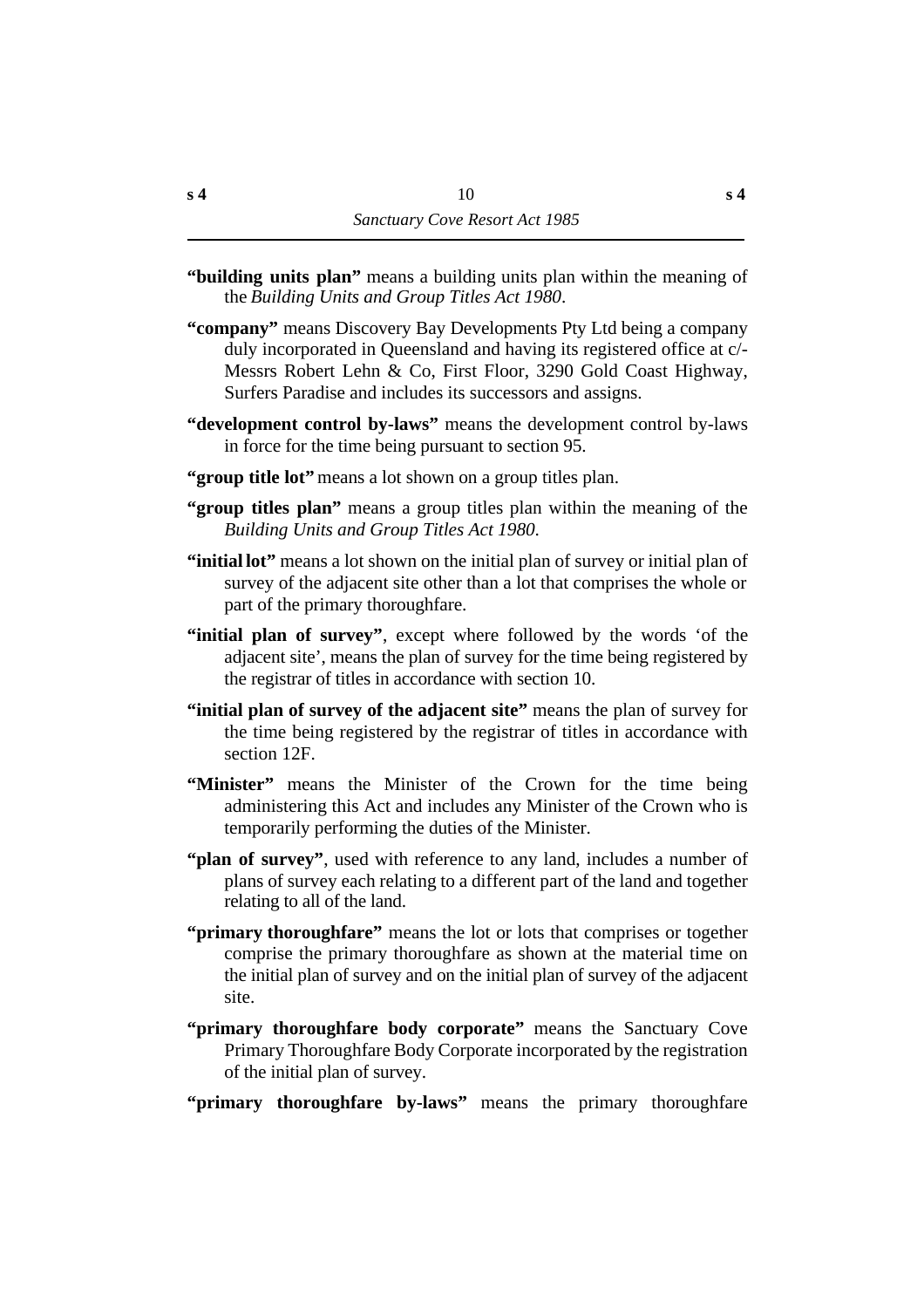by-laws for the time being in force pursuant to section 71.

- **"principal body corporate"** means Sanctuary Cove Principal Body Corporate incorporated by the registration of the initial plan of survey.
- **"proposed use plan"**, except where followed by the words 'of the adjacent site', means the plan of survey of the site for the time being approved by the Albert Shire Council pursuant to section 8.
- **"proposed use plan of the adjacent site"** means the plan of survey of the adjacent site for the time being approved by the Albert Shire Council pursuant to section 12D.
- **"residential zone"** means a zone set forth in schedule C or schedule E as Floating Dwelling House Zone, Harbour, River and Waterfront Residential Zone or General Residential Zone.
- **"road"** means any way constituted to facilitate the traffic of vehicles usually passing on public roads.
- **"secondary lot"** means a lot (other than a lot constituting a secondary thoroughfare) shown on a plan of subdivision of an initial lot or of subdivision of a secondary lot but does not include a building unit lot or a group title lot.
- **"secondary thoroughfare"** means the lots within the residential zones that comprise the secondary thoroughfare as shown on—
	- (a) the plans of survey subdividing or resubdividing initial lots; and
	- (b) any group titles plans subdividing or resubdividing a secondary lot; and
	- (c) any group titles plans resubdividing a lot or common property or a lot and common property shown on a group titles plan.
- **"secondary thoroughfare by-laws"** means the secondary thoroughfare by-laws for the time being in force pursuant to section 28.
- **"zone"** means a part of the site specified as being a zone in the sketch of the site set forth in schedule C or in the sketch of the adjacent site set forth in schedule E, as the case may be.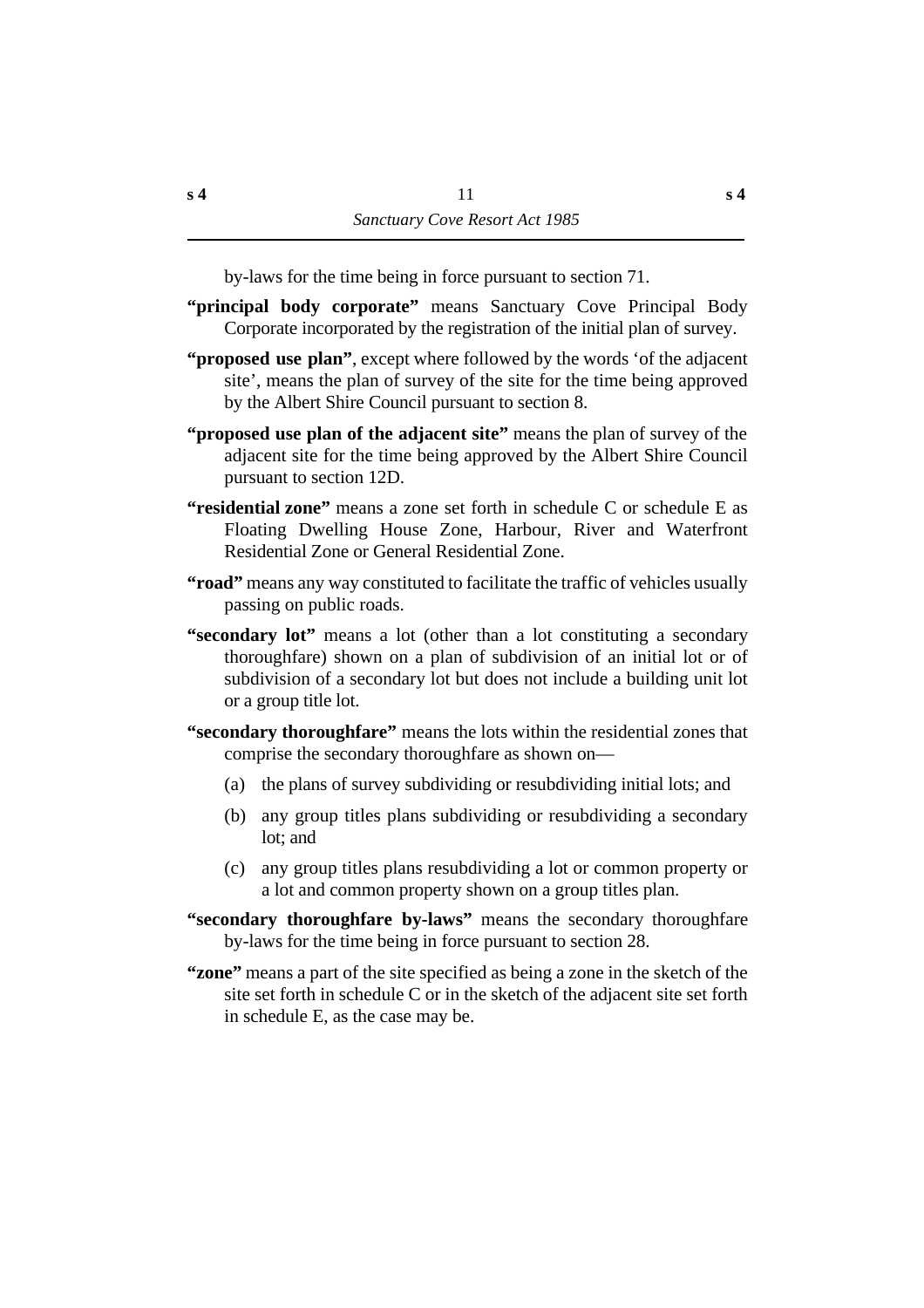## **†PART 2—THE SITE AND SUBDIVISION OF THE SITE**

#### *†Division 1—The site*

#### **˙The site**

**5.(1)** For the purposes of this Act—

**"the site"** means that area of land situate in the county of Ward, parish of Coomera set forth in the plan of survey reproduced in schedule B and containing an area of 232 ha more or less.

**(2)** Notwithstanding any other Act or law, the site includes land within the boundaries of the site that is or may be or becomes inundated by water or subject to tidal influence and any estate or interest held in that land before the land becomes inundated or became subject to tidal influence is not affected by the inundation or being subject to tidal influence.

**(3)** Notwithstanding the provisions of the *Local Government Act 1936* or of any proclamation made under that Act, the site forms part of the area of the shire of Albert constituted under that Act.

#### **˙Grant of Crown land to the company**

**6.** The power conferred by the *Land Act 1962* on the Governor in Council to grant in fee simple any Crown land within Queensland includes power, upon payment of such amount as the Governor in Council determines, to grant Crown land within the site to the company in fee simple in priority to and to the exclusion of all other persons, notwithstanding the provisions of the *Land Act 1962*.

#### *†Division 2—Zones*

#### **˙Site divided into zones**

**7.** For the purposes of this Act, the site is divided into zones more or less as shown on the sketch of the site set forth in schedule C and each zone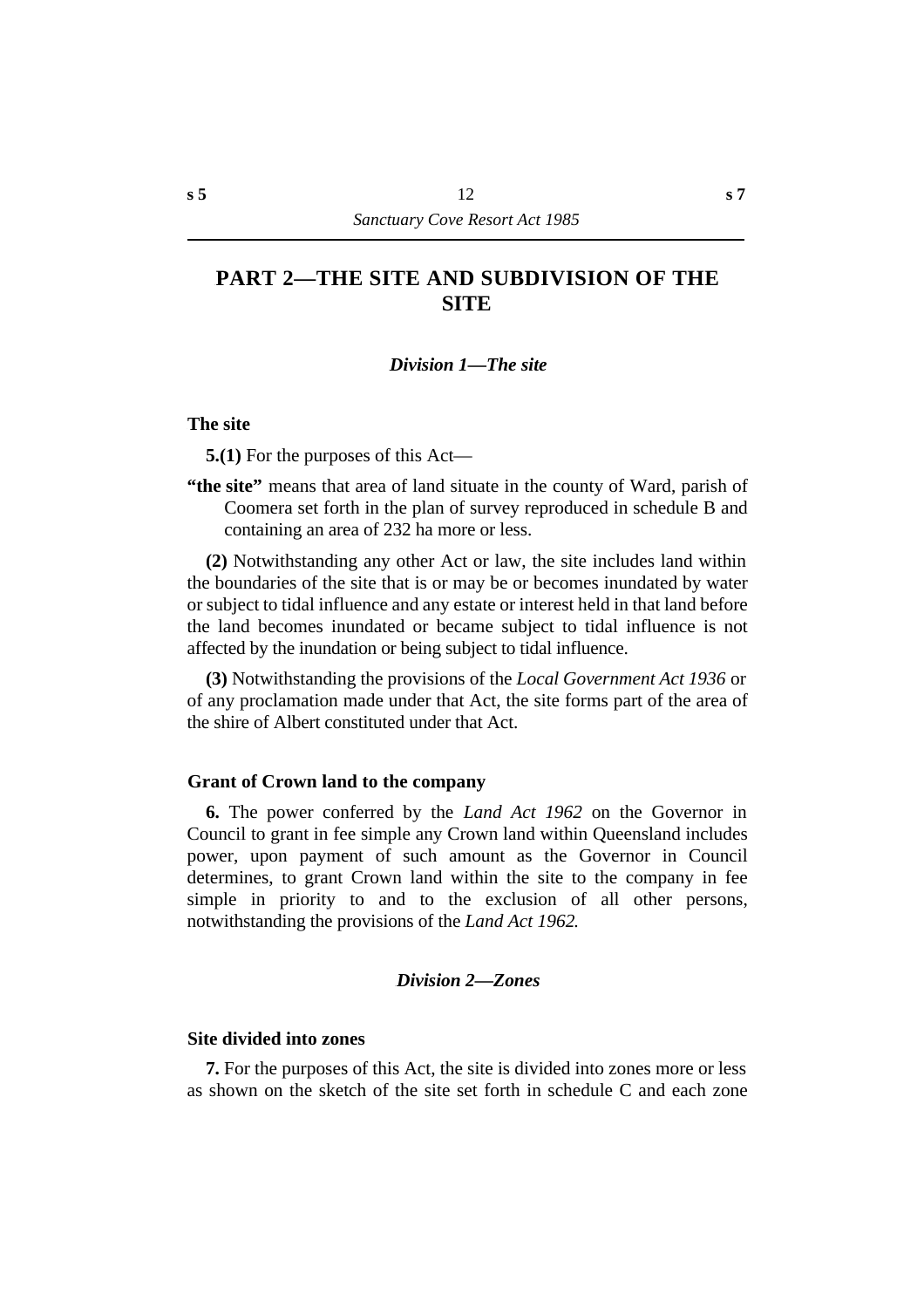shall be a zone of the description of zone set forth in the sketch in respect of that zone.

## **˙Proposed use plan**

**8.(1)** The company shall lodge with the Albert Shire Council a plan of survey defining the boundaries of the zones within the site as more or less set forth in schedule C for approval.

**(2)** If the Albert Shire Council considers that it is appropriate that a zone boundary be at variance to the boundary set forth in schedule C for that zone it may require the plan of survey to be altered to define the boundary accordingly.

**(3)** The plan of survey shall have endorsed thereon a schedule specifying—

- (a) with respect to each of the residential zones the maximum number of group title lots or building unit lots into which that zone may be subdivided for residential purposes; and
- (b) the total of the maximum number of group title lots and building unit lots into which all of the residential zones within the site may be subdivided for residential purposes, such number not to exceed 900.

**(4)** Upon being satisfied that the plan of survey sufficiently defines the boundaries of all zones within the site and that the number of building unit lots and group title lots specified in accordance with subsection (3) is appropriate to the nature of the proposed development of the site and does not exceed the maximum number prescribed in subsection (3), the Albert Shire Council shall approve the plan of survey.

**(5)** The Albert Shire Council shall retain the proposed use plan and a copy of the proposed use plan shall be forwarded to each of them the registrar of titles and the Director of Local Government.

**(6)** In determining the number of group title lots or building unit lots into which a particular zone may be subdivided for residential purposes, a group title lot that is subdivided into lots resulting in no area of the group title lot (other than common property) remaining shall be ignored but the group title lots or building unit lots thereby created for residential purposes shall be counted.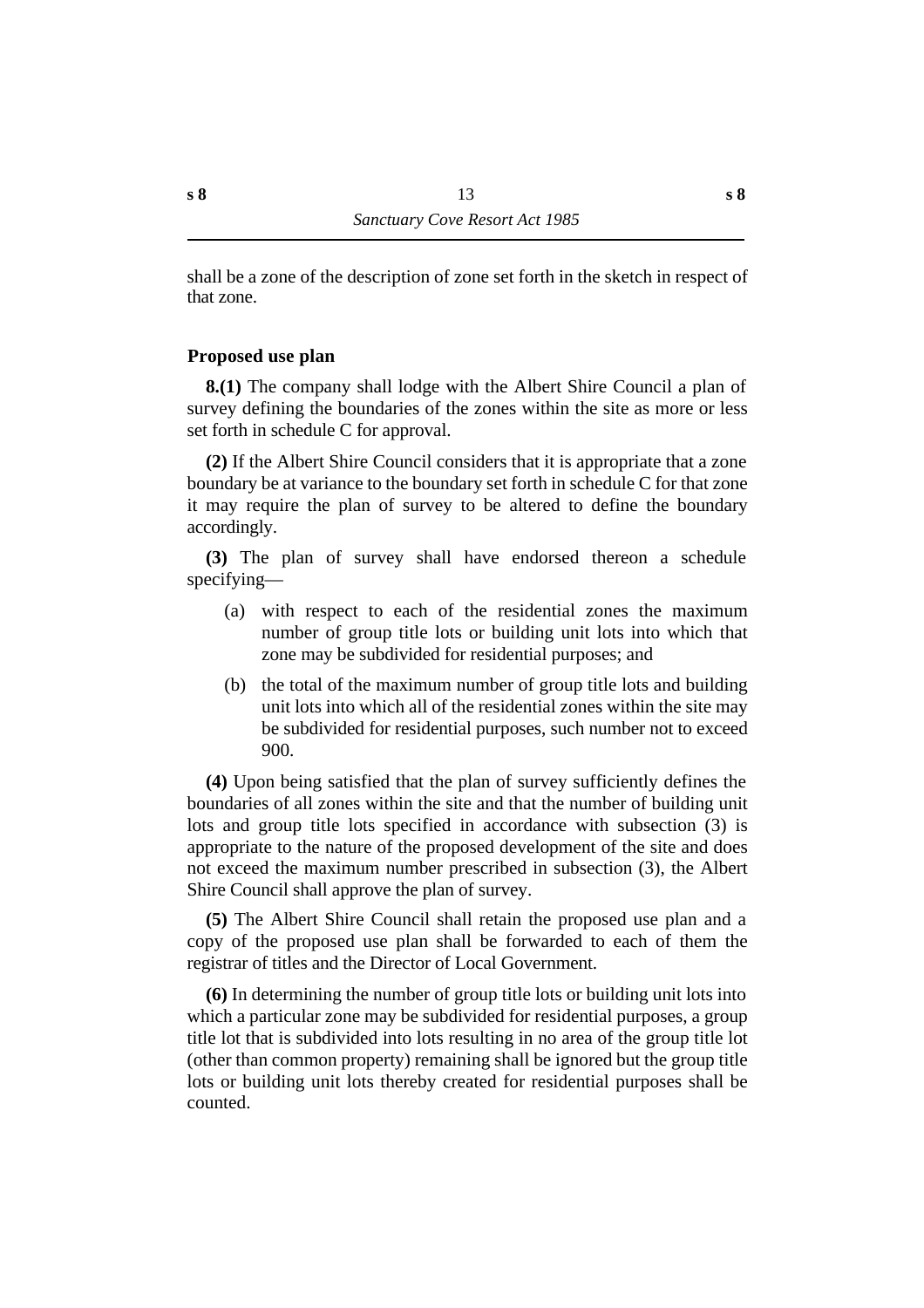**(7)** The company may from time to time lodge with the Albert Shire Council a plan of survey varying the boundaries of the zones as shown on the proposed use plan and if in respect of that plan of survey the council—

- (a) is satisfied of the matters referred to in subsection (4); and
- (b) is satisfied that the variation of the boundaries is of a minor nature and does not substantially prejudice the rights of any person;

it may approve the plan.

**(8)** Upon a plan of survey being approved pursuant to subsection (7), the proposed use plan as amended by the plan of survey shall become the proposed use plan and the Albert Shire Council shall retain the plan and a copy shall be forwarded to each of them the registrar of titles and the Director of Local Government.

#### **˙Town planning provisions**

**9.(1)** Notwithstanding that the site or any part of the site may at any time be within a zone under any town planning scheme in force in the shire of Albert, the site or that part shall be deemed not to be within any such zone and the town planning scheme (and any by-laws in force pursuant to section 34 of the *Local Government Act 1936*) shall not apply to the site.

**(2)** The provisions of section 33 of the *Local Government Act 1936* shall not apply in respect of the site.

**(2A)** However, any agreement entered into by the Albert Shire Council prior to the commencement of this section shall continue to have force and effect.

**(3)** Within a zone within the site—

- (a) a building or other structure may be erected or used;
- (b) land may be used;

without the consent of the Albert Shire Council for any of the purposes set forth in schedule A in respect of that zone.

**(4)** Within a zone within the site, a person shall not—

- (a) erect or use a building or other structure; or
- (b) use any land;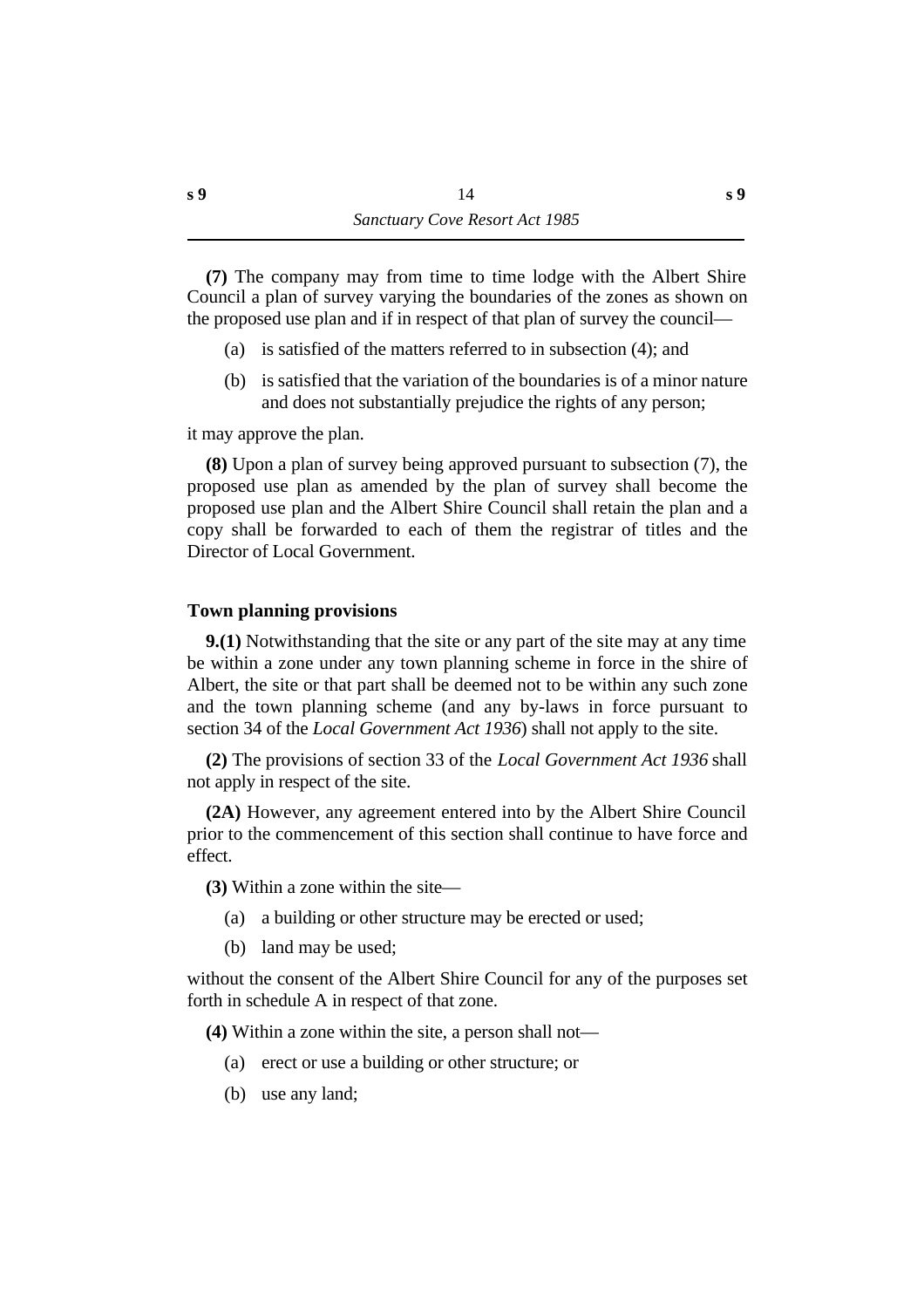otherwise than for a purpose set forth in schedule A in respect of that zone. Maximum penalty—20 penalty units.

**(5)** For the purposes of this section, the expression **"erect"** and the expression **"use"** have the meanings respectively assigned to them in section 33 of the *Local Government Act 1936*.

#### *†Division 3—Initial subdivision*

#### **˙Initial subdivision within the site**

**10.(1)** Upon the company becoming the proprietor of all land within the site, there shall be lodged with the registrar of titles a plan of survey of the site subdividing the site into—

- (a) a lot or lots which comprise or together comprise the primary thoroughfare; and
- (b) lots which together comprise the balance of the land in the site each of which lots shall be wholly within a zone.

**(2)** The registrar of titles shall not register the plan of survey lodged with the registrar pursuant to subsection (1) unless the plan has endorsed thereon the approval of the Albert Shire Council.

**(3)** When the plan of survey is submitted to the Albert Shire Council for its approval, it shall be accompanied by a schedule setting out in respect of each lot within each residential zone the maximum number of group title lots or building unit lots into which that lot may be subdivided for residential purposes.

**(4)** The Albert Shire Council shall not approve the plan of survey unless it is satisfied that the plan fulfils the requirements of subsection (1) and that the maximum number of group title lots or building unit lots into which a zone may be subdivided does not exceed and is not less than 90% of the number specified for that zone in the proposed use plan.

**(5)** The schedule that in accordance with subsection (3) accompanied the plan of survey shall be retained by the Albert Shire Council.

**(6)** A copy of the plan of survey and of the schedule referred to in subsection (3) shall be forwarded to the Director of Local Government.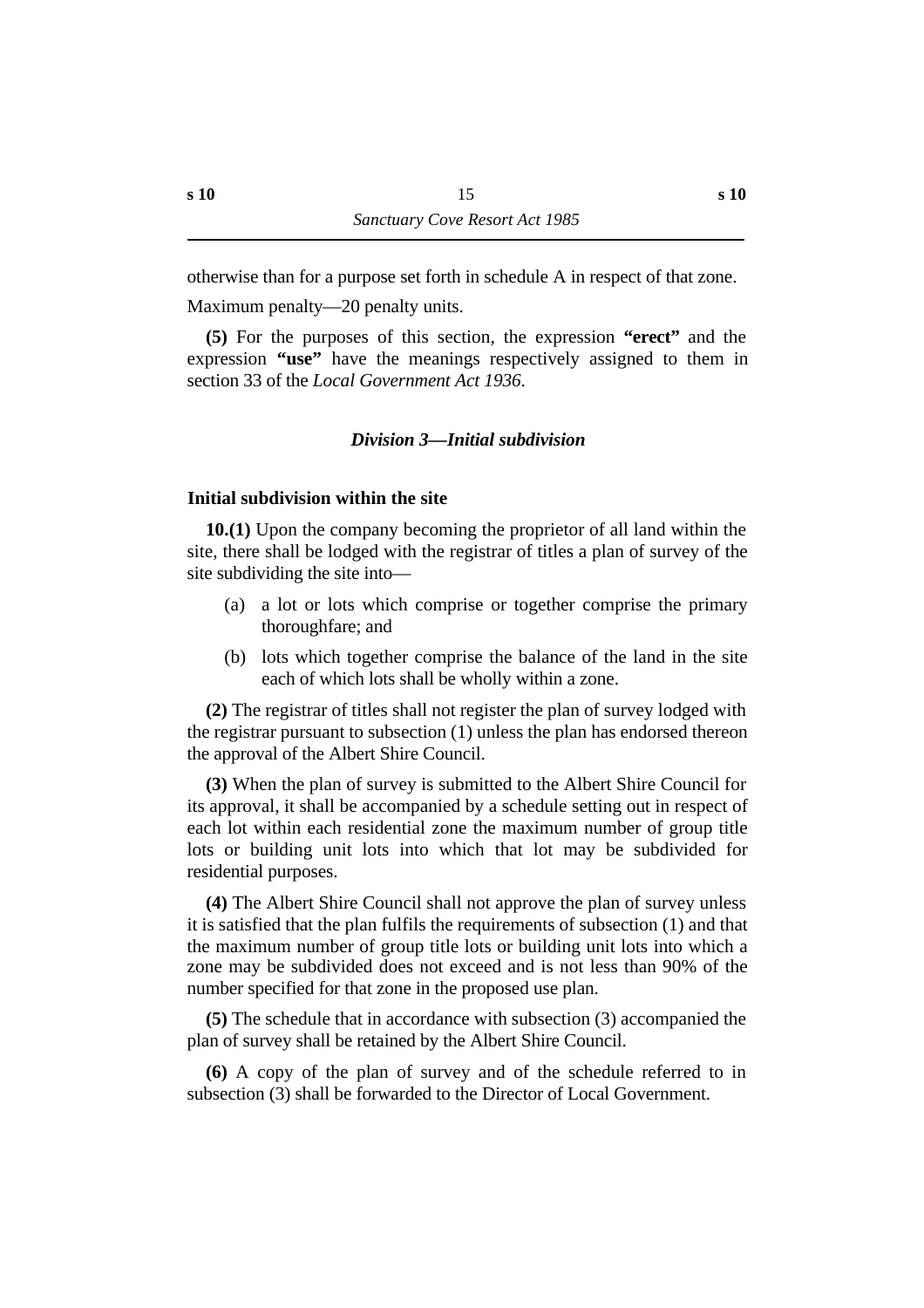**(7)** Notwithstanding any other Act, for the purposes of subsection (2), a lot shall be taken to have access to a dedicated road if—

- (a) in the case of a lot that comprises or forms part of the primary thoroughfare—the primary thoroughfare adjoins a dedicated road;
- (b) in the case of any other lot—that lot adjoins a lot that comprises wholly or partly the primary thoroughfare.

**(8)** A plan of survey may from time to time be lodged with the registrar of titles—

- (a) to enable part of the land comprising the primary thoroughfare to cease to be part of the primary thoroughfare and other land to become part of the primary thoroughfare; or
- (b) to amend the initial plan of survey in accordance with any variation (approved under section  $8(7)$ ) to the boundaries of the zones shown on the proposed use plan.

**(9)** The registrar of titles shall not register a plan of survey lodged with the registrar pursuant to subsection (8) unless the plan has endorsed thereon the approval of the Albert Shire Council.

**(9A)** The Albert Shire Council shall not approve the plan of survey unless it is satisfied that access to any land within the site or the adjacent site will not be restricted or if access is restricted the proprietor of that land consents to that restriction.

**(9B)** A copy of the plan of survey shall be forwarded to the Director of Local Government.

**(10)** Upon registration of a plan of survey lodged with the registrar of titles pursuant to subsection (8), the initial plan of survey as amended by the firstmentioned plan shall become the initial plan of survey.

## **˙Effect of registration of initial plan of survey**

**11.** Upon registration by the registrar of titles of the initial plan of survey, then but not otherwise the following sections of this Act (other than of part 2A) shall take effect.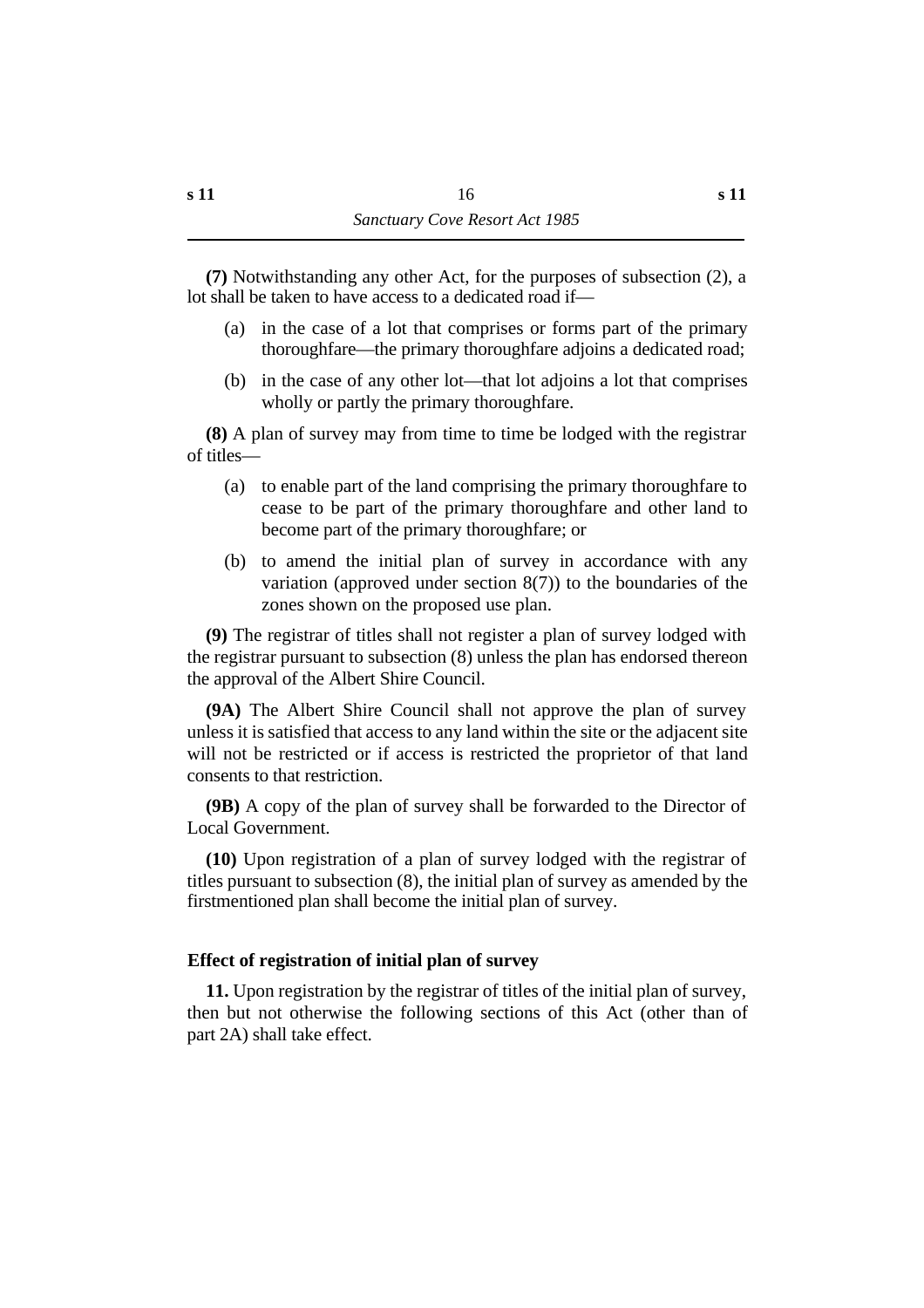#### **˙Transfer of primary thoroughfare to primary thoroughfare body corporate**

**12.(1)** The company shall as soon as practicable lodge with the registrar of titles all documents necessary to transfer the lot or lots shown on the initial plan of survey that comprise the primary thoroughfare within the site to the primary thoroughfare body corporate.

**(1A)** The primary thoroughfare body corporate shall not be required to make any payment or provide any consideration for such transfer.

**(2)** Nothing in this section shall operate to relieve the company of its obligation to effect at its expense the initial construction of the primary thoroughfare to the standard prescribed pursuant to section 51.

## **†PART 2A—THE ADJACENT SITE AND SUBDIVISION OF THE ADJACENT SITE**

#### *†Division 1—The adjacent site*

#### **˙The adjacent site**

**12A.(1)** For the purposes of this Act—

**"the adjacent site"** means the area of land situate in the county of Ward, parish of Coomera set forth in the plan of survey reproduced in schedule D (and containing an area of 241.87 ha more or less) other than any part of that area of which the company is not the registered proprietor at the time it first lodges with the Albert Shire Council a plan of survey for the purposes of section 12D.

**(2)** Notwithstanding any other Act or law the adjacent site includes land within the boundaries of the adjacent site that is or may be or becomes inundated by water or subject to tidal influence and any estate or interest held in that land before the land becomes inundated or became subject to tidal influence is not affected by the inundation or being subject to tidal influence.

**(3)** Notwithstanding the provisions of the *Local Government Act 1936* or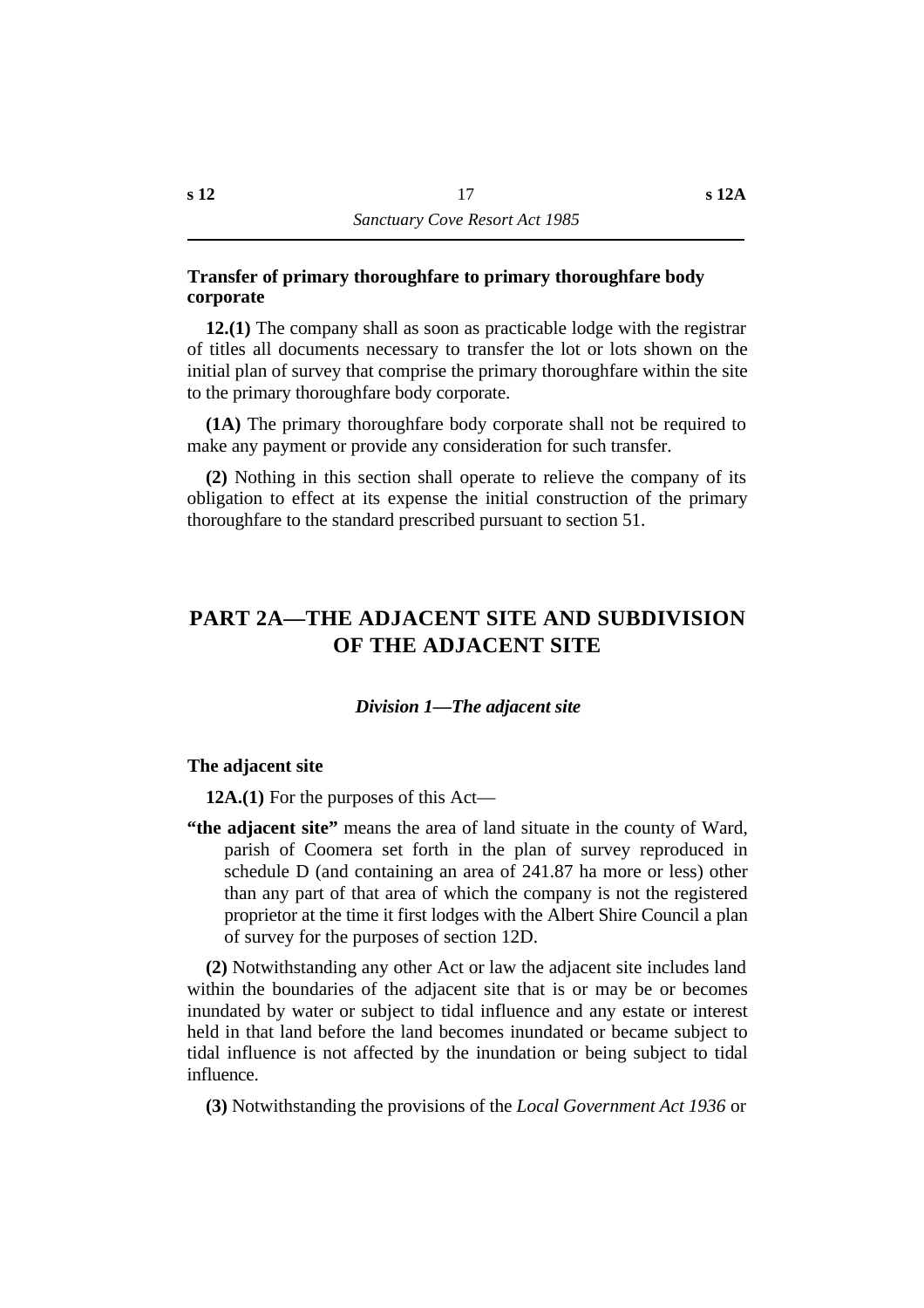any proclamation made under that Act, the adjacent site forms part of the area of the shire of Albert constituted under that Act.

**(4)** Subject to subsection (5) but notwithstanding any other provision of this Act, land within the site (as defined in section 5) may, for the purposes of this Act, be treated as being within a zone of the adjacent site if—

- (a) it abuts land within the adjacent site; and
- (b) it is zoned for residential use; and
- (c) its zoning corresponds with that of the land it abuts within the adjacent site; and
- (d) the land is not already included in a subdivision or resubdivision of the site by means of a building units plan or group titles plan.

**(5)** Where pursuant to subsection (4) land within the site is included in a plan of survey subdividing or resubdividing a secondary lot within the adjacent site by means of a building units plan or group titles plan, the plan shall not be approved if—

- (a) the aggregate of the areas of the land within the site and included in the plan and of all other land within the site previously treated under subsection (4) as being within the adjacent site exceeds 5 ha; or
- (b) the total number of building unit lots and group title lots permitted within the adjacent site would be exceeded if the plan were to be approved; or
- (c) the total number of building unit lots and group title lots approved for the relevant zone of the adjacent site would be exceeded if the plan were to be approved.

#### **˙Grant of Crown land to the company**

**12B.** The power conferred by the *Land Act 1962* on the Governor in Council to grant in fee simple and Crown land within Queensland includes power, upon payment of such amount as the Governor in Council determines, to grant Crown land within the adjacent site to the company in fee simple and priority to and to the exclusion of all other persons, notwithstanding the provisions of the *Land Act 1962*.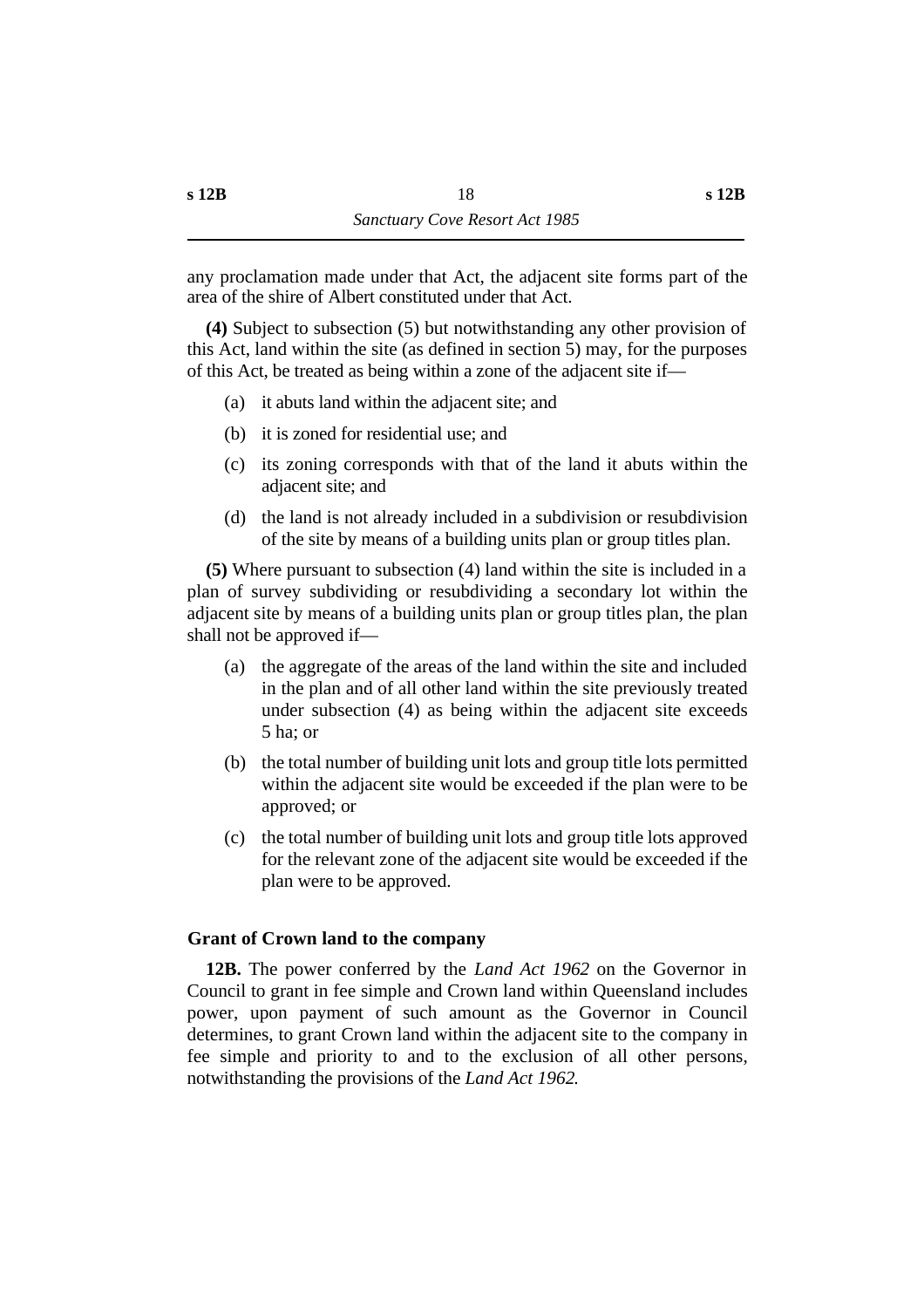#### *†Division 2—Zones in the adjacent site*

#### **˙Adjacent site divided into zones**

**12C.** For the purposes of this Act, the adjacent site is divided into zones more or less as shown on the sketch of the adjacent site set forth in schedule E and each zone shall be a zone of the description of zone set forth in the sketch in respect of that zone.

#### **˙Proposed use plan of the adjacent site**

**12D.(1)** The company shall lodge with the Albert Shire Council a plan of survey defining the boundaries of the zones within the adjacent site as more or less set forth in schedule E for approval.

**(2)** If the Albert Shire Council considers that it is appropriate that a zone boundary be at variance to the boundary set forth in schedule E for that zone it may require the plan of survey to be altered to define the boundary accordingly.

**(3)** The plan of survey shall have endorsed thereon a schedule specifying—

- (a) with respect to each of the residential zones shown on the plan—the maximum number of group title lots or building unit lots into which that zone may be subdivided for residential purposes; and
- (b) the total of the maximum number of group title lots and building unit lots into which all of the residential zones within the adjacent site may be subdivided for residential purposes, such number not to exceed 1 100.

**(4)** Upon being satisfied that the plan of survey sufficiently defines the boundaries of all zones within the adjacent site and that the number of building unit lots and group title lots specified in accordance with subsection (3) is appropriate to the nature of the proposed development of the adjacent site and does not exceed the maximum number prescribed in subsection (3), the Albert Shire Council shall approve the plan of survey.

**(5)** The Albert Shire Council shall retain the proposed use plan of the adjacent site and a copy of the proposed use plan of the adjacent site shall be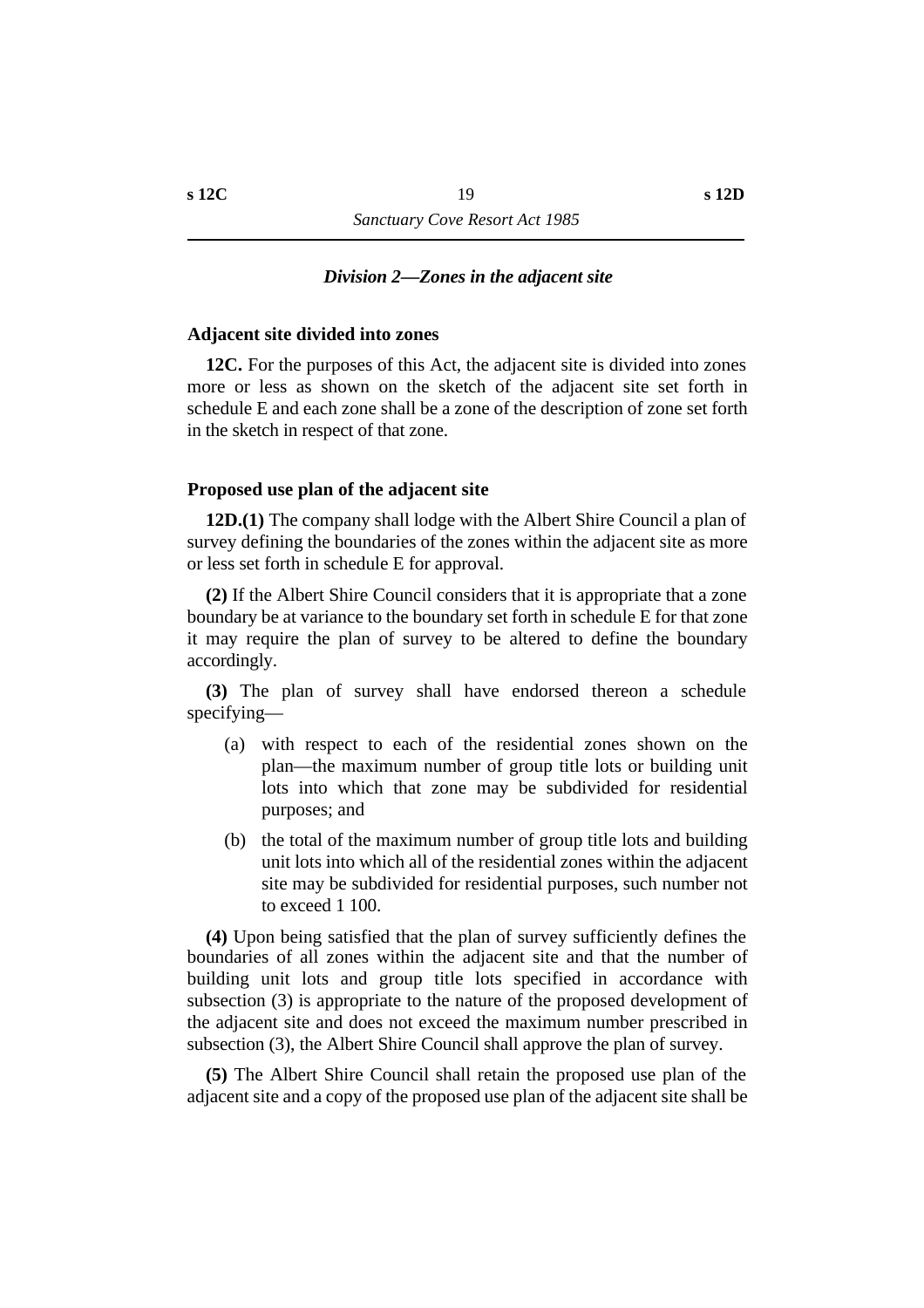**(6)** In determining the number of group title lots or building unit lots into which a particular zone may be subdivided for residential purposes, a group title lot that is subdivided into lots resulting in no area of the group title lot (other than common property) remaining shall be ignored but the group title lots or building unit lots thereby created for residential purposes shall be counted.

**(7)** The company may from time to time lodge with the Albert Shire Council a plan of survey varying the boundaries of the zones as shown on the proposed use plan of the adjacent site and if in respect of that plan of survey the council—

- (a) is satisfied of the matters referred to in subsection (4); and
- (b) is satisfied that the variation of the boundaries is of a minor nature and does not substantially prejudice the rights of any person;

it may approve the plan.

**(8)** Upon a plan of survey being approved pursuant to subsection (7), the proposed use plan of the adjacent site as amended by the plan of survey shall become the proposed use plan of the adjacent site and the Albert Shire Council shall retain the plan of survey and a copy shall be forwarded to each of them the registrar of titles and the Director of Local Government.

#### **˙Town planning provisions**

**12E.(1)** Notwithstanding that the adjacent site or any part of the adjacent site may at any time be within a zone under any town planning scheme in force in the shire of Albert, the adjacent site or that part shall be deemed not to be within any such zone and the town planning scheme (and any by-laws in force pursuant to section 34 of the *Local Government Act 1936*) shall not apply to the adjacent site.

**(2)** The provisions of section 33 of the *Local Government Act 1936* shall not apply in respect of the adjacent site.

**(2A)** However, any agreement entered into by the Albert Shire Council prior to the commencement of this section shall continue to have force and effect.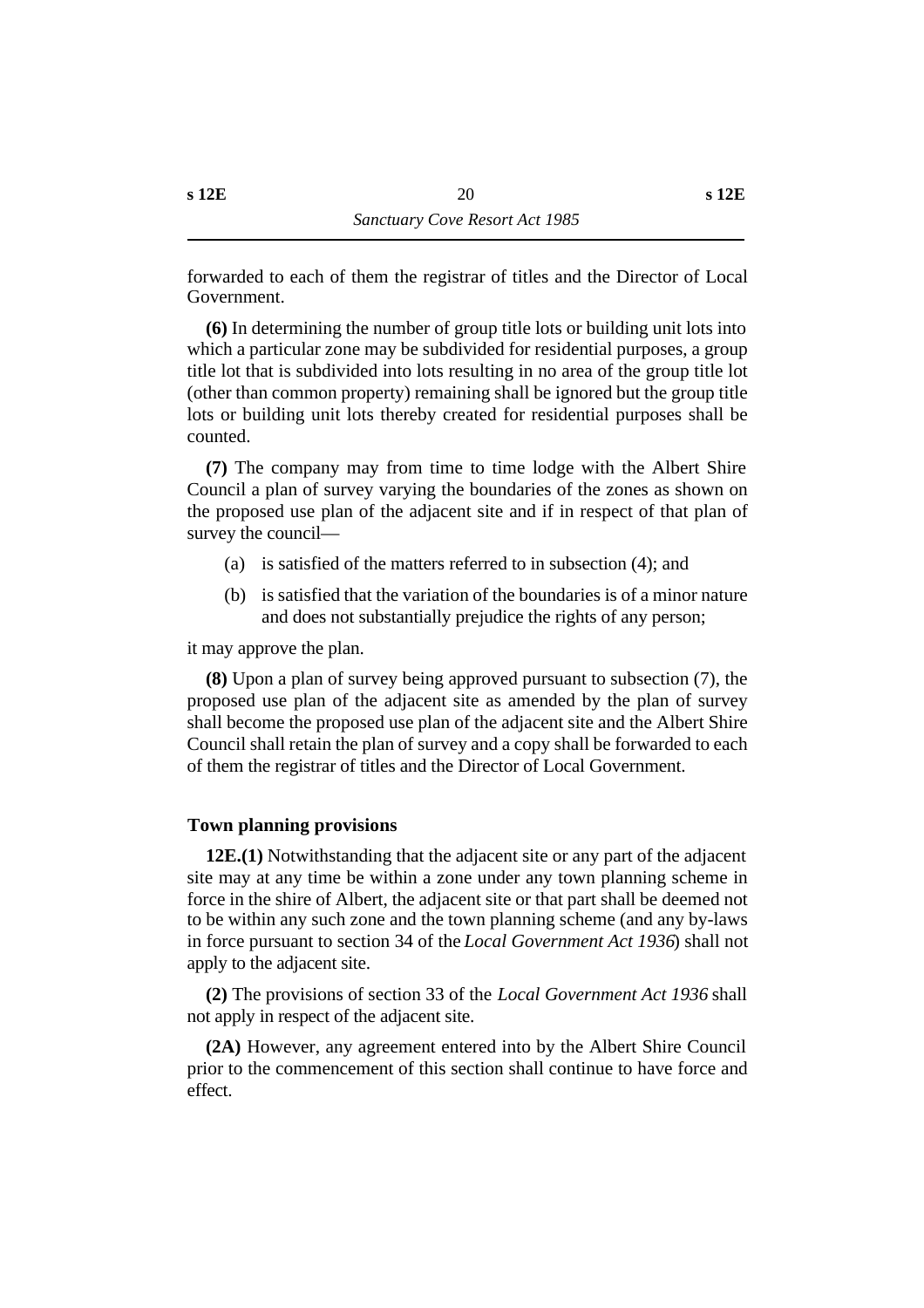**(3)** Within a zone within the adjacent site—

- (a) a building or other structure may be erected or used;
- (b) land may be used;

without the consent of the Albert Shire Council for any of the purposes set forth in schedule A in respect of that zone.

**(4)** Within a zone within the adjacent site, a person shall not—

- (a) erect or use a building or other structure; or
- (b) use any other land;

other than for a purpose set forth in schedule A in respect of that zone.

Maximum penalty—20 penalty units.

**(4A)** Notwithstanding subsection (4), any building or other structure that, immediately before the commencement of section 19 of the *Sanctuary Cove Resort Act Amendment Act 1989*, was within the administration zone may, on and from that commencement, be used for any purpose for which buildings or structures within the administration zone are permitted to be used until 31 December 1996 or such later date as is declared by order in council made before 31 December 1996.

**(5)** For the purposes of this section, the expression **"erect"** and the expression **"use"** have the meanings respectively assigned to them in section 33 of the *Local Government Act 1936*.

## *†Division 3—Initial subdivision of adjacent site*

#### **˙Initial subdivision within the adjacent site**

**12F.(1)** Upon the company becoming the proprietor of all land within the adjacent site, there shall be lodged with the registrar of titles a plan of survey of the adjacent site subdividing the adjacent site into—

- (a) a lot or lots which comprises or together comprise the primary thoroughfare; and
- (b) lots which together comprise the balance of the land in the adjacent site each of which lots shall be wholly within a zone.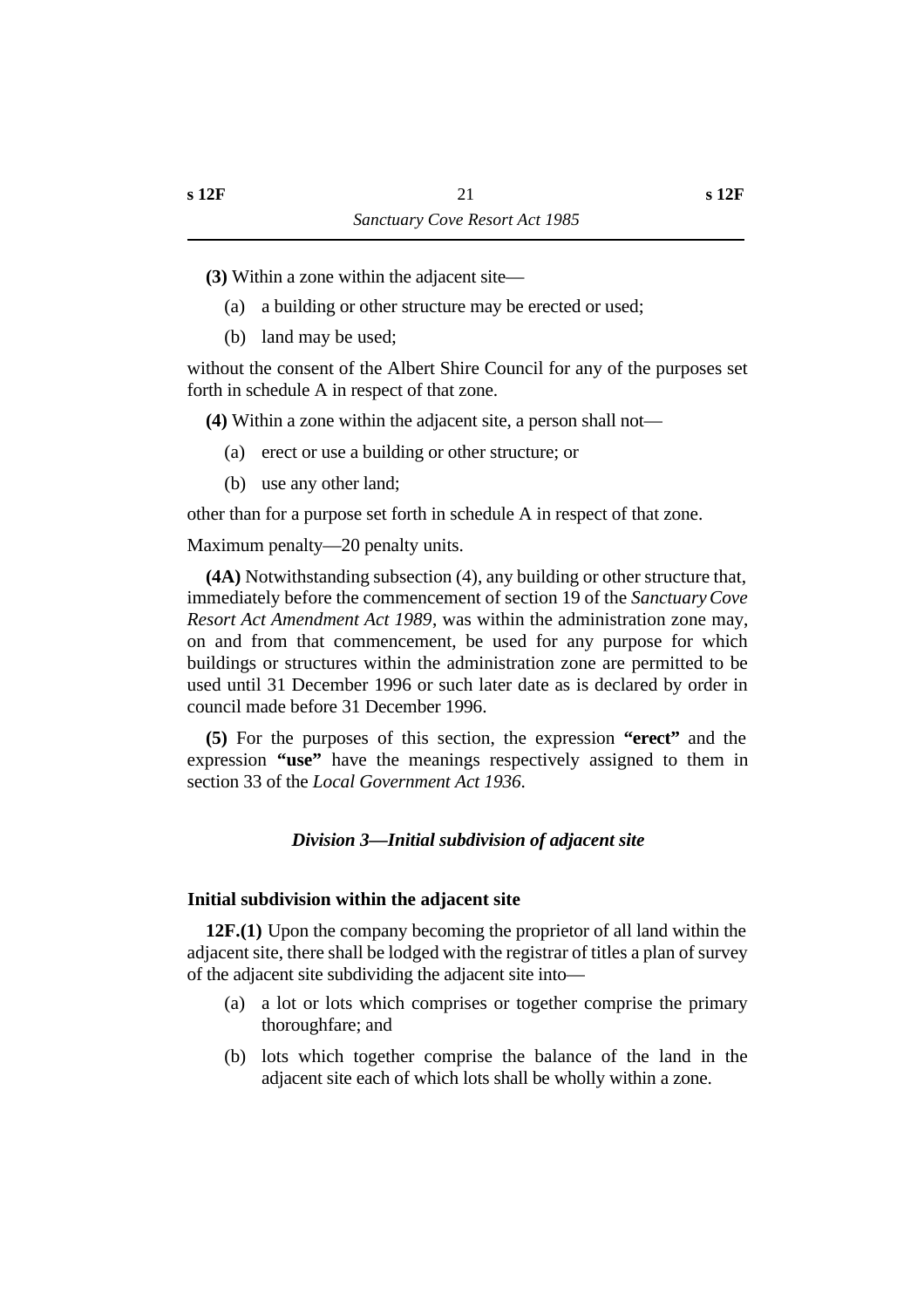**(2)** The registrar of titles shall not register the plan of survey lodged with him pursuant to subsection (1) unless the plan has endorsed thereon the approval of the Albert Shire Council.

**(3)** When the plan of survey is submitted to the Albert Shire Council for its approval, it shall be accompanied by a schedule setting out in respect of each lot within each residential zone the maximum number of group title lots or building unit lots into which that lot may be subdivided for residential purposes.

**(4)** The Albert Shire Council shall not approve the plan of survey unless it is satisfied that the plan fulfils the requirements of subsection (1) and that the maximum number of group title lots or building unit lots into which a zone may be subdivided does not exceed and is not less than 90% of the number specified for that zone in the proposed use plan of the adjacent site.

**(5)** The schedule that in accordance with subsection (3) accompanied the plan of survey shall be retained by the Albert Shire Council.

**(6)** A copy of the plan of survey and of the schedule referred to in subsection (3) shall be forwarded to the Director of Local Government.

**(7)** Notwithstanding any other Act, for the purposes of subsection (2), a lot shall be taken to have access to a dedicated road if—

- (a) in the case of a lot that comprises or forms part of the primary thoroughfare—the primary thoroughfare adjoins a dedicated road;
- (b) in the case of any other lot—that lot adjoins a lot that comprises wholly or partly the primary thoroughfare.

**(8)** A plan of survey may from time to time be lodged with the registrar of titles—

- (a) to enable part of the land comprising the primary thoroughfare to cease to be part of the primary thoroughfare and other land to become part of the primary thoroughfare; or
- (b) to amend the initial plan of survey of the adjacent site in accordance with any variation (approved under section 12D(7)) to the boundaries of the zones shown on the proposed use plan of the adjacent site.

**(9)** The registrar of titles shall not register a plan of survey lodged with the registrar pursuant to subsection (8) unless the plan has endorsed thereon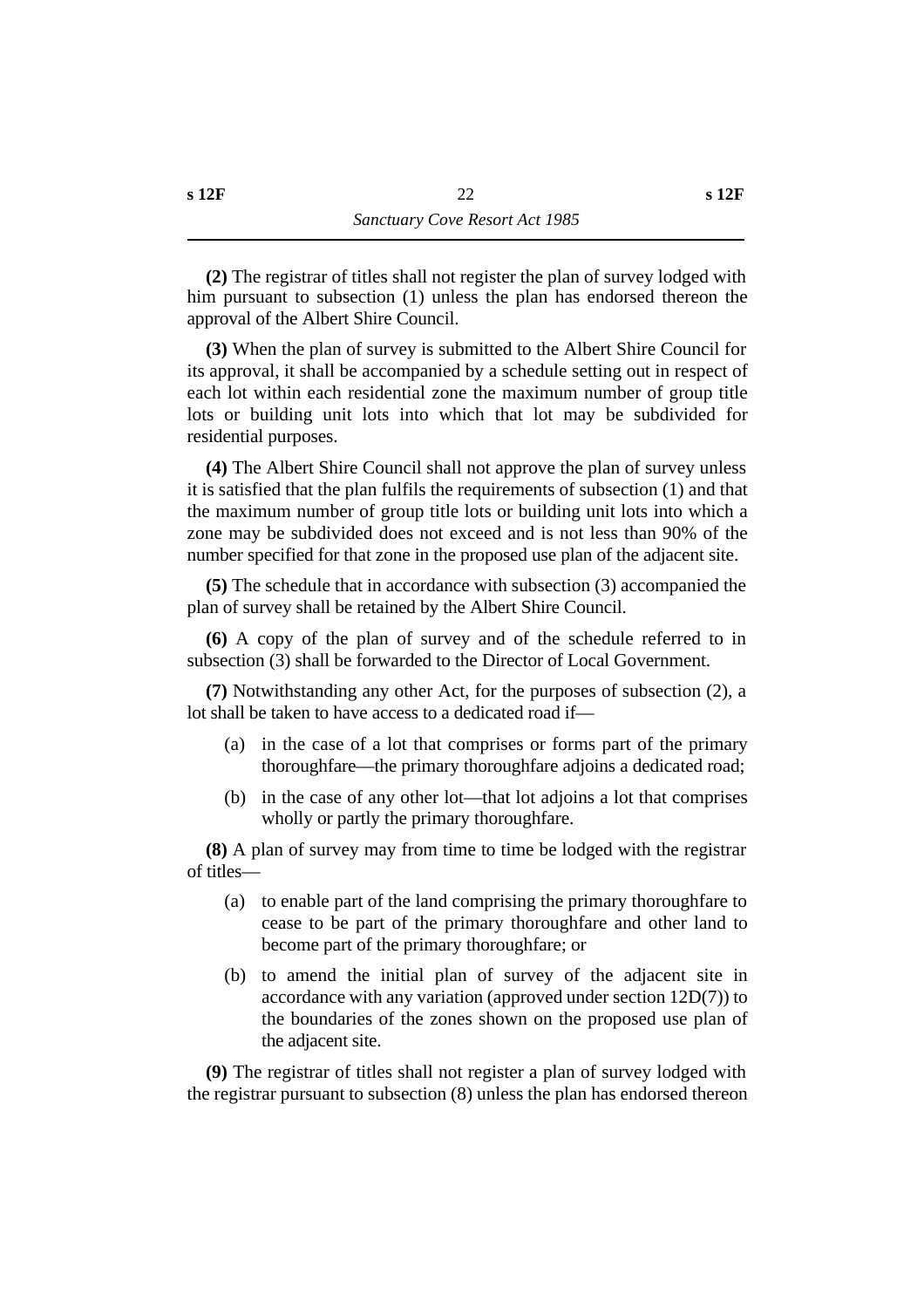the approval of the Albert Shire Council.

**(9A)** The Albert Shire Council shall not approve the plan of survey unless it is satisfied that access to any land within the site or the adjacent site will not be restricted or if access is restricted the proprietor of that land consents to that restriction.

**(9B)** A copy of the plan of survey shall be forwarded to the Director of Local Government.

**(10)** Upon registration of a plan of survey lodged with the registrar of titles pursuant to subsection (8), the initial plan of survey of the adjacent site as amended by the firstmentioned plan shall become the initial plan of survey of the adjacent site.

#### **˙Effect of registration of initial plan of survey of the adjacent site**

**12G.** Upon registration by the registrar of titles of the initial plan of survey of the adjacent site, then but not otherwise the following sections of this Act shall take effect in respect of the adjacent site.

#### **˙Transfer of primary thoroughfare to primary thoroughfare body corporate**

**12H.(1)** The company shall as soon as practicable lodge with the registrar of titles all documents necessary to transfer the lots or lots shown in the initial plan of survey of the adjacent site that comprise the primary thoroughfare within the adjacent site to the primary thoroughfare body corporate.

**(1A)** The primary thoroughfare body corporate shall not be required to make any payment or provide any consideration for such transfer.

**(2)** Nothing in this section shall operate to relieve the company of its obligations to effect at its expense the initial construction of the primary thoroughfare to the standard prescribed pursuant to section 51.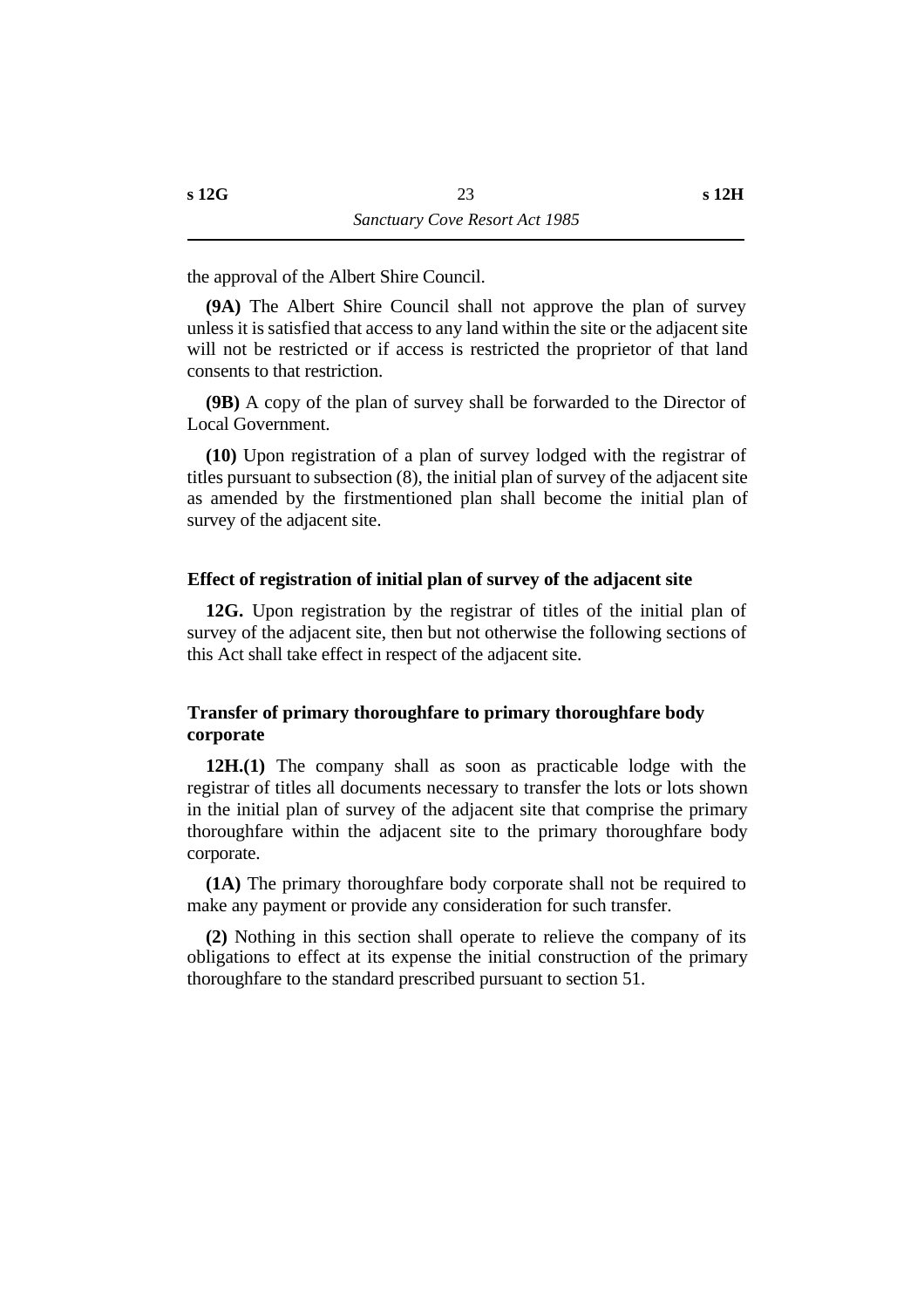## **†PART 2B—DEALING WITH LAND IN ZONES**

*†Division 1—Dealing with land in residential zones*

#### **˙Subdivision etc. of land within certain residential zones**

**13.(1)** An initial lot within a residential zone may only be subdivided in the manner and to the extent prescribed by this section.

**(2)** In a plan of survey subdividing an initial lot, each secondary lot must have access to the primary thoroughfare whether directly or through a lot or lots shown on the plan as constituting a secondary thoroughfare.

**(2A)** For the purposes of determining whether to approve a plan of survey subdividing an initial lot, the Albert Shire Council shall deem any area shown in the plan of survey or the initial plan of survey as being secondary thoroughfare or primary thoroughfare to be dedicated road.

**(2B)** When a plan of survey is submitted to the Albert Shire Council for its approval, it shall be accompanied by a schedule setting out in respect of each secondary lot the maximum number of group title lots or, as the case may be, building unit lots into which that lot may be subdivided for residential purposes.

**(2C)** The Albert Shire Council shall not approve the plan of survey unless it is satisfied that the plan complies with this section and that the total number of lots specified in the schedule accompanying the plan in respect of all secondary lots into which an initial lot is subdivided does not exceed the maximum number of lots specified in respect of that initial lot in the schedule that accompanied the initial plan of survey or, as the case may be, the initial plan of survey of the adjacent site whereby that initial lot was created.

**(3)** The provisions of subsection (2) shall apply in respect of the amalgamation of secondary lots as if the amalgamation were a subdivision of an initial lot comprising the secondary lots being amalgamated and the maximum number of lots into which that lot would have been subdivided was the sum of the maximum number of lots into which each of the lots being amalgamated could have been subdivided.

**(4)** A plan of survey may from time to time be lodged with the registrar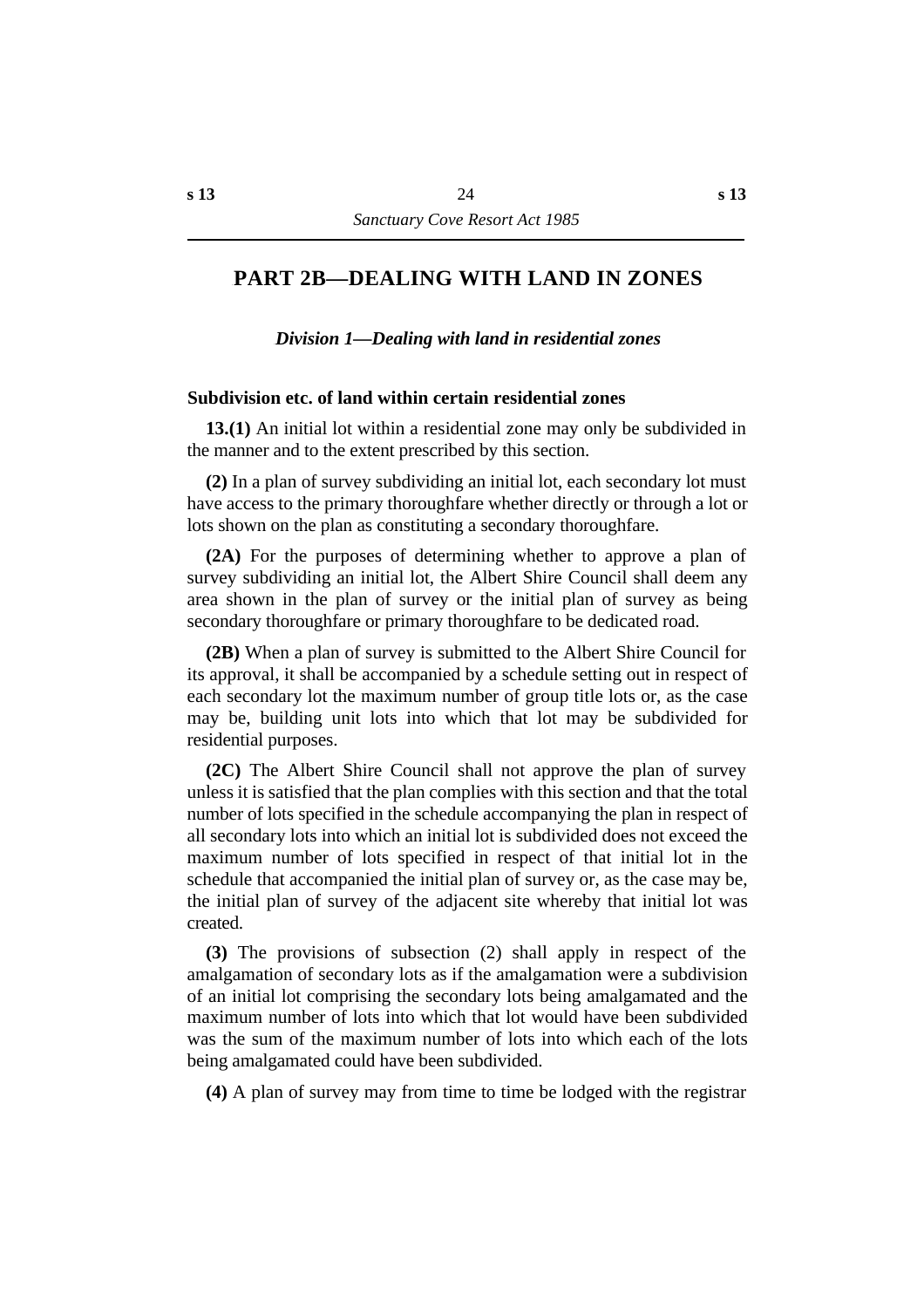of titles to enable part of the land comprising a secondary thoroughfare to cease to be part of the secondary thoroughfare and other land to become part of the secondary thoroughfare.

**(5)** The registrar of titles shall not register a plan of survey lodged with the registrar pursuant to subsection (4) unless the plan has endorsed thereon the approval of the Albert Shire Council.

**(5A)** The Albert Shire Council shall not approve the plan of survey unless it is satisfied that access to any land within the site or the adjacent site will not be restricted or if access is restricted the proprietor of that land consents to that restriction.

**(5B)** A copy of the plan of survey shall be forwarded to the Director of Local Government.

**(6)** Upon registration of a plan of survey lodged with the registrar of titles pursuant to subsection (4), any plan of survey or group titles plan to which the firstmentioned plan of survey relates is deemed to be amended to the extent shown on the firstmentioned plan of survey.

## **˙Transfer of lots comprising secondary thoroughfares to principal body corporate**

**14.(1)** Immediately upon registration of a plan of survey subdividing an initial lot or part of an initial lot, the registered proprietor of any lot shown on the plan as a secondary thoroughfare shall lodge with the registrar of titles all documents necessary to transfer that lot to the principal body corporate.

**(1AA)** The principal body corporate shall not be required to make any payment or provide any consideration for such transfer.

**(1A)** Immediately upon registration of a group titles plan subdividing or resubdividing a secondary lot or resubdividing a lot shown on a group titles plan—

- (a) the registered proprietor of any lot shown on the plan as secondary thoroughfare;
- (b) where common property is shown on the plan as secondary thoroughfare, the body corporate;

shall lodge with the registrar of titles all documents necessary to transfer that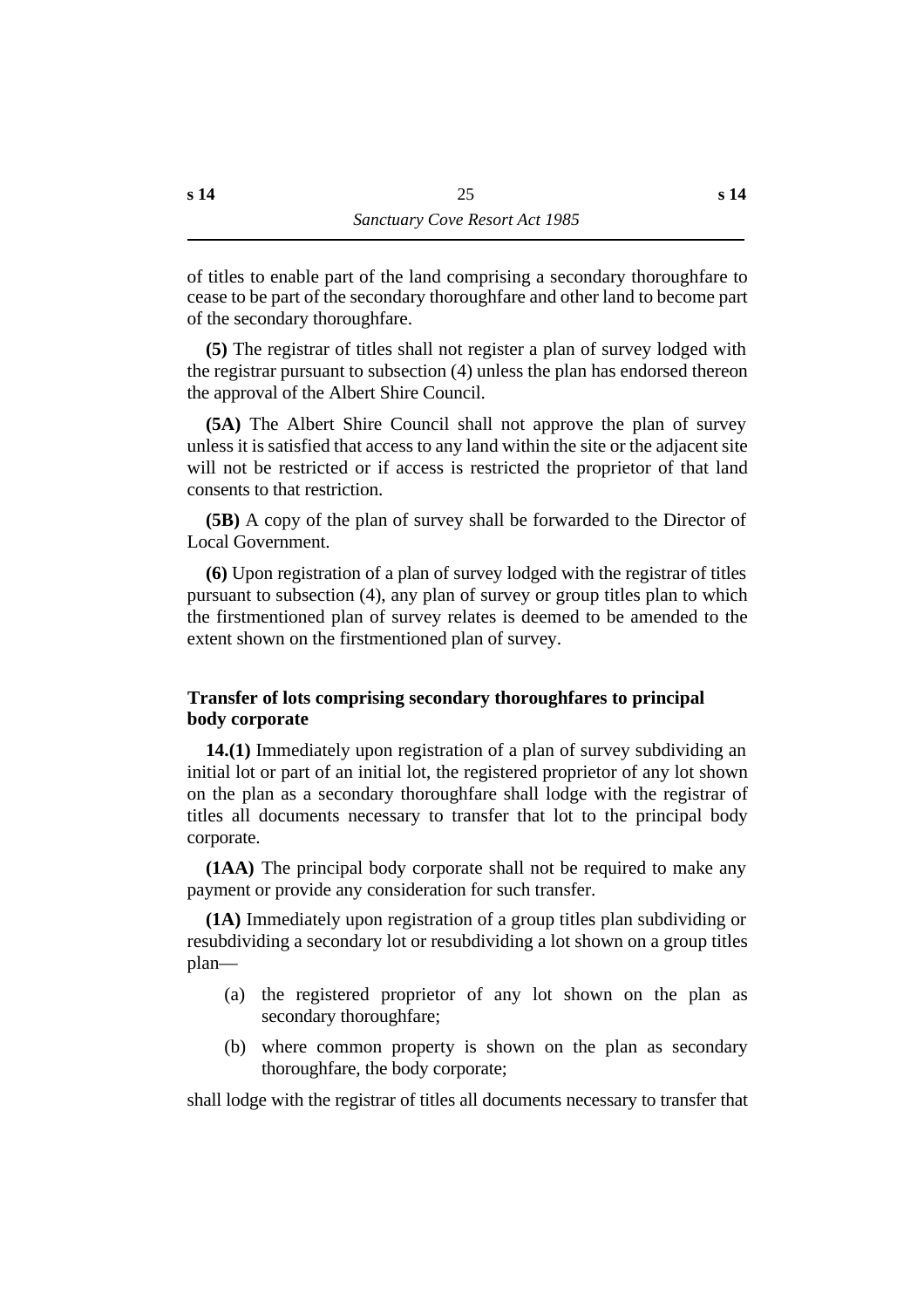lot or, as the case may be, common property to the principal body corporate.

**(1B)** Upon registration of the principal body corporate as a proprietor of the lot or common property referred to in subsection (1A), that lot or, as the case may be, that common property shall, for the purposes of the *Building Units and Group Titles Act 1980*, cease to be part of the parcel shown on the group titles plan.

**(1C)** The principal body corporate shall not be required to make any payment or provide any consideration for a transfer pursuant to this subsection.

**(2)** Nothing in this section shall operate to relieve the company of its obligation to effect at its expense the initial construction of the secondary thoroughfare to the standard prescribed pursuant to section 51.

## **˙Subdivision of secondary lots**

**15.(1)** A secondary lot within the Floating Dwelling House Zone may only be subdivided by way of registration of a group titles plan.

**(2)** A secondary lot within the Harbour, River and Waterfront Residential Zone or the General Residential Zone may only be subdivided or resubdivided—

- (a) for the purpose of the registration of a group titles plan or a building units plan over a lot thereby created—by way of registration of a plan of survey; or
- (b) by way of registration of a building units plan or a group titles plan.

**(2AA)** The provisions of sections 13(2) and 14 apply in respect of a subdivision or resubdivision of a secondary lot pursuant to subsection (1) as if the secondary lot were an initial lot and each lot, other than a lot constituting a secondary thoroughfare, so created shall become a secondary lot.

**(2A)** A lot shown on a registered group titles plan referred to in subsection (2) may, subject to compliance with this section, be resubdivided by way of registration of a building units plan or a group titles plan.

**(2B)** Notwithstanding the provisions of the *Building Units and Group Titles Act 1980*, a group titles plan subdividing a secondary lot referred to in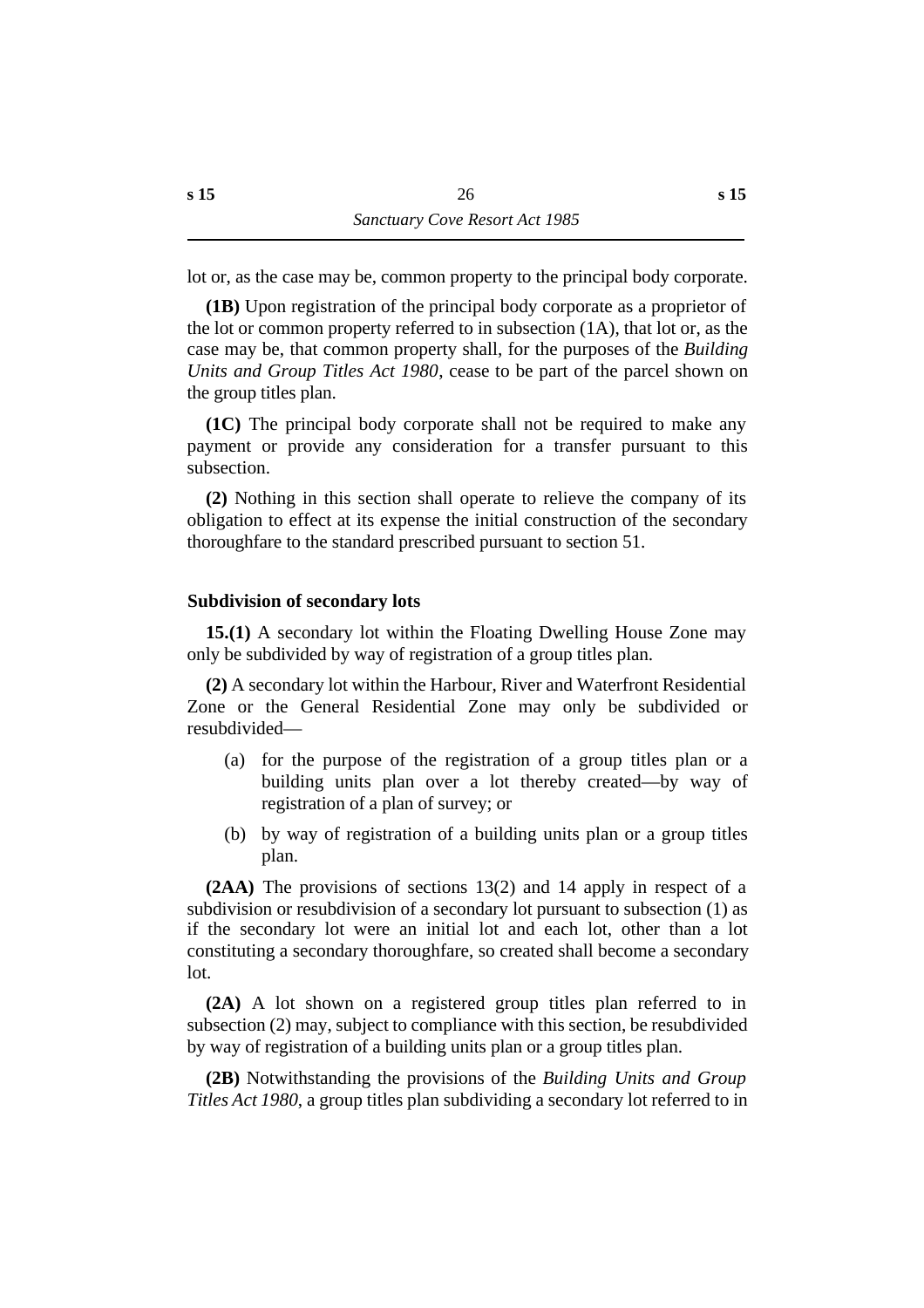subsection (2) or resubdividing a lot shown on a registered group titles plan referred to in subsection (2) or (2A) may create a lot or common property shown as secondary thoroughfare.

**(2C)** In a group titles plan resubdividing a lot shown on a registered group titles plan referred to in subsection (2) or (2A) each lot thereby created must have access to the primary thoroughfare whether directly or indirectly through a lot or lots shown as secondary thoroughfare or through common property.

**(2D)** Notwithstanding the provisions of section 19 and of section 19 of the *Building Units and Group Titles Act 1980*, the lot entitlement of a lot on a group titles plan shown as secondary thoroughfare shall be zero and the proprietor of that lot shall not be a member of the body corporate constituted in respect of that plan.

**(3)** If, when a group titles plan subdividing a secondary lot within the Harbour, River and Waterfront Residential Zone or the General Residential Zone is submitted to the Albert Shire Council for approval, the plan is accompanied by a statement by or on behalf of the proprietor of the secondary lot that it is proposed to subdivide the group title lots to be created by the registration of that plan by the registration of building units plans—

- (a) such a building units plan may be approved by the Albert Shire Council and may be registered by the registrar of titles and for that purpose the *Building Units and Group Titles Act 1980*, section  $10(1A)$ ,  $1$  does not apply;
- (b) the Albert Shire Council shall not approve a group titles plan subdividing such a group titles lot unless, when the plan is submitted to the Albert Shire Council for approval it is accompanied by statement to the like effect.

**(4)** The registration of a building units plan of subdivision pursuant to subsection (3) shall, notwithstanding the provisions of the *Building Units and Group Titles Act 1980* take effect as if it were a resubdivision of the original group titles plan.

**(5)** Notwithstanding the provisions of section 27 of the *Building Units and Group Titles Act 1980*, where a secondary lot that, pursuant to subsection (2), is subdivided by the registration of a group titles plan and a

<sup>1</sup> *Building Units and Group Titles Act 1980, s*ection 10 (Resubdivision)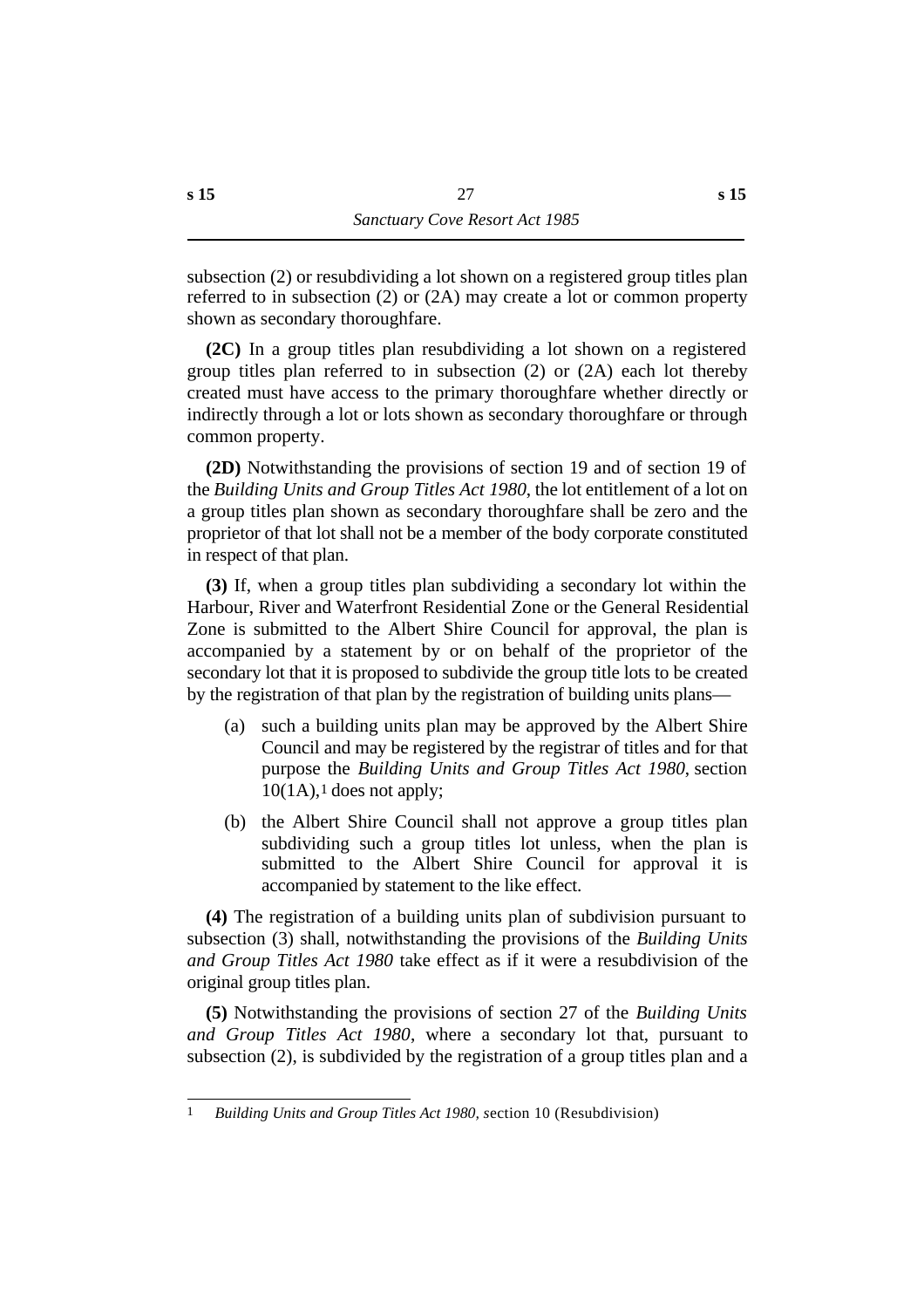lot in the group titles plan is subdivided by a building units plan pursuant to subsection (3), the body corporate created by the registration of the group titles plan shall be deemed, for the purpose of applying the provisions of that Act, to be a body corporate created by the registration of a building units plan as if the group titles plan were a building units plan.

**(6)** The *Building Units and Group Titles Act 1980*, section 10(1B) and (6)(b),2 does not apply to a subdivision under this section.

**(7)** For the purposes of section 9(7) of the *Building Units and Group Titles Act 1980*, a plan of subdivision shall be taken to have complied with the requirements of the *Local Government Act 1936* as modified by the *Building Units and Group Titles Act 1980* in regard to the subdivision if the plan has complied with those requirements as modified by this Act.

**(8)** The provisions of section 9(6) of the *Building Units and Group Titles Act 1980* do not apply to any group titles plan in respect of any land within the residential zones.

**(9)** However, the maximum number of group title lots or building unit lots prescribed by this Act into which a parcel of land may be subdivided is not thereby exceeded in respect of that parcel.

## **˙Plan of survey where variation of boundary approved**

**15A.(1)** Where any variation of the boundaries of the zones has been approved under section 8(7) or 12D(7), a plan of survey may be lodged with the registrar of titles for the purpose of amending, in accordance with the variation approved, any plan of survey or group titles plan for the subdivision or resubdivision of a secondary lot or any group titles plan for the resubdivision of a lot shown on a group titles plan.

**(2)** The registrar of titles shall not register a plan lodged pursuant to subsection (1) unless it is endorsed with the approval of the Albert Shire Council.

**(3)** Upon the registrar of titles approving a plan of survey lodged pursuant to subsection (1), any plan of survey or group titles plan to which the firstmentioned plan of survey relates is deemed to be amended to the

<sup>2</sup> *Building Units and Group Titles Act 1980, s*ection 10 (Resubdivision)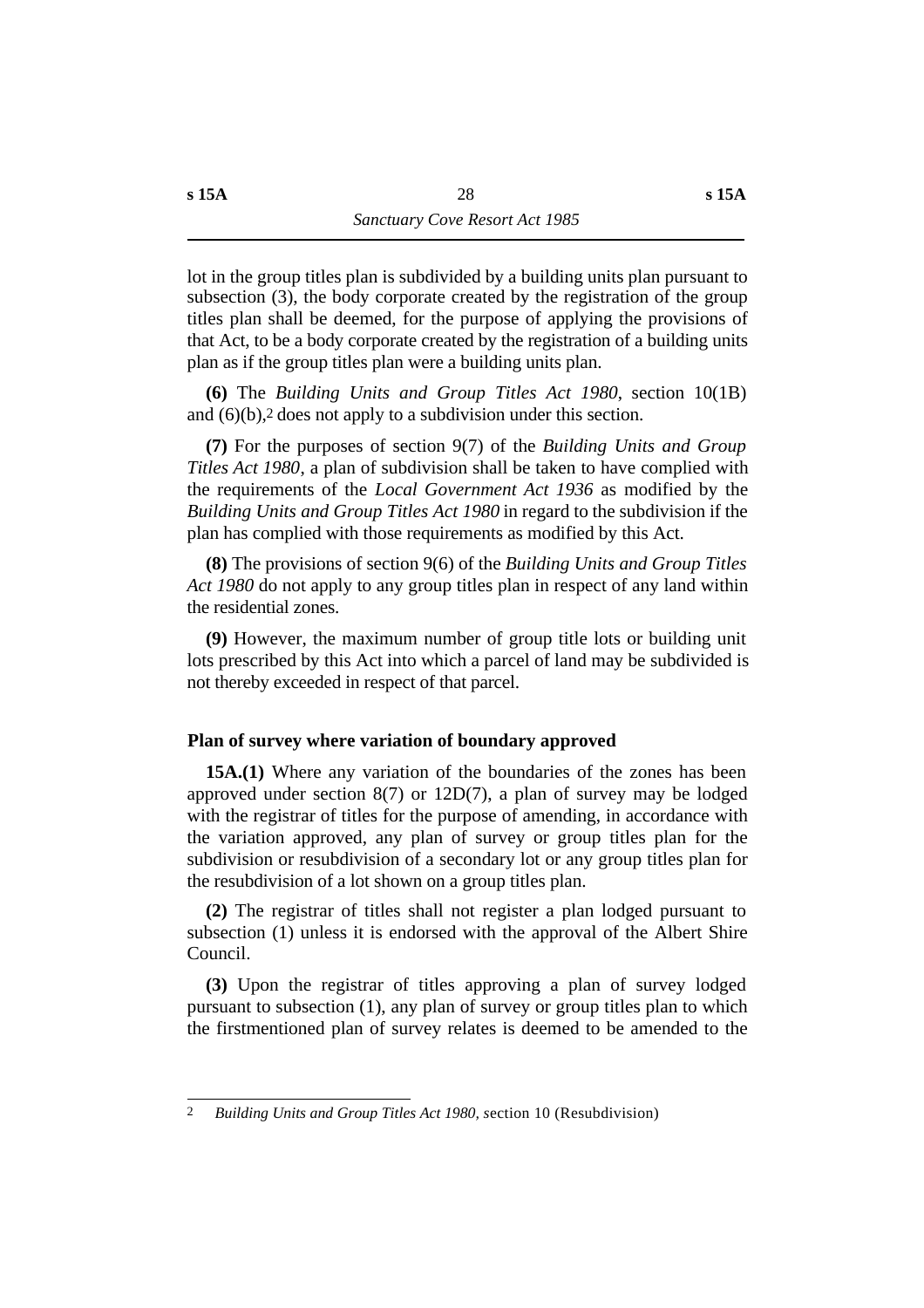extent shown on the firstmentioned plan of survey and a copy of that plan of survey shall be forwarded to the Director of Local Government.

## **˙Services**

**16.** In respect of each initial lot and each secondary lot there shall be implied—

- (a) in favour of the proprietor of the lot and as appurtenant thereto, easements for the passage or provision of services (including water, sewerage, drainage, gas, electricity, garbage and telephone) through or by means of any pipes, poles, wires, cables or ducts to be laid down or erected or which are for the time being existing in or over the primary thoroughfare and the secondary thoroughfare to the extent to which those services are capable of being used in connection with the enjoyment of the lot;
- (b) as against the principal body corporate and to which the lots comprising the secondary thoroughfare shall be subject, easements for the passage or provision of services (including water, sewerage, drainage, gas, electricity, garbage and telephone) through or by means of any pipes, poles, wires, cables or ducts to be laid down or erected or which are for the time being existing within any of those lots as appurtenant to the initial lots and secondary lots;
- (c) as against the primary thoroughfare body corporate and to which the lot or lots comprising the primary thoroughfare shall be subject, easements for the passage or provision of services (including water, sewerage, drainage, gas, electricity, garbage and telephone) through or by means of any pipes, poles, wires, cables or ducts to be laid down or erected or which are for the time being existing within any of those lots as appurtenant to the initial lots and secondary lots;

but the easements conferred by this section shall not be exercised by any proprietor in such a manner as unreasonably to prevent any other proprietor from enjoying the use and occupation of the proprietor's lot or the use of the primary thoroughfare or the secondary thoroughfare.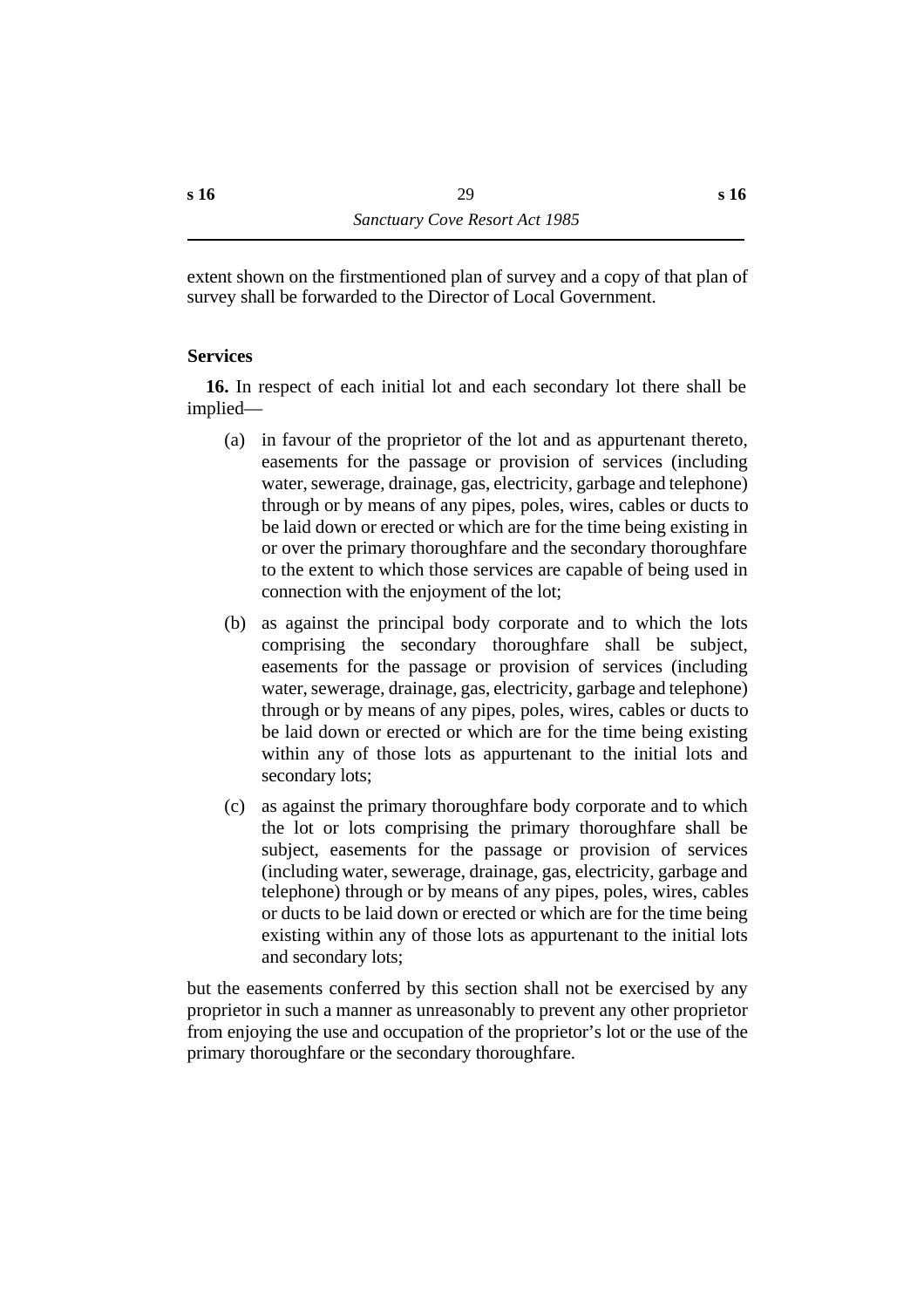#### **˙Creation of easements over group title lots**

**16A.(1)** Where a multiple dwelling is situated on 2 or more group title lots (whether built before or after the commencement of section 11 of the *Sanctuary Cove Resort Act Amendment Act 1989*), the proprietor of a lot on which is situated part of the multiple dwelling (which part is intended for separate occupation) shall, in respect of any roofs, eaves, gutters, downpipes or foundations situated wholly or in part on any adjoining lot, be entitled to any shelter, drainage or support capable of being afforded thereby in respect of the proprietor's lot.

**(2)** The rights created by subsection (1) are easements to which are subject the relevant parts of the multiple dwelling and the lot on which those parts are situated.

**(3)** An easement created by this section shall entitle the proprietor of the dominant tenement to enter the servient tenement and maintain, replace, renew or restore any of the parts of the multiple dwelling that are subject to the easement.

**(4)** An easement created by this section shall not be exercised by the proprietor of a lot in such a manner as unreasonably to prevent any other proprietor from enjoying the use or occupation of the proprietor's lot.

#### **˙Ancillary rights**

**17.** All ancillary rights and obligations reasonably necessary to make easements effective shall apply in respect of easements implied or created by this part.

#### **˙Creation of easements**

**18.** The principal body corporate may by special resolution within the meaning of section 22—

- (a) execute a grant of easement;
- (b) accept a grant of easement;
- (c) surrender a grant of easement;
- (d) accept the surrender of a grant of easement.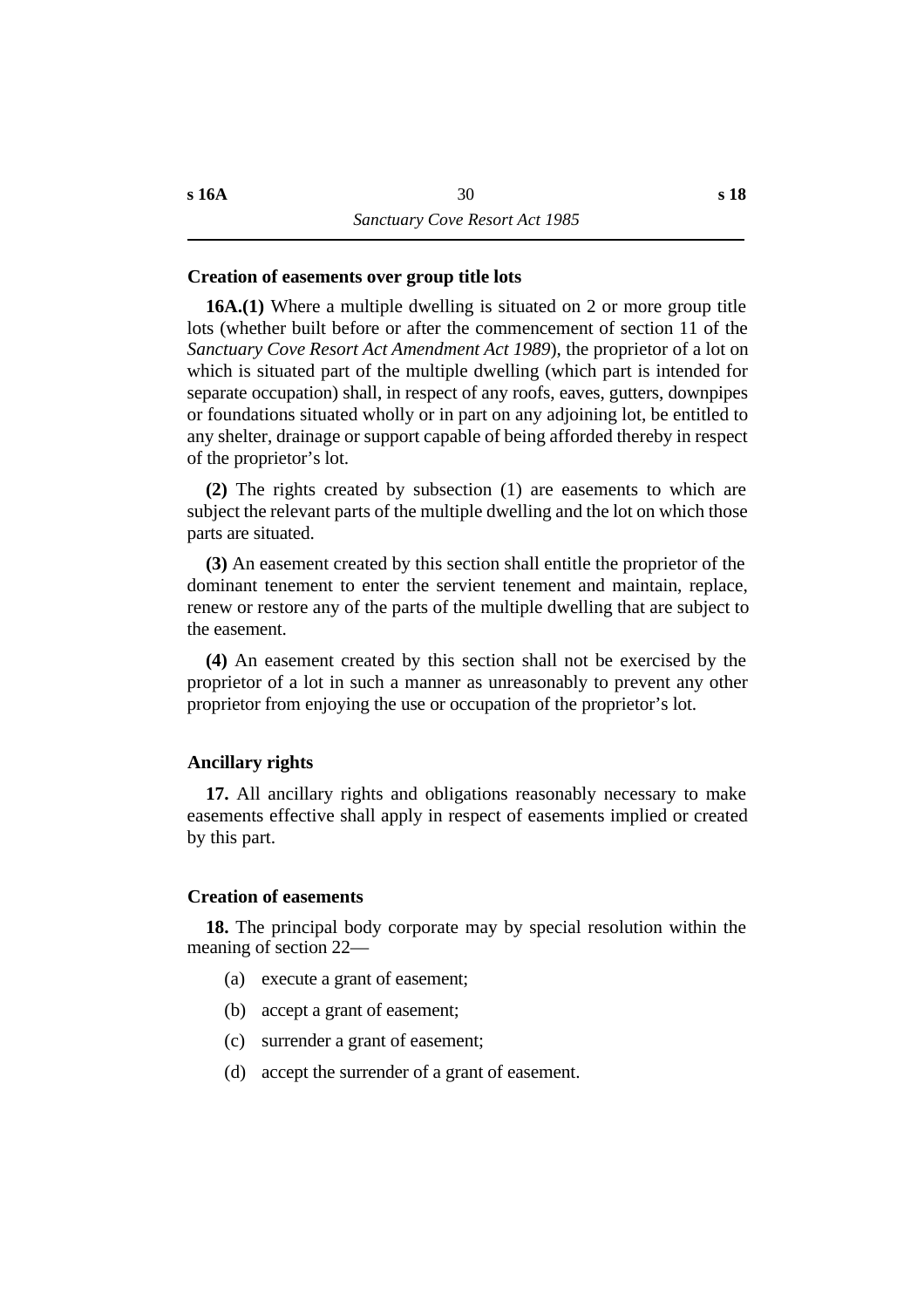#### **˙Determination of lot entitlements**

**19.(1)** Notwithstanding the provisions of section 19 of the *Building Units and Group Titles Act 1980*, where a secondary lot is subdivided or resubdivided by way of a group titles plan or a building units plan, the aggregate lot entitlement of the lots thereby created for residential purposes shall not exceed, and shall be not less than 90% of, the maximum number of lots specified in respect of that secondary lot in the schedule that accompanied the plan of survey whereby that secondary lot was created.

**(2)** The provisions of section 19(2) and (3) of the *Building Units and Group Titles Act 1980* do not apply to any subdivision under this division.

#### **˙Subdivision of land where wholly or partly submerged**

**20.(1)** Notwithstanding that the whole or part of land within an initial lot comprised within the Floating Dwelling House Zone or the Harbour, River and Waterfront Residential Zone is submerged or subject to inundation or tidal influence, that land may be subdivided by way of a group titles plan of subdivision.

**(2)** However, permanent, above water access is provided from each lot on the group titles plan to the primary thoroughfare or to a secondary thoroughfare, either directly or through common property.

#### *†Division 2—Dealing with land in zones other than residential zones*

#### **˙Primary thoroughfare deemed to be dedicated road**

**21.** For the purpose of the subdivision of or other dealing with land within a zone other than a residential zone, the primary thoroughfare shall be deemed to be dedicated road.

#### **˙Subdivision of land outside residential zones**

**21A.(1)** Subject to this section, land within the site or the adjacent site and not within a residential zone may be subdivided in the same manner as land that is neither within the site nor within the adjacent site.

**(2)** The Albert Shire Council shall not approve a plan of subdivision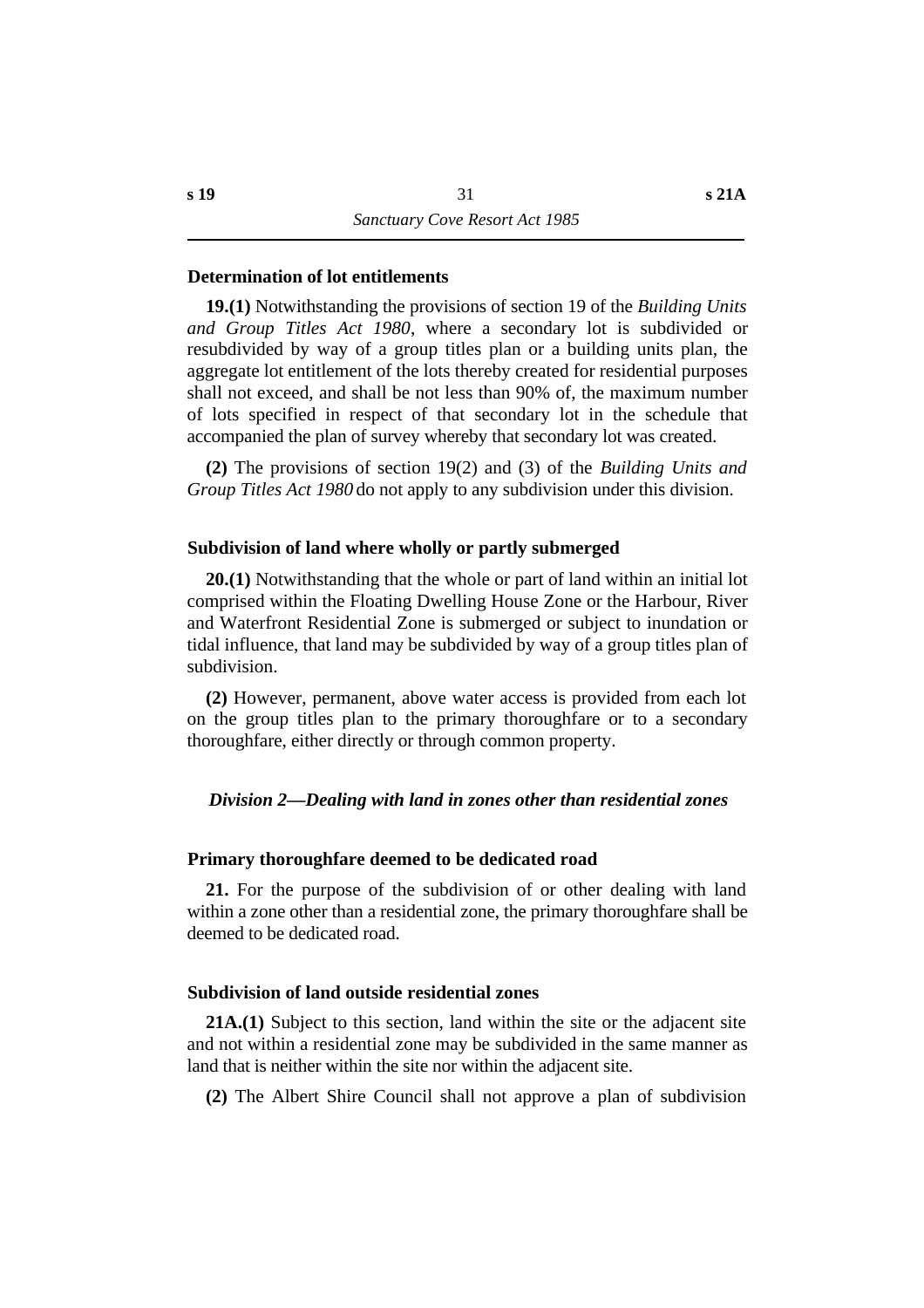unless satisfied that the plan is consistent with the initial plan of survey of the site or, as the case may be, the initial plan of survey of the adjacent site.

**(3)** Where the Albert Shire Council approves a plan of subdivision it shall forward a copy of the plan to the Director of Local Government.

**(4)** The registrar of titles shall not register a plan of subdivision unless it contains or is accompanied by a notation under the seal of the Albert Shire Council that the council is satisfied as required by subsection (2).

## **†PART 3—PRINCIPAL BODY CORPORATE**

#### *†Division 1—Principal body corporate*

#### **˙Interpretation**

**22.** In this part—

**"executive committee"** means the executive committee of the principal body corporate constituted under division 2.

**"initial lot"** means an initial lot within a residential zone.

- **"initial lot entitlement"**, in relation to an initial lot, means the maximum number (specified in the schedule that accompanied the proposed use plan) of group title lots or building unit lots into which that lot may be subdivided.
- **"principal body corporate roll"** means the roll referred to in section 34 to be maintained by the principal body corporate.

**"proprietor"** means—

- (a) for an initial lot or secondary lot—the person registered, or entitled to be registered, under the *Land Title Act 1994* as the proprietor of the lot; or
- (b) for a secondary lot subdivided under a group titles plan or building units plan—the body corporate incorporated under the *Building Units and Group Titles Act 1994*.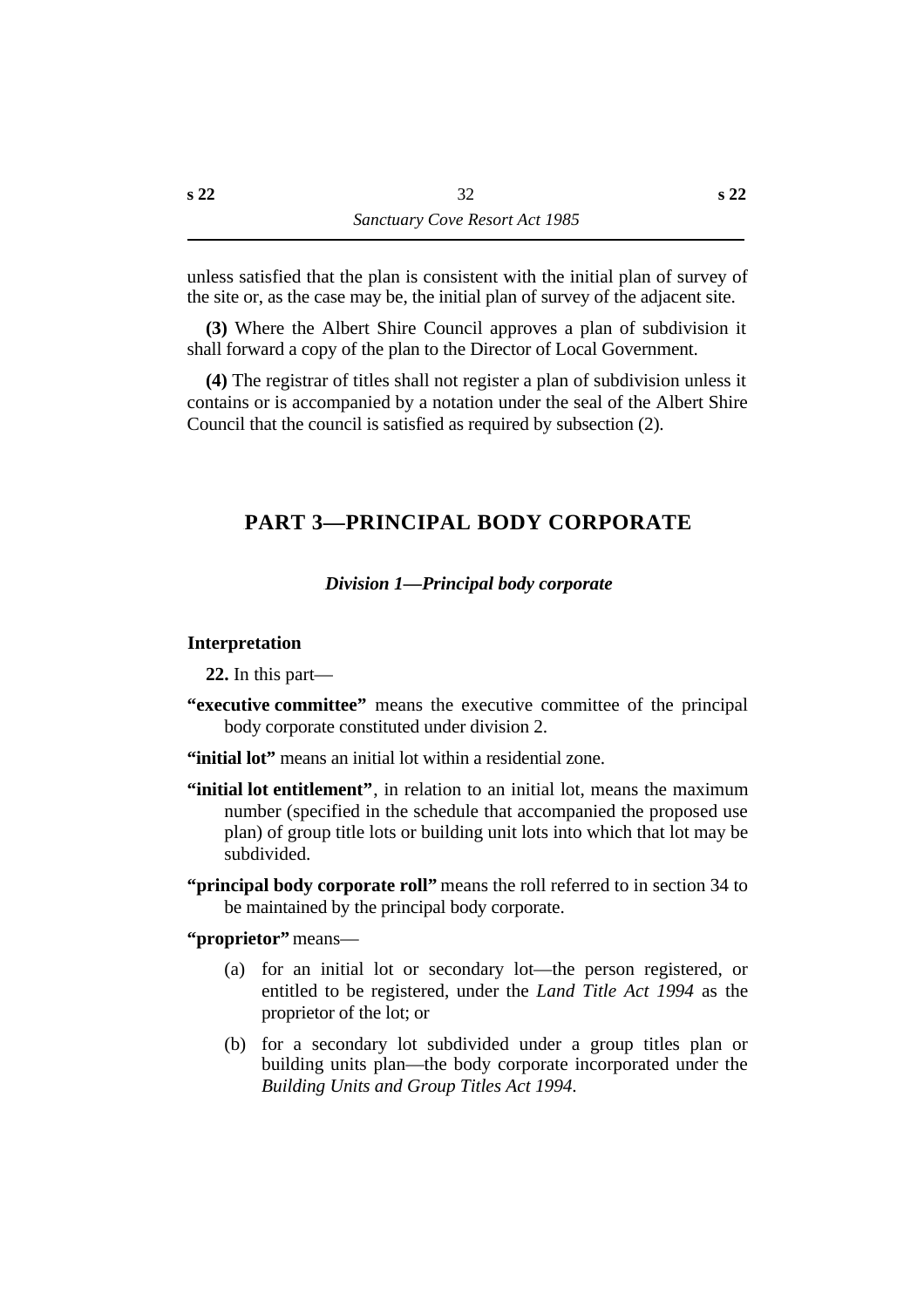- **"secondary lot entitlement"**, in relation to a secondary lot, means the maximum number (specified in the schedule that accompanied the plan of survey subdividing the relevant initial lot) of group title lots or building unit lots into which the secondary lot may be subdivided.
- **"special resolution"** means a resolution which is passed at a duly convened general meeting of the principal body corporate by the members whose lots (whether initial lots, secondary lots, group title lots or building unit lots) have an aggregate lot entitlement of not less than 75% of the aggregate of all lot entitlements recorded in the principal body corporate roll.

#### **˙Principal body corporate**

**23.(1)** Upon registration of the initial plan of survey, the proprietor or proprietors of all the initial lots within the residential zones of the site shall by virtue of this Act be a body corporate under the name 'Sanctuary Cove Principal Body Corporate'.

**(1A)** Upon registration of the initial plan of survey of the adjacent site, the proprietor or proprietors of all the initial lots within the residential zones of the adjacent site shall be members of the principal body corporate.

**(2)** When an initial lot is subdivided into secondary lots (whether or not lots for secondary thoroughfares are thereby created), the proprietor of the initial lot shall cease to be a member of the principal body corporate and the proprietor or proprietors of the secondary lots shall become a member or, as the case may be, members of the principal body corporate.

**(3)** When a secondary lot is subdivided by way of a group titles plan or a building units plan, the proprietor of the secondary lot—

- (a) shall give notice in writing to the principal body corporate of the name and address or service of notices of the body corporate incorporated by the registration of that plan; and
- (b) shall cease to be a member of the principal body corporate, and the body corporate created by the registration of that plan shall become a member of the principal body corporate.

**(4)** Subdivision or resubdivision of a lot or a lot and common property on a group titles plan by way of a building units plan or a group titles plan does not affect the membership of the principal body corporate.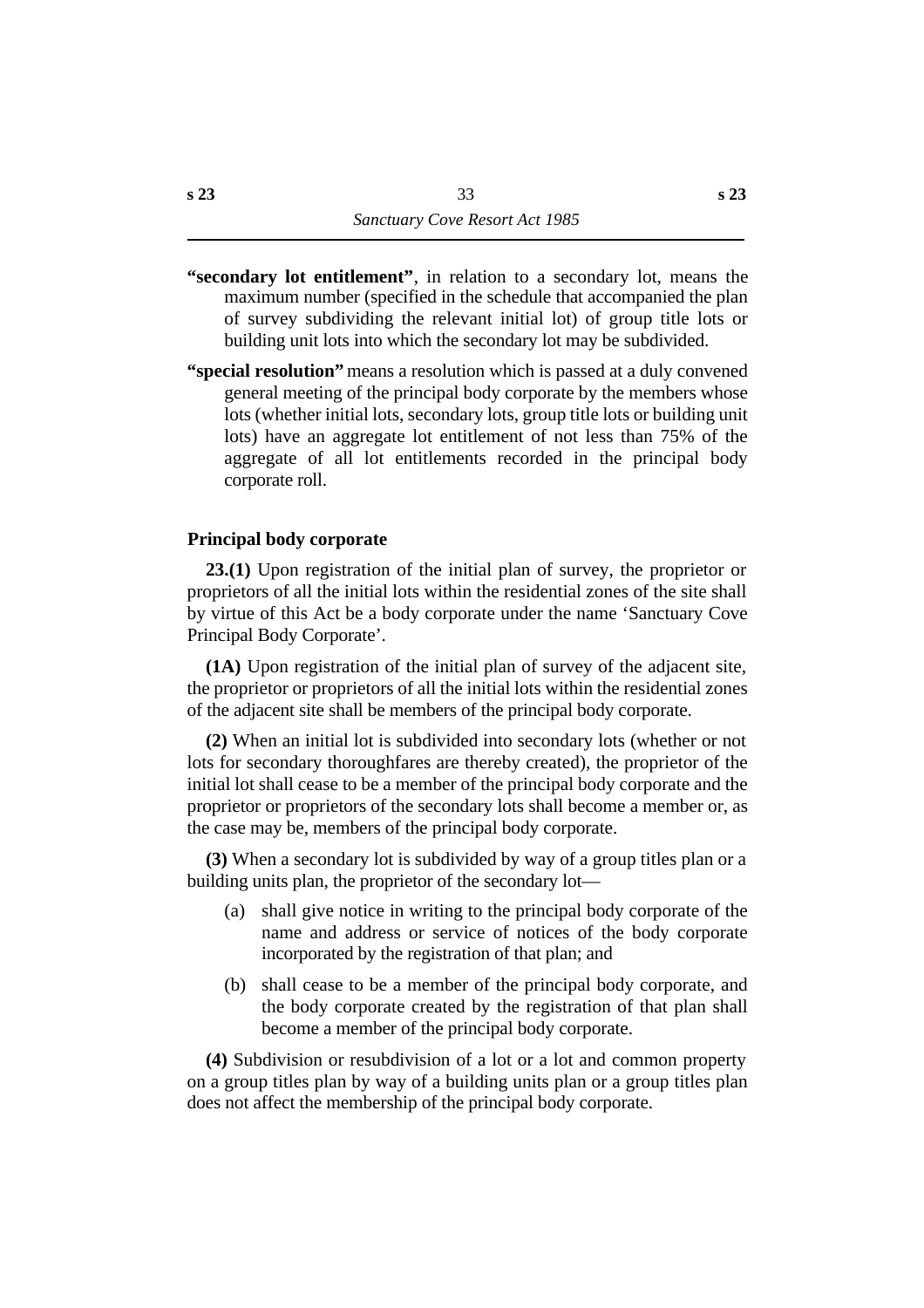**(5)** The Corporations Law does not apply to or in respect of the principal body corporate.

**(6)** Subject to this Act, the principal body corporate shall have the powers, authorities, duties and functions conferred or imposed on it by or under this Act, the development control by-laws or the residential zone activities by-laws and shall do all things reasonably necessary for the enforcement of the development control by-laws and the control, management and administration of the secondary thoroughfares.

**(7)** The principal body corporate shall have perpetual succession and a common seal and shall be capable of suing and being sued in its corporate name and shall be regulated in accordance with the principal body corporate by-laws for the time being in force.

**(8)** The principal body corporate may—

- (a) sue and be sued on any contract made by it;
- (b) sue for and in respect of any damage or injury to the secondary thoroughfares caused by any person;
- (c) be sued in respect of any matter connected with the secondary thoroughfares for which as proprietor it is so liable;
- (d) take such legal action as may be necessary to enforce the development control by-laws and the secondary thoroughfare by-laws.

**(9)** In any case in which work is carried out for the purpose of constructing or preparing a secondary thoroughfare, upon registration of the initial plan of survey or, as the case may be, the initial plan of survey of the adjacent site, the principal body corporate shall be deemed to have been a party to an enforceable contract for the carrying out of such work, and may sue in respect of that contract.

**(10)** Nothing in subsection (9) shall relieve the company from its obligation to pay for the initial construction of secondary thoroughfares to the standard prescribed pursuant to section 51.

## **˙Member's nominee**

**24.(1)** A member of the principal body corporate—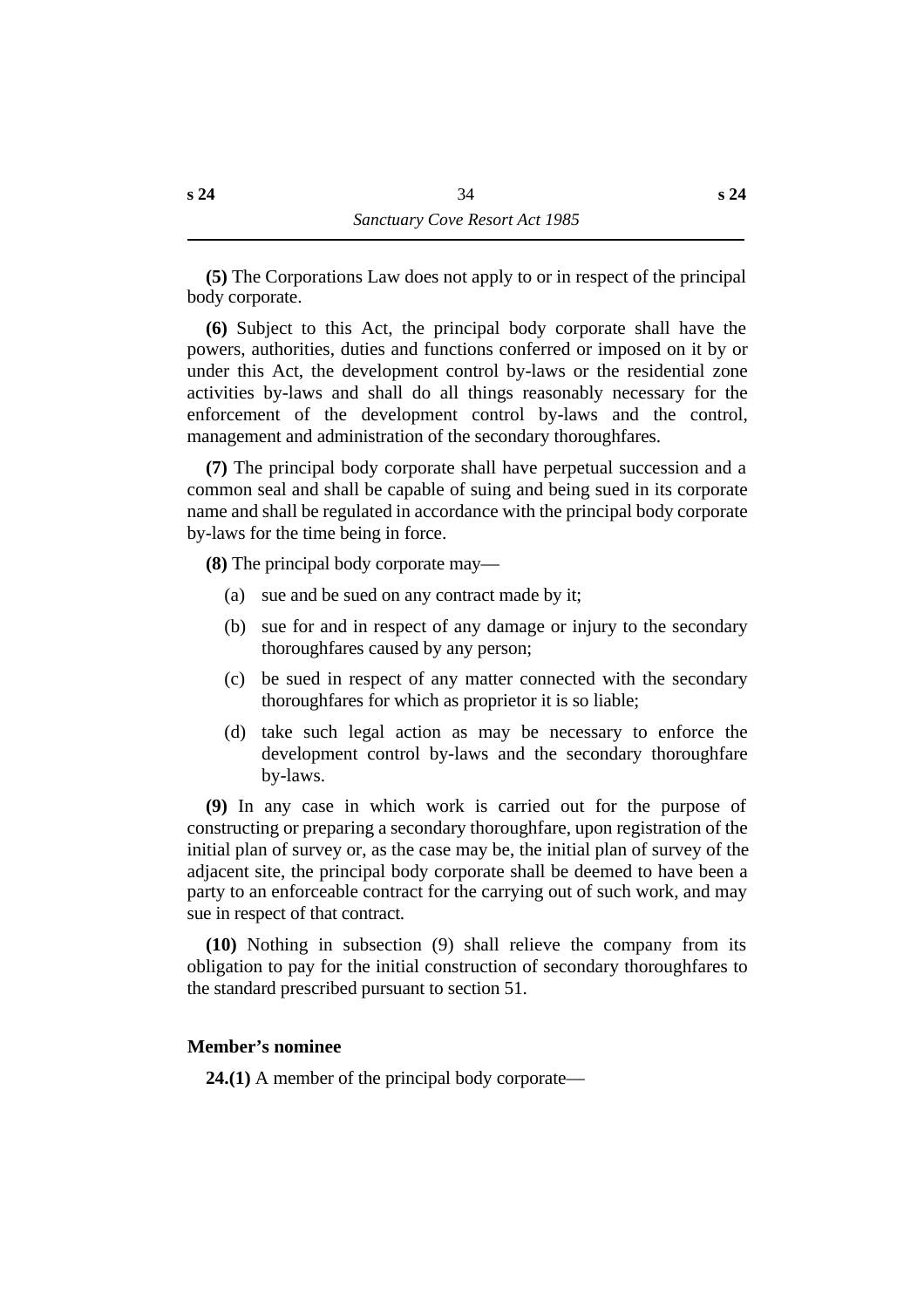- (a) being a body corporate created by the registration of a building units plan or a group titles plan, shall at its annual general meeting and may from time to time thereafter;
- (b) in any other case, may from time to time;

appoint a person to represent the member and to vote on behalf of the member at meetings of the principal body corporate.

**(2)** The appointment of a person pursuant to subsection (1) shall not be effective until notification in writing signed by the member or, in a case referred to in subsection  $(1)(a)$ , by the chairperson and secretary of the body corporate is received by the secretary of the principal body corporate.

**(3)** The appointment of a person to represent a member of the principal body corporate at meetings of the principal body corporate shall continue until—

- (a) notice of the appointment of another person to represent that member; or
- (b) notice of the cancellation of the person's appointment;

is received by the secretary of the principal body corporate.

# **˙Seal of principal body corporate**

**25.(1)** The common seal of the principal body corporate shall be kept—

- (a) where the principal body corporate is constituted by the company alone—by the company;
- (b) where the principal body corporate is constituted by 2 or more members—by such member of the principal body corporate or member of the executive committee as the principal body corporate determines or, in the absence of any such determination, by the secretary of the executive committee.

**(2)** The common seal of the principal body corporate shall only be affixed to an instrument or document in the presence of—

- (a) where the principal body corporate is constituted by 1 or 2 members—that member or those members, as the case may be; or
- (b) where the principal body corporate is constituted by more than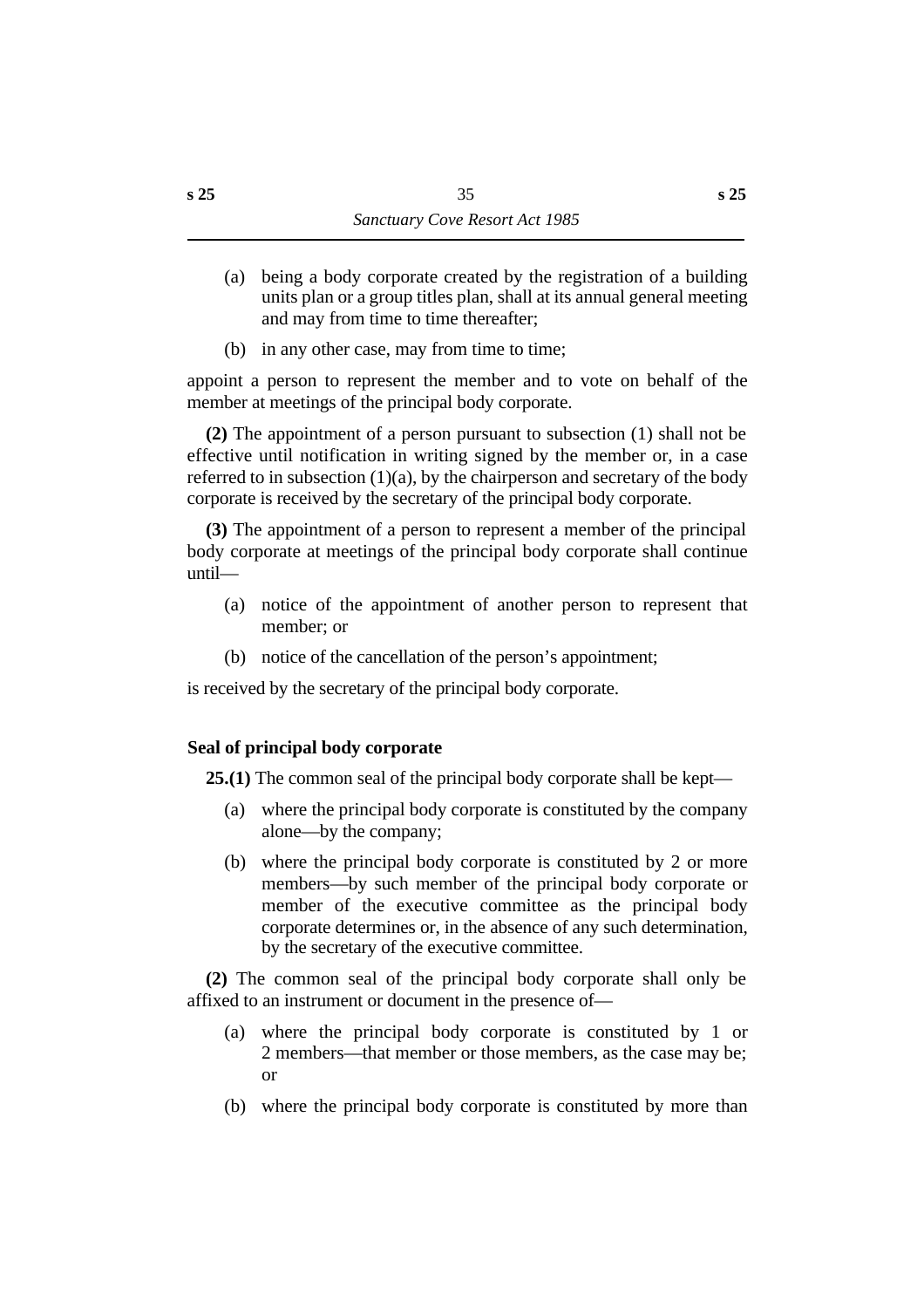2 members—such 2 persons, being members of the principal body corporate or members of the executive committee, as the principal body corporate determines or, in the absence of any such determination, the secretary and any other member of the executive committee;

who shall attest the fact and date of the affixing of the seal by their signatures.

**(3)** However, where a member is a body corporate, the common seal affixed in the presence of a person nominated in writing by the body corporate for that purpose and attested by that person as provided in this subsection shall be deemed to have been duly affixed in the presence of that body corporate.

# **˙Address of principal body corporate**

**26.** The address for service of notices on the principal body corporate shall upon its incorporation pursuant to section 23 be the address for service of notices of the company.

# **˙Meetings of principal body corporate**

**27.(1)** Within 3 months after the registration of the initial plan of survey, the company shall, in the prescribed manner, convene a meeting of the principal body corporate to be held within that period.

Maximum penalty—20 penalty units.

**(2)** The agenda for a meeting convened under subsection (1) shall consist of the following items—

- (a) to decide whether insurances effected by the principal body corporate should be confirmed, varied or extended;
- (b) to decide whether any amounts determined under section  $33(1)(h)$ or (2) should be confirmed or varied;
- (c) where there are more than 3 members of the principal body corporate—to determine the number of members of the executive committee;
- (d) to elect the chairperson, secretary and treasurer of the principal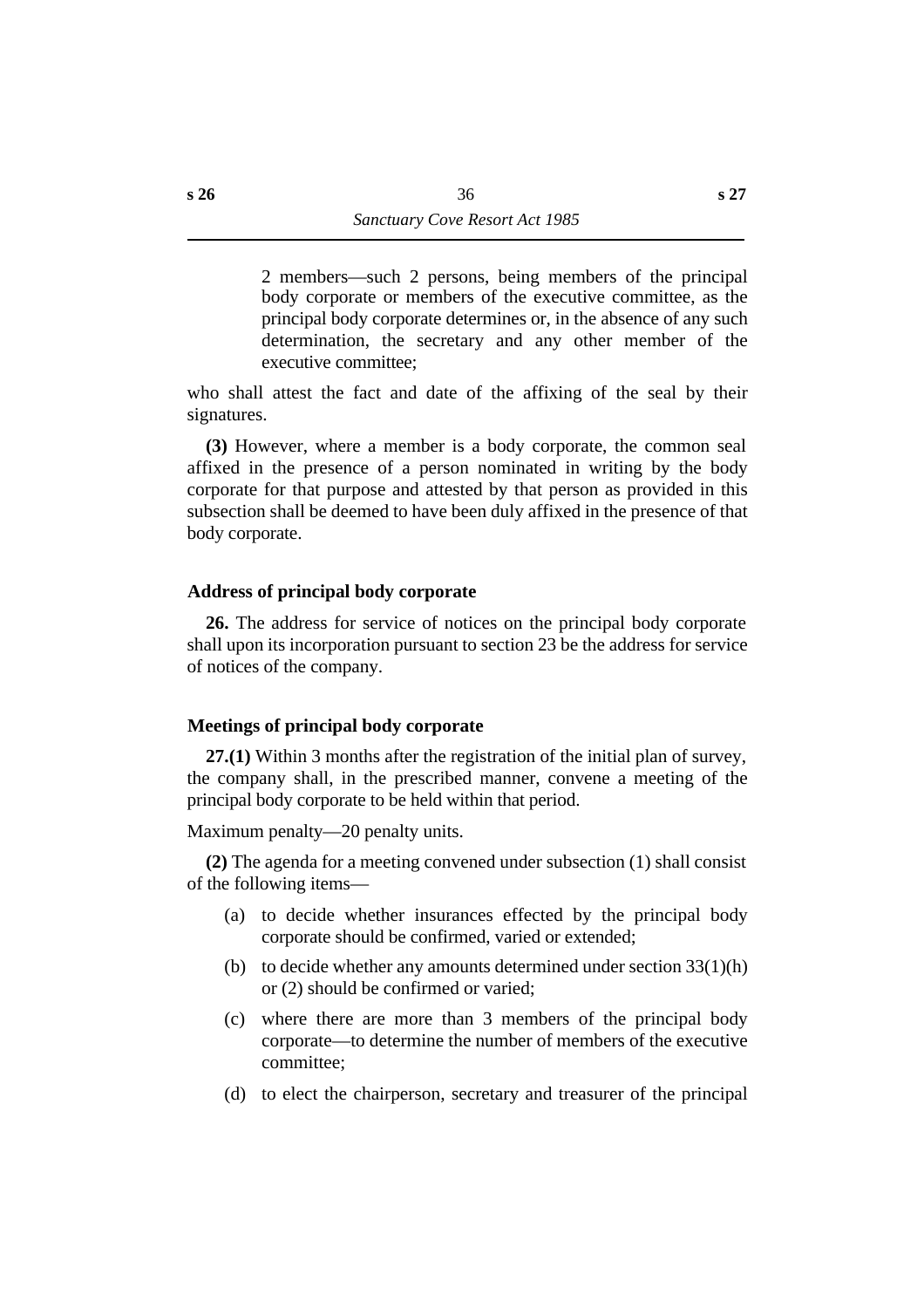body corporate and other members of the executive committee;

- (e) to decide whether to make by-laws regulating, controlling or prohibiting the passage through and conduct and activities of persons on or within all or part of the secondary thoroughfares;
- (f) to decide whether to make development control by-laws.

**(3)** The meeting convened under subsection (1) shall be the first annual general meeting of the principal body corporate and at such meeting a chairperson, secretary and treasurer shall be elected.

**(3A)** However, a person may be elected to 1 or more of those offices.

**(4)** The company shall not fail or neglect to deliver to the principal body corporate at its first annual general meeting—

- (a) all plans, specifications, drawings showing water pipes, electric cables and drainage, certificates (other than certificates of title for lots), diagrams and other documents (including policies of insurance) obtained or received by it and relating to the secondary thoroughfare;
- (b) if they are in its possession or under its control, the principal body corporate roll, books of account and any notices or other records relating to the secondary thoroughfare;
- (c) the budget showing the estimated expenditure of the principal body corporate in relation to the secondary thoroughfare on an annual basis;

other than documents which exclusively evidence rights or obligations of the company and which are not capable of being used for the benefit of the principal body corporate or any of the members of the principal body corporate, other than the company.

Maximum penalty—20 penalty units.

**(4A)** The company shall not fail or neglect to deliver to the principal body corporate at or before its annual general meeting first held after the registration of the initial plan of survey of the adjacent site—

(a) all plans, specifications, drawings showing water pipes, electric cables and drainage, certificates (other than certificates of titles for lots), diagrams and other documents (including policies of insurance) obtained or received by it and relating to the secondary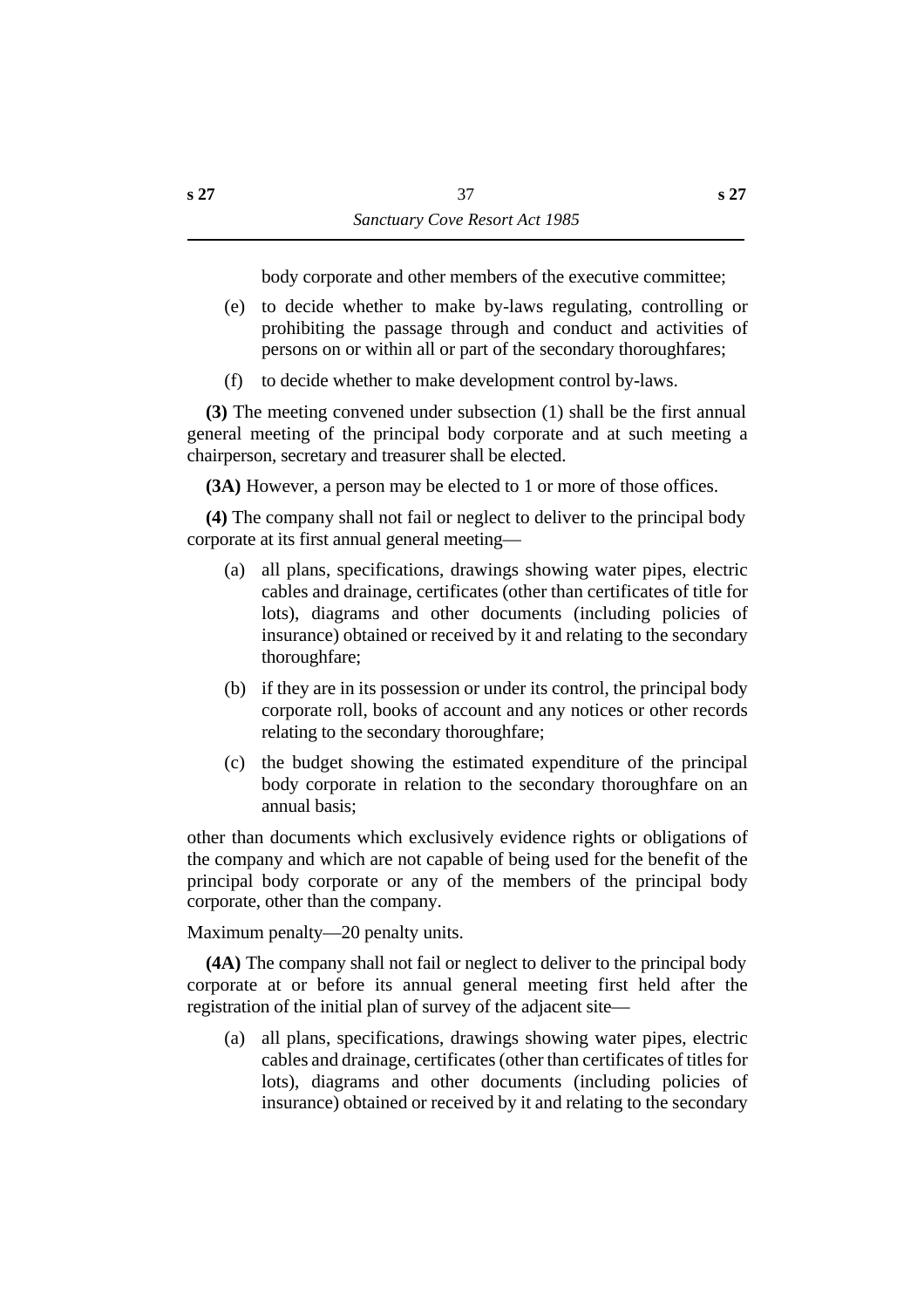thoroughfare within the adjacent site;

- (b) if they are in its possession or under its control, any books of account and notices or other records relating to the secondary thoroughfare within the adjacent site;
- (c) the budget showing the estimated expenditure of the principal body corporate in relation to the secondary thoroughfare within the adjacent site on an annual basis;

other than documents which exclusively evidence rights or obligations of the company and which are not capable of being used for the benefit of the principal body corporate or any of the members of the principal body corporate, other than the company.

Maximum penalty—20 penalty units.

**(5)** Schedule 2, part 1 of the *Building Units and Group Titles Act 1980* in force at the commencement of this Act applies to and in respect of the first annual general meeting of the principal body corporate and voting at that meeting and schedule 2, part 2 of that Act in force at the commencement of this Act applies to and in respect of meetings of the principal body corporate, other than the first annual general meeting, and voting at those meetings.

**(5A)** However, the provisions in those schedules relating to the rights and obligations of mortgagees and mortgagors shall not apply.

**(5B)** The provisions of the schedules referred to in subsection (5) shall, for the purposes of subsection (5), be read and construed as if—

- (a) references therein to 'aggregate lot entitlement' were references to the total of the initial lot entitlements of the initial lots which have not been subdivided into secondary lots and the secondary lot entitlements of the secondary lots;
- (b) references therein to 'body corporate' were references to principal body corporate;
- (c) references therein to 'by-laws' were references to principal body corporate by-laws or development control by-laws;
- (d) references therein to 'council' were references to executive committee;
- (e) references therein to a 'lot' were references to an initial lot or a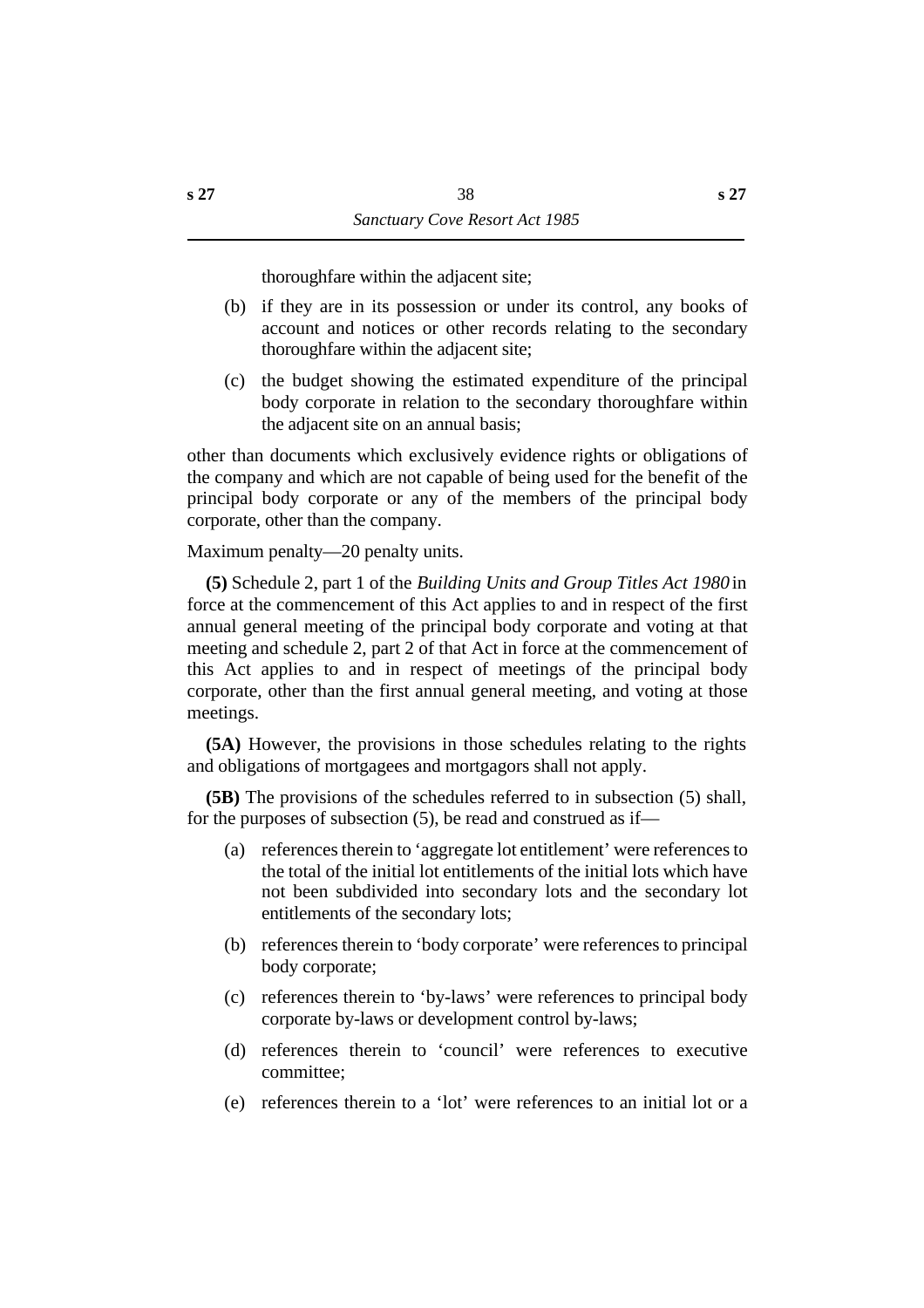secondary lot;

- (f) references therein to 'lot entitlement' were references—
	- (i) in the case where a 'lot' is an initial lot—to the initial lot entitlement of that lot;
	- (ii) in the case where a 'lot' is a secondary lot—to the secondary lot entitlement of that lot;
- (g) references therein to the 'original proprietor' were references to the company;
- (h) references therein to a 'proprietor' were references to a proprietor within the meaning of this part;
- (i) references therein to the 'roll' were references to the principal body corporate roll;
- (j) references to particular provisions of the *Building Units and Group Titles Act 1980* (other than the provisions in those schedules) were references to corresponding provisions of this Act.

**(5C)** When an expression is substituted for an expression used in the *Building Units and Group Titles Act 1980* and referred to in subsection (5B), the substituted expression shall, for the purposes of subsection (5B), be read and construed in the same manner as the expression for which it is substituted is required to be read and construed.

**(6)** If a meeting of the principal body corporate is not convened in accordance with subsection (1), the Minister for Justice and Attorney-General may, pursuant to an application by the principal body corporate or any member of the principal body corporate appoint by order a person to convene a meeting of the principal body corporate within such time as may be specified in the order and the meeting convened by that person shall, for the purposes of subsection (3), be deemed to be the meeting convened under subsection (1).

**(7)** At any time after the meeting convened under subsection (1) has been held, the Minister for Justice and Attorney-General may, pursuant to an application made to the Minister for Justice and Attorney-General by a member of the principal body corporate, appoint by order a person, nominated by the member, who has consented to that nomination, if there is not an executive committee, to convene a meeting of the principal body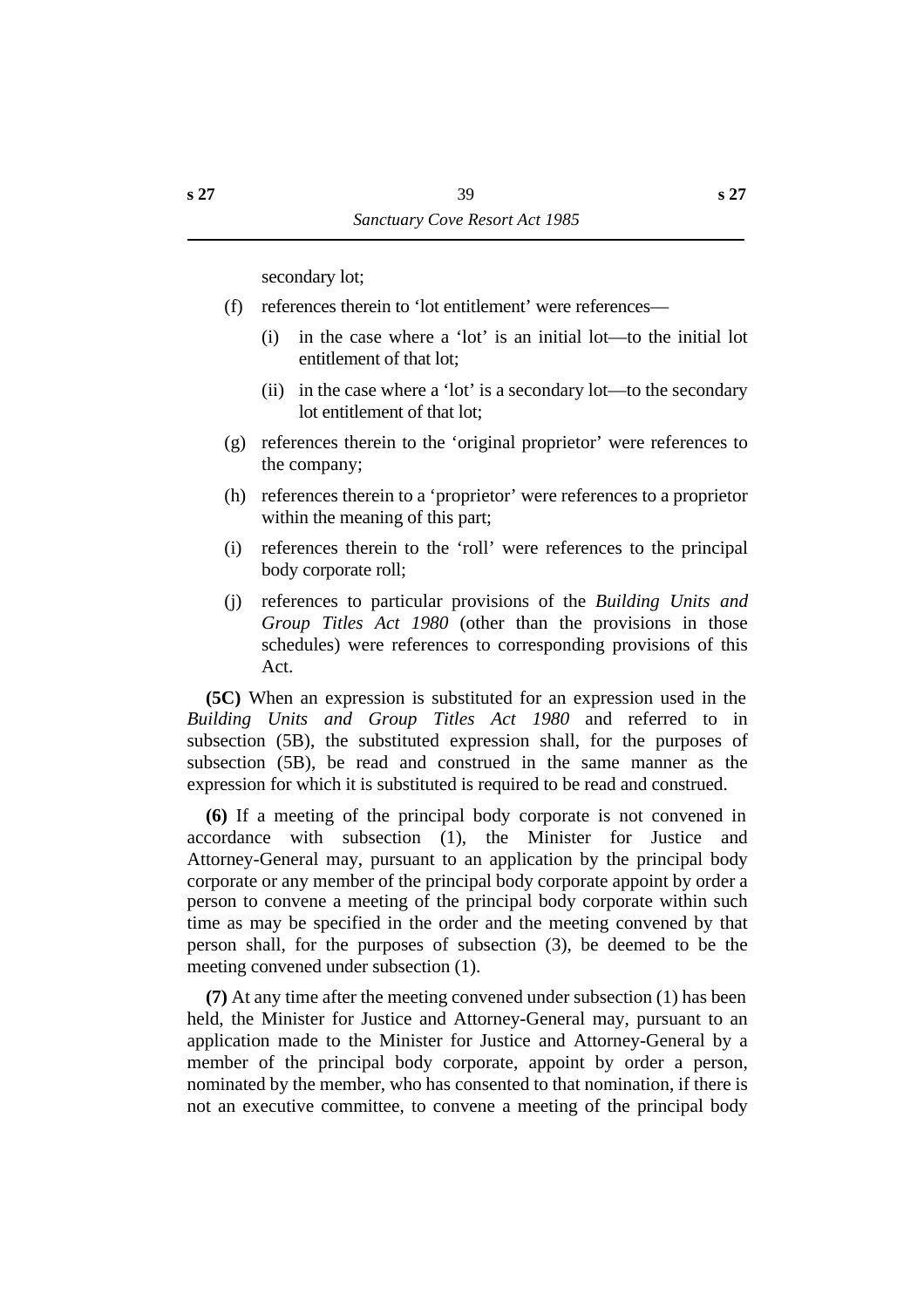corporate within such time as may be specified in the order and a meeting so convened shall, for the purpose of the election of the chairperson, secretary and treasurer of the principal body corporate and the other members of the executive committee, be deemed to be a first annual general meeting of the principal body corporate.

**(8)** An order made under subsection (6) or (7) may include such ancillary or consequential provisions as the Minister for Justice and Attorney-General thinks fit.

**(9)** Notwithstanding subsection (5), where an order made under subsection (6) or (7) so provides—

- (a) the person appointed to convene a meeting of the principal body corporate by the order shall preside at the meeting and, while the person so presides, shall be deemed to be the chairperson of the principal body corporate; and
- (b) notice of that meeting may be given in the manner specified in the order.

**(10)** Notwithstanding that an order has been made under subsection (6) or that a meeting has been convened pursuant to any such order, the company remains liable to the penalty provided by subsection (1) for any failure to comply with that subsection.

# **˙Secondary thoroughfare by-laws**

**28.(1)** Subject to subsection (5), the principal body corporate, pursuant to a special resolution, for the purpose of the control, management, administration, use or enjoyment of the secondary thoroughfares, may from time to time make by-laws and may in like manner amend or repeal those by-laws.

**(2)** A secondary thoroughfare by-law has no force or effect until the Minister has approved the by-law and notification of the Minister's approval has been published in the gazette.

**(3)** A lease of a lot or of any common property where access to the primary thoroughfare is through a secondary thoroughfare shall be deemed to contain an agreement by the lessee that the lessee will comply with the secondary thoroughfare by-laws for the time being in force.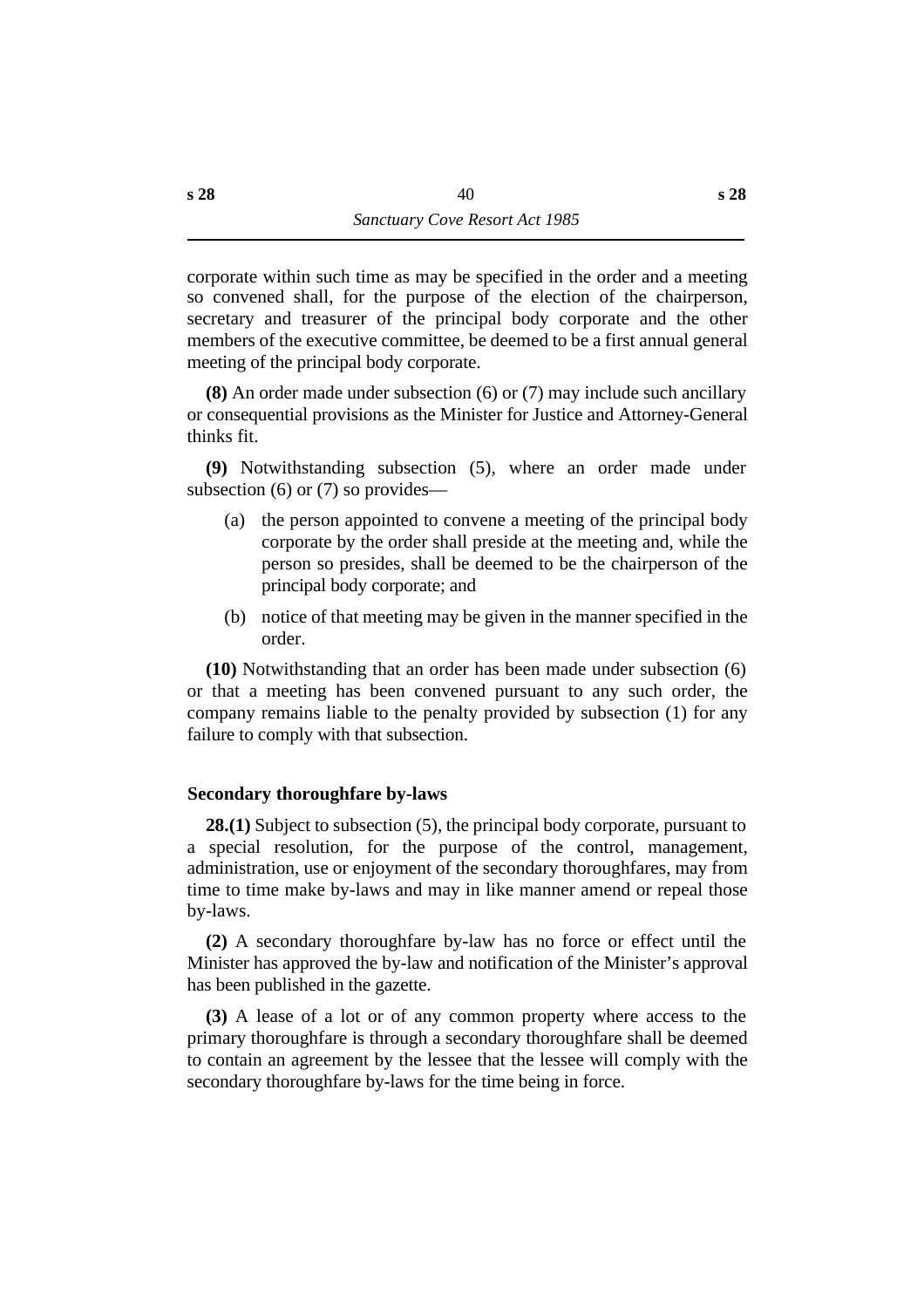**(4)** Without limiting the operation of any other provision of this Act, the secondary thoroughfare by-laws for the time being in force bind the principal body corporate, each member of the principal body corporate and each registered proprietor and any mortgagee in possession (whether by himself or herself or any other person), lessee or occupier, of a lot within a residential zone to the same extent as if those by-laws had been signed and sealed by the principal body corporate, the members of the principal body corporate and each registered proprietor and each such mortgagee, lessee and occupier respectively and as if they contained mutual covenants to observe and perform all the provisions of those by-laws.

**(5)** No amendment of or addition to a secondary thoroughfare by-law shall be capable of operating to prohibit, destroy or modify any easement, service right or service obligation implied or created by this Act.

## **˙Levies by principal body corporate on members**

**29.(1)** The principal body corporate may levy the contributions determined by it in accordance with section 33(1)(h) and the amount (if any) determined pursuant to section 33(2) in respect thereof by serving on its members notice in writing of the contributions payable by them.

**(2)** Contributions levied by the principal body corporate shall be levied in respect of—

- (a) each initial lot which has not been subdivided into secondary lots; and
- (b) each secondary lot;

and shall be payable, subject to this section, by the proprietors of those initial lots and secondary lots in shares proportional to the initial lot entitlements or, as the case may be, secondary lot entitlements of their respective lots at the time when the contribution was levied.

**(3)** In respect of a contribution levied under subsection (1), a proprietor of an initial lot or a secondary lot is liable, jointly and severally with any person who was liable to pay that contribution when that proprietor became the proprietor of that initial lot or, as the case may be, that secondary lot, to pay such part of that contribution as was unpaid when the proprietor became the proprietor of that lot.

**(4)** A contribution levied in respect of an initial lot or a secondary lot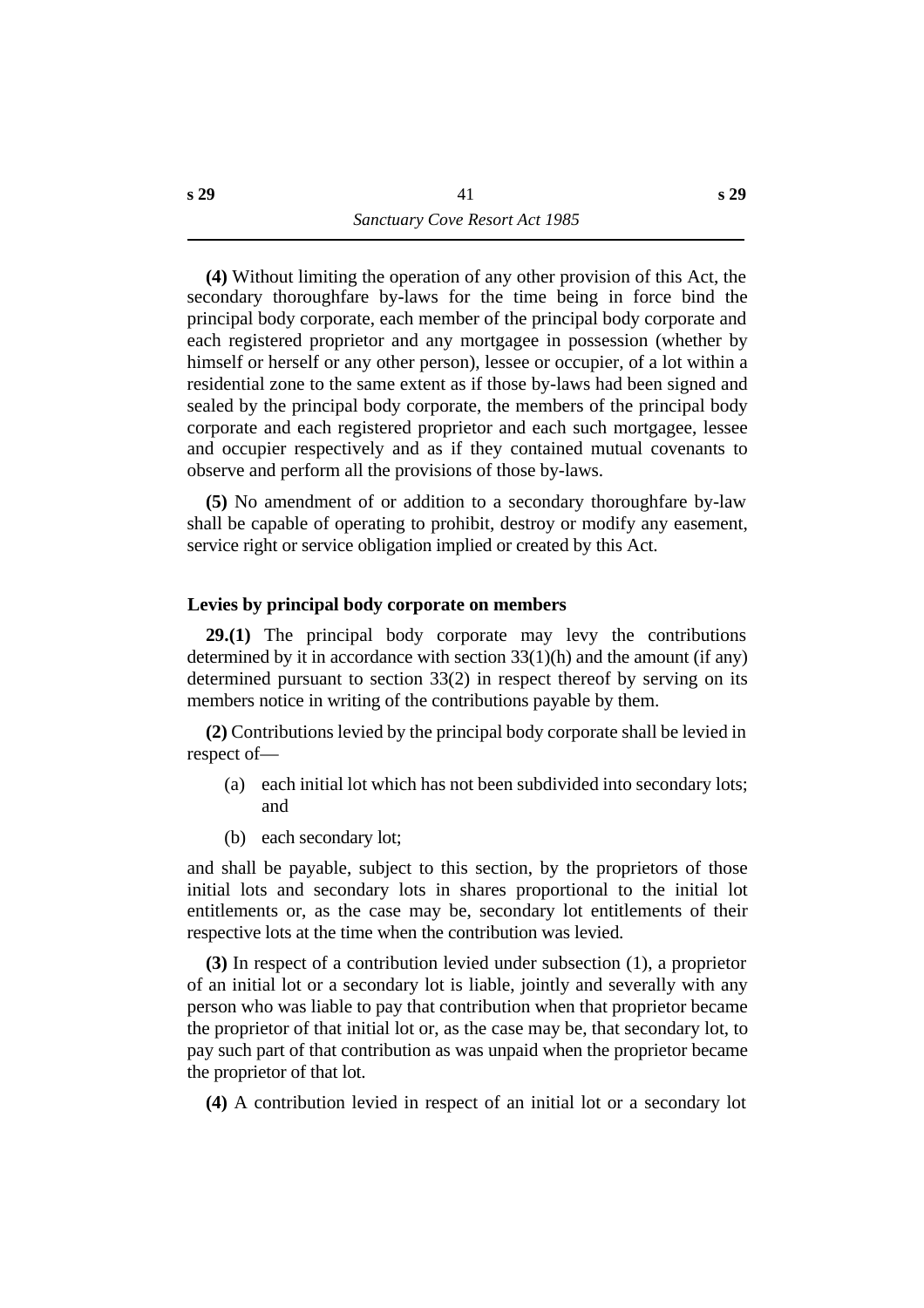under this section—

- (a) becomes due and payable to the principal body corporate in accordance with the decision of the principal body corporate to make the levy; and
- (b) if paid within 30 days after the date when it becomes due and payable shall be reduced by that part of the contribution attributable to the amount determined pursuant to section 33(2) (if any); and
- (c) may be recovered, as a debt, by the principal body corporate in any court of competent jurisdiction.

**(5)** Nothing in this section shall be construed to prevent the principal body corporate, in general meeting, either generally or in a particular case, determining that a contribution may be reduced as provided in subsection (4)(b) notwithstanding that the contribution is not paid as prescribed in that subsection.

# **˙Change of principal body corporate's address**

**30.(1)** The principal body corporate may, in general meeting, decide that the address for the service of notices on the principal body corporate shall be changed.

**(2)** Upon giving notice in writing to the Minister and to the Minister for Justice and Attorney-General and notification by the Minister in the gazette of the change of address, the address for service of notices on the principal body corporate shall, notwithstanding any other provision of this Act, be the address so notified.

# **˙Power of entry**

**31.(1)** For the purpose of carrying out—

- (a) any work required to be carried out by the principal body corporate by a notice served on it by a public or local government;
- (b) any work referred to in section  $33(1)(b)$ ;

the principal body corporate may, by its agents, servants or contractors, enter upon any part of the secondary thoroughfare for the purpose of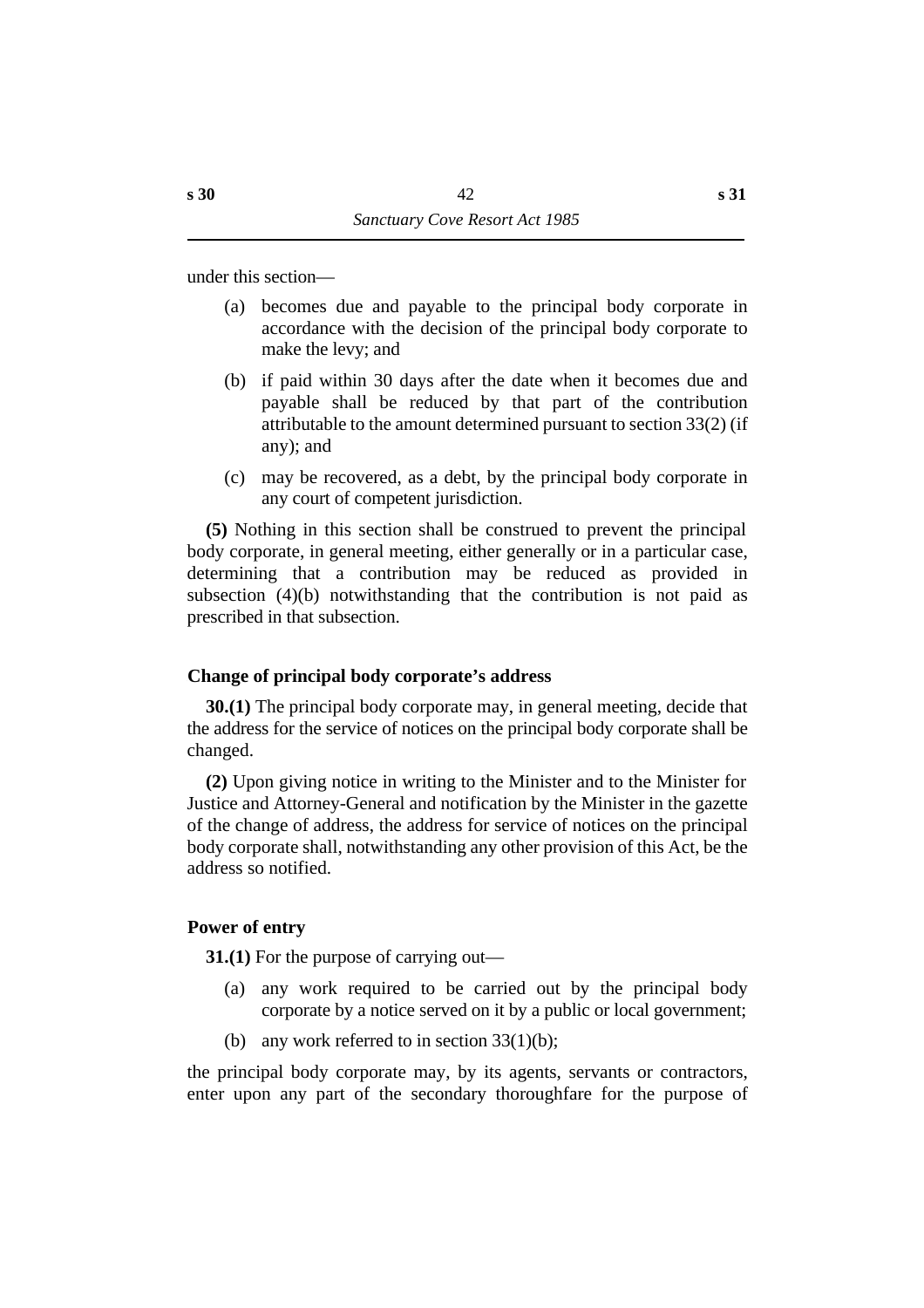carrying out the work—

- (c) in the case of an emergency—at any time;
- (d) in any other case—at any reasonable time on notice given to any occupier of a lot likely to be affected thereby.

**(1A)** For the purposes of subsection (1)(d), a proprietor of a lot, being a lot on a group titles plan or a building units plan, shall be taken to have been given notice if the notice is duly given to the body corporate incorporated by the registration of that plan.

**(2)** A person shall not obstruct or hinder the principal body corporate in the exercise of its power under subsection (1).

Maximum penalty—4 penalty units.

# **˙Miscellaneous powers of principal body corporate**

**32.** The principal body corporate may—

- (a) invest any moneys held by it in any manner permitted by law for the investment of trust funds or in any prescribed investment;
- (b) borrow moneys and secure the repayment thereof and of any interest in such manner as may be agreed upon by the principal body corporate and the lender;
- (c) enter into an agreement for the provision of amenities or services by it or any other person to any lot or to the proprietor or occupier thereof or to any parcel comprised in a building units plan or a group titles plan;
- (d) acquire and hold any personal property to facilitate the carrying out of its duties.

# **˙Duties of principal body corporate**

**33.(1)** The principal body corporate shall—

- (a) control, manage and administer the secondary thoroughfare for the benefit of its members; and
- (b) properly maintain and keep in a state of good and serviceable repair—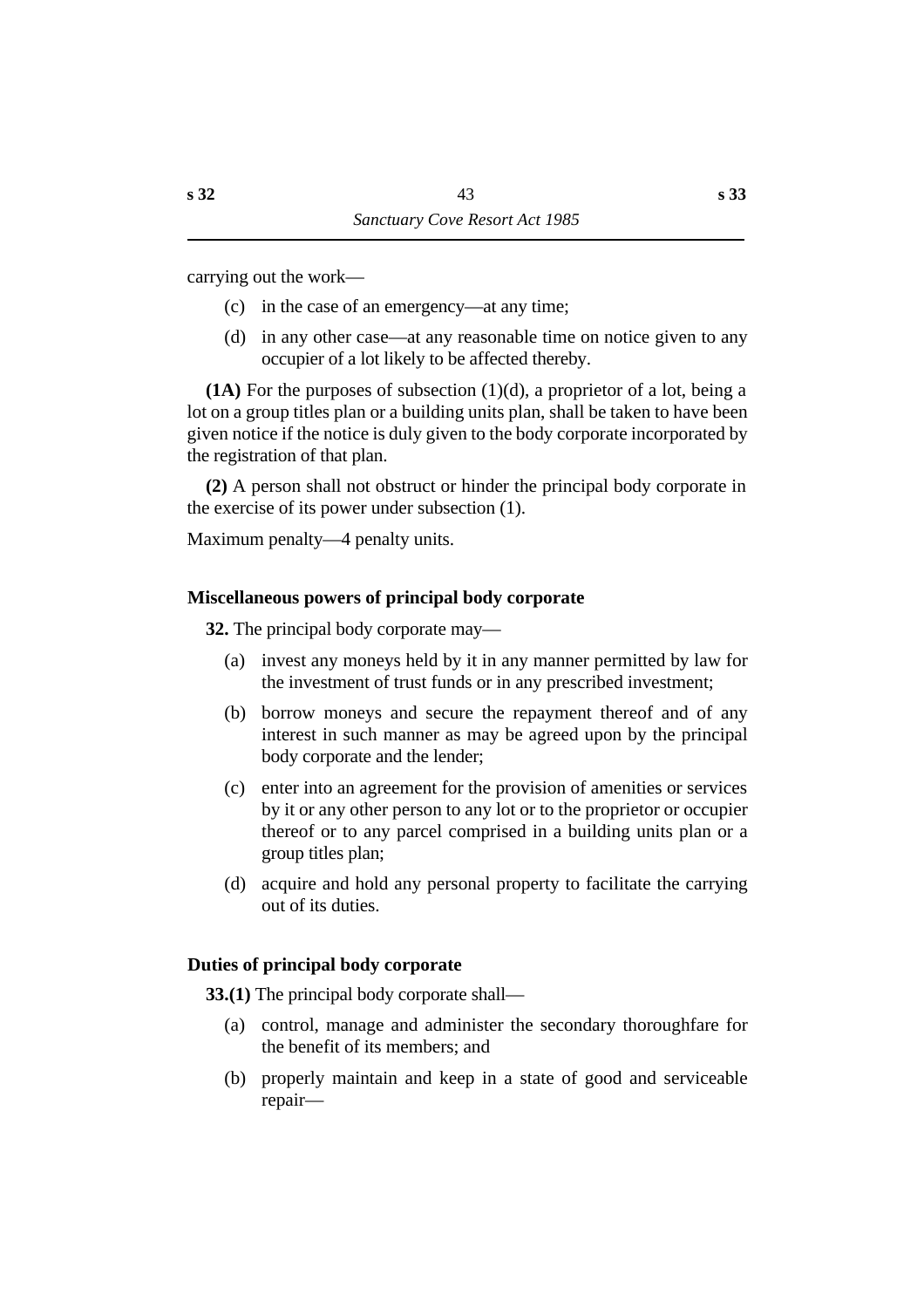- (i) the secondary thoroughfare, including any improvements thereon;
- (ii) any personal property vested in it; and
- (c) effect insurance in accordance with section 37; and
- (d) cause proper records to be kept of notices given to the principal body corporate under this or any other Act and of any orders made by a court and served on the principal body corporate; and
- (e) cause to be kept and retained, for at least 10 years, minutes of its meetings, which shall include particulars of motions passed by it at those meetings, and proper books of account in respect of moneys received or expended by the principal body corporate showing the items in respect of which the moneys were received or expended; and
- (f) cause to be prepared, from the books referred to in paragraph (e), a proper statement of accounts of the principal body corporate in respect of each period commencing on the date of its incorporation or the date up to which the last previous such statement was prepared and ending on a date not earlier than 2 months before each annual general meeting; and
- (g) cause an annual general meeting to be held each year on or after the anniversary of the annual general meeting held in 1990 but not later than 2 months after that anniversary; and
- (h) not later than 14 days after its incorporation and from time to time thereafter, determine the amounts necessary in its opinion to be raised by way of contributions for the purpose of meeting its actual or expected liabilities incurred or to be incurred under paragraph (b) or for the payment of insurance premiums, rates or any other liability of the principal body corporate, other than amounts referred to in paragraph (1); and
- (i) upon first determining the amounts referred to in paragraph (h), establish a fund into which shall be paid all amounts received by it, including the proceeds of the sale or other disposal of any personal property of the principal body corporate and any fees received by it under section 36 and into which may be paid any amounts paid to the principal body corporate by way of discharge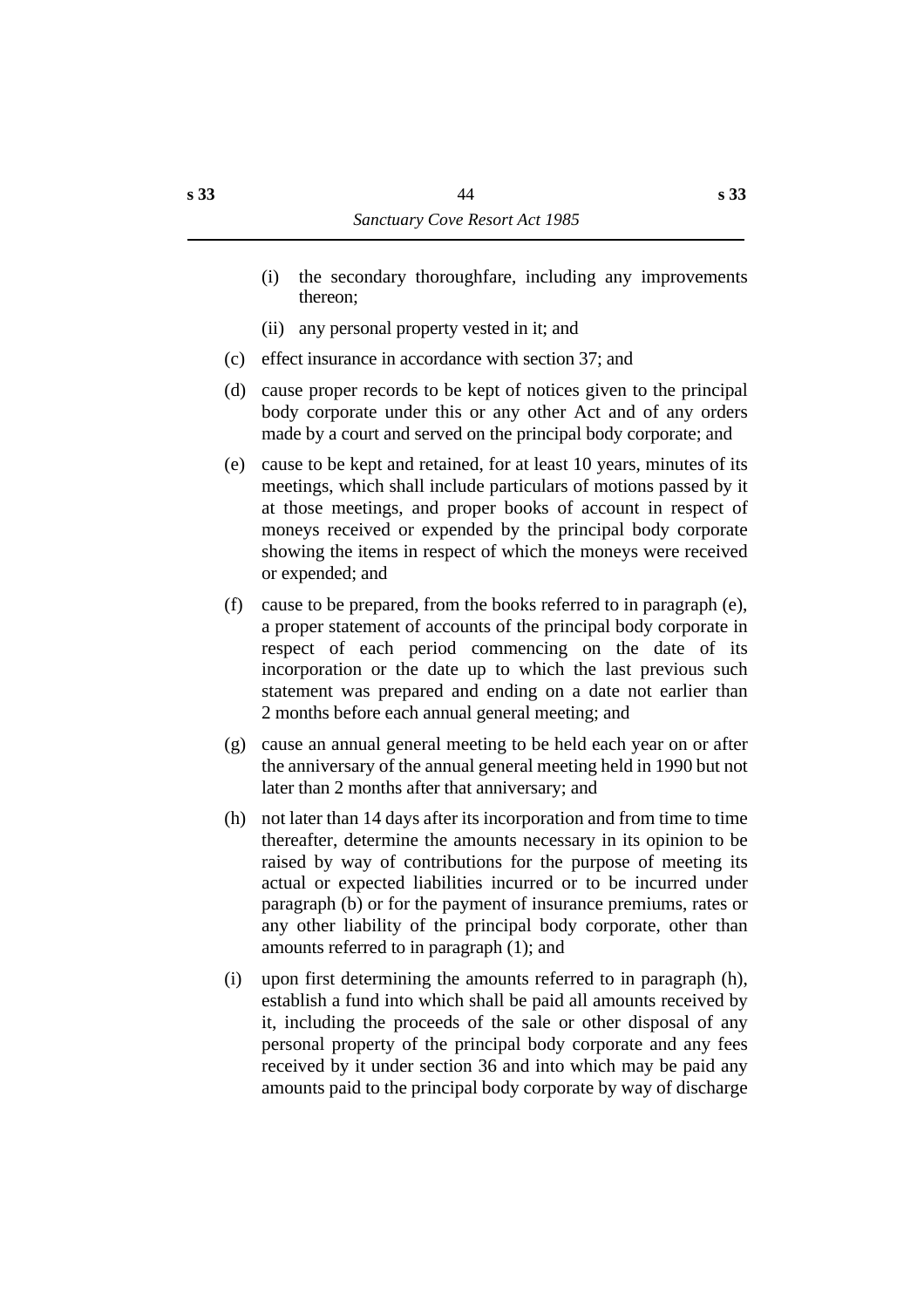of insurance claims; and

- (j) from time to time, levy, in accordance with section 29, on each person liable therefor a contribution to raise the amounts referred to in paragraph (h); and
- (k) pay any moneys referred to in paragraph (i) that are received by it and are not otherwise invested in accordance with section 32(a) into an account established in a financial institution in the name of the principal body corporate; and
- (l) if the principal body corporate—
	- (i) becomes liable to pay any moneys that it is unable to pay forthwith; and
	- (ii) is not required, under paragraph (j), to levy contributions to meet the liability;

levy, in accordance with section 29, contributions to raise those moneys; and

(m) implement the decisions of the principal body corporate.

**(2)** The principal body corporate from time to time may in respect of contributions determined in accordance with subsection (1)(h) or contributions referred to in subsection (1)(l) determine by special resolution, for the purposes of section 29, an amount being not greater than 10% of those contributions.

**(3)** The principal body corporate shall not disburse any moneys from its fund, otherwise than for the purpose of carrying out its powers, authorities, duties and functions under this Act, the development control by-laws or secondary thoroughfare by-laws or meeting any liability referred to in subsection (1)(1).

**(4)** A determination made by the principal body corporate under subsection (1)(h) may specify that the amounts to be raised shall be raised by such regular periodic contributions as may be specified in the determination.

# **˙Principal body corporate roll**

**34.(1)** The principal body corporate shall prepare and maintain a roll in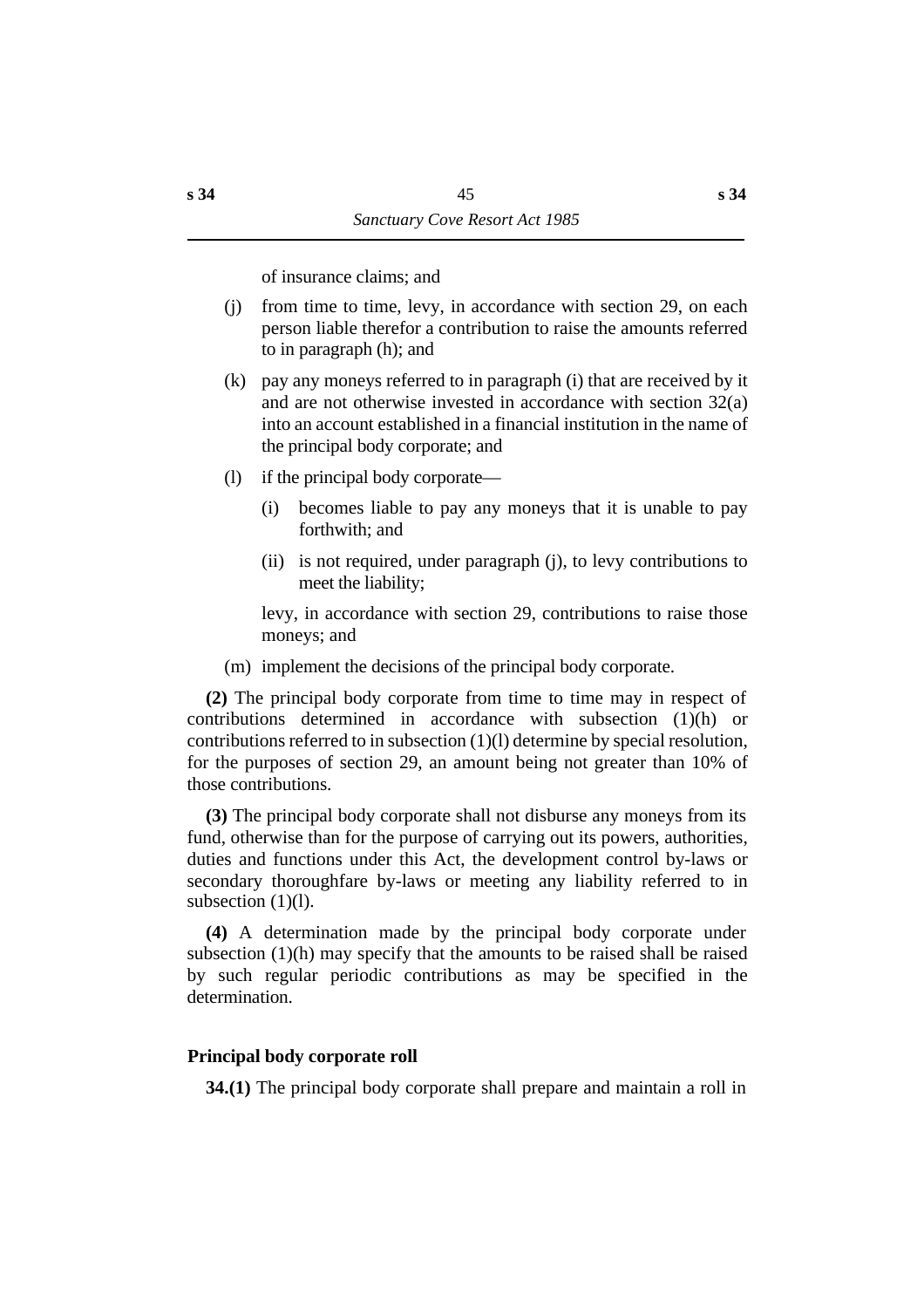accordance with this section.

**(2)** The principal body corporate shall record in the principal body corporate roll the following information—

- (a) in respect of each initial lot which has not been subdivided into secondary lots—the initial lot entitlement;
- (b) in respect of each secondary lot—the secondary lot entitlement;
- (c) the total of the initial lot entitlements and secondary lot entitlements referred to in paragraphs (a) and (b);
- (d) the name and address for service of notices on each member of the principal body corporate;
- (e) the name and address of any person appointed (in writing addressed to the principal body corporate) by any member of the principal body corporate to represent that member at meetings of the principal body corporate.

**(3)** The principal body corporate shall record and maintain in the principal body corporate roll—

- (a) a copy of the development control by-laws for the time being in force; and
- (b) a copy of the secondary thoroughfare by-laws for the time being in force.

# **˙Notices to be given by proprietors**

**35.(1)** The company and any person who, under this section, has given notice of an address for the service of notices on the company or person shall give notice in writing to the principal body corporate of an address or change of address for the service of notices on the company or person.

**(2)** After delivery to a transferee of an initial lot or a secondary lot of an instrument or instruments of transfer in the name of the transferee duly executed and capable of immediate registration, the transferor shall give to the principal body corporate written notice which shall identify the lot and—

(a) specify the name of the transferee in full, the address for the service of notices on the transferee, the address for the service of notices on the transferor and the date upon which the instrument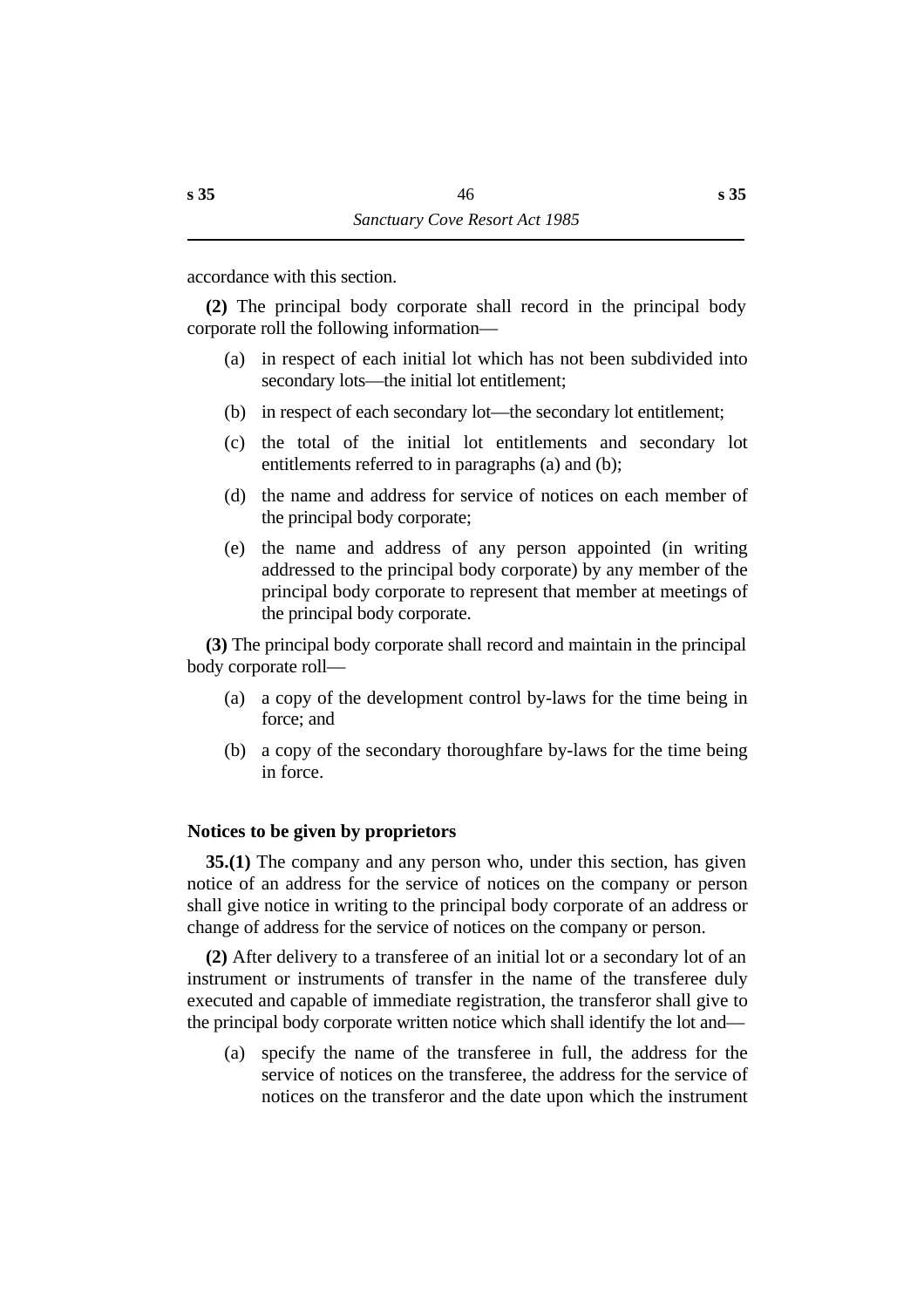was or instruments were so delivered; and

(b) bear written confirmation by the transferee of the accuracy of the information contained in the notice.

**(2A)** Where a transferor of an initial lot or a secondary lot fails to comply with subsection (2), the transferee of that lot may give to the principal body corporate written notice which shall identify the lot and specify the transferee's name in full, address for service of notices and the date upon which the instrument was or instruments were delivered to the transferee.

**(3)** After a person becomes entitled, otherwise than as a transferee, to be registered under the *Land Title Act 1994* as the proprietor of an initial lot or a secondary lot, the person shall give to the principal body corporate written notice, in the form of a statutory declaration, which shall identify the lot and specify—

- (a) by what right the person became entitled to the lot; and
- (b) the person's name, in full, the address for the service of notices on the person and the date upon which the person became entitled to the lot.

**(4)** Where—

- (a) the principal body corporate believes that a person is required, under this section, to give a notice to it; and
- (b) the principal body corporate has not received that notice;

the principal body corporate may serve a notice on that person specifying the capacity in which it believes the person is required to give the notice and requiring the person—

- (c) to state, within 14 days, whether or not the person is required to give a notice in that capacity; and
- (d) if the person is so required, to give that notice.

**(5)** Where the principal body corporate has served a notice under subsection (4) on a person whom it believes is required to give a notice to the principal body corporate under this section that person is not entitled to cast a vote at any meeting of the principal body corporate until the person gives the required notice.

**(6)** A vote cast at a meeting of the principal body corporate by or on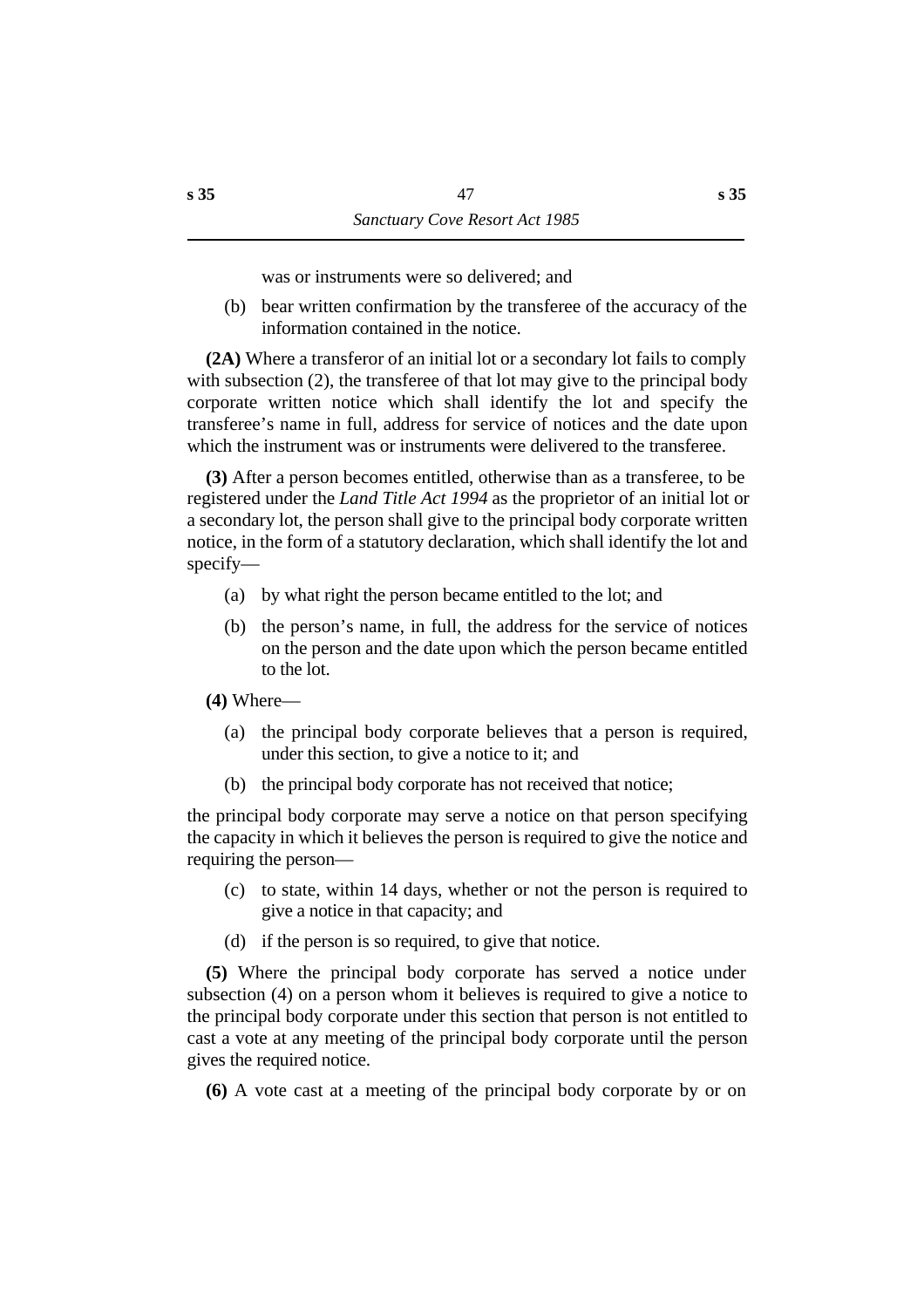behalf of a body corporate has no effect unless the principal body corporate has been given notice in writing specifying the nominee of the body corporate.

**(7)** A notice referred to in subsection (6) may be included in any other notice that the body corporate to which it relates or any other person is entitled under this section to give to the principal body corporate.

# **˙Supply of information, certificates and copies by principal body corporate**

**36.(1)** The principal body corporate shall, upon application made to it in writing by a member of the principal body corporate or by a member of a body corporate constituted by the registration of a group titles plan or building units plan (which lastmentioned body corporate is a member of the principal body corporate) or by a person authorised in writing by such member and on payment of such sum as the principal body corporate may fix by resolution but not exceeding the reasonable cost to the principal body corporate, do such 1 or more of the following things as are required of it in the application—

- (a) inform the applicant of the name and address of each person who is the chairperson, secretary or treasurer of the principal body corporate or a member of the executive committee;
- (b) make available for inspection by the applicant or the applicant's agent—
	- (i) the principal body corporate roll;
	- (ii) the notices and orders referred to in section  $33(1)(d)$ ;
	- (iii) the plans, specifications, drawings showing water pipes, electric cables or drainage, certificates, diagrams and other documents held by it relating to any secondary thoroughfare;
	- (iv) the minutes of general meetings of the principal body corporate and of the executive committee;
	- (v) the books of account of the principal body corporate;
	- (vi) a copy of the statement of accounts of the principal body corporate last prepared by the principal body corporate in accordance with section 33(1)(f);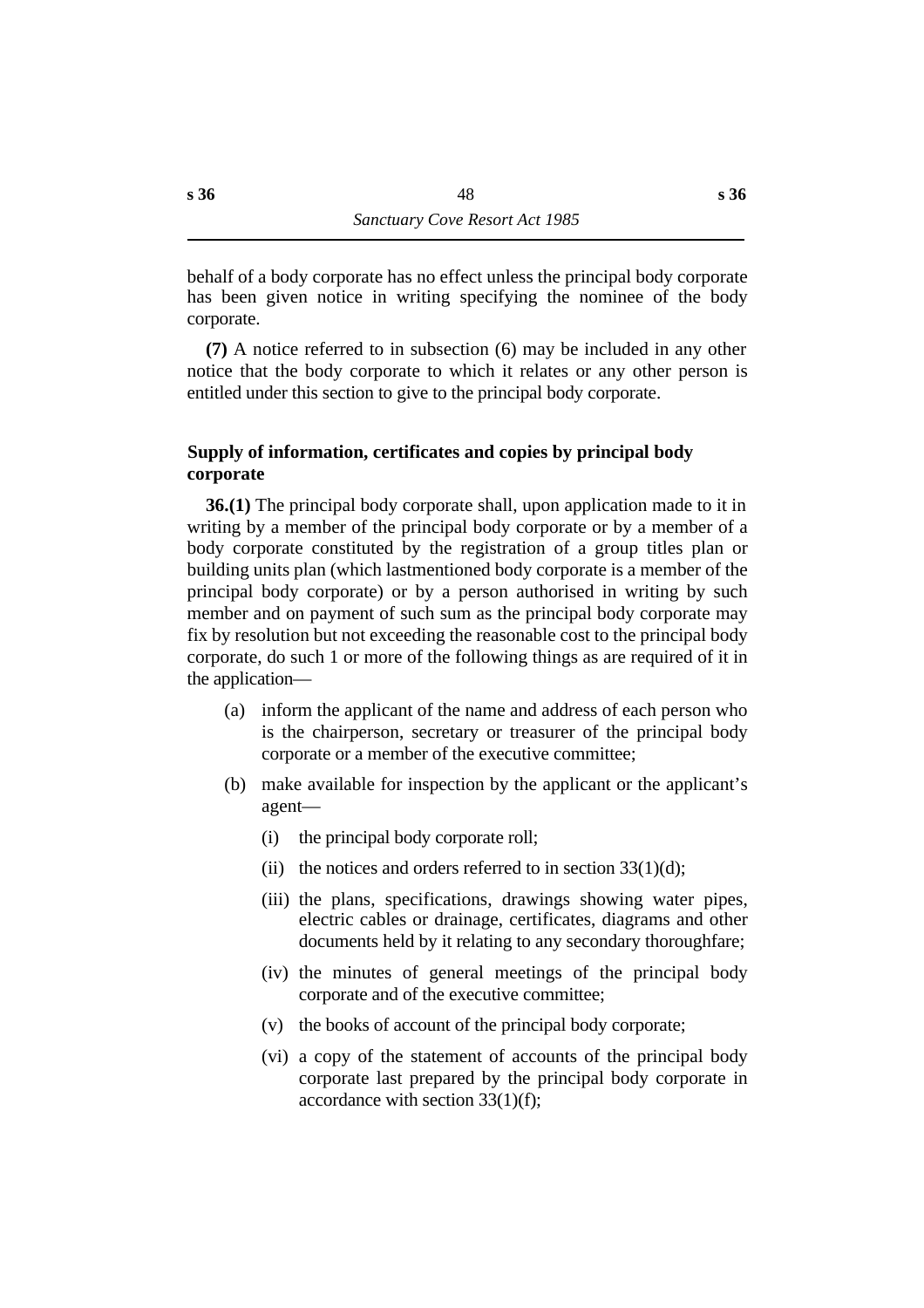- (vii) every current policy of insurance effected by the principal body corporate and the receipt for the premium last paid in respect of each such policy;
- (viii)any other record or document in the custody or under the control of the principal body corporate;
- (ix) the development control by-laws or the secondary thoroughfare by-laws for the time being in force;

at such time and place as may be agreed upon by the applicant or the applicant's agent and the principal body corporate and, failing agreement, at the office of the principal body corporate at a time and on a date fixed by the principal body corporate under subsection (2);

- (c) certify, as at the date of the certificate, in respect of the initial lot or secondary lot in respect of which the application is made—
	- (i) the amount of any regular periodic contributions determined by the principal body corporate under section 33(1)(h) and (4) and the periods in respect of which those contributions are payable; and
	- (ii) whether there is any amount unpaid of any contribution determined under section  $33(1)(h)$  and, if so, the amount thereof; and
	- (iii) whether there is any amount unpaid of any contribution levied under section 33(1)(1) and, if so, the amount thereof and the date on which it was levied; and
	- (iv) whether there is any amount unpaid of any contribution levied under section 48 and, if so, the amount thereof and the date on which it was levied; and
	- (v) the amount (if any) determined under section 33(2) in respect of any unpaid contribution referred to in this paragraph;
- (d) furnish to the applicant or the applicant's agent a copy of the development control by-laws or the secondary thoroughfare by-laws for the time being in force or any part thereof within a period of 21 days commencing on the day next after the date on which the application is received by the principal body corporate.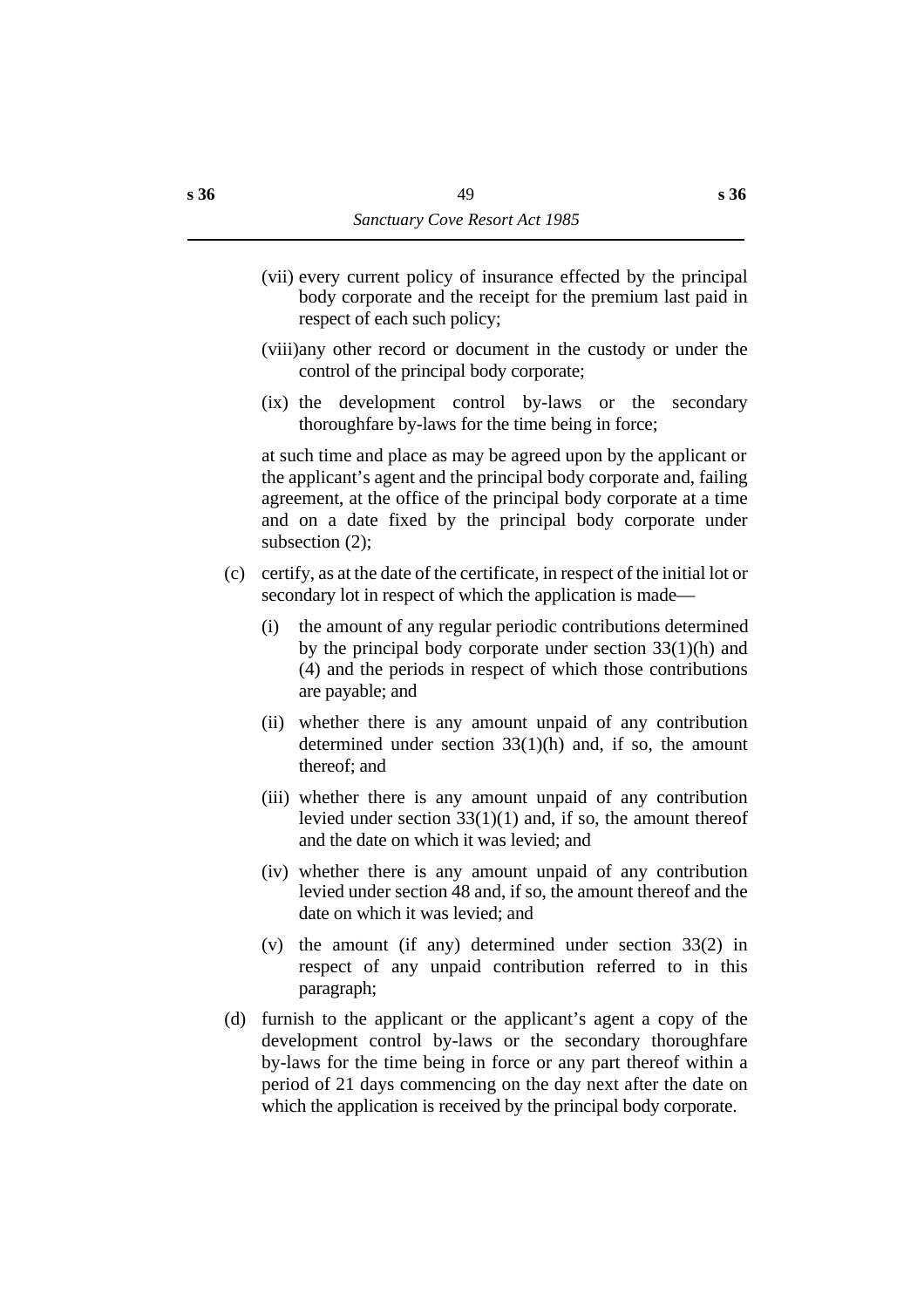**(2)** Where an applicant and the principal body corporate fail to reach an agreement referred to in subsection (1)(b) within 3 days after the receipt of the application by the principal body corporate, the principal body corporate shall forthwith send by post to the applicant a notice fixing a time, specified in the notice, between 9 a.m. and 8 p.m. on a date so specified, being a date not later than 10 days after the receipt of the application by the principal body corporate for the making of the inspection referred to in subsection  $(1)(b)$ .

**(3)** The principal body corporate shall permit any person to whom the development control by-laws or the secondary thoroughfare by-laws are made available for inspection to make copies of or take extracts from those by-laws.

# **˙Insurance by principal body corporate**

**37.(1)** The principal body corporate shall effect insurance—

- (a) in respect of any occurrence against which it is required by law to insure, including any insurance required to be effected because of the *WorkCover Queensland Act 1996*; and
- (b) in respect of damage to property, death or bodily injury occurring upon the secondary thoroughfare or the consequences resulting therefrom; and
- (c) against the possibility of the proprietors becoming jointly liable by reason of a claim arising in respect of any other occurrence against which the principal body corporate, pursuant to a special resolution, decides to insure.

**(2)** Insurance effected pursuant to subsection (1)(b) shall be for a cover of the amount prescribed by order in council or, if not prescribed, \$10 000 000.

**(3)** The principal body corporate may insure any property in which it has an insurable interest.

# **˙Power for individuals to act for corporate proprietors**

**38.(1)** A body corporate may authorise an individual to exercise or perform on its behalf any power, authority, duty or function conferred by or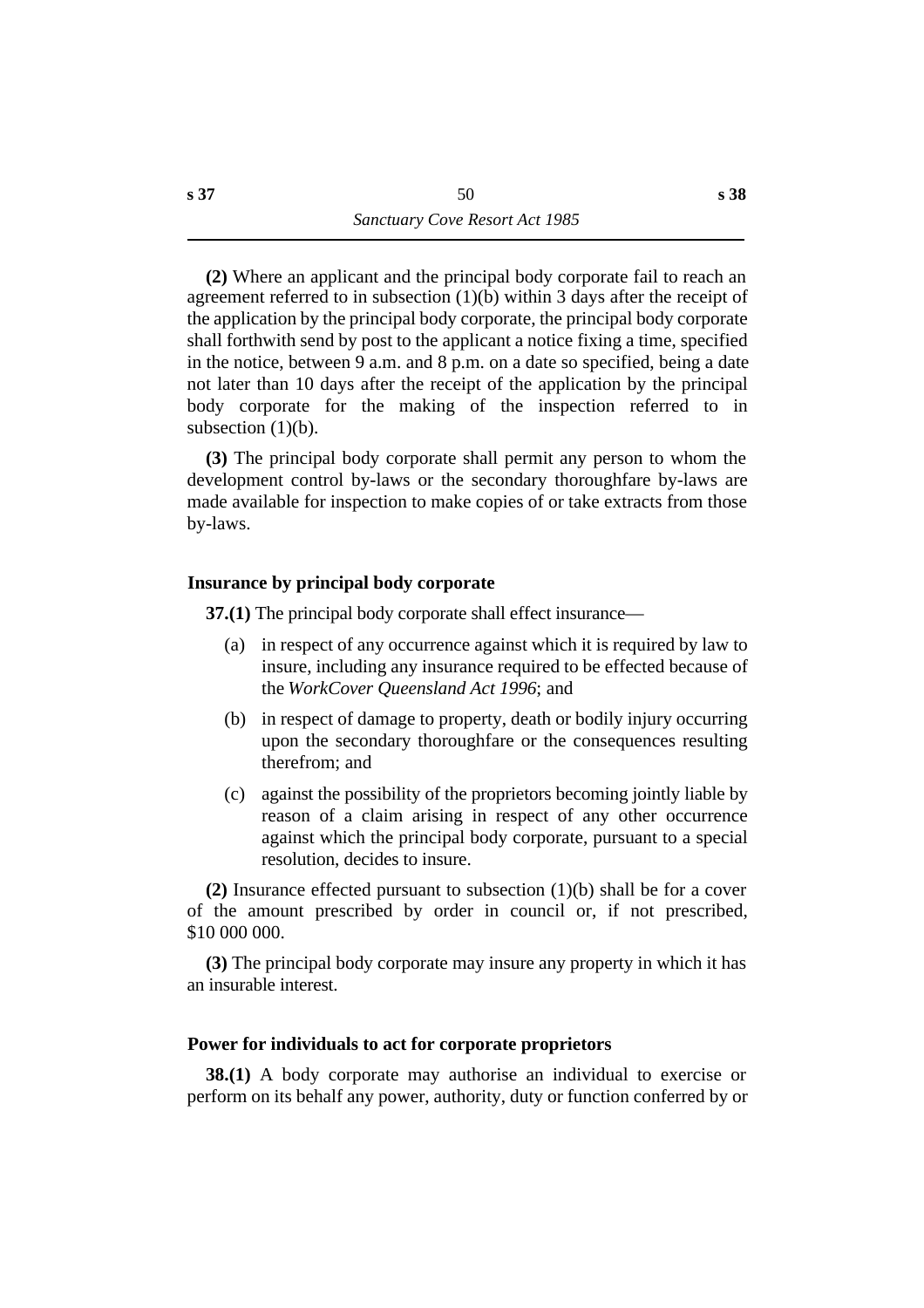under this Act on the body corporate as proprietor of a lot and may revoke the authority of an individual so authorised.

**(2)** Where an individual exercises or performs a power, authority, duty or function that the individual is, by a proprietor of a lot, authorised pursuant to subsection (1) to exercise or perform, the power, authority, duty or function shall be deemed to be exercised or performed by the proprietor of the lot.

**(3)** Nothing in subsection (1) or (2) affects any liability or obligation imposed by or under this Act on a body corporate which is a proprietor of a lot.

**(4)** A document under the seal of a body corporate purporting to be an authorisation under subsection (1) or to be a revocation of such an authorisation is admissible in evidence and shall, unless the contrary is proved, be deemed to be such an authorisation or revocation, as the case may be.

# **˙Voting rights**

**39.(1)** Any powers of voting conferred by or under this part may be exercised—

- (a) in the case of a proprietor who is an infant—by the proprietor's guardian;
- (b) in the case of a proprietor who is for any reason unable to control the proprietor's property—by the person who for the time being is authorised by law to control that property;
- (c) in the case of a proprietor which is a body corporate—by the person nominated pursuant to section 38 by that body corporate.

**(2)** Where the Supreme Court of Queensland upon the application of the principal body corporate or of any proprietor is satisfied that there is no person able to vote in respect of an initial lot or a secondary lot or that the person able to vote in respect of the lot cannot be found, the court in its discretion may appoint the public trustee or some other fit and proper person for the purpose of exercising such powers of voting under this part as the court shall determine.

**(3)** The court may order service of notice of an application under subsection (2) on such persons as it thinks fit or may dispense with service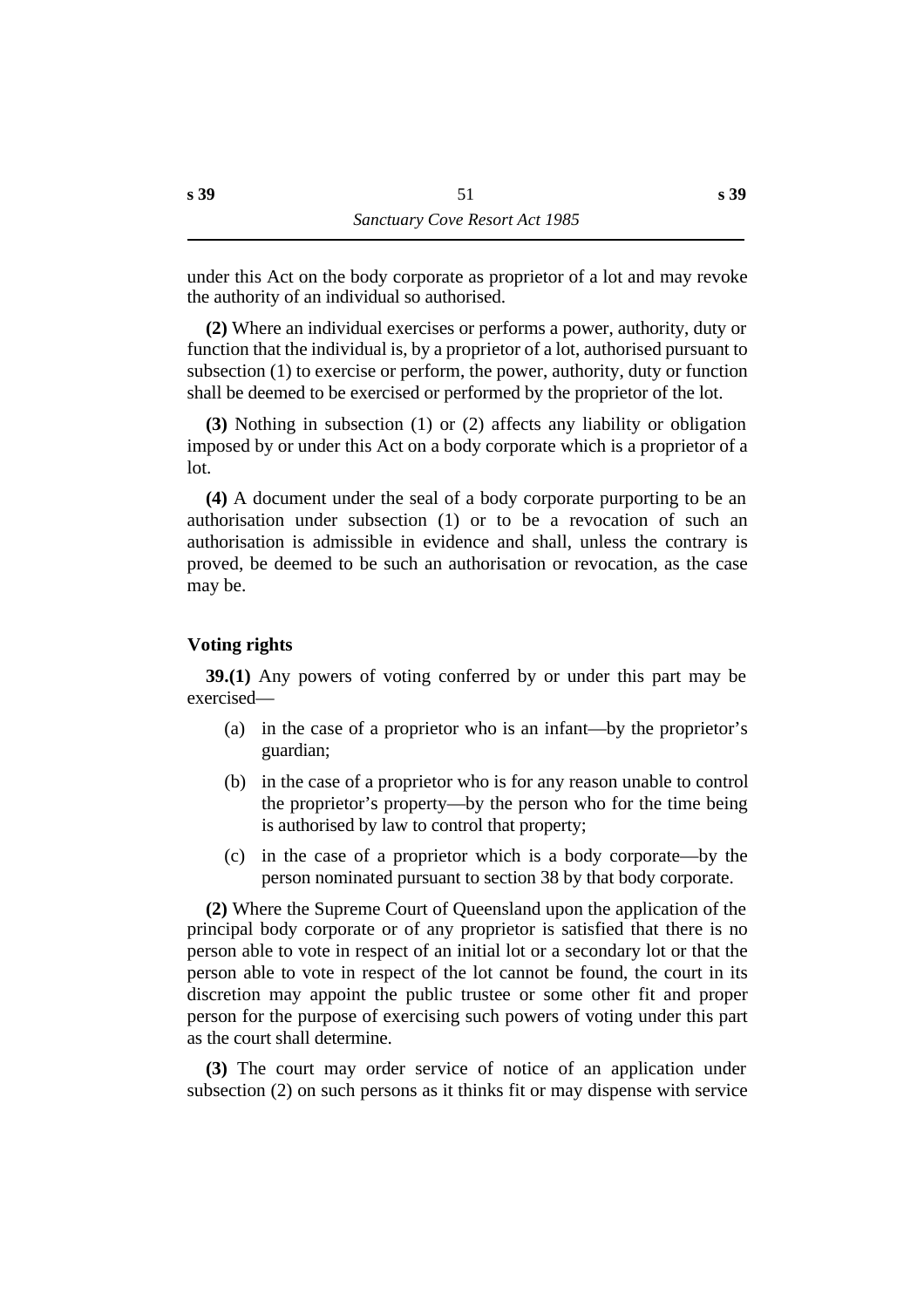of such notice.

**(4)** On making an appointment under subsection (2) the court may make such order as it thinks necessary or expedient to give effect to the appointment including an order as to the payment of costs of the application, and may vary an order so made.

**(5)** The powers of the court under this section may be exercised by the registrar in the first instance, who may refer the application to a judge and who shall so refer it at the request of the applicant or any respondent.

**(6)** In this section and in section 40—

"registrar" means the registrar of the Supreme Court of Queensland at Brisbane, Rockhampton or Townsville, as the case may be, and includes a deputy registrar.

### **˙Procedure upon application to Supreme Court**

**40.(1)** Every application to the Supreme Court of Queensland under this part shall be by summons at chambers unless otherwise provided by rules of court made in relation thereto.

**(2)** On an application, notice shall be served on such persons as the court thinks fit or the court may dispense with such notice.

**(3)** The court may, if it thinks fit, adjourn an application into court and thereupon may give such directions as to all matters, including filing of pleadings as may appear necessary and proper for a final hearing of the application.

**(4)** The court may delegate to the registrar all or any of its powers under this part.

#### *†Division 2—Executive committee*

#### **˙Constitution of executive committee**

**41.(1)** After the first annual general meeting of the principal body corporate, there shall be an executive committee consisting of a chairperson, secretary and treasurer and such other members as may be elected or appointed pursuant to this section.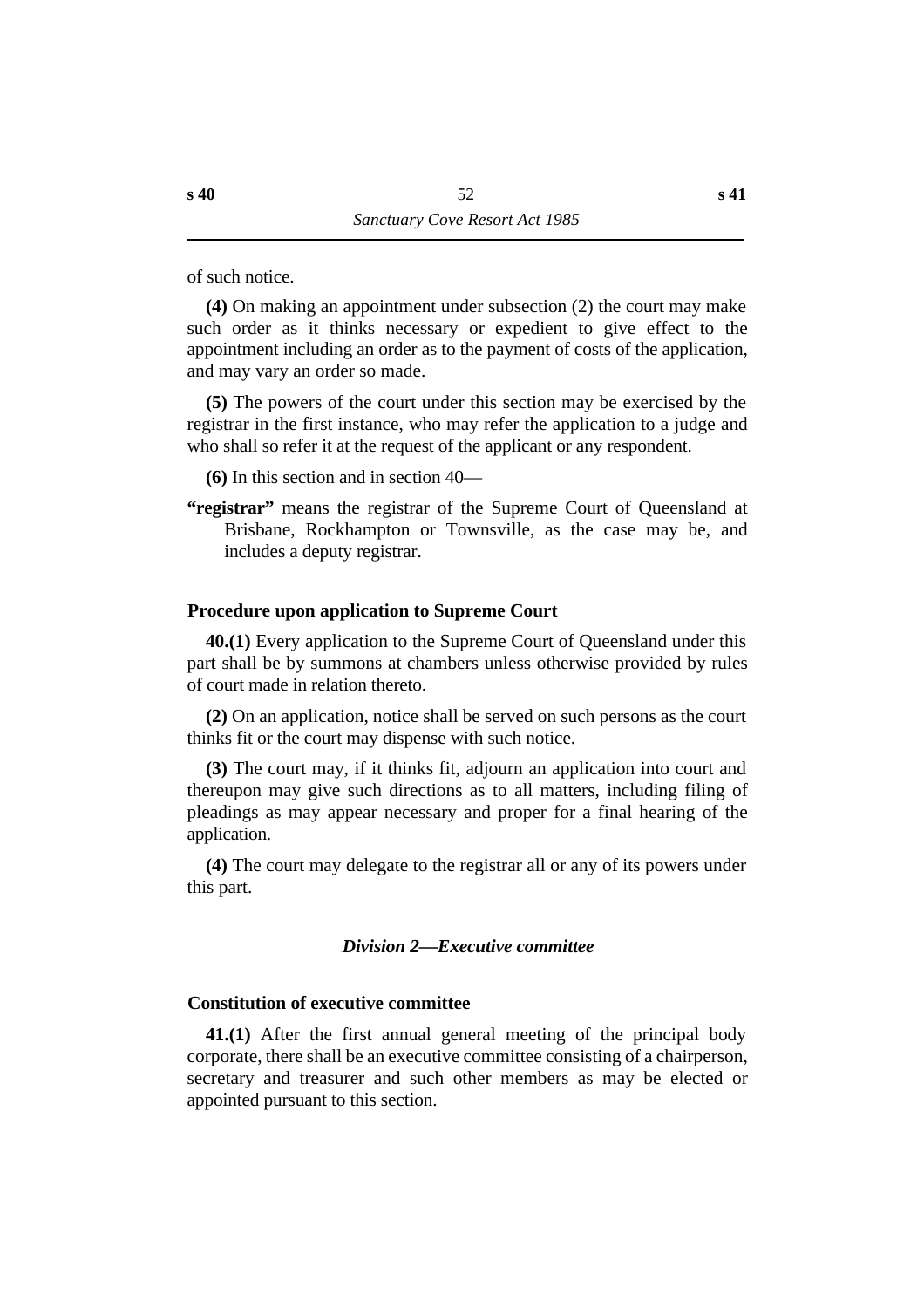**(2)** The chairperson, secretary and treasurer of the principal body corporate shall be members of, and be also respectively the chairperson, secretary and treasurer of, the executive committee.

**(2A)** However, a person may be elected to 1 or more of those offices.

**(3)** Where there are not more than 3 members of the principal body corporate, the executive committee shall consist of each member (if any) who is an individual or the member's nominee, together with the nominee of each member (if any) which is a body corporate.

**(3A)** Where there is 1 member only of the principal body corporate, the member may make any decision that a duly convened executive committee may make under this Act and such decision shall be deemed to be a decision of the executive committee.

**(4)** Where there are more than 3 members of the principal body corporate, the executive committee shall consist of such number of persons, being not less than 3 nor more than the number of members of the principal body corporate or 7, whichever is the less, as is determined by the principal body corporate.

**(5)** The members of an executive committee referred to in subsection (4) (if any) and the chairperson, secretary and treasurer shall be elected at each annual general meeting of the principal body corporate or, if the number of members of the principal body corporate increases to more than 3, at an extraordinary general meeting convened for the purpose.

**(6)** A person is not eligible for election as chairperson, secretary or treasurer of the principal body corporate or as a member of an executive committee unless the person is—

- (a) an individual who is a member of the principal body corporate; or
- (b) a nominee of a body corporate which is a member of the principal body corporate; or
- (c) an individual who is not a member of the principal body corporate but who is nominated for election by such a member.

**(6A)** Notwithstanding the provisions of this section, the principal body corporate may determine that the holder of the office of secretary or treasurer of the principal body corporate shall not be a member of the executive committee whereupon, upon election to that office a person shall be the secretary or, as the case may be, treasurer of the principal body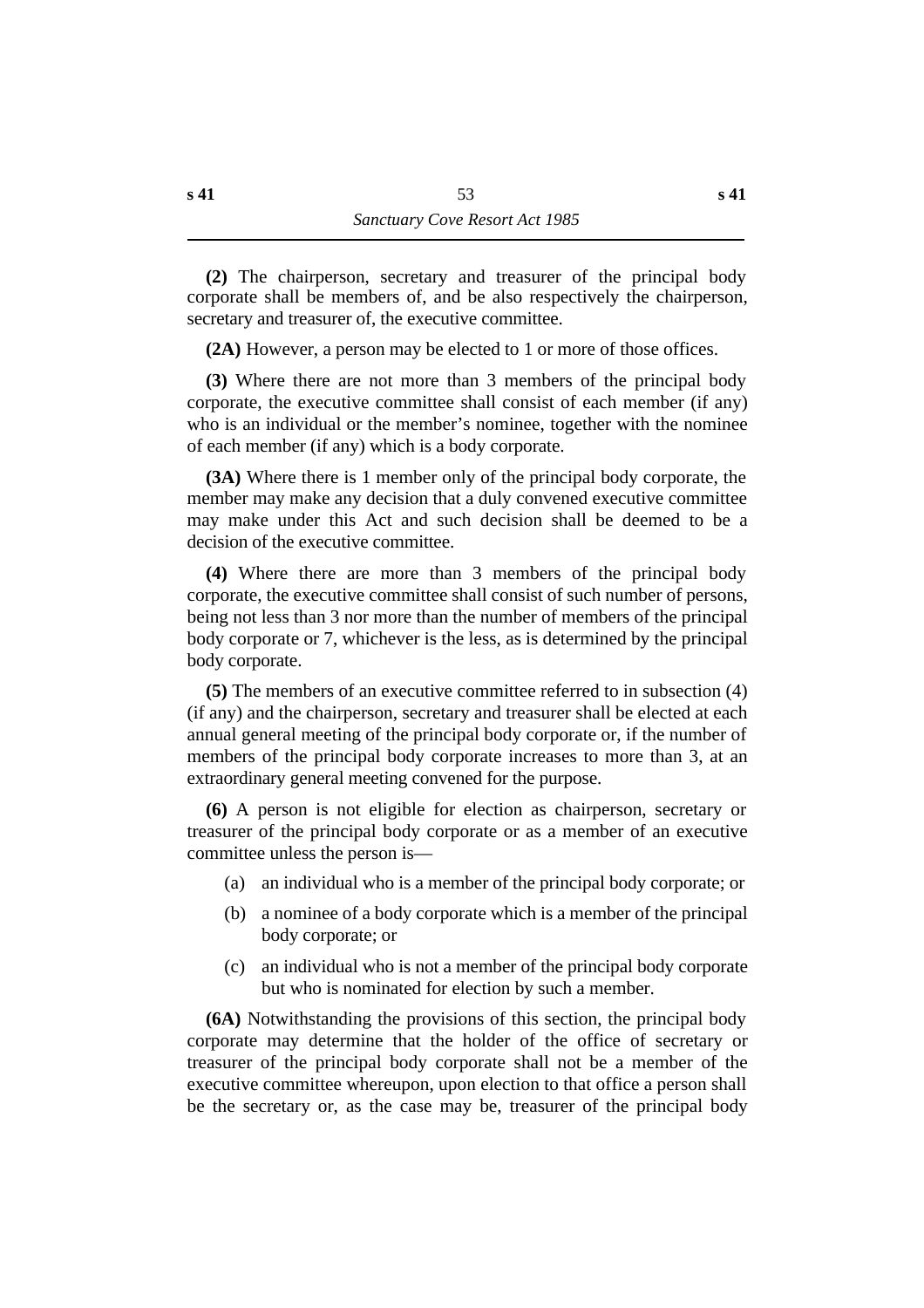corporate and of the executive committee but shall not be a member of the executive committee.

**(7)** A member of the executive committee may, with the consent of the executive committee, appoint a member of the principal body corporate or nominee of a body corporate which is a member of the principal body corporate to act in the member's place as a member of the executive committee at any meeting of the executive committee and any member or nominee so appointed shall, when the member or nominee is so acting, be deemed to be a member of the executive committee.

**(8)** A member of the principal body corporate or a nominee of a body corporate may be appointed under subsection (7) whether or not the member is a member of the executive committee.

**(9)** If a person appointed under subsection (7) is a member of the executive committee the person may, at any meeting of the executive committee, separately vote in the person's capacity as such a member and on behalf of the member in whose place the person has been appointed to act.

**(10)** Notwithstanding any other provision of this section, the executive committee may be constituted before the first annual general meeting of the principal body corporate.

**(11)** The members of the executive committee constituted under subsection (10) (if any) and the chairperson, secretary and treasurer of the principal body corporate shall be elected at a general meeting of the principal body corporate and the provisions of subsection (6) and such of the provisions of schedule 2, part 1 of the *Building Units and Group Titles Act 1980* in force at the commencement of this Act as applied by section 27 and as relate to the election of the chairperson, secretary and treasurer of the principal body corporate and of members of the executive committee apply to and in respect of the election of the chairperson, secretary and treasurer and of those members of the executive committee to be so constituted.

**(12)** Schedule 2, part 2 of the *Building Units and Group Titles Act 1980* other than clause 16(1) as applied by section 27 does not apply to or in respect of the election of the chairperson, secretary and treasurer of the principal body corporate and the members of the executive committee to be constituted under subsection (10).

**(13)** The provisions of this part (other than subsections (1), (2), (3) and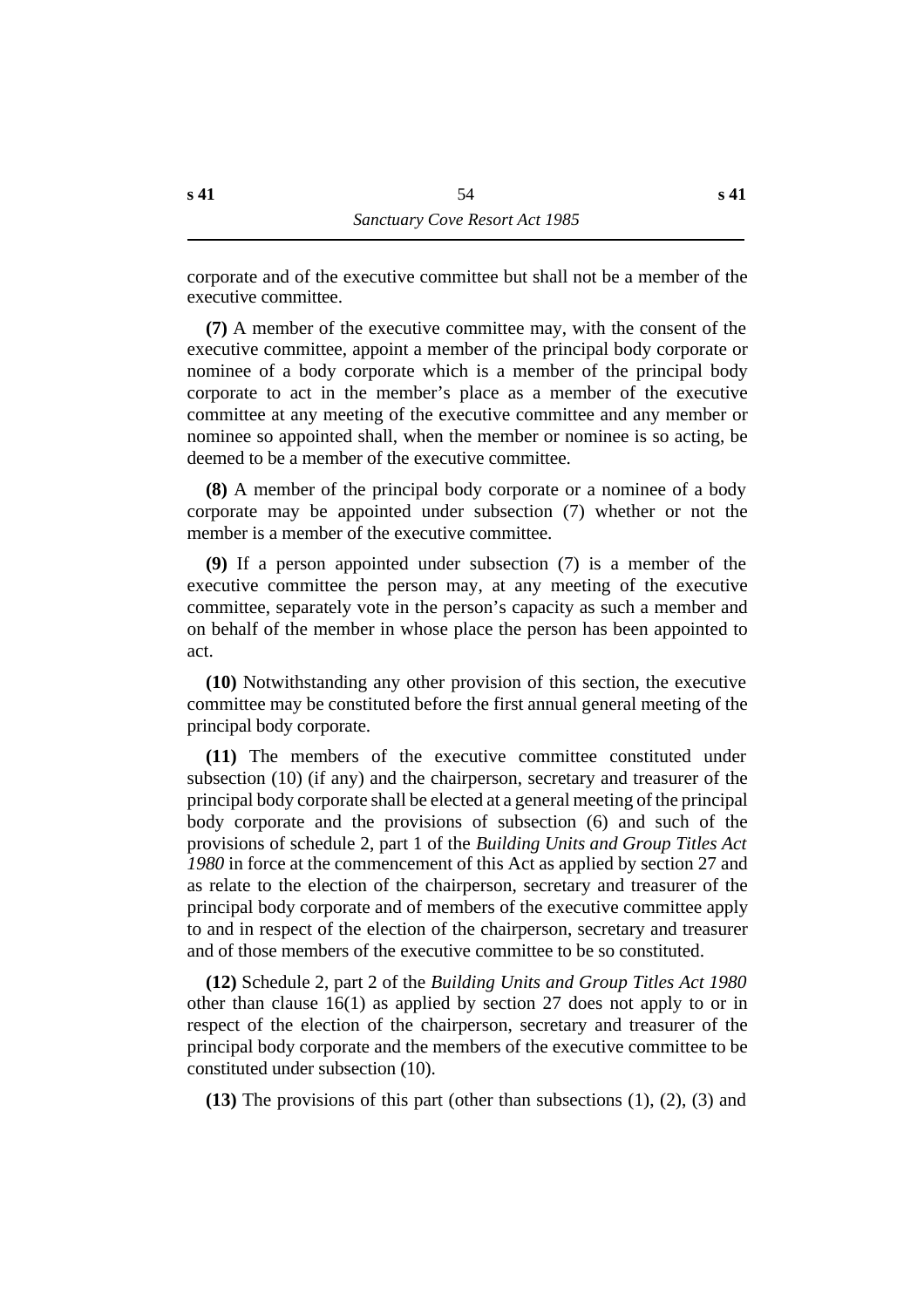(5)) apply to and in respect of an executive committee constituted under subsection (1) and the members thereof.

**(14)** Where there is no executive committee of the principal body corporate, the principal body corporate shall exercise and perform the powers, authorities, duties and functions of the executive committee.

## **˙Vacation of office of member of executive committee**

**42.(1)** A person elected as chairperson, secretary or treasurer of the principal body corporate or as a member of the executive committee vacates the person's office—

- (a) if, where the person was a member of the principal body corporate at the time of the person's election, the person ceases to be such a member; or
- (b) if, where the person was not a member of the principal body corporate at the time of the person's election, the member who nominated the person for election—
	- (i) ceases to be a member of the principal body corporate; or
	- (ii) notifies the principal body corporate, in writing, that the person's office, as member of the executive committee, is vacated;

however, this paragraph shall not apply to a secretary or treasurer of the principal body corporate who is not a member of the executive committee; or

- (c) upon the receipt by the principal body corporate from the person of notice in writing of the person's resignation; or
- (d) upon the election at a general meeting of the principal body corporate of another person to that office or as a member of the executive committee; or
- (e) where the person is a member referred to in section 41(3) and the number of members of the principal body corporate increases to more than 3—upon the election of the chairperson, secretary and treasurer of the principal body corporate and the other members of the executive committee at the annual general meeting, or the extraordinary general meeting referred to in section 41(5); or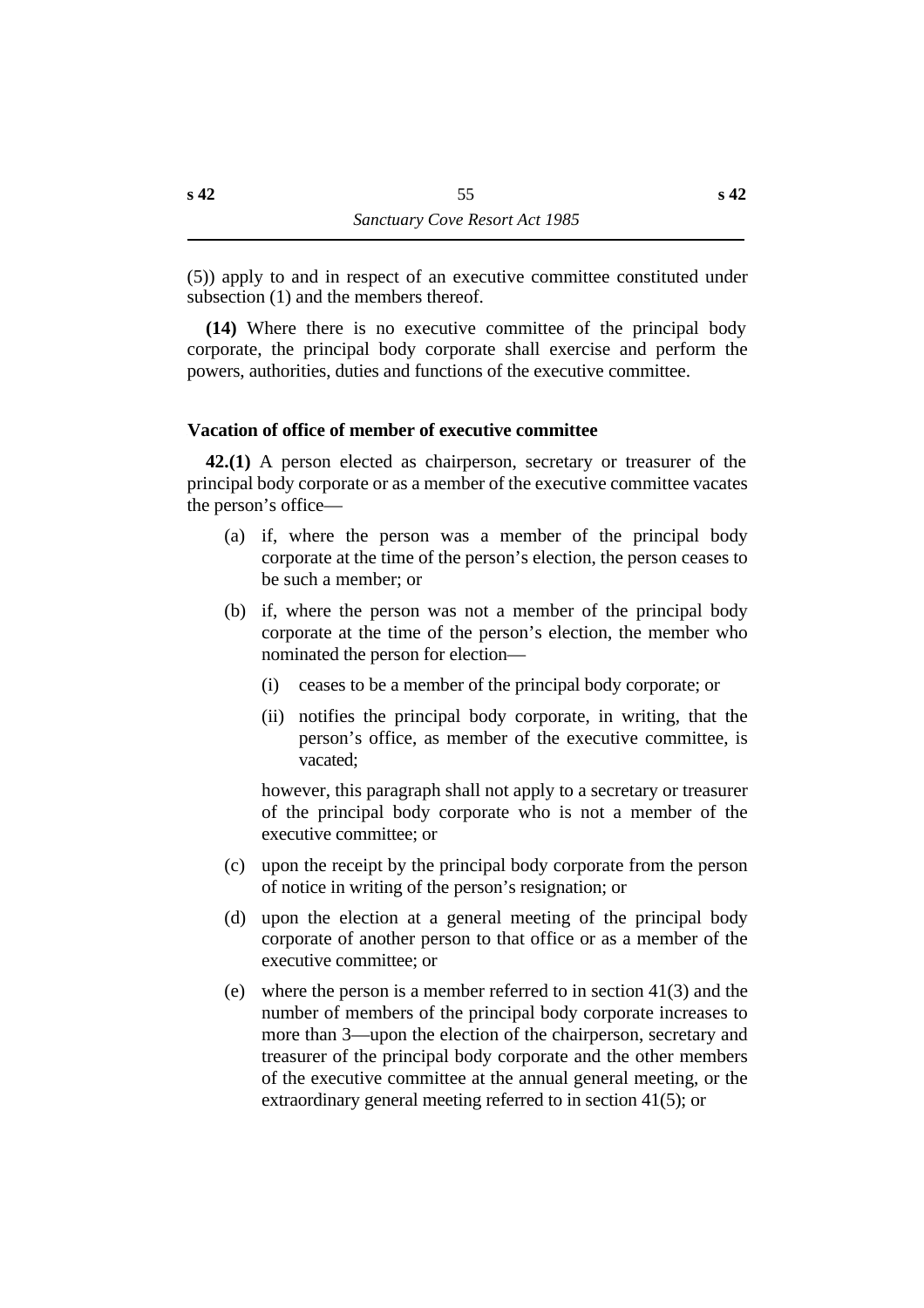- (f) if the person is absent without prior leave granted by the executive committee from 3 consecutive meetings of the executive committee of which due notice has been given to the person; or
- (g) if the person becomes bankrupt or compounds with the person's creditors or otherwise takes advantage of the laws in force for the time being relating to bankruptcy; or
- (h) if the person is convicted in Queensland of an indictable offence or, elsewhere than in Queensland, is convicted of an offence which would be an indictable offence if committed in Queensland; or
- (i) if the person dies or becomes a patient within the meaning of the *Mental Health Act 1974*; or
- (j) if the principal body corporate, pursuant to a special resolution, determines that the person's office is vacated.

**(2)** Upon the occurrence of a vacancy in the office of chairperson, secretary or treasurer of the principal body corporate or another member of the executive committee, otherwise than by reason of subsection  $(1)(d)$  or (e), the principal body corporate shall appoint a person eligible for election as such to fill the vacancy, and a person so appointed shall, subject to this section, hold office for the balance of the person's predecessor's term of office.

### **˙Chairperson, secretary and treasurer of executive committee**

**43.(1)** The chairperson shall preside at all meetings of the executive committee at which the chairperson is present and, if the chairperson is absent from any meeting, the members of the executive committee present at that meeting shall appoint one of their number to preside at that meeting during the absence of the chairperson.

**(2)** A person shall not exercise or perform any of the powers, authorities, duties or functions of the principal body corporate or of the treasurer of the principal body corporate, being powers, authorities, duties or functions relating to the receipt or expenditure of, or accounting for, moneys, or the keeping of the books of account, of the principal body corporate, unless the person is—

(a) the treasurer of the principal body corporate; or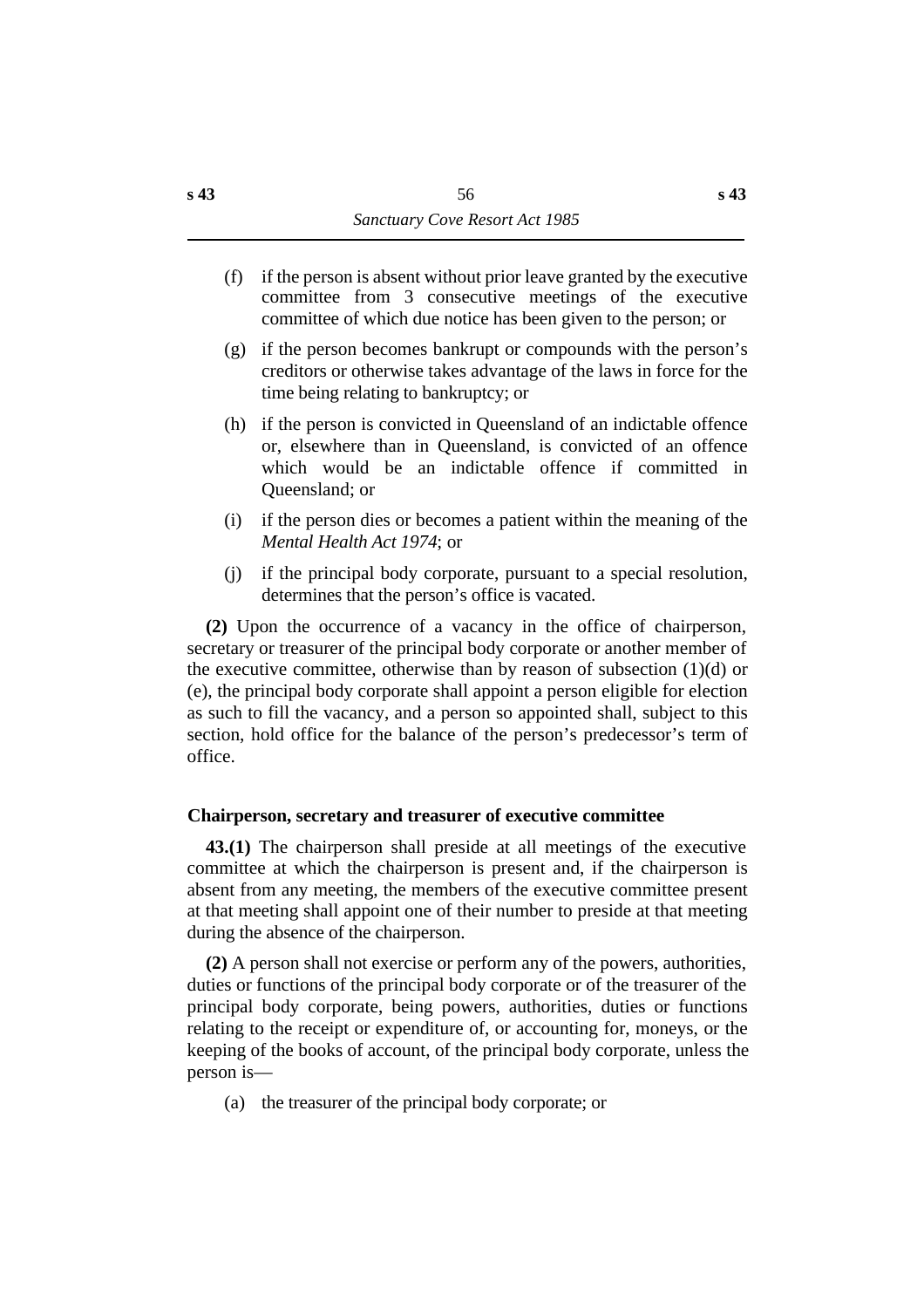(b) a person with whom the treasurer of the principal body corporate is required by an order of the executive committee to exercise or perform jointly that power, authority, duty or function, or who is enabling the treasurer to comply with the order.

Maximum penalty—10 penalty units.

**(3)** The treasurer of the principal body corporate may delegate the exercise or performance of any of the treasurer's powers (other than this power of delegation), authorities, duties or functions as treasurer, the delegation of which as specifically approved by the executive committee, to another member of the executive committee so approved, subject to such limitations as to time or otherwise as are so approved and, while a delegate is acting in accordance with the terms of a delegation under this subsection, the member shall be deemed to be the treasurer of the principal body corporate.

**(4)** The executive committee may, by a notice in writing served on the treasurer of the principal body corporate, order that the treasurer shall not exercise or perform any of the treasurer's powers, authorities, duties or functions that are specified in the notice, unless the treasurer does so jointly with another person so specified.

**(5)** A person who has possession or control of—

- (a) any records, books of account or keys belonging to the principal body corporate; or
- (b) the principal body corporate roll; or
- (c) any other property of the principal body corporate;

shall, within 7 days after service on the person of notice of a resolution of the executive committee requiring the person to do so, deliver those records, books of account and keys and that roll and other property to a member of the executive committee specified in the notice.

Maximum penalty—10 penalty units.

# **˙Meetings of executive committee**

**44.(1)** At a meeting of the executive committee more than half of the members of the executive committee constitutes a quorum.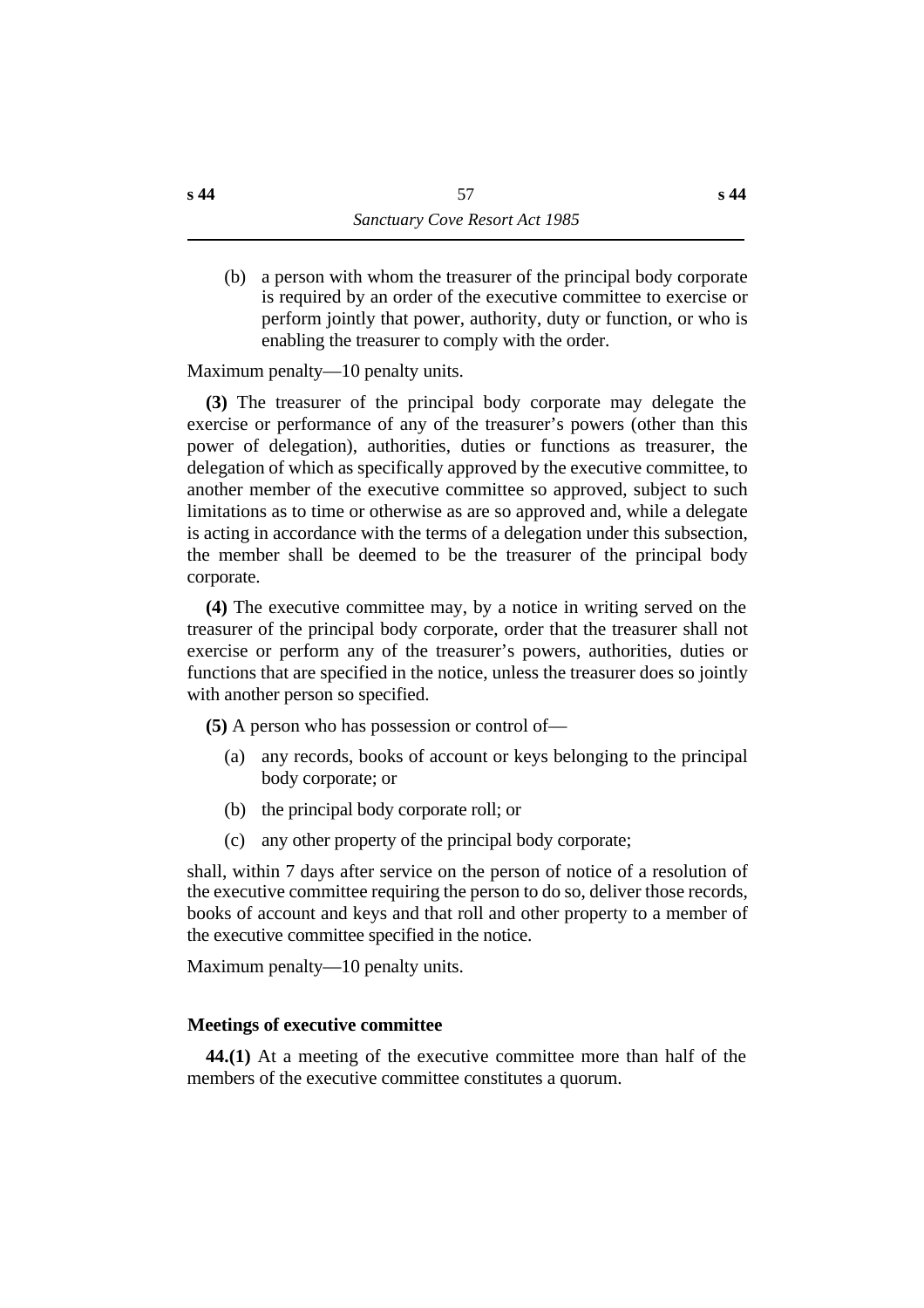**(2)** Subject to this Act, the decision on any matter of the majority of the members voting on that matter shall be the decision of the executive committee at any meeting at which a quorum is present.

**(3)** A decision of the executive committee has no force or effect if, before that decision is made, notice in writing is given to the secretary of the executive committee by not less than half of the total number of members of the principal body corporate, the sum of whose initial lot entitlements and secondary lot entitlements exceed half of the aggregate of all entitlements recorded in the principal body corporate roll, that the making of the decision is opposed by those members.

**(4)** The executive committee shall cause to be kept a record of its decisions, of any notices given to its secretary under subsection (3) and full and accurate minutes of its meetings.

# **˙Executive committee's decisions to be decisions of principal body corporate**

**45.(1)** In this section—

# **"restricted matter"** means—

- (a) any matter relating to the striking of a special monetary levy on all members of the principal body corporate; and
- (b) any matter which seeks to alter the rights, privileges or obligations of members of the principal body corporate; and
- (c) any matter which seeks to alter the annual monetary contribution of members of the principal body corporate; and
- (d) any matter a decision on which may, in accordance with any provision of this Act, only be made by the principal body corporate pursuant to a special resolution or in general meeting of the principal body corporate; and
- (e) any matter referred to in section 47 and specified in a resolution of the principal body corporate passed for the purposes of that section.

**(2)** Subject to this Act, the decision of the executive committee on any matter, other than a restricted matter, shall be the decision of the principal body corporate.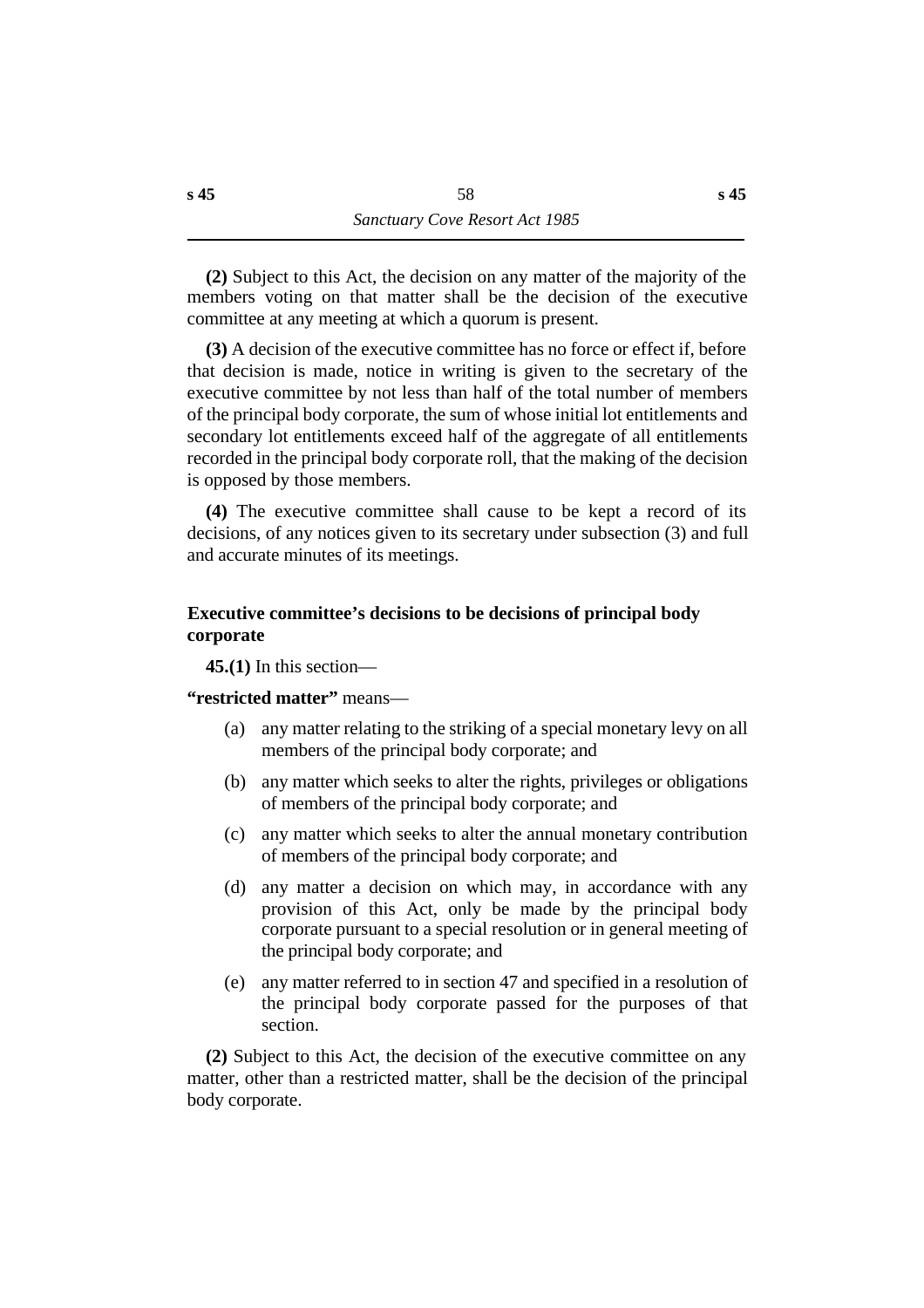**(3)** Notwithstanding that the executive committee holds office, the principal body corporate may in general meeting continue to exercise or perform all or any of the powers, authorities, duties and functions conferred or imposed on it by this Act.

# **˙Statutory restrictions on powers of executive committee**

**46.(1)** Unless—

- (a) otherwise determined pursuant to a special resolution of the principal body corporate; or
- (b) in an emergency authorised by the Minister; or
- (c) consented to by such persons entitled to vote at a general meeting of the principal body corporate who represent an aggregate lot entitlement of not less than 75% of the aggregate of all lot entitlements recorded in the principal body corporate roll;

the executive committee shall not undertake expenditure.

**(2)** In respect of any proposed expenditure which, under subsection (1), the executive committee is not entitled to undertake the executive committee shall—

- (a) submit the proposal for determination at an extraordinary general meeting of the principal body corporate convened for the purpose of, or for purposes which include, consideration of the proposal; and
- (b) if the proposed expenditure is in respect of work to be performed or the purchase of personal property submit at least 2 tenders to that meeting with the proposal.

**(3)** Subsection (1) does not apply to the expenditure of moneys—

- (a) in payment of any premium of insurance effected by or on behalf of the principal body corporate; or
- (b) to comply with a notice or order served on the principal body corporate by any public or local government; or
- (c) in discharge of any liability incurred in respect of an obligation of the principal body corporate authorised by the principal body corporate in general meeting.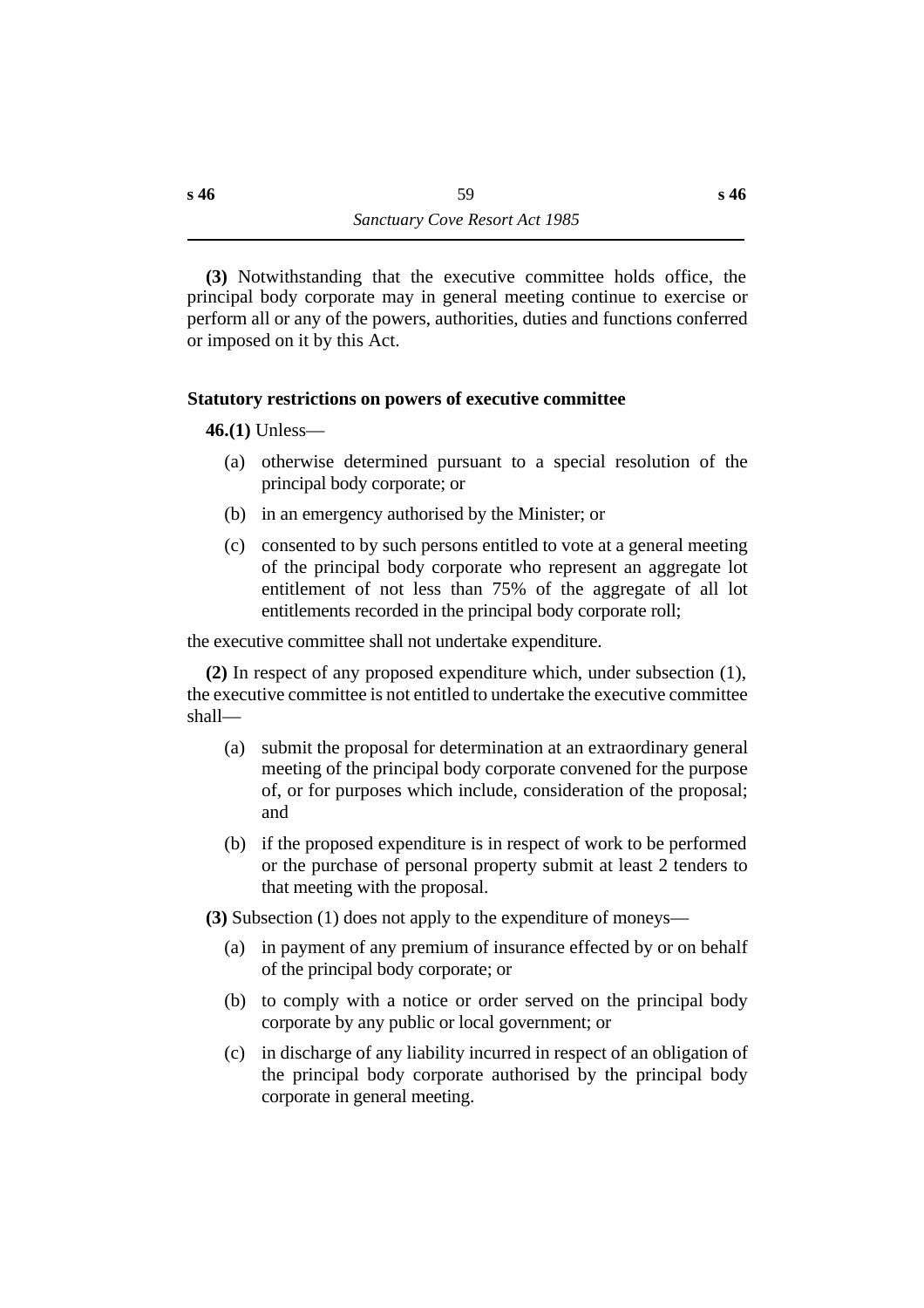### **˙Restrictions imposed on executive committee by principal body corporate**

**47.** The principal body corporate may in general meeting decide what matters or class of matters (if any) shall be determined only by the principal body corporate in general meeting.

## *†Division 2A—Principal body corporate manager*

## **˙Principal body corporate manager**

**47A.(1)** Subject to subsection (2), the principal body corporate may, in general meeting and by instrument in writing, appoint upon such terms and conditions as the principal body corporate determines a body corporate manager and may, in like manner, delegate to the body corporate manager—

- (a) all of its powers, authorities, duties and functions; or
- (b) any 1 or more of its powers, authorities, duties and functions specified in the instrument; or
- (c) all of its powers, authorities, duties and functions except those specified in the instrument;

and may, in like manner, revoke wholly or in part the delegation.

**(2)** The principal body corporate may not, under subsection (1), delegate to a body corporate manager its powers to make—

- (a) a delegation under that subsection; or
- (b) a decision on a restricted matter within the meaning of section 45.

**(3)** A power, authority, duty or function the exercise or performance of which has been delegated under subsection (1) may, while the delegation remains unrevoked, be exercised from time to time in accordance with the delegation.

**(4)** A delegation under subsection (1) may be made subject to such conditions or such limitations as to the exercise or performance of all or any of the powers, authorities, duties or functions, or as to time or circumstances, as may be specified in the instrument of delegation.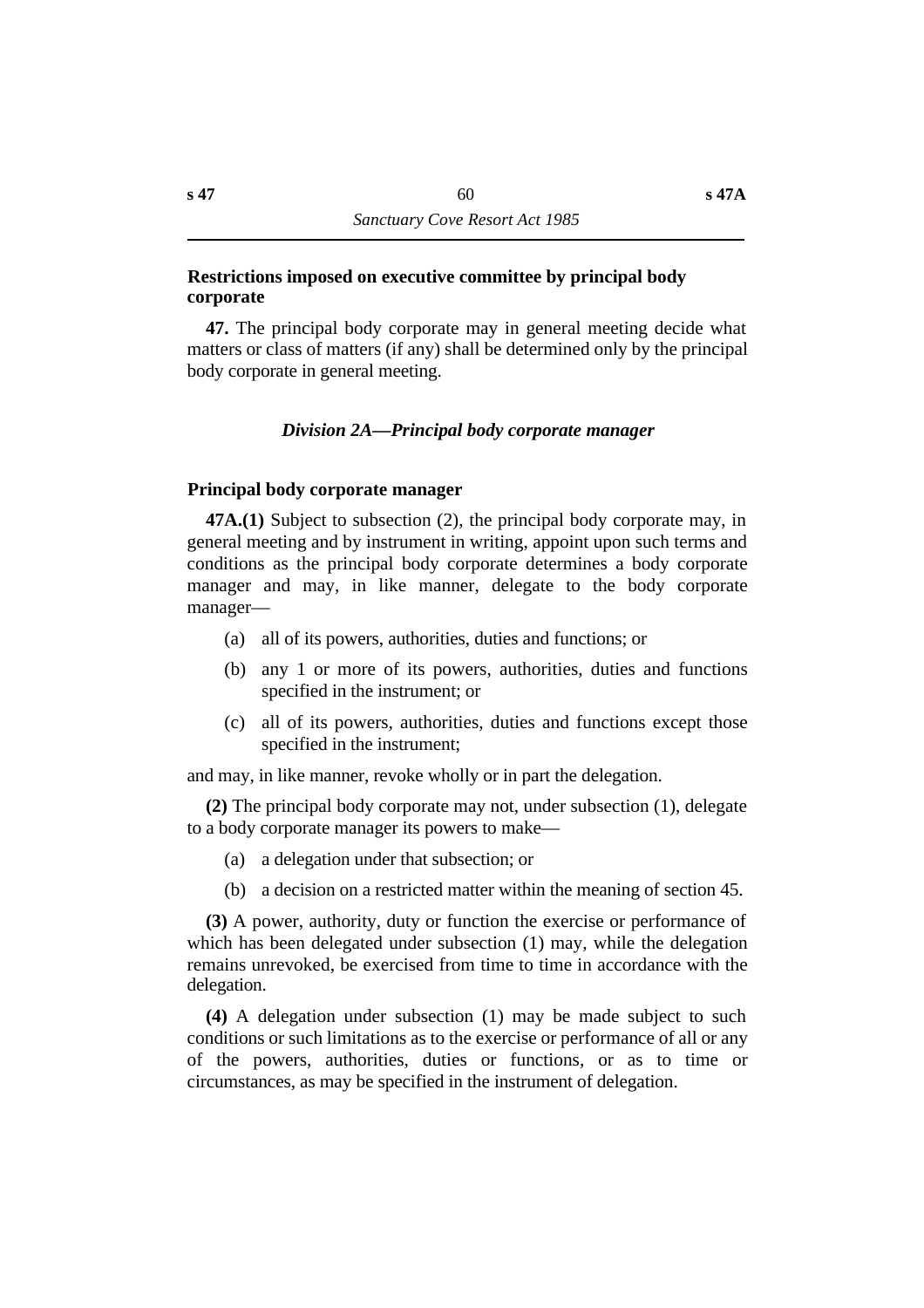**(5)** Notwithstanding any delegation made under subsection (1), the principal body corporate may continue to exercise or perform all or any of the powers, authorities, duties or functions delegated by it.

**(6)** Any act or thing done or suffered by a body corporate manager while acting in the exercise of a delegation under subsection (1) has the same force and effect as if it had been done or suffered by the principal body corporate and shall be deemed to have been done or suffered by the principal body corporate.

**(7)** Where the instrument of appointment so provides, a body corporate manager shall have and may exercise and perform all the powers, authorities, duties and functions of the chairperson, secretary or treasurer of the principal body corporate and the executive committee or such of those powers, authorities, duties and functions as may be specified in the instrument.

**(8)** Within the period of 3 years from the incorporation of the principal body corporate, the principal body corporate is not competent to appoint a body corporate manager for a term exceeding 3 years from the time of the appointment.

**(9)** Nothing in this section shall prevent the reappointment of a body corporate manager after the term of appointment has expired.

### *†Division 3—General provisions*

#### **˙Costs in proceedings by members against principal body corporate**

**48.(1)** In any proceedings brought by any member against the principal body corporate, the court before which the proceedings are brought may order that any moneys (including costs) payable by the principal body corporate pursuant to an order of the court made in those proceedings shall be paid, only in respect of such lots as are specified in the order and in such proportions as may be so specified, by the principal body corporate out of contributions levied for the purpose.

**(2)** Where a court makes an order under subsection (1) the principal body corporate shall, for the purpose of paying the moneys ordered to be paid by it, levy contributions in accordance with the terms of the order and shall pay the moneys out of the contributions paid pursuant to that levy. The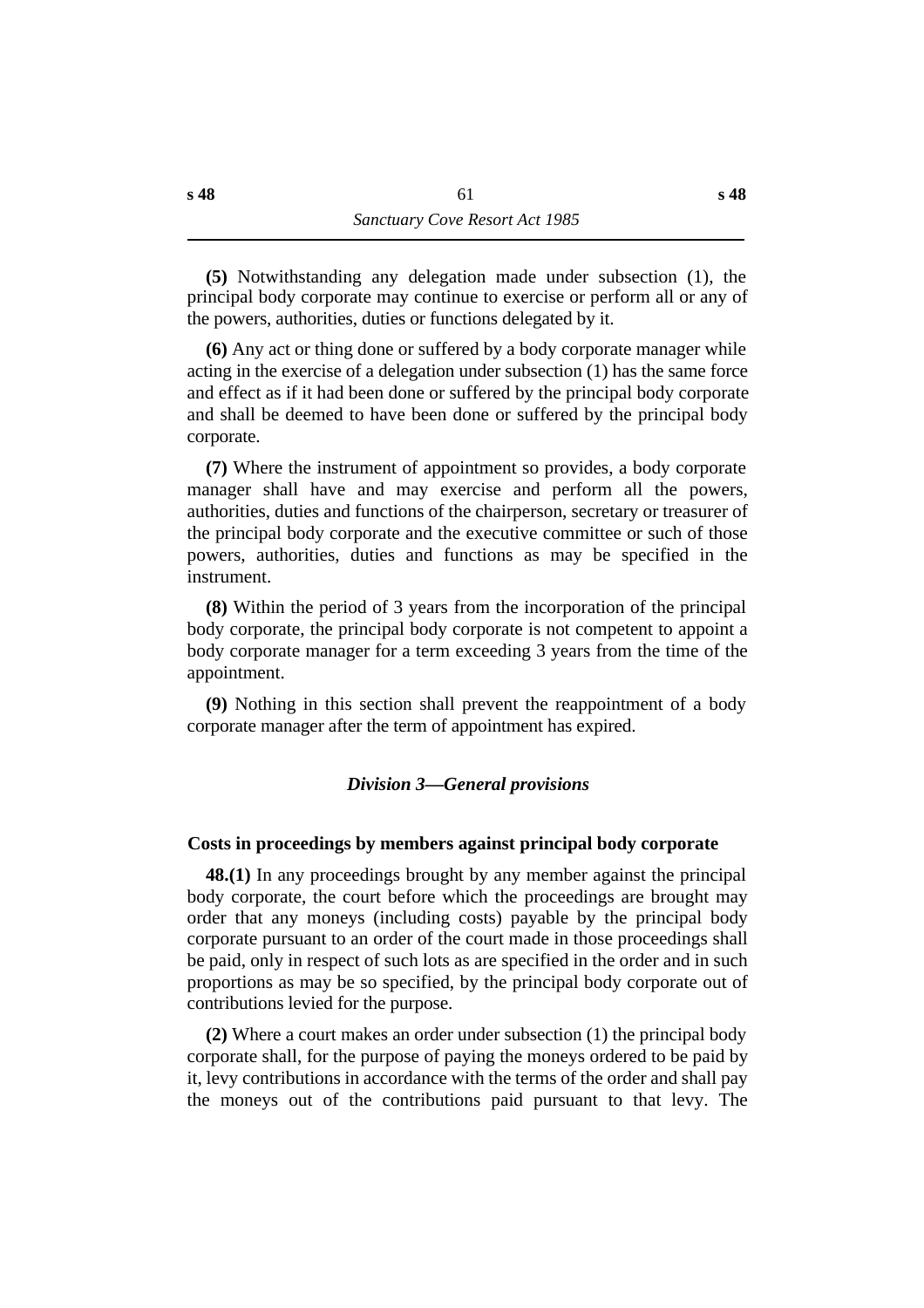provisions of section 29 with such modifications as may be necessary apply to and in respect of contributions levied under this subsection in the same way as those provisions apply to contributions levied under that section.

# **˙Service of documents on principal body corporate, members and others**

**49.(1)** A summons or other legal process may be served on the principal body corporate by leaving it with the chairperson or secretary of the principal body corporate or with any member of the executive committee.

**(2)** A document other than a document referred to in subsection (1) may be served on the principal body corporate—

- (a) by leaving it with any person referred to in subsection (1); or
- (b) by post on the principal body corporate at its last address notified in the gazette.

**(3)** Subject to this Act, a notice or other document required or authorised by this Act to be served by the principal body corporate, the executive committee or the secretary of the executive committee or a member or proprietor, lessee or occupier of a lot may be served—

- (a) by leaving it with some person apparently of or above the age of 16 years—
	- (i) where the person to be served is an occupier of the lot, at the lot; or
	- (ii) where an address for the service of notices on the person to be served is recorded in the principal body corporate roll, at the address so recorded; or
- (b) by post on the person to be served, where an address for the service of notices on that person is recorded in the principal body corporate roll, at the address so recorded; or
- (c) in the case of a member, in any manner authorised by the by-laws for the service of notices on members.

**(4)** Notice under section 43(5) may be served on a person—

- (a) personally or by post; or
- (b) by leaving it with a person apparently of or above the age of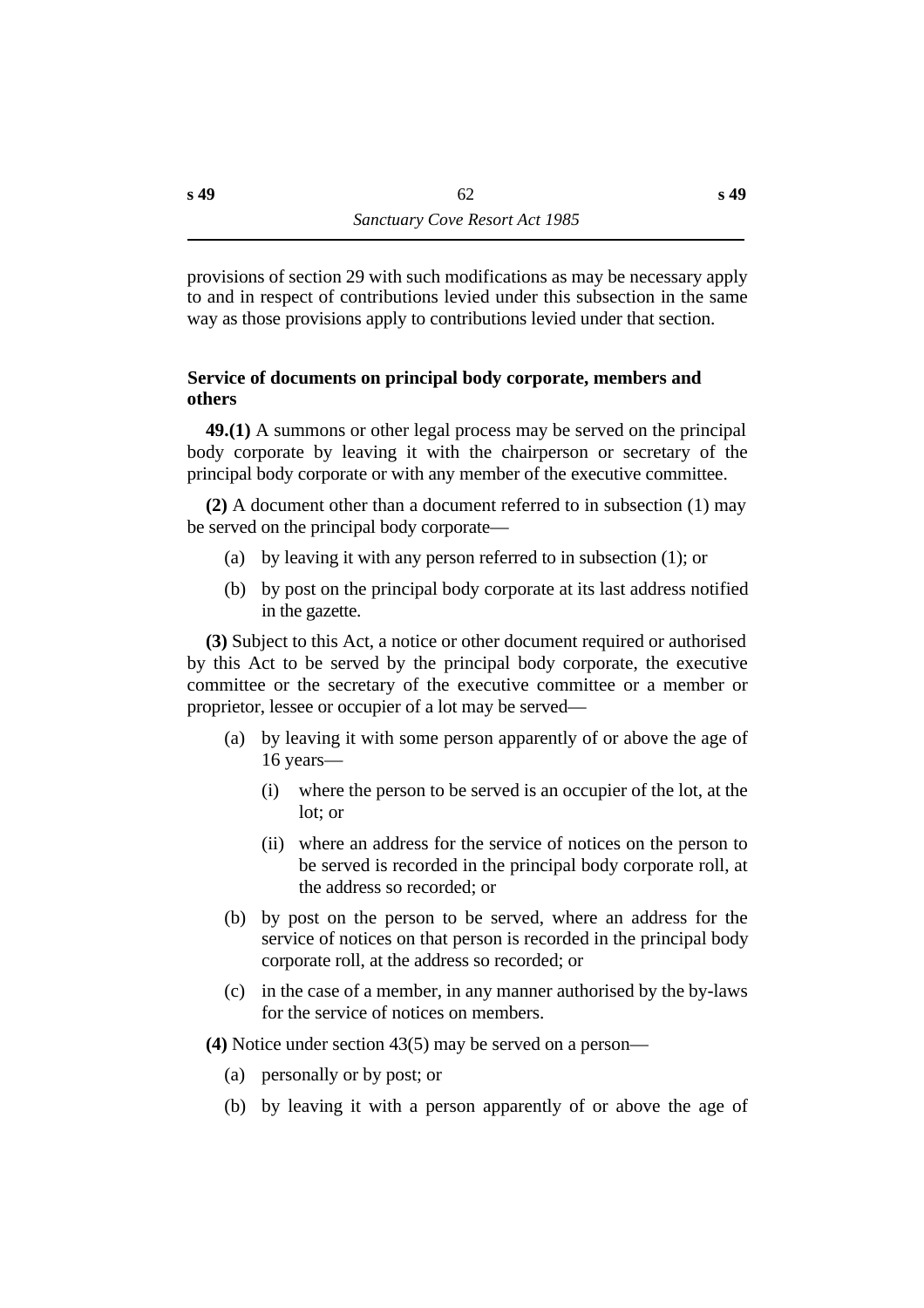16 years at the place of residence or place of business of the firstmentioned person.

#### **˙Establishment of committees**

**50.** Nothing in this Act shall prevent the principal body corporate from establishing by resolution in general meeting a committee to consider any matter referred to it by the principal body corporate and to report thereon to the principal body corporate or the executive committee.

# **†PART 4—THOROUGHFARES**

#### *†Division 1—Construction of roads*

#### **˙Albert Shire Council to approve design etc.**

**51.** Any road constructed on the primary thoroughfare or on the secondary thoroughfare shall be constructed to a design and standard approved by the Albert Shire Council at the time of construction.

#### **˙Company to construct roads**

**52.** All roads on the primary thoroughfare and all roads on the secondary thoroughfare shall initially be constructed by the company at its cost in accordance with the requirements of the Albert Shire Council and to the satisfaction of that council.

#### *†Division 2—Maintenance etc. of roads and other structures*

#### **˙Thoroughfares are roads**

**53.** For the purposes of the *Motor Accident Insurance Act 1994*, the roads on the primary thoroughfare and the roads on the secondary thoroughfare are roads.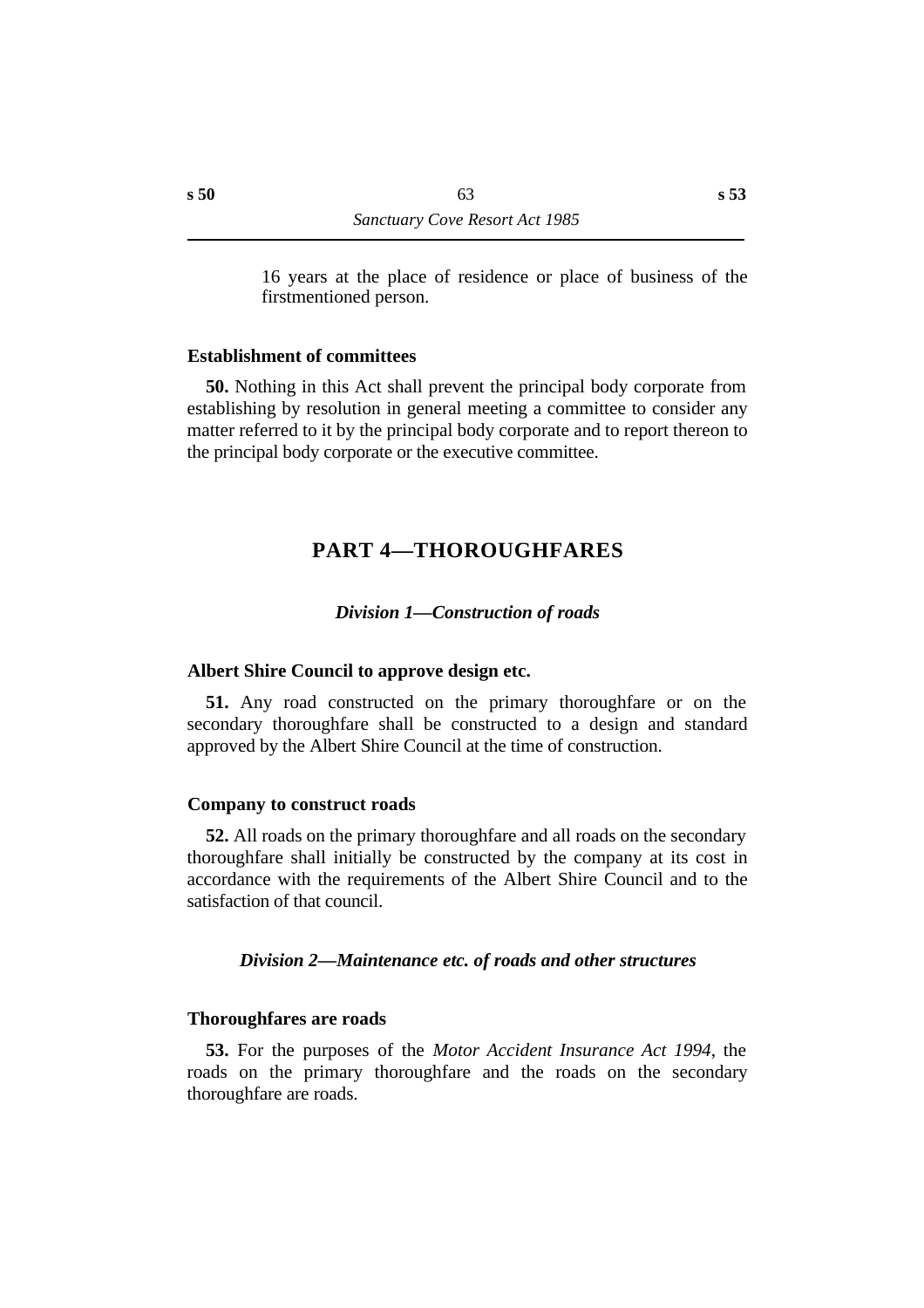### **˙Powers etc. of inspectors and others on thoroughfares**

**54.(1)** Notwithstanding any other provision of this Act or of any by-law or other decision made by the primary thoroughfare body corporate or the principal body corporate, any inspector or officer employed by the Crown or a statutory body (including the Albert Shire Council) or any other person authorised by a statutory body may enter and be upon any part of the primary thoroughfare or the secondary thoroughfare for the purpose of exercising powers or authorities or performing functions or duties as such inspector, officer or other person.

**(1A)** In respect of the primary thoroughfare and the secondary thoroughfare, the inspector, officer or other person, in addition to any powers, authorities, functions and duties vested in the person by or under this or any other Act or law, shall have such powers, authorities, functions and duties that the person would have under any Act or law if the primary thoroughfare and the secondary thoroughfare was a public place.

**(2)** A person shall not obstruct the inspector, officer or other person, in his or her access to any part of the primary thoroughfare or of the secondary thoroughfare as provided in subsection (1).

Maximum penalty—20 penalty units.

## **˙Primary and secondary thoroughfares are public places for certain purposes**

**54A.** A primary thoroughfare or secondary thoroughfare is a public place for the purposes of any law conferring powers or imposing functions on a police officer.

#### **˙Temporary closure of thoroughfares**

**55.(1)** Subject to subsection (2), if the primary thoroughfare body corporate or the principal body corporate determines that any work is to be carried out on a primary thoroughfare or, as the case may be, a secondary thoroughfare which work is of such a nature as will or would require the temporary closure to some or all traffic on any road, the primary thoroughfare body corporate or, as the case may be, the principal body corporate shall give notice of intention to temporarily close the road at least 7 days prior to the closure by—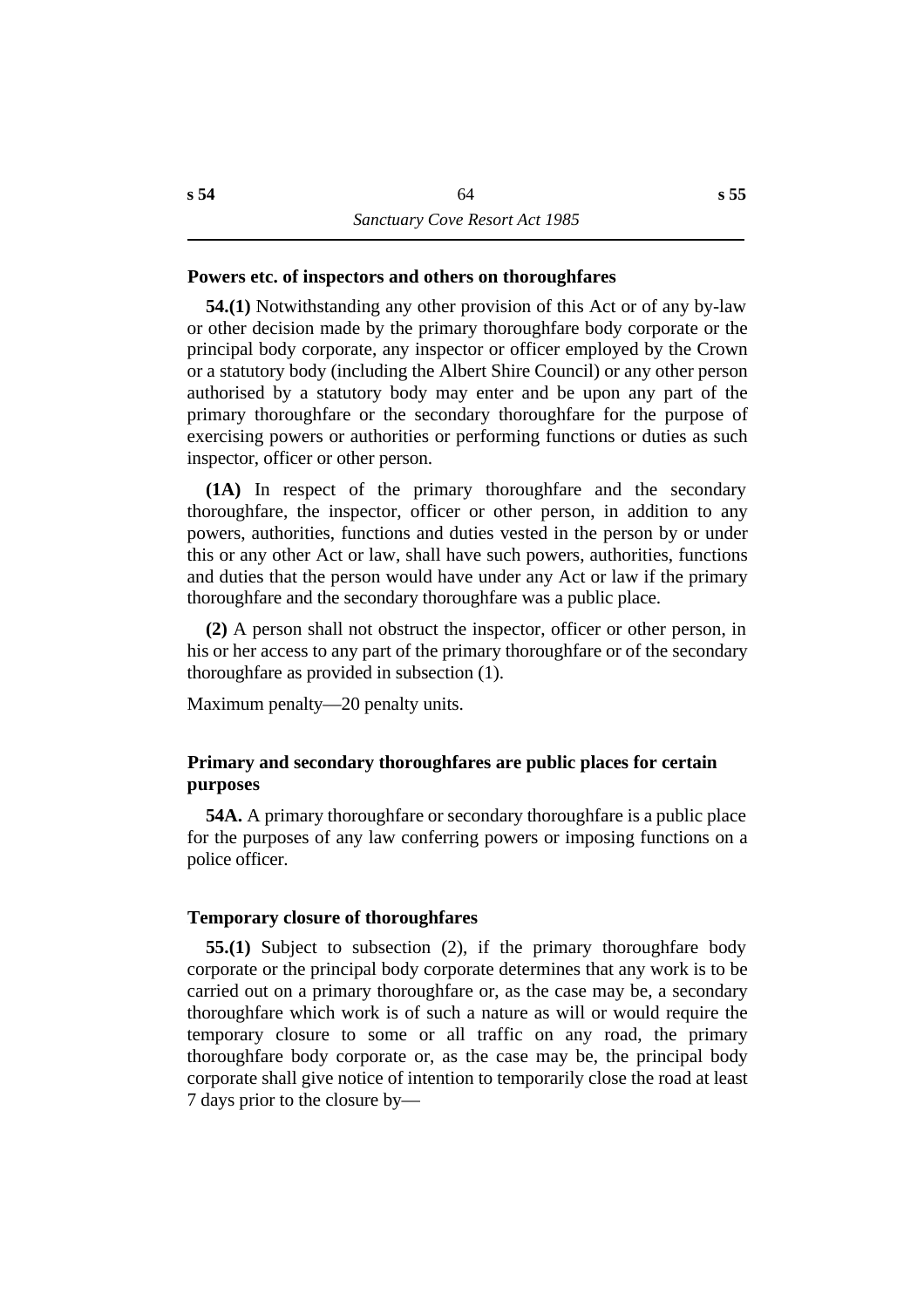- (a) public notice in a newspaper circulating in the site and the adjacent site; and
- (b) written notice given to each member of the primary thoroughfare body corporate or, as the case may be, the principal body corporate access to whose lot is or is likely to be affected by the closure.
- **(1A)** The notice shall—
	- (a) specify the classes of traffic to be excluded; and
	- (b) identify the location of the road to be closed; and
	- (c) specify the period or periods of the closure; and
	- (d) specify the nature of the work being carried out.

**(2)** The provisions of subsection (1) do not apply where the work to be carried out is of an emergent nature.

# **˙Occupier's right to use thoroughfares**

**56.(1)** Subject to the application of any primary thoroughfare by-law or any secondary thoroughfare by-law, every person who lawfully occupies any land within the site or the adjacent site has a right of way over the primary thoroughfare and the secondary thoroughfare.

**(2)** A primary thoroughfare by-law or a secondary thoroughfare by-law that, but for this subsection, would have the effect of unreasonably restricting access to or access from any land within the site or the adjacent site shall in respect of that land have no force or effect unless the person for the time being entitled to occupy that land consents in writing to that restriction.

**(3)** For the purposes of this section, where land is the subject of a registered mortgage, the mortgagee shall be deemed to be a person who lawfully occupies that land.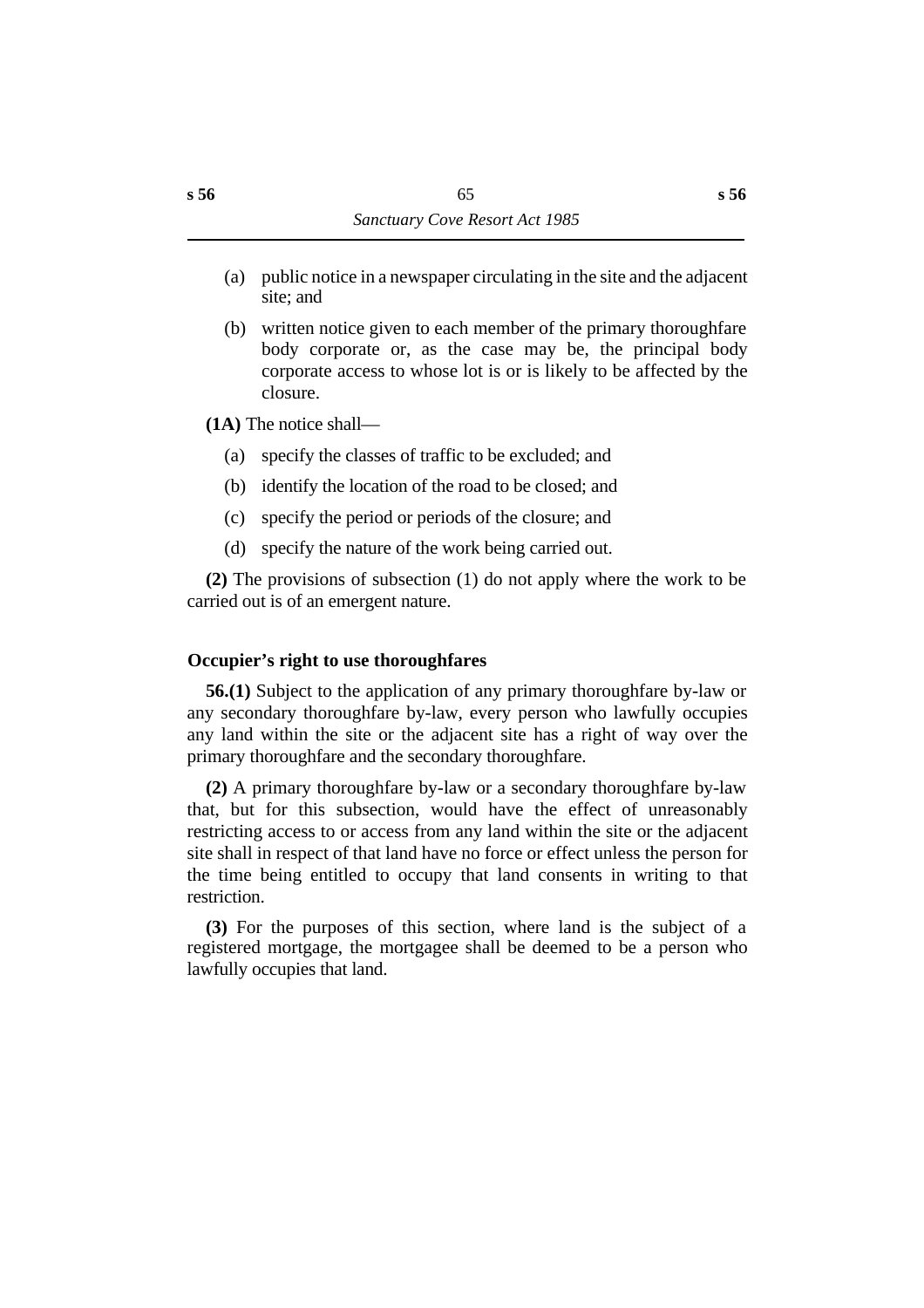### *†Division 3—Primary thoroughfare*

### **˙Maintenance etc. of roads and other improvements**

**57.** The primary thoroughfare body corporate shall be responsible for the maintenance and reconstruction (including construction on relocation) of roads within the primary thoroughfare and of any other improvements on the primary thoroughfare.

### **˙Dealings with land comprising primary thoroughfare**

**58.** Except as provided in sections 59 and 60, no part of a primary thoroughfare may be subdivided, transferred or leased without the prior approval of—

- (a) the primary thoroughfare body corporate given by special resolution; and
- (b) the Albert Shire Council; and
- (c) the Minister.

#### **˙Dedication of primary thoroughfare as road**

**59.(1)** With the prior approval of—

- (a) the principal body corporate determined by special resolution within the meaning of section 22; and
- (b) 75% of members of the primary thoroughfare body corporate who are members by reason of being proprietors of land within the site or the adjacent site that is not within the residential zones which members have voting rights at meetings of the primary thoroughfare body corporate that aggregate not less than 75% of the aggregate voting rights of those members; and
- (c) the Albert Shire Council; and
- (d) the Minister;

and subject to any reasonable conditions that the Albert Shire Council imposes, the primary thoroughfare body corporate may dedicate in accordance with the *Land Act 1962* any part of the primary thoroughfare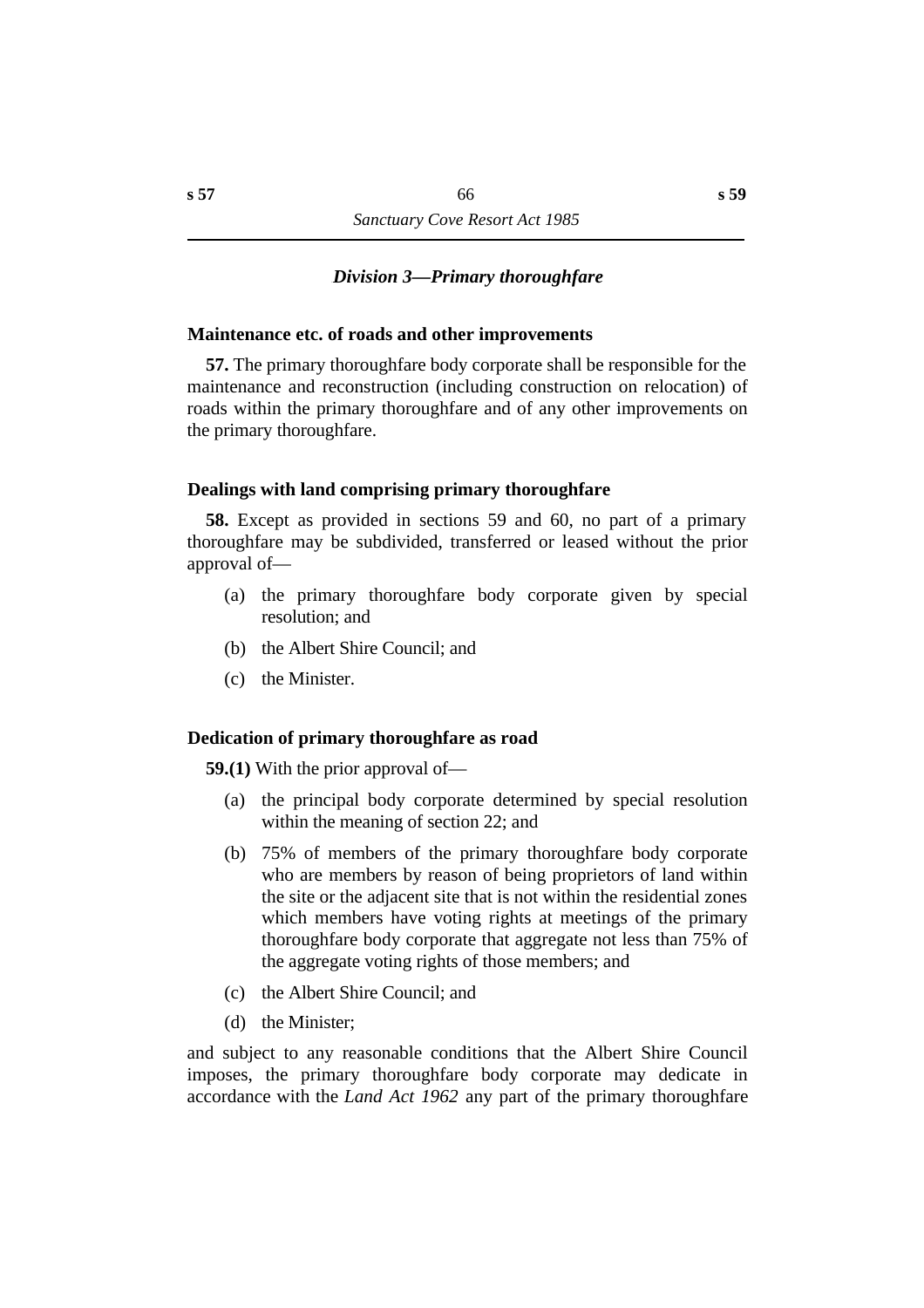that adjoins a dedicated road to public use as a road.

**(2)** The Albert Shire Council may impose a condition pursuant to subsection (1) that the primary thoroughfare body corporate pay to the Albert Shire Council an amount of money fixed by the Albert Shire Council with a view to the cost of constructing or maintaining the road.

**(3)** A part of the primary thoroughfare that is dedicated to public use as a road pursuant to this section shall thereupon cease to be a part of the primary thoroughfare.

## **˙Establishment of pedestrian mall**

**60.(1)** Notwithstanding any other law, a pedestrian mall may not be established on the primary thoroughfare except in accordance with the provisions of this section.

**(2)** At the request in writing of the proprietor or where there is more than 1 proprietor of a majority of proprietors of the land within the Village Zone delivered to the secretary of the primary thoroughfare body corporate, the primary thoroughfare body corporate may in general meeting resolve that a pedestrian mall be established on a part of the primary thoroughfare adjacent to that zone and specified in the resolution.

**(3)** A pedestrian mall established on a part of the primary thoroughfare shall not limit vehicular access to the Floating Dwelling House Zone.

**(4)** The primary thoroughfare body corporate, upon passing a resolution to establish a pedestrian mall shall give notice in writing to all owners and lessees of property in the Harbour Zone, the Village Zone, the Floating Dwelling House Zone and the International Hotel Zone of the resolution and details of the proposed pedestrian mall (including its location, the extent of restriction upon vehicular traffic to, on or through the pedestrian mall or upon the primary thoroughfare) and, in the case of proprietors of land, the proposed method of meeting the cost of the establishment and maintenance of the pedestrian mall.

**(4A)** The notice shall specify a date (being not less than 30 days from the giving of the notice) on or before which the owner or lessee may forward any submission in writing to the secretary of the primary thoroughfare body corporate.

**(5)** After the date specified pursuant to subsection (4A), the primary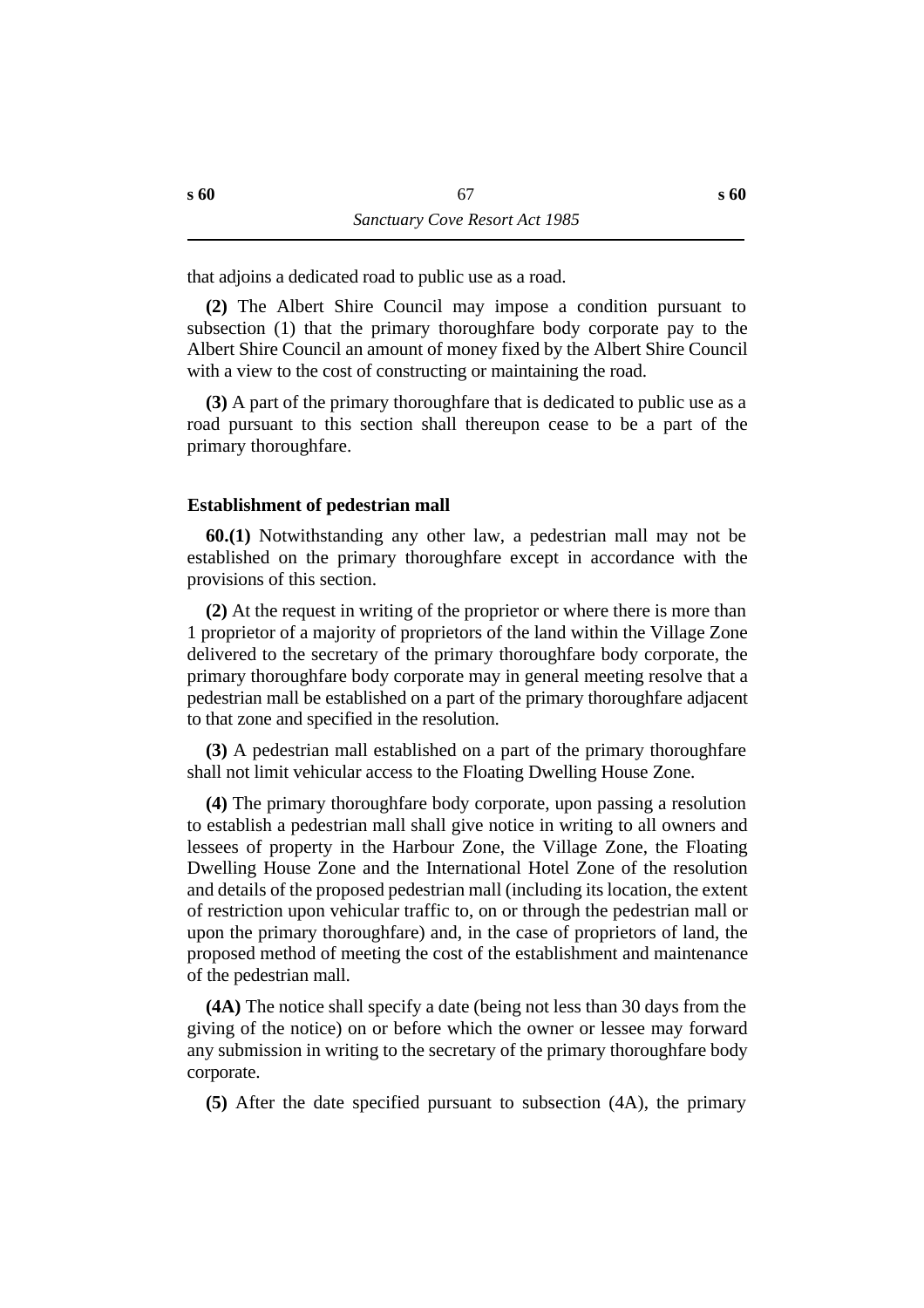thoroughfare body corporate shall make application to the Minister for the Governor in Council's approval of the establishment of the pedestrian mall.

**(5A)** The application shall be accompanied by—

- (a) a copy of the resolution, certified by the secretary of the primary thoroughfare body corporate, of the primary thoroughfare body corporate resolving that the pedestrian mall be established;
- (b) a copy certified by the secretary of the primary thoroughfare body corporate of the request by the proprietor or, as the case may be, by proprietors of the relevant land for the establishment of the pedestrian mall and, where there is more than 1 proprietor, a certificate by the secretary of the primary thoroughfare body corporate as to the proportion of the number of proprietors making the request;
- (c) all submissions received by the secretary of the primary thoroughfare body corporate (whether before or after the date specified in subsection (4A)) in respect of the proposed pedestrian mall.

**(6)** In determining whether to recommend the establishment of a pedestrian mall, the Minister shall have regard to—

- (a) the desirability of the proposal; and
- (b) the effect thereof on the movement of traffic (including emergency service vehicles) within the site or the adjacent site; and
- (c) the cost of its establishment and maintenance and who it is proposed will contribute to the cost.

**(7)** The Governor in Council, upon the recommendation of the Minister and upon such terms and conditions as to the proper management, operation and use of the pedestrian mall as the Governor in Council thinks fit, may by order in council approve the establishment of the pedestrian mall.

**(8)** Upon the Governor in Council approving the establishment of a pedestrian mall and from time to time thereafter, the Minister may determine that the cost of the establishment of the pedestrian mall and the maintenance thereof shall be met by specified members of the primary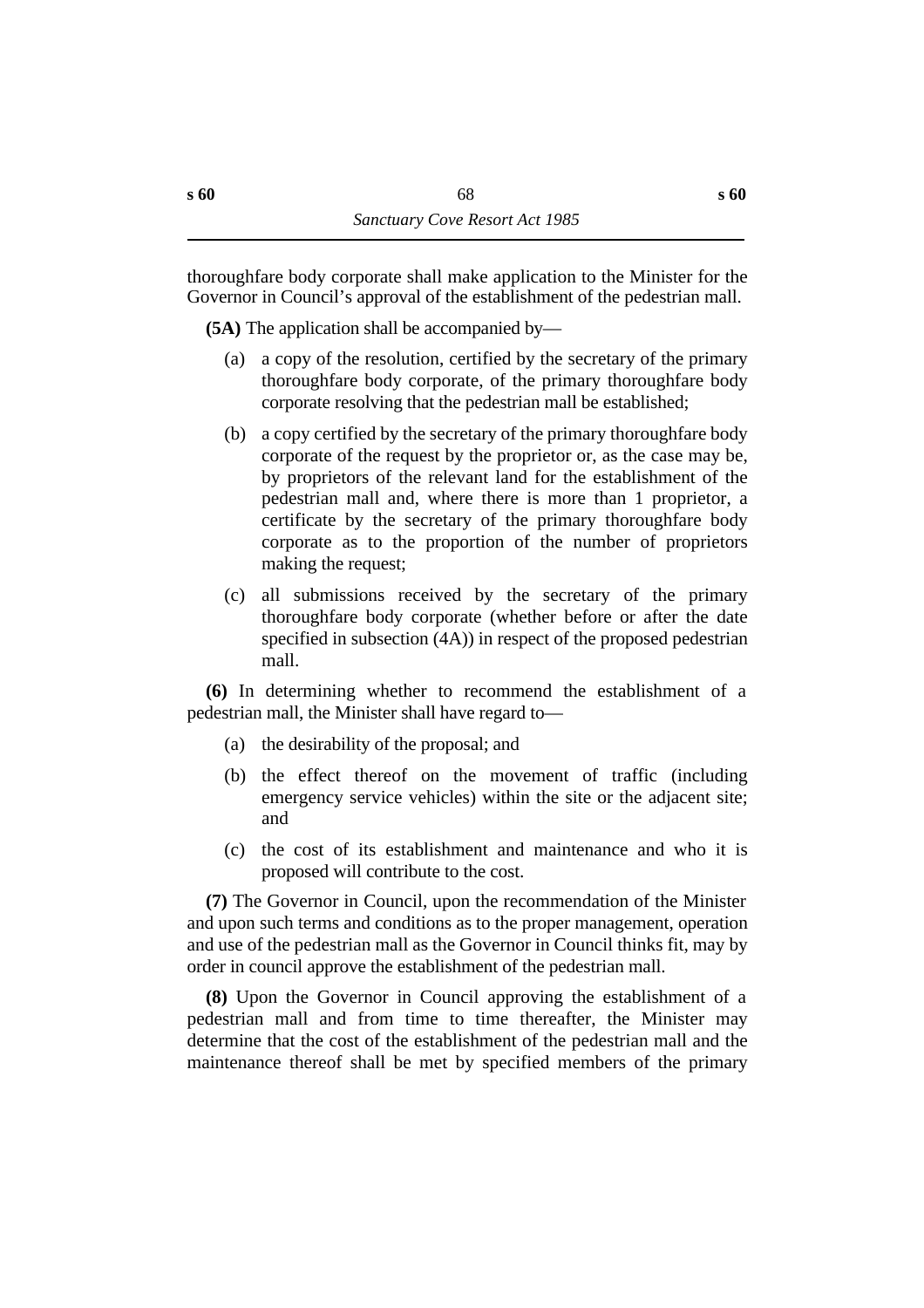thoroughfare body corporate and the proportion which those members shall contribute.

### **˙Additional works on primary thoroughfare**

**61.(1)** At the request in writing of any member of the primary thoroughfare body corporate, the primary thoroughfare body corporate may undertake works on any part of the primary thoroughfare with a view to enhancing the amenity of land or the profitability of any business undertaking within the site or the adjacent site.

**(2)** Works that restrict vehicular access that is available immediately prior to the commencement of the undertaking of the works, to any part of the site or of the adjacent site shall not be undertaken unless each proprietor of the land comprising that part consents in writing to that restriction.

**(3)** Works shall not be undertaken pursuant to this section unless—

- (a) the Albert Shire Council approves those works; and
- (b) all conditions of that approval (including conditions as to standards of construction) are complied with.

**(4)** The primary thoroughfare body corporate shall recover all costs of undertaking works pursuant to this section (including the costs incurred in obtaining the approval of the Albert Shire Council and any other approvals required by law) from the member or members of the primary thoroughfare body corporate at whose request the works were undertaken.

**(5)** Where 2 or more members of the primary thoroughfare body corporate are liable to pay the costs of undertaking works each shall pay an amount that bears to the total costs incurred the same proportion that the member's voting entitlements attributable to the land the amenity of which is sought to be enhanced or on which the business undertaking sought to be enhanced is carried on bears to the aggregate of such voting entitlements of all persons liable to contribute towards those costs.

**(6)** The primary thoroughfare body corporate shall levy contributions in accordance with subsection (5) to recover the costs of undertaking the works and the provisions of section 73 with such modifications as may be necessary apply to and with respect of contributions levied under this subsection in the same way as those provisions apply to contributions levied under that section.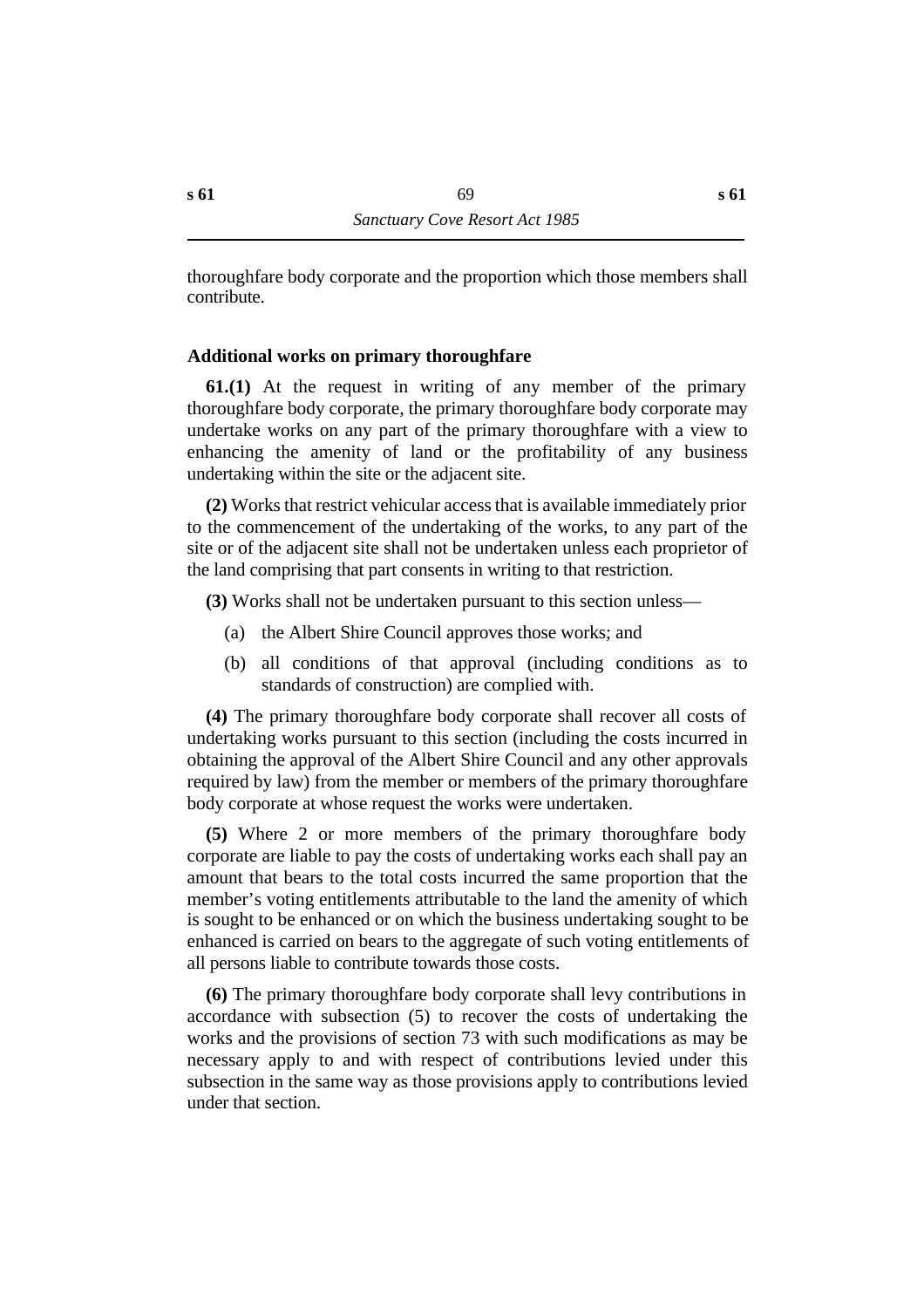**(7)** Nothing in subsections (4) and (5) shall prevent the primary thoroughfare body corporate from requiring the persons specified in those subsections to pay to the primary thoroughfare body corporate the whole or part of the expected costs of the completed works before the works are commenced or completed.

**(8)** Any member of the primary thoroughfare body corporate who feels aggrieved by any levy imposed upon the member pursuant to this section may apply in writing to the Minister for a review of the levy.

**(9)** The Minister after considering all the relevant information shall determine that member's liability and may adjust other members' liability accordingly.

**(10)** The Minister's decision may be expressed as an amount or as a proportion of the total amount payable for works.

# *†Division 4—Secondary thoroughfare*

### **˙Maintenance etc. of roads and other improvements**

**62.** The principal body corporate shall be responsible for the maintenance and reconstruction (including construction on relocation) of roads within the secondary thoroughfare and of any other improvements on the secondary thoroughfare.

### **˙Dealings with land comprising secondary thoroughfare**

**63.** Except as provided in section 64, no part of a secondary thoroughfare may be subdivided, transferred or leased without the prior approval of—

- (a) the principal body corporate given by special resolution; and
- (b) the Albert Shire Council.

### **˙Dedication of secondary thoroughfare as road**

**64.(1)** With the prior approval of—

(a) the principal body corporate determined by special resolution within the meaning of section 22; and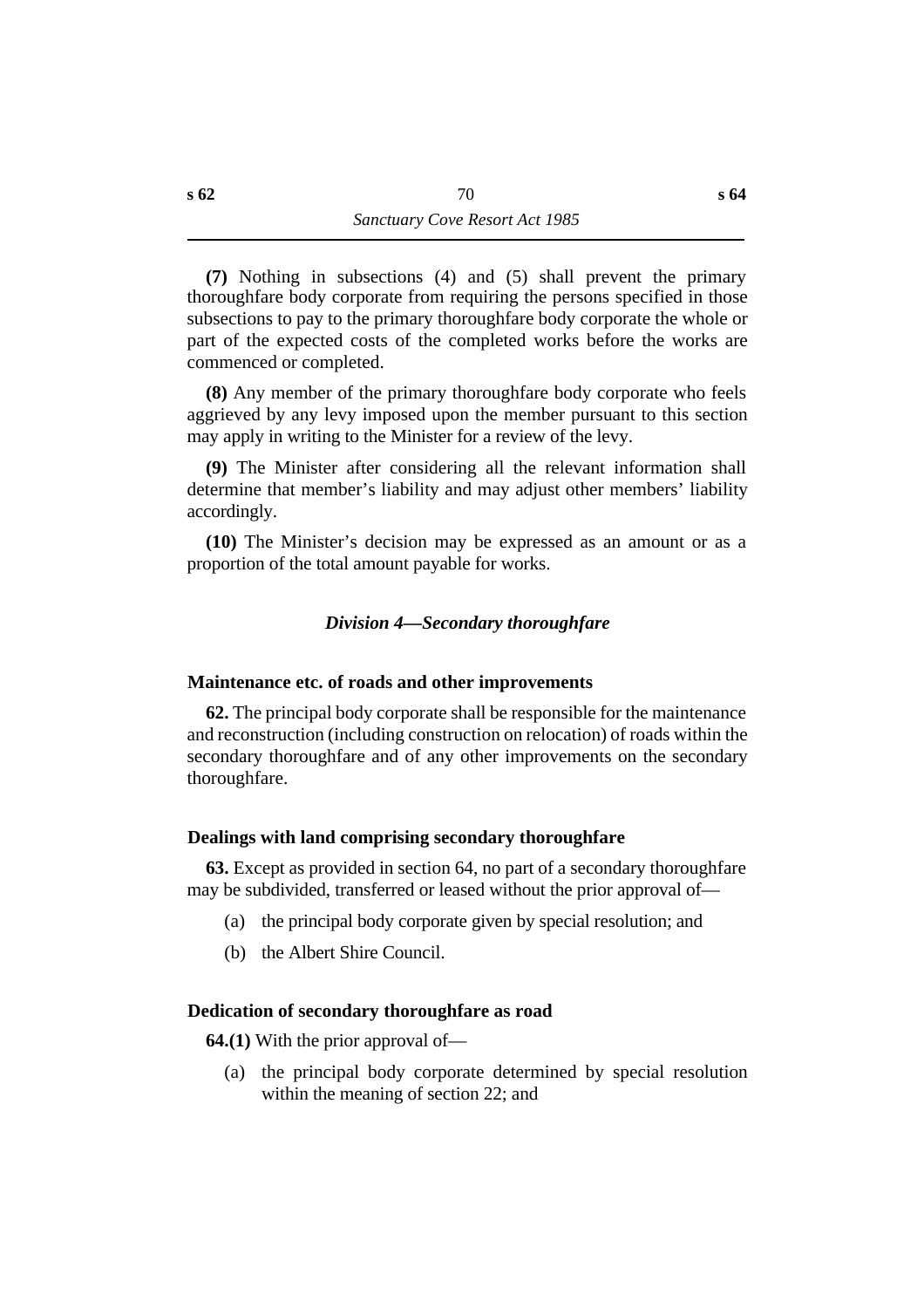- (b) the Albert Shire Council; and
- (c) the Minister;

and subject to any reasonable conditions that the Albert Shire Council imposes, the principal body corporate may dedicate in accordance with the *Land Act 1962* any part of the secondary thoroughfare that adjoins a dedicated road to public use as a road.

**(2)** The Albert Shire Council may impose a condition pursuant to subsection (1) that the principal body corporate pay to the Albert Shire Council an amount of money fixed by the Albert Shire Council with a view to the cost of constructing or maintaining the road.

**(3)** A part of the secondary thoroughfare that is dedicated to public use as a road pursuant to this section shall thereupon cease to be a part of the secondary thoroughfare.

#### **˙Maintenance etc. of canals**

**64A.** Where any part of the secondary thoroughfare would, but for the operation of section 103(3), be a canal within the meaning of the *Canals Act 1958*, the principal body corporate shall preserve, maintain and keep clean that part.

#### **˙Surrender of secondary thoroughfare as canal**

**64B.(1)** For the purposes of this section—

**"canal"** means a part of the secondary thoroughfare that would, but for the operation of section 103(3), be a canal or a channel within the meaning of the *Canals Act 1958*.

**(2)** With the prior approval of—

- (a) the principal body corporate determined by special resolution within the meaning of section 22; and
- (b) the Albert Shire Council; and
- (c) the Minister; and
- (d) the Governor in Council upon the recommendation of the Minister for the time being administering the *Canals Act 1958*;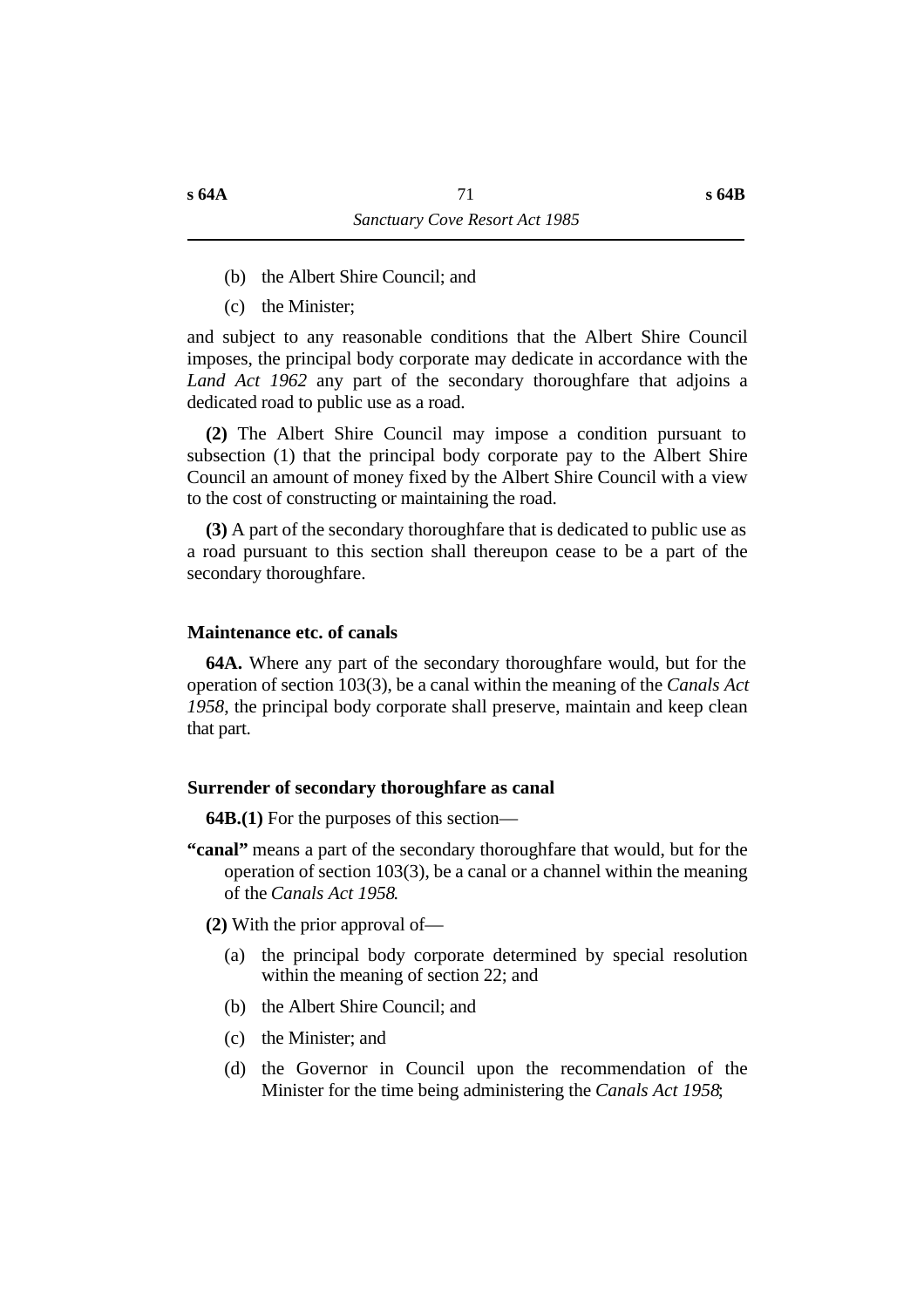and subject to any reasonable conditions that the Albert Shire Council imposes, the principal body corporate may transfer and surrender a canal to the Crown.

**(3)** The Albert Shire Council may impose a condition pursuant to subsection (2) that the principal body corporate pay to the Albert Shire Council an amount of money fixed by the Albert Shire Council with a view to the cost of constructing or restoring as necessary and preserving, maintaining and keeping clean the canal.

**(4)** The Minister for the time being administering the *Canals Act 1958* shall not recommend that the Governor in Council give approval to the transfer and surrender to the Crown of a canal pursuant to subsection (2) unless the Minister is satisfied that the construction and condition of the canal is of a standard that, if it was proposed, at the time of the recommendation, to construct such a canal over land to which the *Canals Act 1958* applied, no approval required by that Act in respect thereof would have reasonably been refused.

**(5)** A canal that, pursuant to this section, is transferred and surrendered to the Crown shall cease to be a part of the secondary thoroughfare and of the site or, as the case may be, the adjacent site, and shall be deemed to be a canal within the meaning of the *Canals Act 1958* which has been constructed in accordance with that Act.

# **†PART 5—PRIMARY THOROUGHFARE BODY CORPORATE**

## *†Division 1—Primary thoroughfare body corporate*

## **˙Interpretation**

**65.** In this part—

**"executive committee"** means the executive committee of the primary thoroughfare body corporate constituted under division 2.

**"primary thoroughfare body corporate roll"** means the roll referred to in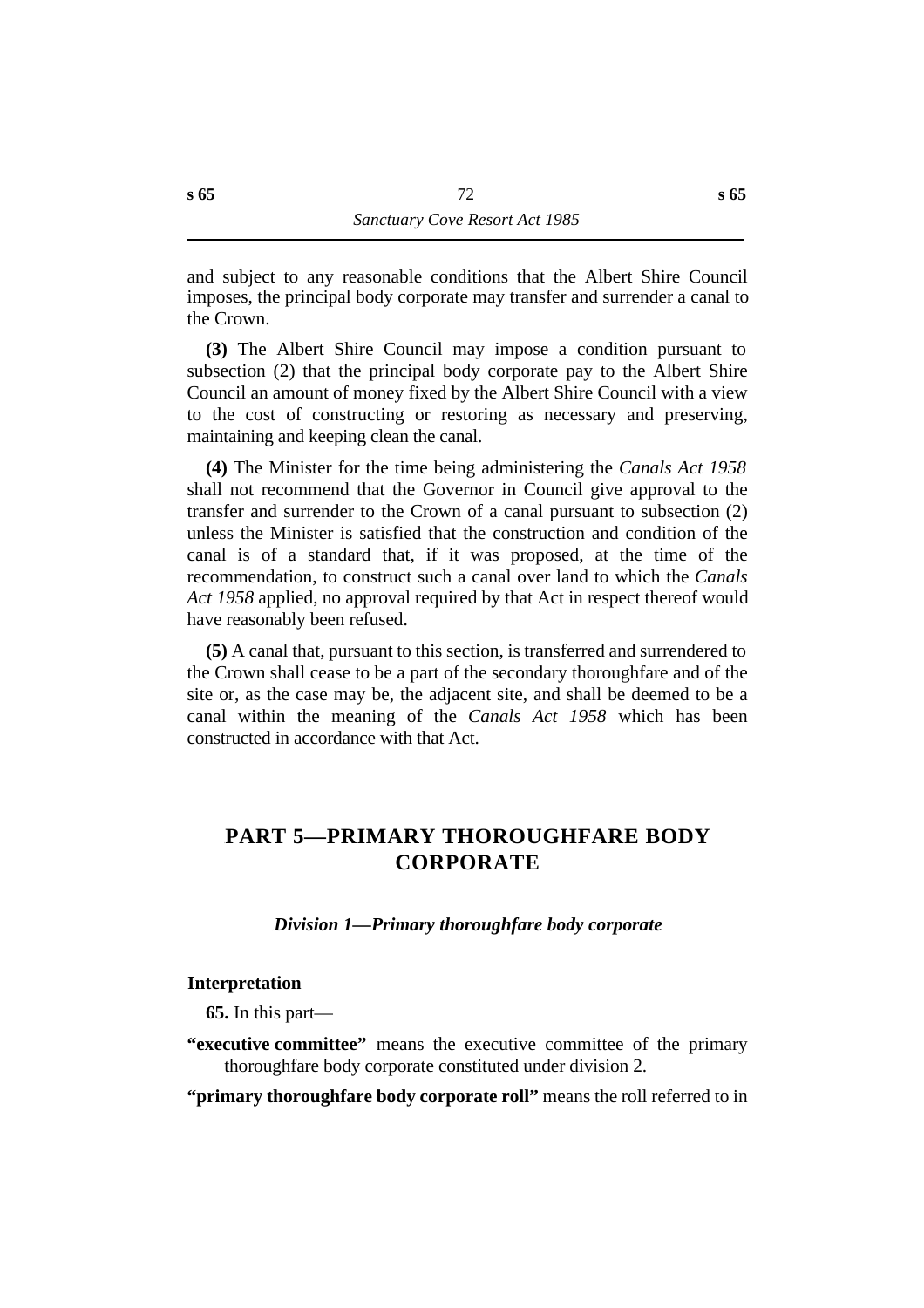section 78 to be maintained by the primary thoroughfare body corporate.

## **"proprietor"** means—

- (a) for land subdivided under a group titles plan or building units plan—the body corporate incorporated under the *Building Units and Group Titles Act 1994*; or
- (b) for other land—the person registered, or entitled to be registered, under the *Land Title Act 1994* as the proprietor of the land.
- **"special resolution"** means a resolution which is passed at a duly convened general meeting of the primary thoroughfare body corporate by the members whose voting entitlements aggregate not less than 75% of the aggregate of all voting entitlements recorded in the primary thoroughfare body corporate roll.

## **˙Primary thoroughfare body corporate**

**66.(1)** Upon registration of the initial plan of survey, the proprietor or proprietors of the land within the site (excluding land within the residential zones and land comprising the primary thoroughfare) and the principal body corporate shall by virtue of this Act be a body corporate under the name 'Sanctuary Cove Primary Thoroughfare Body Corporate'.

**(1A)** Upon registration of the initial plan of survey of the adjacent site, the proprietor or proprietors of the land within the adjacent site (excluding land within the residential zones and land comprising the primary thoroughfare) shall be members of the primary thoroughfare body corporate.

**(2)** When land, within the site or the adjacent site (excluding land within the residential zones) is subdivided by way of a group titles plan or a building units plan, the proprietor of that land—

- (a) shall give notice in writing to the primary thoroughfare body corporate of the name and address for service of notices of the body corporate incorporated by the registration of that plan; and
- (b) shall cease to be a member of the primary thoroughfare body corporate;

and the body corporate created by the registration of that plan shall become a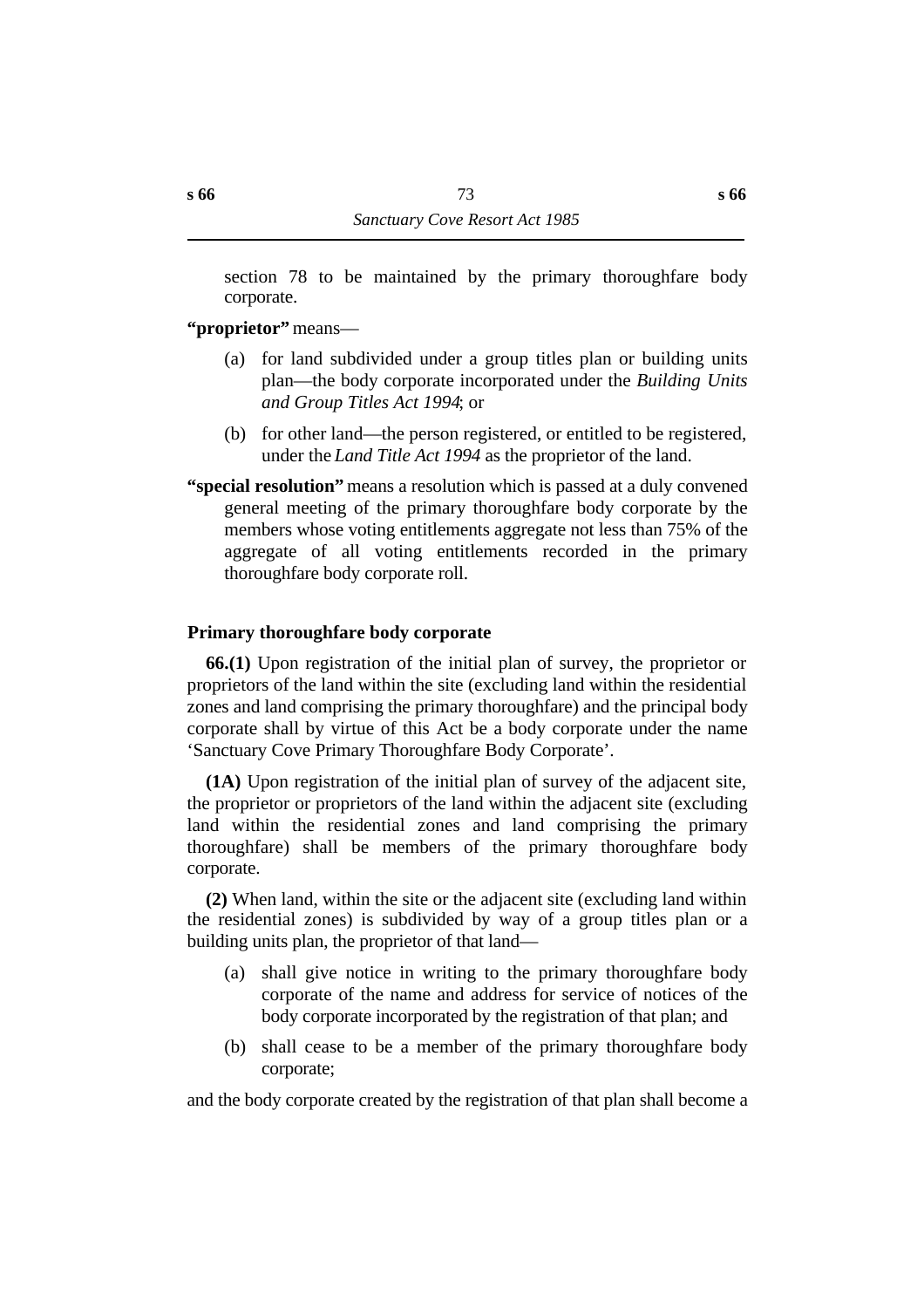member of the primary thoroughfare body corporate.

**(3)** The Companies (Queensland) Code does not apply to or in respect of the primary thoroughfare body corporate.

**(4)** The primary thoroughfare body corporate shall have the powers, authorities, duties and functions conferred or imposed on it by or under this Act and shall do all things reasonably necessary for the control, management and administration of the primary thoroughfare.

**(5)** The primary thoroughfare body corporate shall have perpetual succession and a common seal and shall be capable of suing and being sued in its corporate name and shall be regulated in accordance with the primary thoroughfare by-laws for the time being in force.

**(6)** The primary thoroughfare body corporate may—

- (a) sue and be sued on any contract made by it;
- (b) sue for and in respect of any damage or injury to the primary thoroughfare caused by any person;
- (c) be sued in respect of any matter connected with the primary thoroughfare which as proprietor it is so liable;
- (d) take such legal action as may be necessary to enforce the primary thoroughfare by-laws.

**(7)** In any case in which work is carried out for the purpose of constructing or preparing the primary thoroughfare, upon registration of the initial plan of survey or, as the case may be, initial plan of survey of the adjacent site, the primary thoroughfare body corporate shall be deemed to have been a party to an enforceable contract for the carrying out of such work, and may sue in respect of that contract.

**(8)** Nothing in subsection (7) shall relieve the company from its obligation to pay for the initial construction of the primary thoroughfare to the standard prescribed pursuant to section 51.

## **˙Member's nominee**

**67.(1)** A member of the primary thoroughfare body corporate—

(a) being a body corporate created by the registration of a building units plan or a group titles plan, shall at its annual general meeting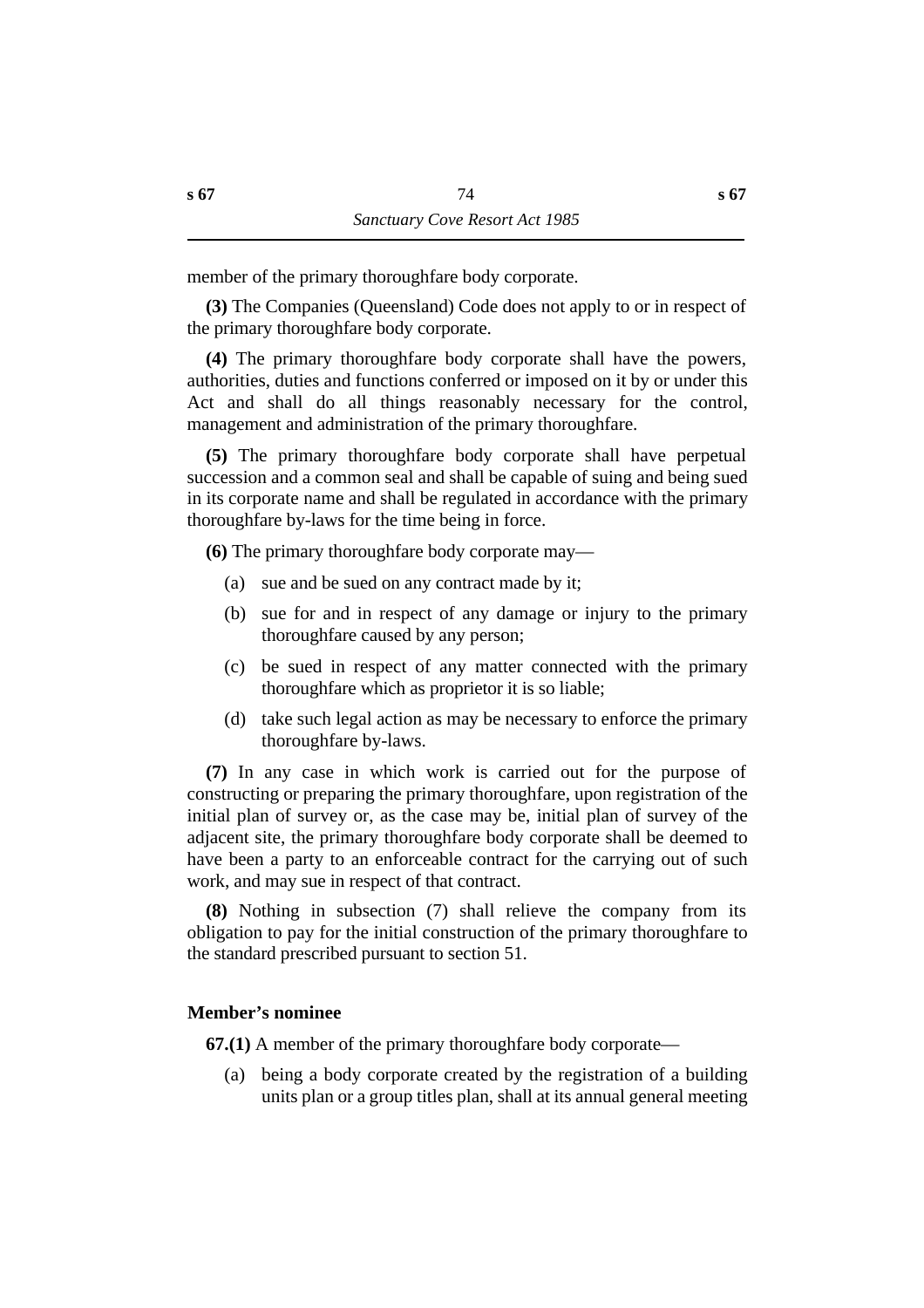and may from time to time thereafter;

(b) in any other case, may from time to time;

appoint a person to represent the member and to vote on behalf of the member at meetings of the primary thoroughfare body corporate.

**(2)** The appointment of a person pursuant to subsection (1) shall not be effective until notification in writing signed by the member or, in a case referred to in subsection  $(1)(a)$ , by the chairperson and secretary of the body corporate is received by the secretary of the primary thoroughfare body corporate.

**(3)** The appointment of a person to represent a member at meetings of the primary thoroughfare body corporate shall continue until—

- (a) notice of the appointment of another person to represent that member; or
- (b) notice of the cancellation of the person's appointment;

is received by the secretary of the primary thoroughfare body corporate.

## **˙Seal of primary thoroughfare body corporate**

**68.(1)** The common seal of the primary thoroughfare body corporate shall be kept by such member of the primary thoroughfare body corporate or member of the executive committee as the primary thoroughfare body corporate determines or, in the absence of any such determination, by the secretary of the executive committee.

**(2)** The common seal of the primary thoroughfare body corporate shall only be affixed to an instrument or document in the presence of—

- (a) where the primary thoroughfare body corporate is constituted by 2 members—those members; or
- (b) where the primary thoroughfare body corporate is constituted by more than 2 members—such 2 persons, being members of the primary thoroughfare body corporate or members of the executive committee, as the primary thoroughfare body corporate determines or, in the absence of any such determination, the secretary and any other member of the executive committee;

who shall attest the fact and date of the affixing of the seal by their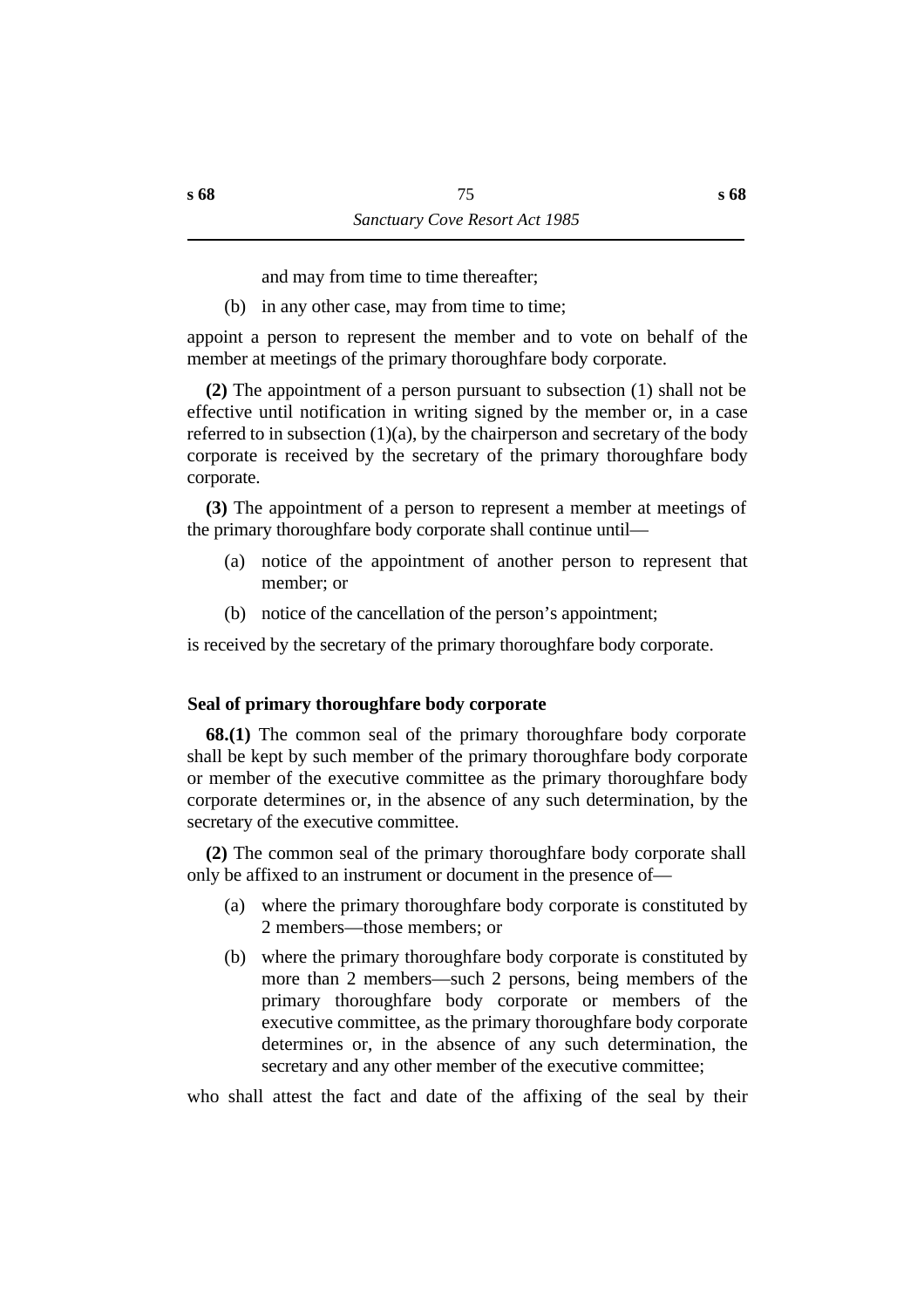signatures.

**(3)** However, where a member is a body corporate, the common seal affixed in the presence of a person nominated in writing by the body corporate for that purpose and attested by that person as provided in this subsection shall be deemed to have been duly affixed in the presence of that body corporate.

## **˙Address of primary thoroughfare body corporate**

**69.** The address for service of notices on the primary thoroughfare body corporate shall upon its incorporation pursuant to section 66 be the address for service of notices on the company.

## **˙Meetings of primary thoroughfare body corporate**

**70.(1)** Within 3 months after the registration of the initial plan of survey, the company shall, in the prescribed manner, convene a meeting of the primary thoroughfare body corporate to be held within that period.

Maximum penalty—20 penalty units.

**(2)** The agenda for a meeting convened under subsection (1) shall consist of the following items—

- (a) to decide whether insurances effected by the primary thoroughfare body corporate should be confirmed, varied or extended;
- (b) to decide whether any amounts determined under section  $77(1)(h)$ or (2) should be confirmed or varied;
- (c) where there are more than 3 members of the primary thoroughfare body corporate, to determine the number of members of the executive committee;
- (d) to elect the chairperson, secretary and treasurer of the primary thoroughfare body corporate and other members of the executive committee;
- (e) to decide whether to make by-laws regulating, controlling or prohibiting the passage through and conduct and activities of persons on or within all or part of the primary thoroughfare.
- **(3)** The meeting convened under subsection (1) shall be the first annual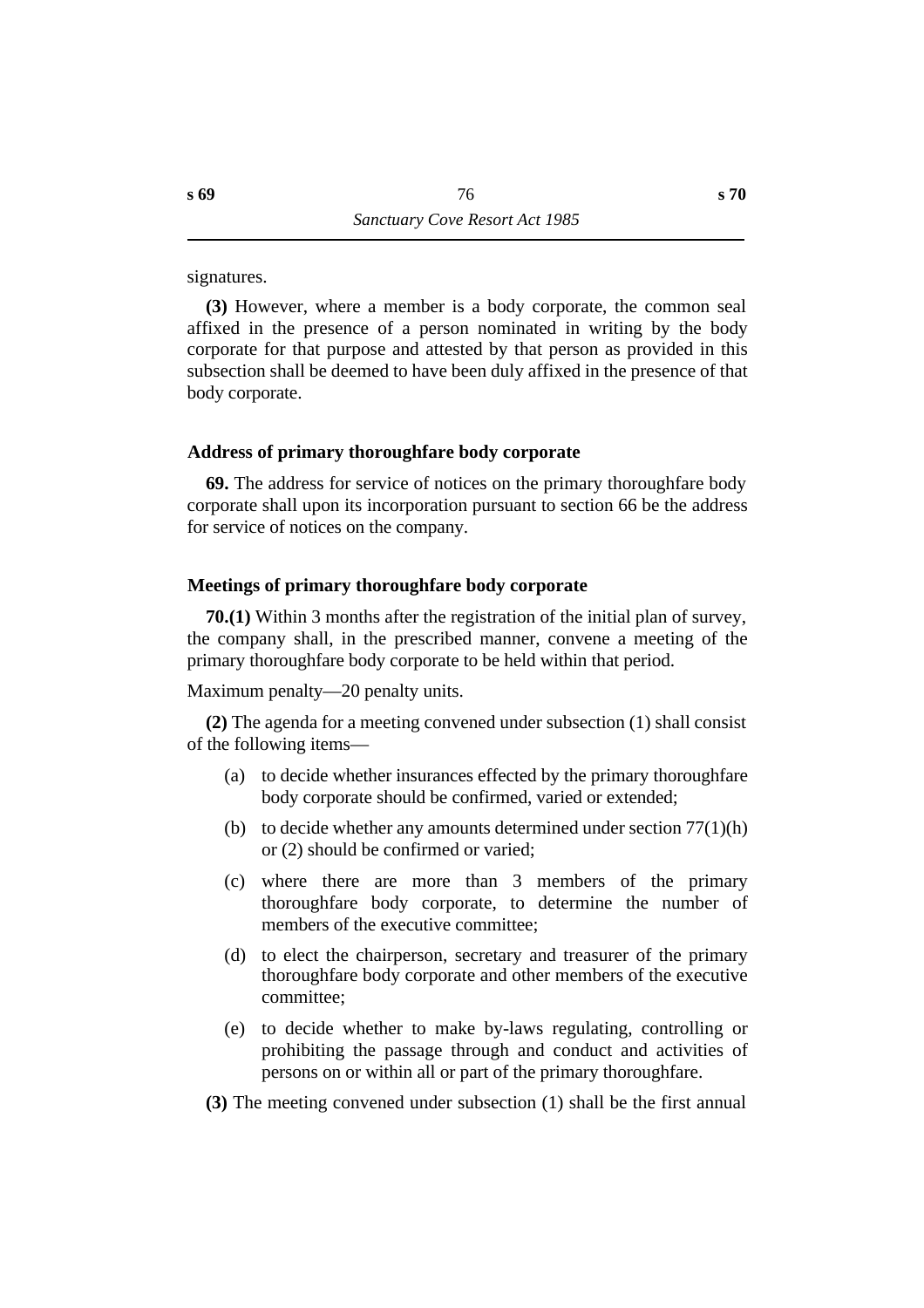general meeting of the primary thoroughfare body corporate and at such meeting a chairperson, secretary and treasurer shall be elected.

**(3A)** However, a person may be elected to 1 or more of those offices.

**(4)** The company shall not fail or neglect to deliver to the primary thoroughfare body corporate at its first annual general meeting—

- (a) all plans, specifications, drawings showing water pipes, electric cables and drainage, certificates (other than certificates of title for lots), diagrams and other documents (including policies of insurance) obtained or received by it and relating to the primary thoroughfare;
- (b) if they are in its possession or under its control, the primary thoroughfare body corporate roll, books of account and any notices or other records relating to the primary thoroughfare;
- (c) the budget showing the estimated expenditure of the primary thoroughfare body corporate in relation to the primary thoroughfare on an annual basis;

other than documents which exclusively evidence rights or obligations of the company and which are not capable of being used for the benefit of the primary thoroughfare body corporate or any of the members of the primary thoroughfare body corporate, other than the company.

Maximum penalty—20 penalty units.

**(4A)** The company shall not fail or neglect to deliver to the primary thoroughfare body corporate at or before its annual general meeting first held after the registration of the initial plan of survey of the adjacent site—

- (a) all plans, specifications, drawings showing water pipes, electric cables and drainage, certificates (other than certificates of title for lots), diagrams and other documents (including policies of insurance) obtained or received by it and relating to the primary thoroughfare within the adjacent site;
- (b) if they are in its possession or under its control, any books of account and any notices or other records relating to the primary thoroughfare within the adjacent site;
- (c) the budget showing the estimated expenditure of the primary thoroughfare body corporate in relation to the primary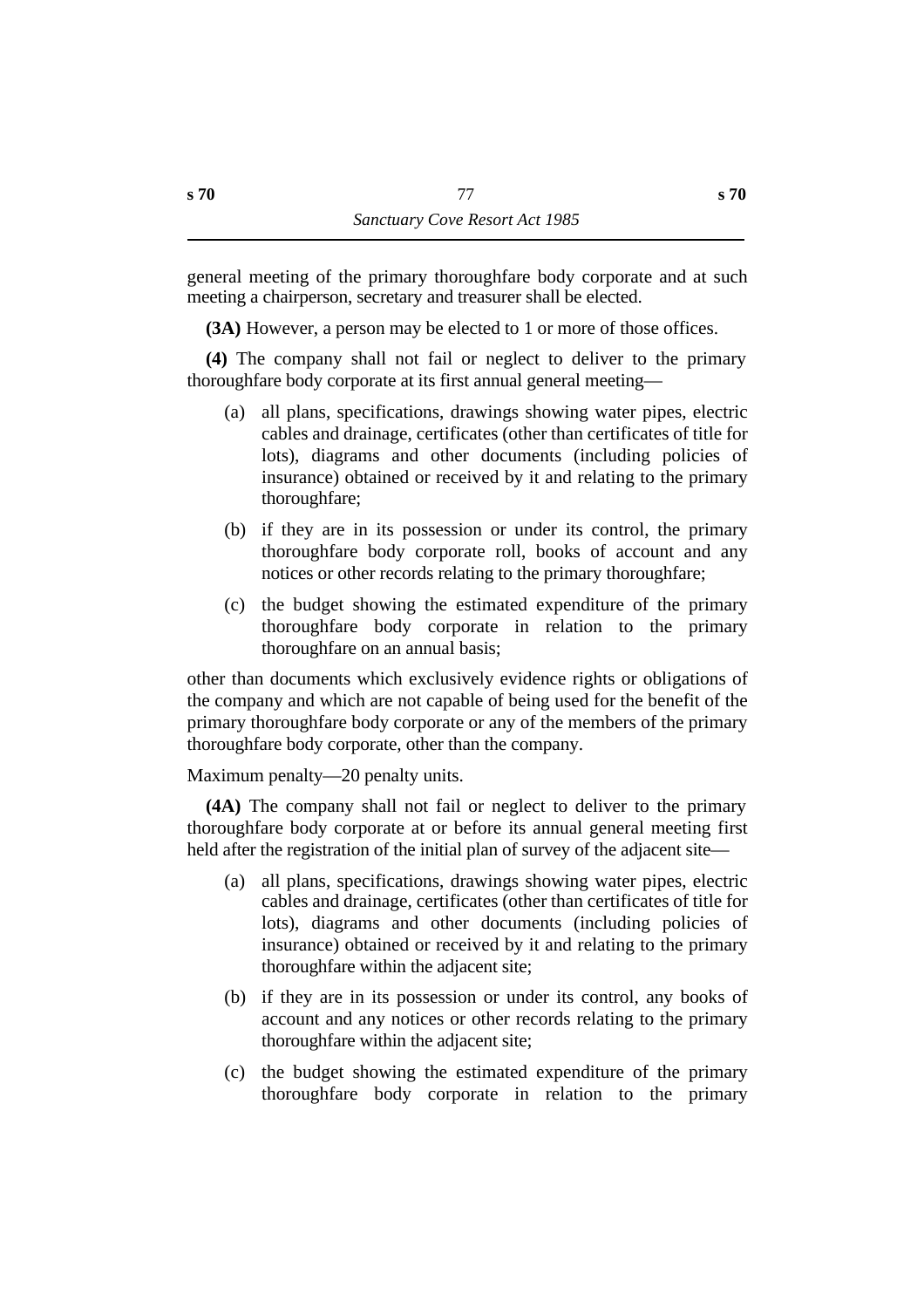thoroughfare within the adjacent site on an annual basis;

other than documents which exclusively evidence rights or obligations of the company and which are not capable of being used for the benefit of the primary thoroughfare body corporate or any of the members of the primary thoroughfare body corporate, other than the company.

Maximum penalty—20 penalty units.

**(5)** Schedule 2, part 1 of the *Building Units and Group Titles Act 1980* in force at the commencement of this Act applies to and in respect of the first annual general meeting of the primary thoroughfare body corporate and voting at that meeting and schedule 2, part 2 of that Act applies to and in respect of meetings of the primary thoroughfare body corporate, other than the first annual general meeting, and voting at those meetings.

**(5A)** However, the provisions in those schedules relating to the rights and obligations of mortgagees and mortgagors shall not apply.

**(5B)** The provisions of the schedules referred to in subsection (5) shall, for the purposes of subsection (5), be read and construed as if—

- (a) references therein to 'aggregate lot entitlement' were references to the aggregate of all voting entitlements specified in the table in section  $72(1)$ ;
- (b) references therein to 'body corporate' were references to primary thoroughfare body corporate;
- (c) references therein to 'by-laws' were references to primary thoroughfare by-laws;
- (d) references therein to 'council' were references to executive committee;
- (e) references therein to a 'lot' were references to a parcel of land within the site and, after the registration of the initial plan of survey of the adjacent site, the adjacent site;
- (f) references therein to 'lot entitlement' were references to the voting entitlement of a member;
- (g) references therein to the 'original proprietor' were references to the company;
- (h) references therein to a 'proprietor' were references to a member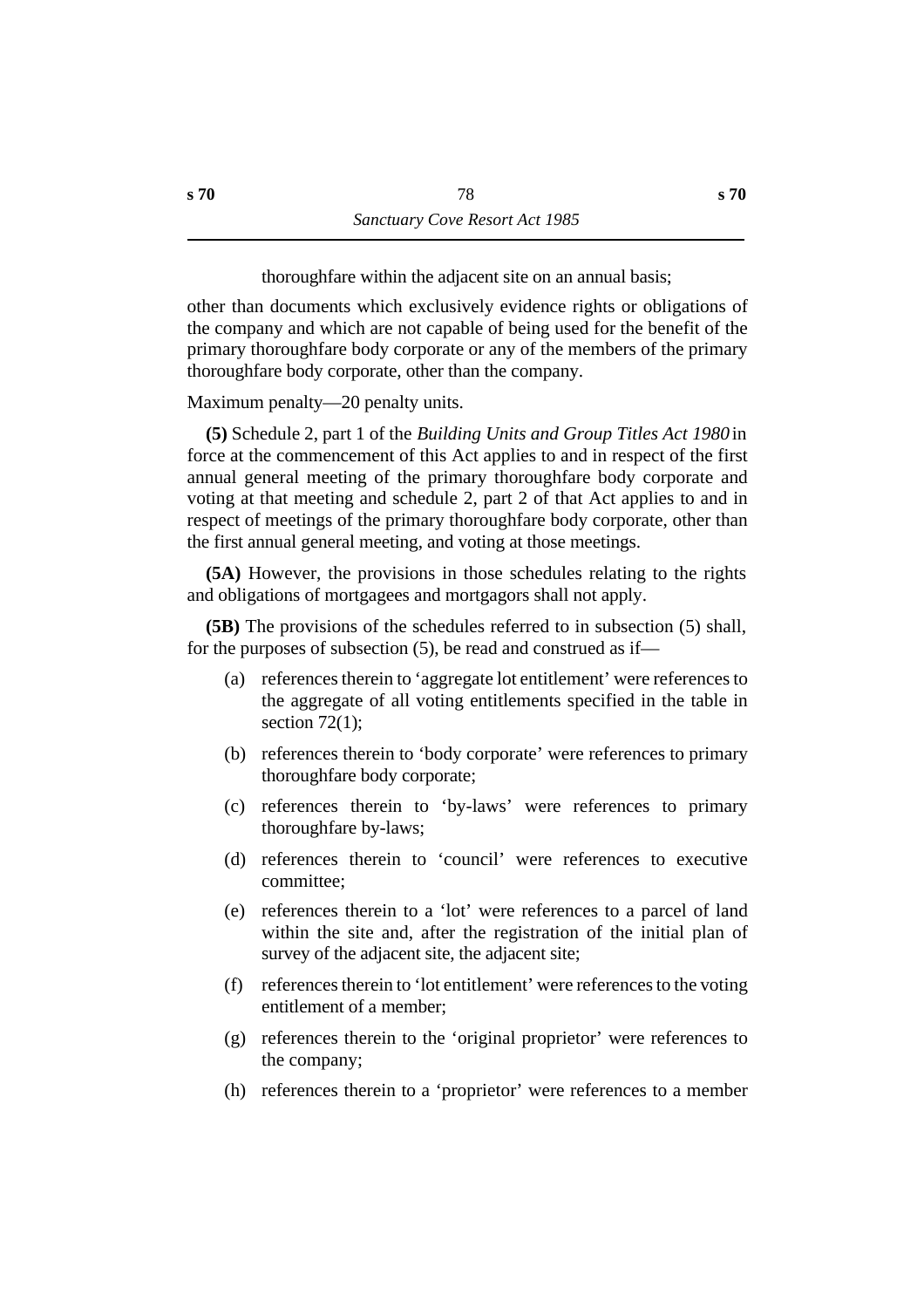of the primary thoroughfare body corporate;

- (i) references therein to the 'roll' were references to the primary thoroughfare body corporate roll;
- (j) references to particular provisions of the *Building Units and Group Titles Act 1980* (other than the provisions in those schedules) were references to corresponding provisions of this Act;
- (k) the principal body corporate were the proprietor of a parcel of land within the site and, after the registration of the initial plan of survey of the adjacent site, the adjacent site and its voting entitlements were the voting entitlements of that parcel.

**(5C)** When an expression is substituted for an expression used in the *Building Units and Group Titles Act 1980* and referred to in subsection (5B), the substituted expression shall, for the purposes of subsection (5B), be read and construed in the same manner as the expression for which it is substituted is required to be read and construed.

**(6)** If a meeting of the primary thoroughfare body corporate is not convened in accordance with subsection (1), the Minister for Justice and Attorney-General may, pursuant to an application by the primary thoroughfare body corporate or any member of the primary thoroughfare body corporate appoint by order a person to convene a meeting of the primary thoroughfare body corporate within such time as may be specified in the order and the meeting convened by that person shall, for the purposes of subsection (3), be deemed to be the meeting convened under subsection  $(1)$ .

**(7)** At any time after the meeting convened under subsection (1) has been held, the Minister for Justice and Attorney-General may, pursuant to an application made to the Minister for Justice and Attorney-General by a member of the primary thoroughfare body corporate, appoint by order a person, nominated by the member, who has consented to that nomination, if there is not an executive committee, to convene a meeting of the primary thoroughfare body corporate within such time as may be specified in the order and a meeting so convened shall, for the purpose of the election of the chairperson, secretary and treasurer of the primary thoroughfare body corporate and the other members of the executive committee, be deemed to be a first annual general meeting of the primary thoroughfare body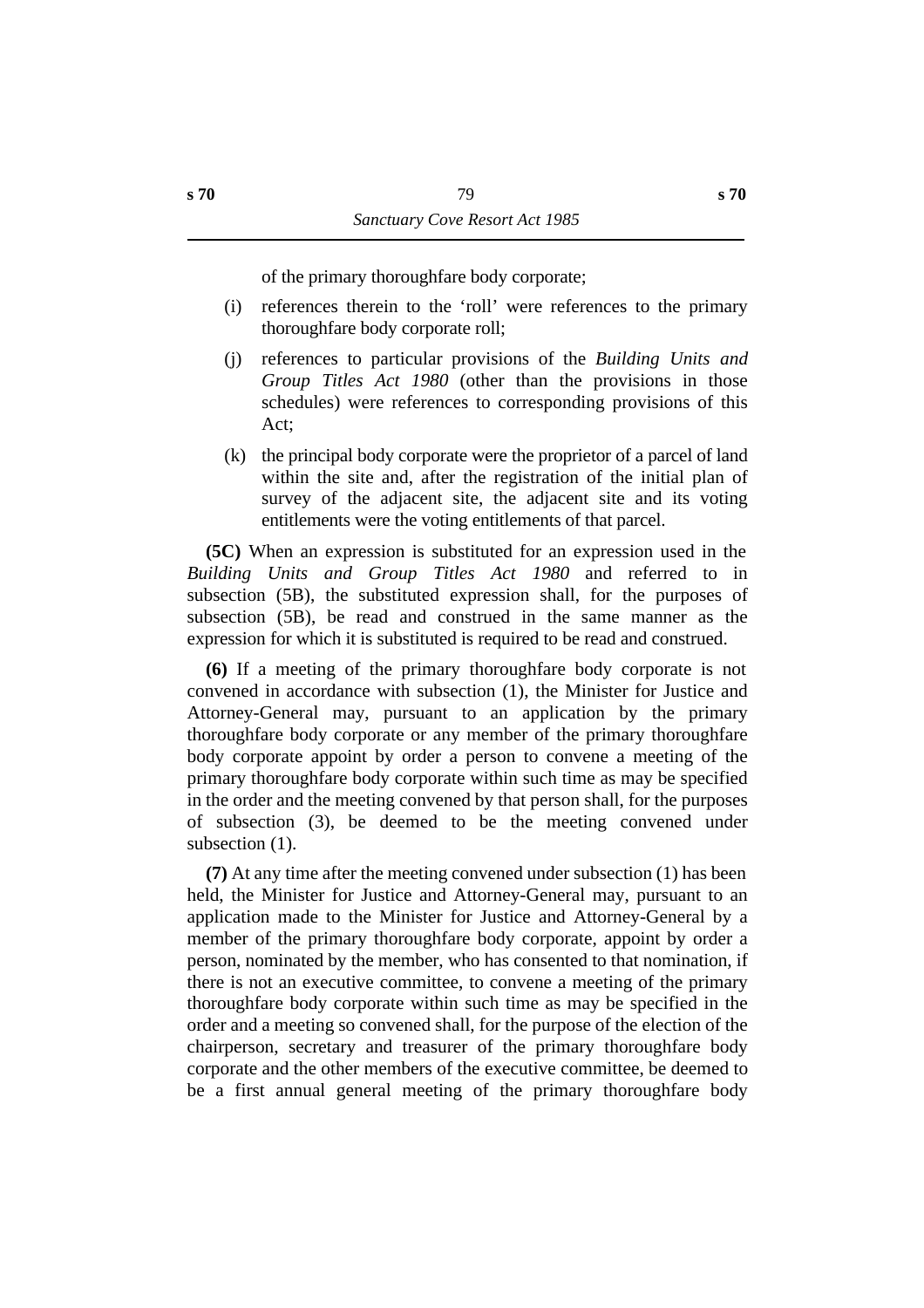corporate.

**(8)** An order made under subsection (6) or (7) may include such ancillary or consequential provisions as the Minister for Justice and Attorney-General thinks fit.

**(9)** Notwithstanding subsection (5), where an order made under subsection (6) or (7) so provides—

- (a) the person appointed to convene a meeting of the primary thoroughfare body corporate by the order shall preside at the meeting and, while the person so presides, shall be deemed to be the chairperson of the primary thoroughfare body corporate; and
- (b) notice of that meeting may be given in the manner specified in the order.

**(10)** Notwithstanding that an order has been made under subsection (6) or that a meeting has been convened pursuant to any such order, the company remains liable to the penalty provided by subsection (1) for any failure to comply with that subsection.

#### **˙Primary thoroughfare by-laws**

**71.(1)** Subject to subsection (5), the primary thoroughfare body corporate, pursuant to a special resolution, for the purpose of the control, management, administration, use or enjoyment of the primary thoroughfare, may from time to time make by-laws and may in like manner amend or repeal those by-laws.

**(2)** A primary thoroughfare by-law has no force or effect until the Minister has approved the by-law and notification of the Minister's approval has been published in the gazette.

**(3)** A lease of any land where access to a dedicated road is by way of the primary thoroughfare shall be deemed to contain an agreement by the lessee that the lessee will comply with the primary thoroughfare by-laws for the time being in force.

**(4)** Without limiting the operation of any other provision of this Act, the primary thoroughfare by-laws for the time being in force bind the primary thoroughfare body corporate, the principal body corporate and each registered proprietor and any mortgagee in possession (whether by himself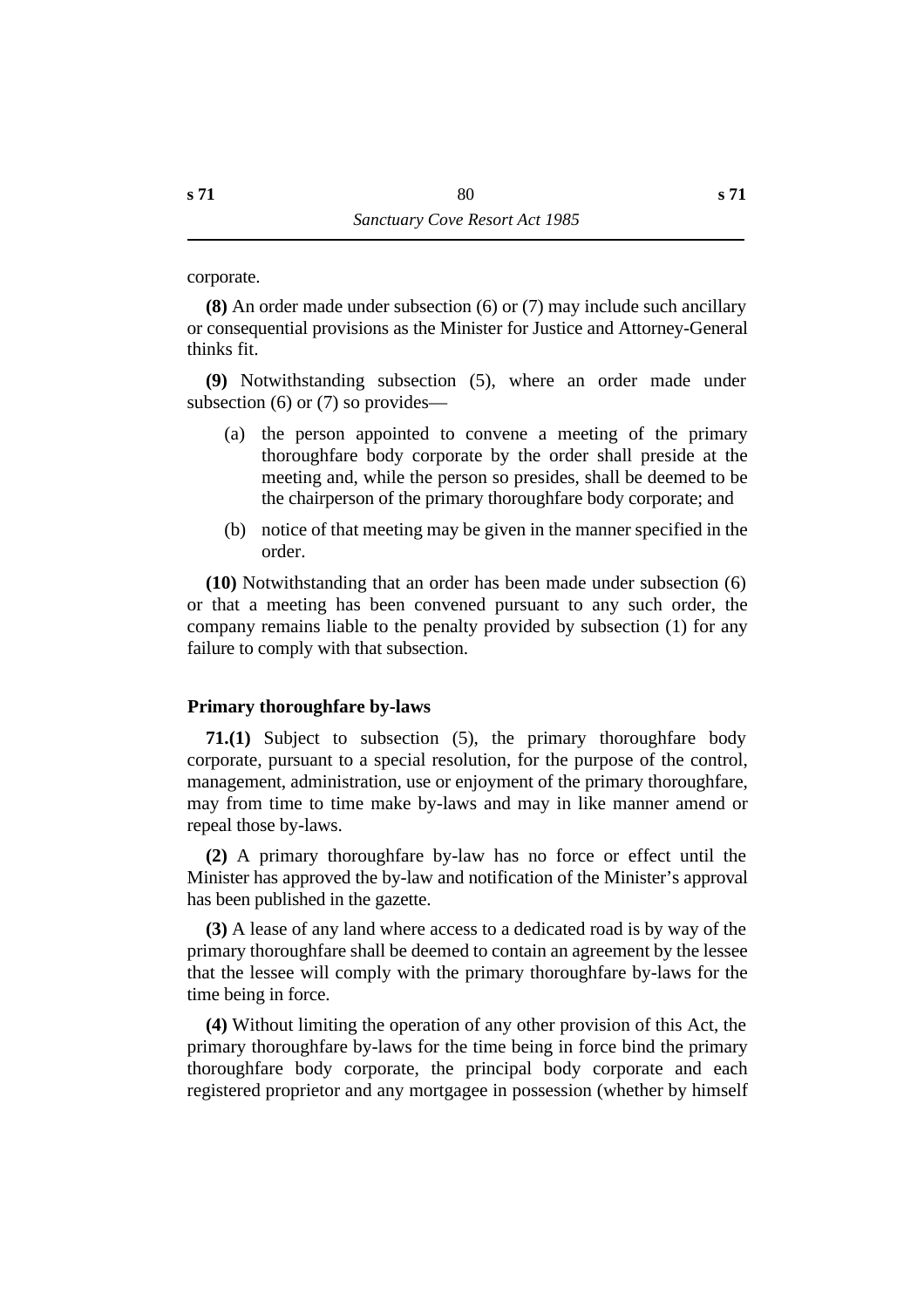or herself or any other person), lessee or occupier, of land (including lots) within the site to the same extent as if those by-laws had been signed and sealed by the primary thoroughfare body corporate, the principal body corporate and each registered proprietor and each such mortgagee, lessee and occupier respectively and as if they contained mutual covenants to observe and perform all the provisions of those by-laws.

**(5)** No amendment of or addition to a primary thoroughfare by-law shall be capable of operating to prohibit, destroy or modify any easement, service right or service obligation implied or created by this Act.

## **˙Voting entitlements before registration of initial plan of survey of adjacent site**

**72.(1)** Until land within a zone within the site, other than a residential zone or the Primary Thoroughfare Zone, is subdivided, the proprietor of that land as a member of the primary thoroughfare body corporate shall have a voting entitlement as set out opposite that zone in the following table—

**Table**

| Zone                            | Voting entitlement |
|---------------------------------|--------------------|
| <b>Golf Course Zone</b>         | 100                |
| Harbour Zone                    | <b>200</b>         |
| <b>International Hotel Zone</b> | 500                |
| <b>Recreation Club Zone</b>     | 100                |
| Village Zone                    | 1200               |

**(2)** When the land comprising a zone set out in the table in subsection (1), is subdivided the voting entitlement set out opposite that zone in that table shall be apportioned by notice in writing by the proprietor of the land given to the primary thoroughfare body corporate amongst parcels thereby created and a proprietor of a parcel shall as a member of the primary thoroughfare body corporate have the voting entitlement apportioned in respect of that parcel.

**(2A)** In like manner the voting entitlement of a proprietor of land that is further subdivided shall be apportioned amongst the parcels thereby created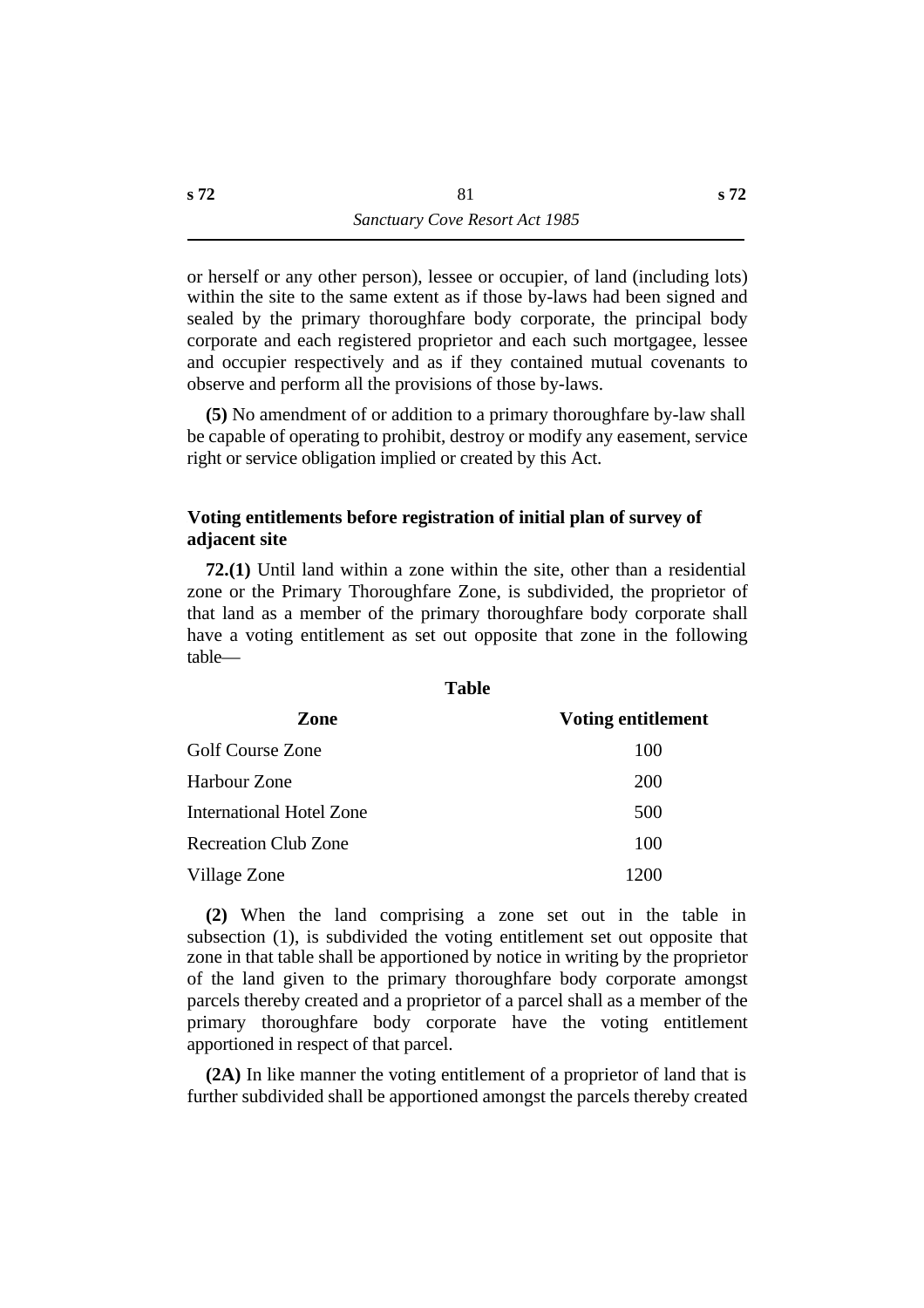and the proprietor of each parcel shall have the relevant voting entitlement so apportioned.

**(3)** Until the registration of the initial plan of survey of the adjacent site, the principal body corporate as a member of the primary thoroughfare body corporate shall have a voting entitlement of 900.

#### **˙Voting entitlements after registration of initial plan of survey of adjacent site**

**72A.(1)** Upon the registration of the initial plan of survey of the adjacent site and until land within the Golf Course Zone or the Administration Zone each within the adjacent site is subdivided, the proprietor of that land as a member of the primary thoroughfare body corporate shall have a voting entitlement as set out opposite that zone in the following table—

| Zone                       | Voting entitlement |
|----------------------------|--------------------|
| <b>Administration Zone</b> | .5 <sub>0</sub>    |
| <b>Golf Course Zone</b>    | 100                |

**(2)** When the land comprising a zone set out in the table in subsection (1) within the adjacent site is subdivided the voting entitlement set out opposite that zone in that table shall be apportioned by notice in writing by the proprietor of the land given to the primary thoroughfare body corporate amongst the parcels thereby created and a proprietor of a parcel shall as a member of the primary thoroughfare body corporate have the voting entitlement apportioned in respect of that parcel.

**(2A)** In like manner the voting entitlement of a proprietor of land that is further subdivided shall be apportioned amongst the parcels thereby created and the proprietor of each parcel shall have the relevant voting entitlement so apportioned.

**(3)** Upon the registration of the initial plan of survey of the adjacent site, the principal body corporate as a member of the primary thoroughfare body corporate shall have, in lieu of its voting entitlement prescribed in section 72(3), a voting entitlement of 2 000.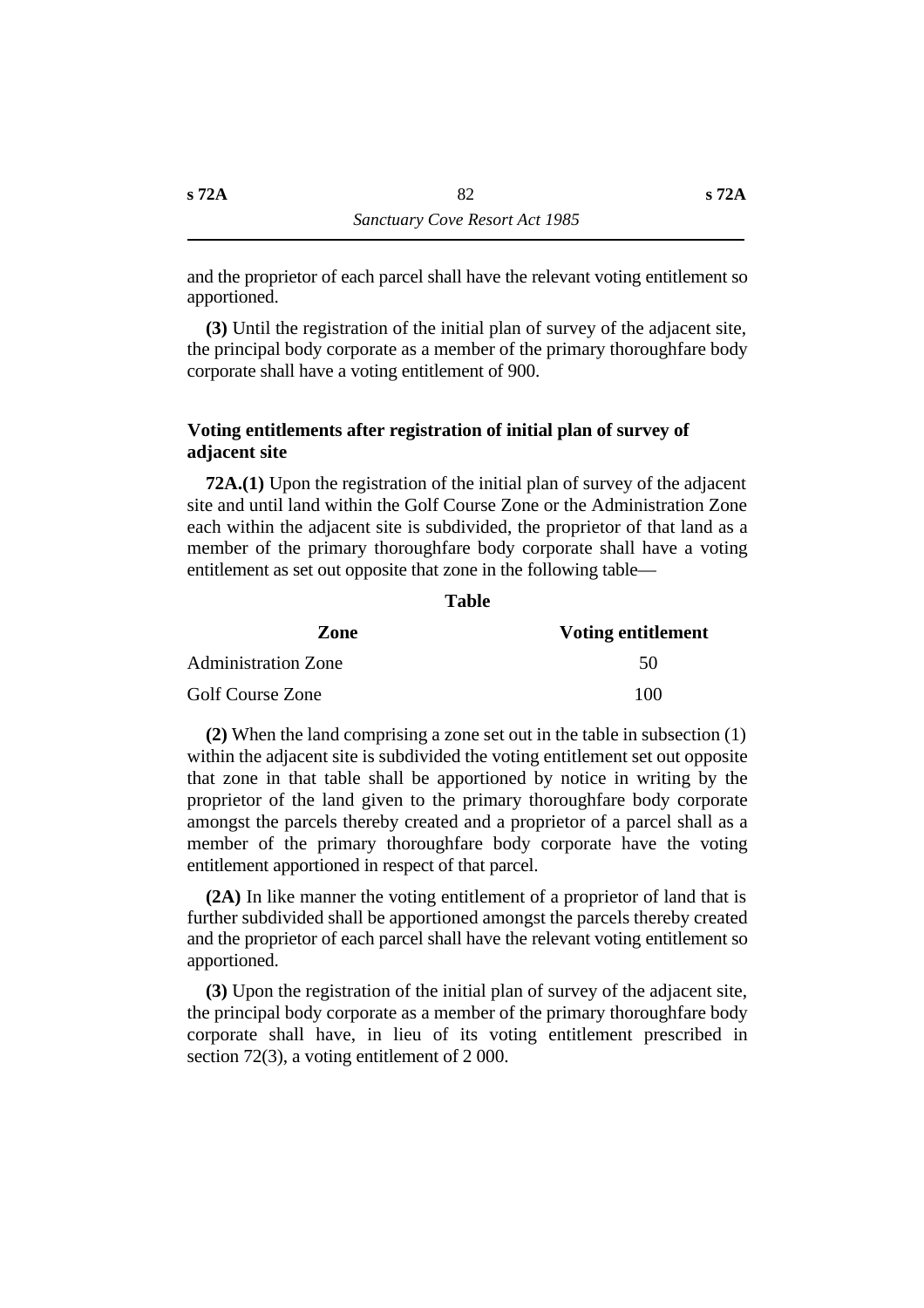### **˙Levies by primary thoroughfare body corporate on members**

**73.(1)** The primary thoroughfare body corporate may levy the contributions determined by it in accordance with section  $77(1)(h)$  and the amount (if any) determined pursuant to section 77(2) in respect thereof by serving on its members notice in writing of the contributions payable by them.

**(2)** Contributions levied by the primary thoroughfare body corporate shall be levied and shall be payable, subject to this section, by the members of the primary thoroughfare body corporate in shares proportional to the voting entitlements at the time when the contribution was levied.

**(3)** In respect of a contribution levied under subsection (l), a proprietor of land is liable, jointly and severally with any person who was liable to pay that contribution when that proprietor became the proprietor of that land to pay such part of that contribution as was unpaid when the proprietor became the proprietor of that land.

**(4)** A contribution levied under this section—

- (a) becomes due and payable to the primary thoroughfare body corporate in accordance with the decision of the primary thoroughfare body corporate to make the levy; and
- (b) if paid within 30 days after the date when it becomes due and payable shall be reduced by that part of the contribution attributable to the amount determined pursuant to section 77(2) (if any); and
- (c) may be recovered, as a debt, by the primary thoroughfare body corporate in any court of competent jurisdiction.

**(5)** Nothing in this section shall be construed to prevent the primary thoroughfare body corporate, in general meeting, either generally or in a particular case, determining that a contribution may be reduced as provided in subsection (4)(b) notwithstanding that the contribution is not paid as prescribed in that subsection.

#### **˙Change of primary thoroughfare body corporate's address**

**74.** The primary thoroughfare body corporate may, in general meeting, decide that the address for the service of notices on the primary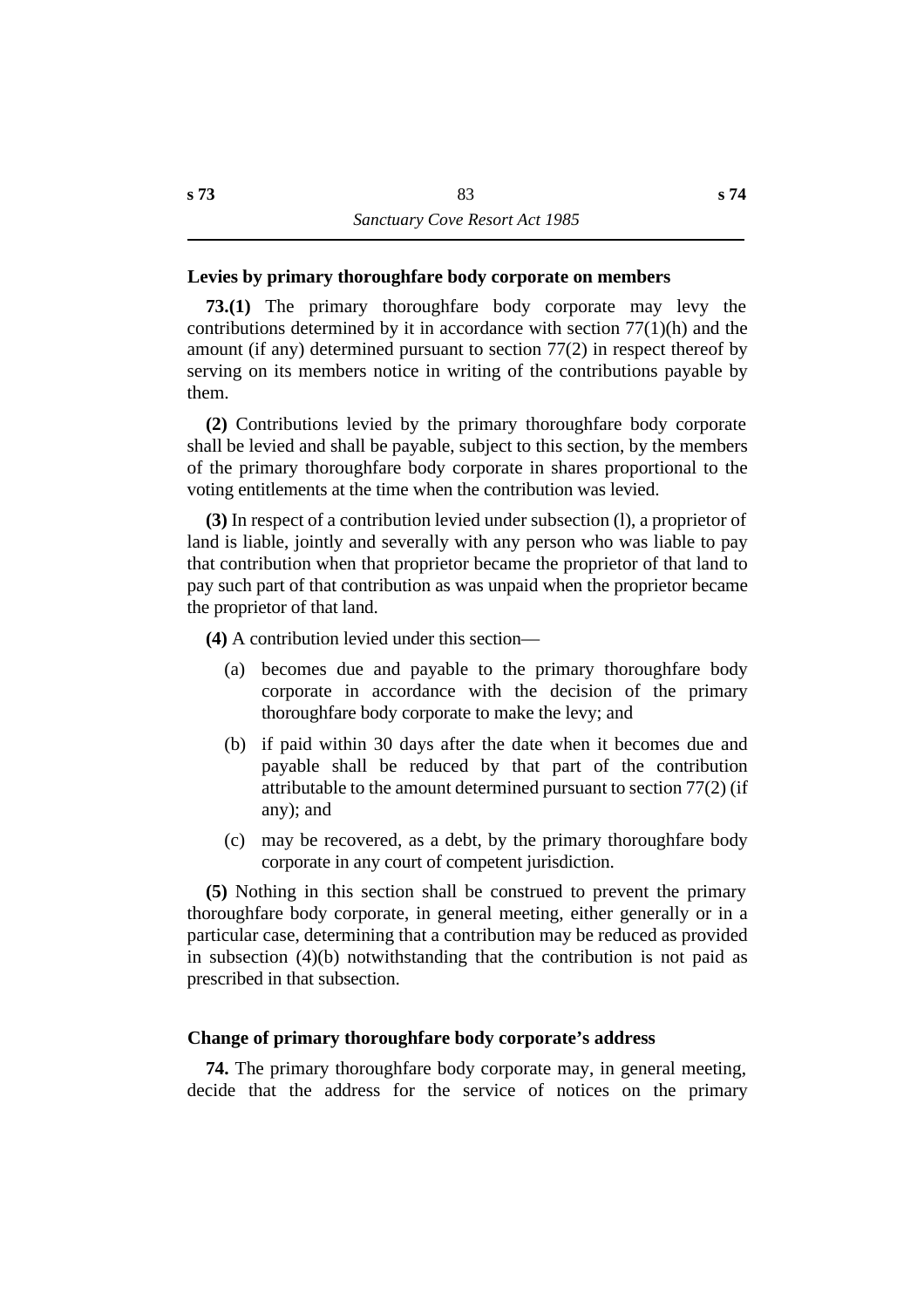thoroughfare body corporate shall be changed.

**(2)** Upon giving notice in writing to the Minister and notification by the Minister in the gazette of the change of address, the address for service of notices on the primary thoroughfare body corporate shall, notwithstanding any other provision of this Act, be the address so notified.

## **˙Power of entry**

**75.(1)** For the purpose of carrying out—

- (a) any work required to be carried out by the primary thoroughfare body corporate by a notice served on it by a public or local government;
- (b) any work referred to in section  $77(1)(b)$ ;

the primary thoroughfare body corporate may, by its agents, servants or contractors, enter upon any part of the primary thoroughfare for the purpose of carrying out the work—

- (c) in the case of an emergency—at any time; or
- (d) in any other case—at any reasonable time on notice given to any occupier of a lot likely to be affected thereby.

**(1A)** For the purposes of subsection (1)(d), a proprietor of a lot, being a lot on a group titles plan or a building units plan, shall be taken to have been given notice if the notice is duly given to the body corporate incorporated by the registration of that plan.

**(2)** A person shall not obstruct or hinder the primary thoroughfare body corporate in the exercise of its power under subsection (1).

Maximum penalty—4 penalty units.

## **˙Miscellaneous powers of primary thoroughfare body corporate**

**76.** The primary thoroughfare body corporate may—

- (a) invest any moneys held by it in any manner permitted by law for the investment of trust funds or in any prescribed investment;
- (b) borrow moneys and secure the repayment thereof and of any interest in such manner as may be agreed upon by the primary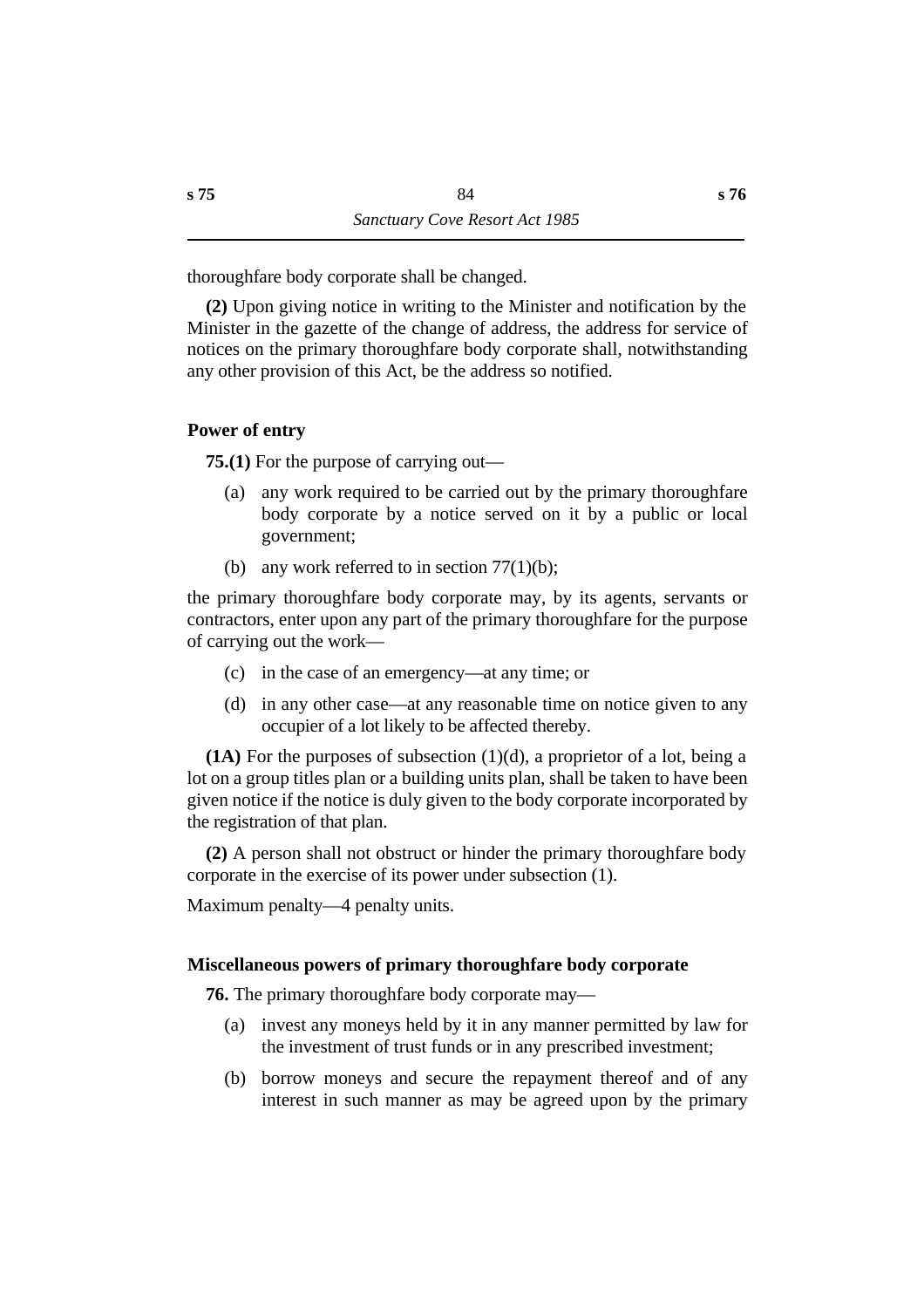thoroughfare body corporate and the lender;

- (c) enter into an agreement for the provision of amenities or services by it or any other person to any land or to the proprietor or occupier thereof;
- (d) enter into an agreement with the principal body corporate for the provision of amenities or services by the primary thoroughfare body corporate or any other person to any land within the residential zones or to the proprietor or occupier thereof;
- (e) acquire and hold any personal property to facilitate the carrying out of its duties;
- (f) exchange land that forms part of the primary thoroughfare with other land within the site or the adjacent site for the purpose of that other land becoming part of the primary thoroughfare.

## **˙Duties of primary thoroughfare body corporate**

**77.(1)** The primary thoroughfare body corporate shall—

- (a) control, manage and administer the primary thoroughfare for the benefit of its members; and
- (b) properly maintain and keep in a state of good and serviceable repair—
	- (i) the primary thoroughfare, including any improvements thereon;
	- (ii) any personal property vested in it; and
- (c) effect insurance in accordance with section 81; and
- (d) cause proper records to be kept of notices given to the primary thoroughfare body corporate under this or any other Act and of any orders made by a court and served on the primary thoroughfare body corporate; and
- (e) cause to be kept and retained, for at least 10 years, minutes of its meetings, which shall include particulars of motions passed by it at those meetings, and proper books of account in respect of moneys received or expended by the primary thoroughfare body corporate showing the items in respect of which the moneys were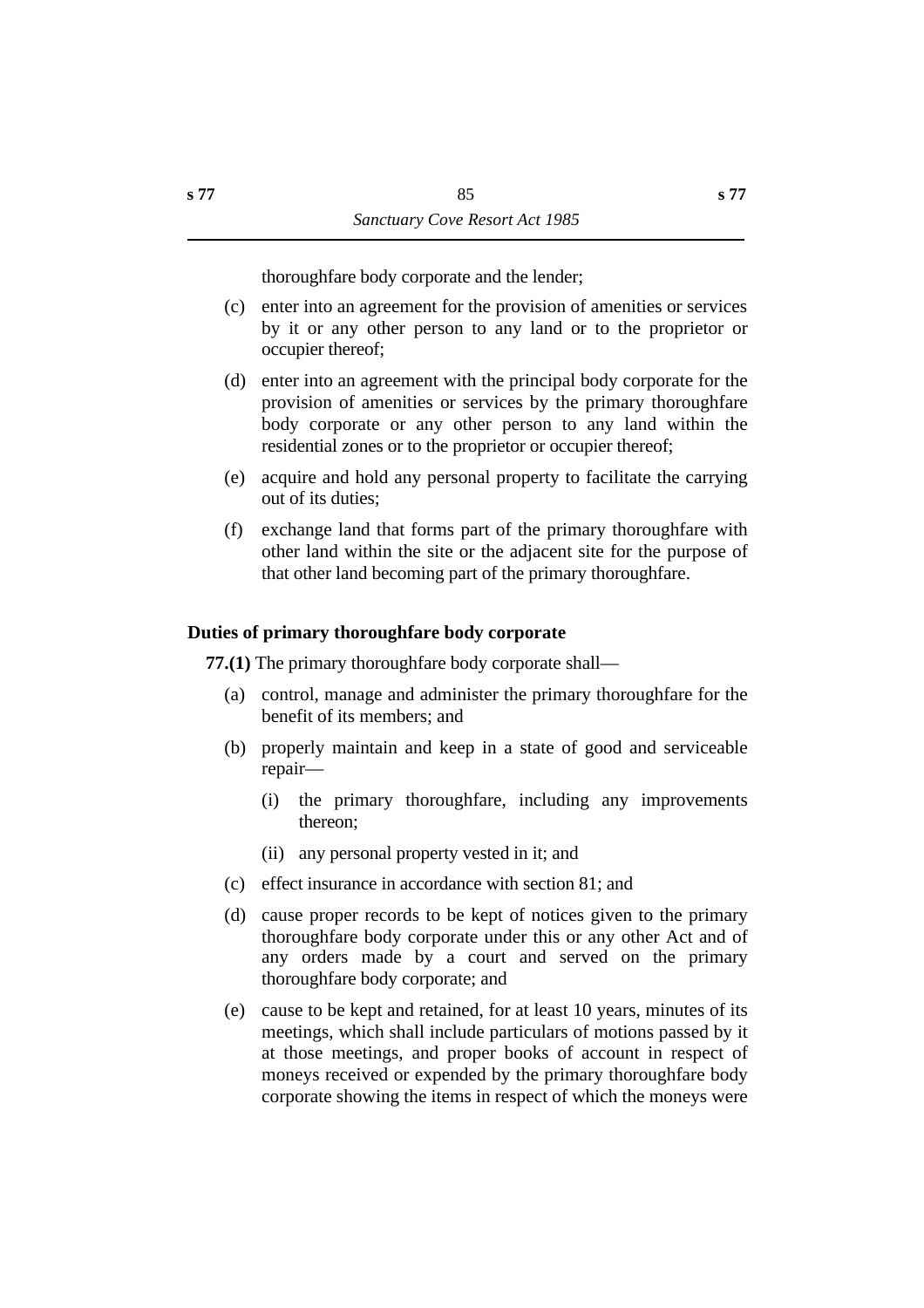received or expended; and

- (f) cause to be prepared, from the books referred to in paragraph (e), a proper statement of accounts of the primary thoroughfare body corporate in respect of each period commencing on the date of its incorporation or the date up to which the last previous such statement was prepared and ending on a date not earlier than 2 months before each annual general meeting; and
- (g) cause an annual general meeting to be held each year on or after the anniversary of the annual general meeting held in 1990 but not later than 2 months after that anniversary; and
- (h) not later than 14 days after its incorporation and from time to time thereafter, determine the amounts necessary in its opinion to be raised by way of contributions for the purpose of meeting its actual or expected liabilities incurred or to be incurred under paragraph (b) or for the payment of insurance premiums, rates or any other liability of the primary thoroughfare body corporate, other than amounts referred to in paragraph (1); and
- (i) upon first determining the amounts referred to in paragraph (h), establish a fund into which shall be paid all amounts received by it, including the proceeds of the sale or other disposal of any personal property of the primary thoroughfare body corporate and any fees received by it under section 80 and into which may be paid any amounts paid to the primary thoroughfare body corporate by way of discharge of insurance claims; and
- (j) from time to time, levy, in accordance with section 73, on each person liable therefor a contribution to raise the amounts referred to in paragraph (h); and
- (k) pay any moneys referred to in paragraph (i) that are received by it and are not otherwise invested in accordance with section 76(a) into an account established in a financial institution in the name of the primary thoroughfare body corporate; and
- (l) if the primary thoroughfare body corporate—
	- (i) becomes liable to pay any moneys that it is unable to pay forthwith; and
	- (ii) is not required, under paragraph (j), to levy contributions to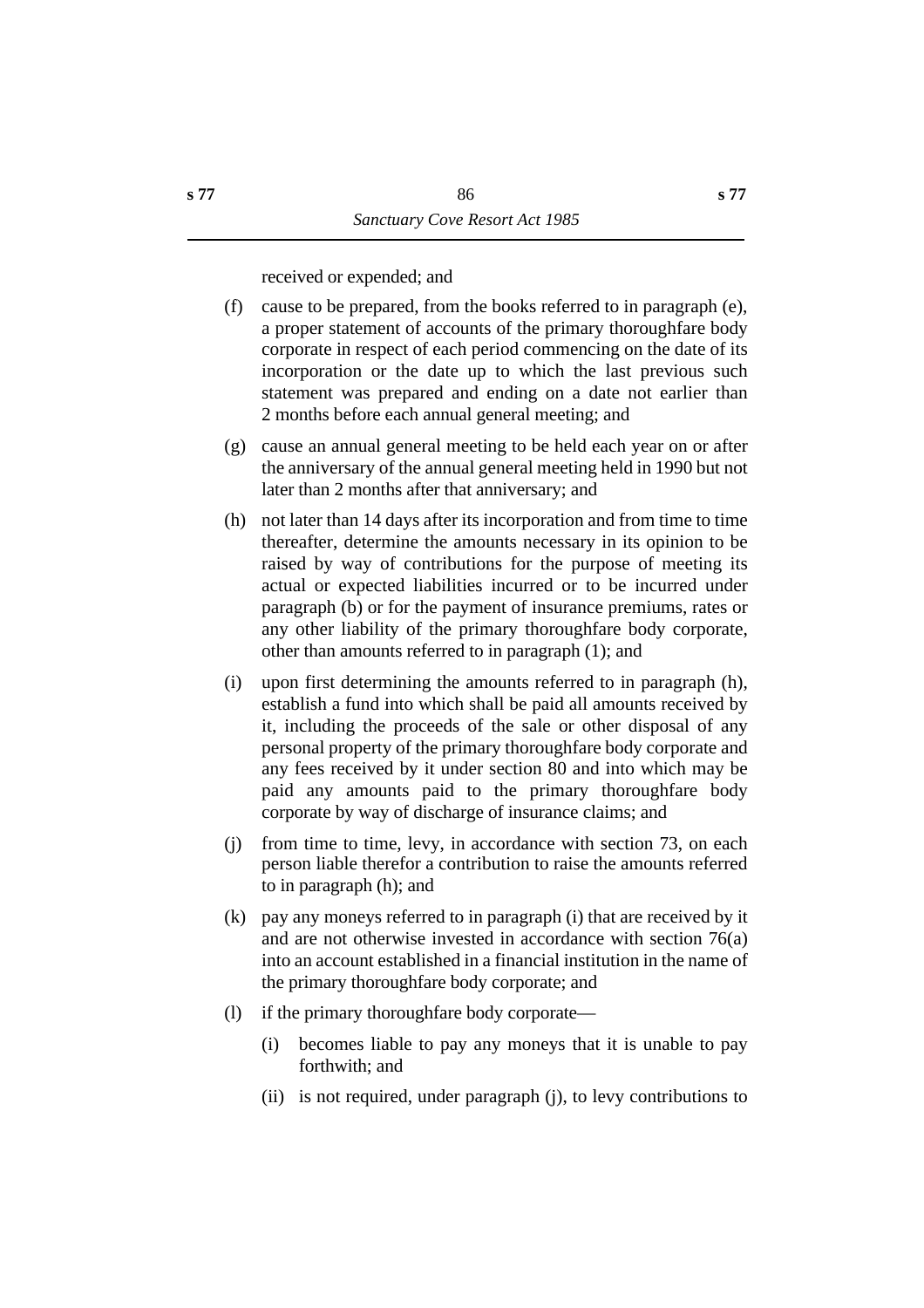meet the liability;

levy, in accordance with section 73, contributions to raise those moneys; and

(m) implement the decisions of the primary thoroughfare body corporate.

**(2)** The primary thoroughfare body corporate from time to time may in respect of contributions determined in accordance with subsection (1)(h) or contributions referred to in subsection (1)(1) determine by special resolution, for the purposes of section 73, an amount being not greater than 10% of those contributions.

**(3)** The primary thoroughfare body corporate shall not disburse any moneys from its fund, otherwise than for the purpose of carrying out its powers, authorities, duties and functions under this Act or the primary thoroughfare by-laws or meeting any liability referred to in subsection  $(1)(1)$ .

**(4)** A determination made by the primary thoroughfare body corporate under subsection (1)(h) may specify that the amounts to be raised shall be raised by such regular periodic contributions as may be specified in the determination.

## **˙Primary thoroughfare body corporate roll**

**78.(1)** The primary thoroughfare body corporate shall prepare and maintain a roll in accordance with this section.

**(2)** The primary thoroughfare body corporate shall record in the primary thoroughfare body corporate roll the following information—

- (a) the voting entitlements of the proprietor of each parcel of land within the site (excluding land within the residential zones);
- (b) the voting entitlements for the time being of the principal body corporate;
- (c) the total of the voting entitlements referred to in paragraphs (a) and (b);
- (d) from the registration of the initial plan of survey of the adjacent site—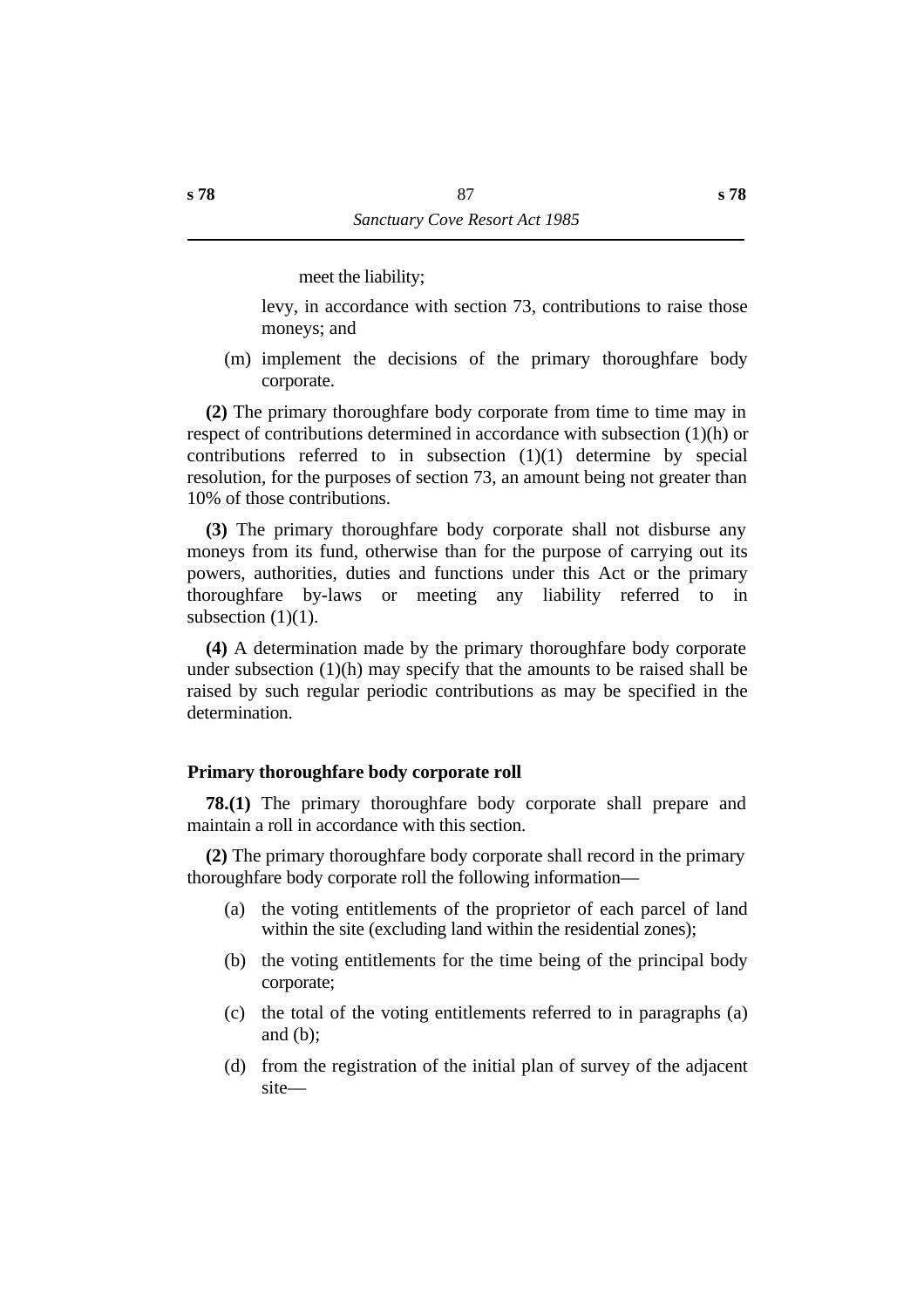- (i) the voting entitlement of the proprietor of each parcel of land within the adjacent site (excluding land within the residential zones);
- (ii) the total of the voting entitlements referred to in paragraphs  $(a)$ ,  $(b)$  and  $(d)(i)$ ;
- (e) the name and address for service of notices on each member of the primary thoroughfare body corporate;
- (f) the name and address of any person appointed (in writing addressed to the primary thoroughfare body corporate) by any member of the primary thoroughfare body corporate to represent that member at meetings of the primary thoroughfare body corporate.

**(3)** The primary thoroughfare body corporate shall record and maintain in the primary thoroughfare body corporate roll a copy of the primary thoroughfare by-laws for the time being in force.

## **˙Notices to be given by proprietors**

**79.(1)** The company and any person who, under this section, has given notice of an address for the service of notices on the company or person may give notice in writing to the primary thoroughfare body corporate of an address or change of address for the service of notices on the company or person.

**(2)** After delivery to a transferee of any land within the site or the adjacent site (excluding land within the residential zones) of an instrument or instruments of transfer in the name of the transferee duly executed and capable of immediate registration, the transferor shall give to the primary thoroughfare body corporate written notice which shall identify the land and—

- (a) specify the name of the transferee in full, the address for the service of notices on the transferee, the address for the service of notices on the transferor and the date upon which the instrument was or instruments were so delivered; and
- (b) bear written confirmation by the transferee of the accuracy of the information contained in the notice.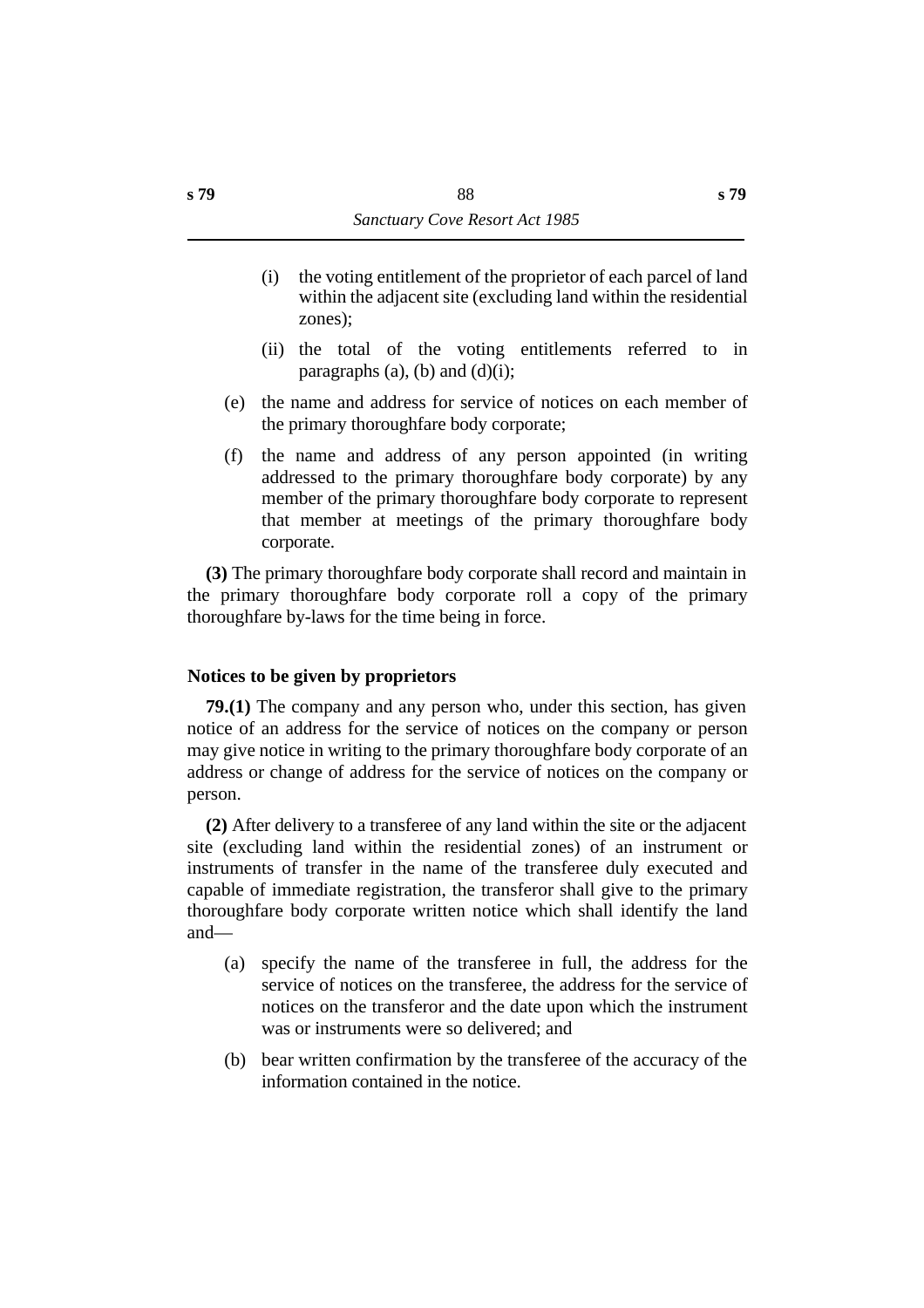**(2A)** Where a transferor of any land fails to comply with subsection (2), the transferee of that land may give to the primary thoroughfare body corporate written notice which shall identify the land and specify the transferee's name in full, address for service of notices and the date upon which the instrument was or instruments were delivered to the transferee.

**(3)** After a person becomes entitled, otherwise than as a transferee, to be registered under the *Land Title Act 1994* as the proprietor of land within the site or the adjacent site (excluding land within the residential zones) the person shall give to the primary thoroughfare body corporate written notice, in the form of a statutory declaration, which shall identify the lot and specify—

- (a) by what right the person became entitled to the land; and
- (b) the person's name, in full, the address for the service of notices on the person and the date upon which the person became entitled to the land.
- **(4)** Where—
	- (a) the primary thoroughfare body corporate believes that a person may, under this section, give a notice to it; and
	- (b) the primary thoroughfare body corporate has not received that notice;

the primary thoroughfare body corporate may serve a notice on that person specifying the capacity in which it believes the person is entitled to give the notice and requiring the person—

- (c) to state, within 14 days, whether or not the person is a person entitled to give a notice in that capacity; and
- (d) if the person is such a person, to give that notice.

**(5)** Where the primary thoroughfare body corporate has served a notice under subsection (4) on a person whom it believes to be a person entitled to give a notice to the primary thoroughfare body corporate under this section that person is not entitled to cast a vote at any meeting of the primary thoroughfare body corporate until the person gives the required notice.

**(6)** A vote cast at a meeting of the primary thoroughfare body corporate by or on behalf of a member of the primary thoroughfare body corporate has no effect unless the primary thoroughfare body corporate has been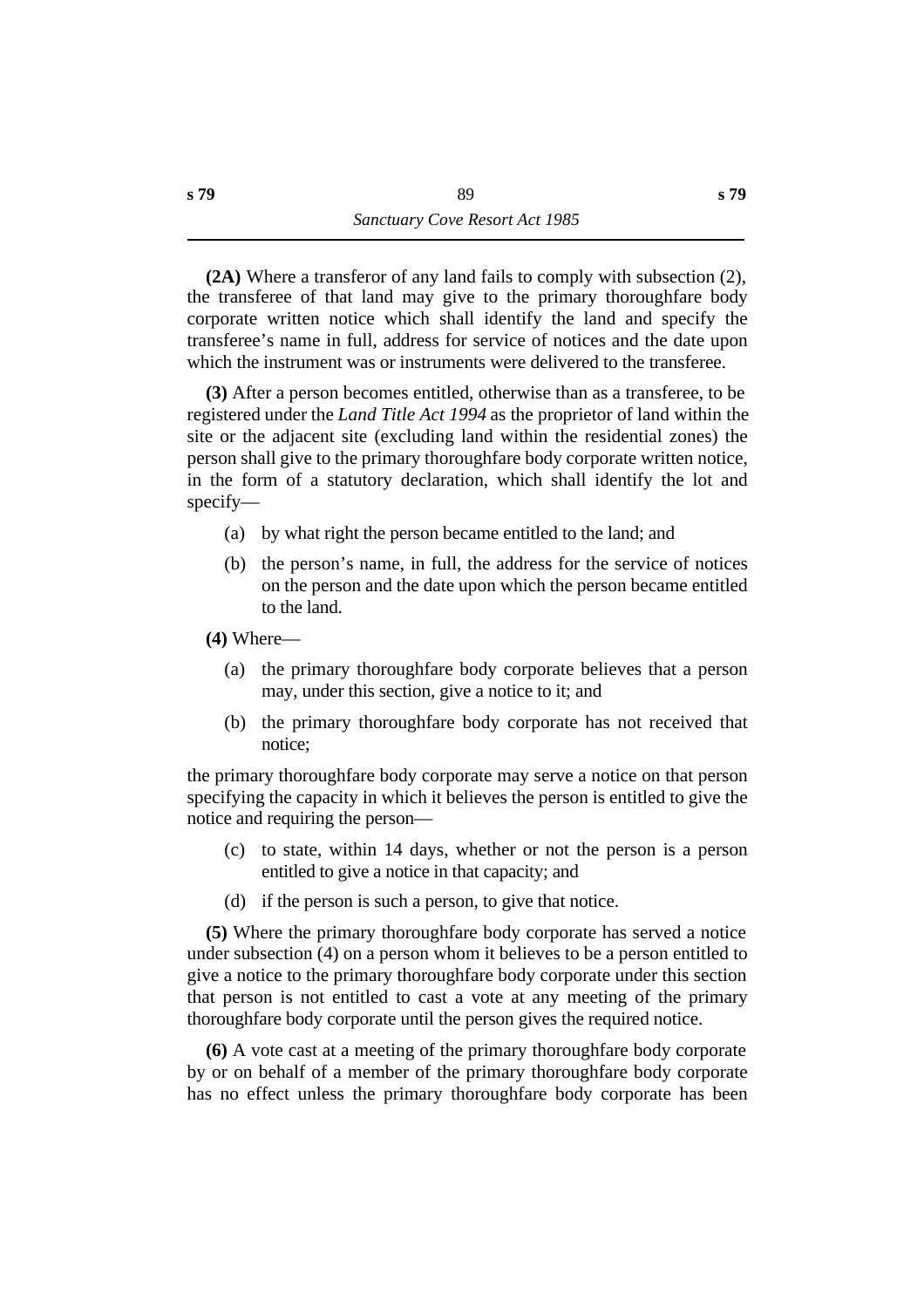given notice in writing specifying the nominee of the member.

**(7)** A notice referred to in subsection (6) may be included in any other notice that the member of the primary thoroughfare body corporate to which it relates is entitled under this section to give to the primary thoroughfare body corporate.

### **˙Supply of information, certificates and copies by primary thoroughfare body corporate**

**80.(1)** The primary thoroughfare body corporate shall, upon application made to it in writing by a member of the primary thoroughfare body corporate, by a member of the principal body corporate or by a proprietor of any lot on a group titles plan or building units plan or by a person authorised in writing by such member or proprietor and on payment of such sum as the primary thoroughfare body corporate may fix by resolution but not exceeding the reasonable cost to the primary thoroughfare body corporate, do such 1 or more of the following things as are required of it in the application—

- (a) inform the applicant of the name and address of each person who is the chairperson, secretary or treasurer of the primary thoroughfare body corporate or a member of the executive committee;
- (b) make available for inspection by the applicant or the applicant's agent—
	- (i) the primary thoroughfare body corporate roll;
	- (ii) the notices and orders referred to in section  $77(1)(d)$ ;
	- (iii) the plans, specifications, drawings showing water pipes, electric cables or drainage, certificates, diagrams and other documents held by it relating to the primary thoroughfare;
	- (iv) the minutes of general meetings of the primary thoroughfare body corporate and of the executive committee;
	- (v) the books of account of the primary thoroughfare body corporate;
	- (vi) a copy of the statement of accounts of the primary thoroughfare body corporate last prepared by the primary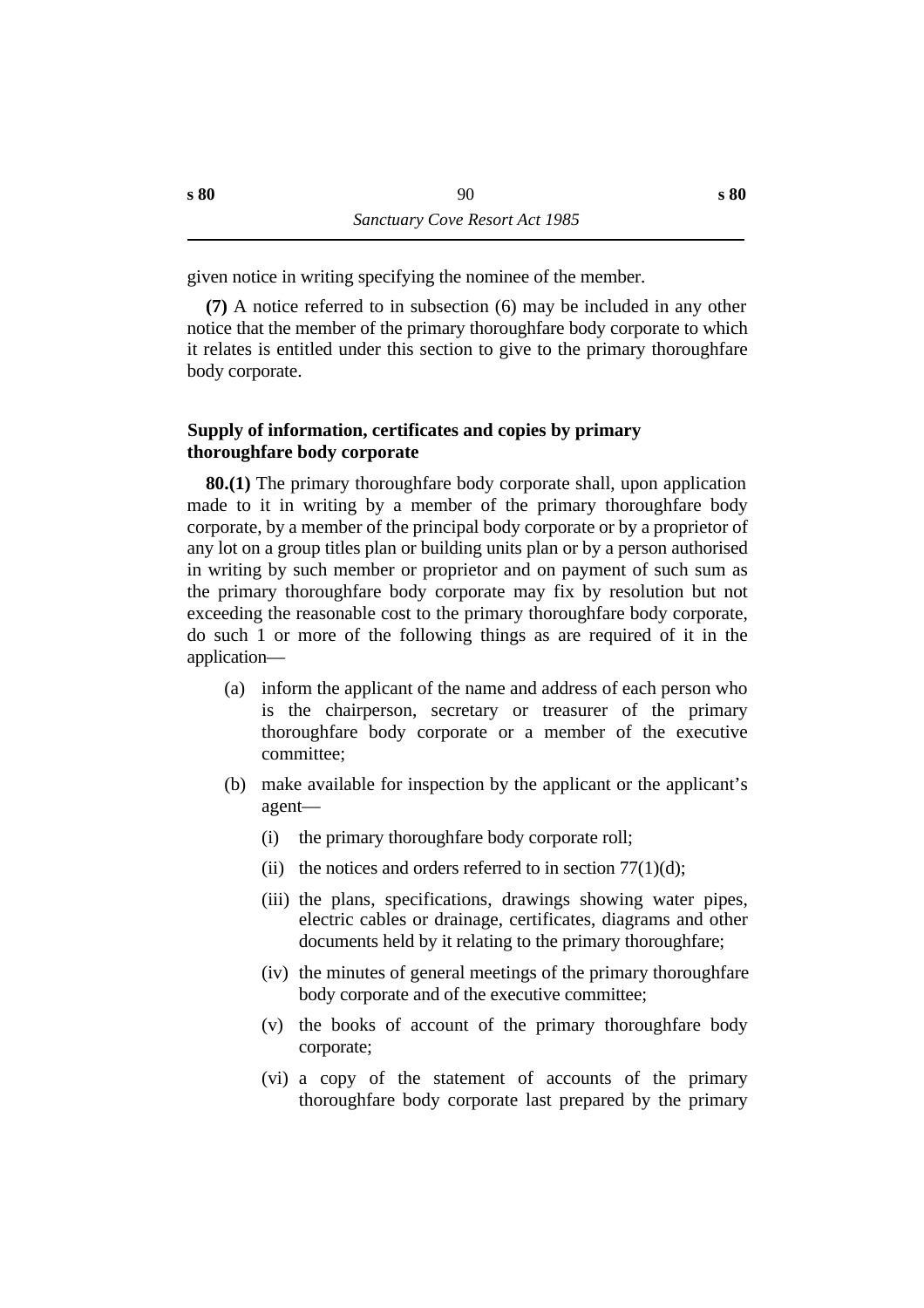thoroughfare body corporate in accordance with section  $77(1)(f)$ ;

- (vii) every current policy of insurance effected by the primary thoroughfare body corporate and the receipt for the premium last paid in respect of each such policy;
- (viii)any other record or document in the custody or under the control of the primary thoroughfare body corporate;
- (ix) the primary thoroughfare by-laws for the time being in force;

at such time and place as may be agreed upon by the applicant or the applicant's agent and the primary thoroughfare body corporate and, failing agreement, at the office of the primary thoroughfare body corporate at a time and on a date fixed by the primary thoroughfare body corporate under subsection (2);

- (c) certify, as at the date of the certificate, in respect of any land in respect of which the application is made—
	- (i) the amount of any regular periodic contributions determined by the primary thoroughfare body corporate under section  $77(1)$ (h) and (4) and the periods in respect of which those contributions are payable; and
	- (ii) whether there is any amount unpaid of any contribution determined under section 77(1)(h) and, if so, the amount thereof; and
	- (iii) whether there is any amount unpaid of any contribution levied under section 77(1)(l) and, if so, the amount thereof and the date on which it was levied; and
	- (iv) whether there is any amount unpaid of any contribution levied under section 92 and, if so, the amount thereof and the date on which it was levied; and
	- (v) the amount (if any) determined under section 77(2) in respect of any unpaid contribution referred to in this paragraph; and
	- (vi) whether there is a liability to contribute towards the establishment and maintenance of a pedestrian mall approved pursuant to section 60 and whether there is unpaid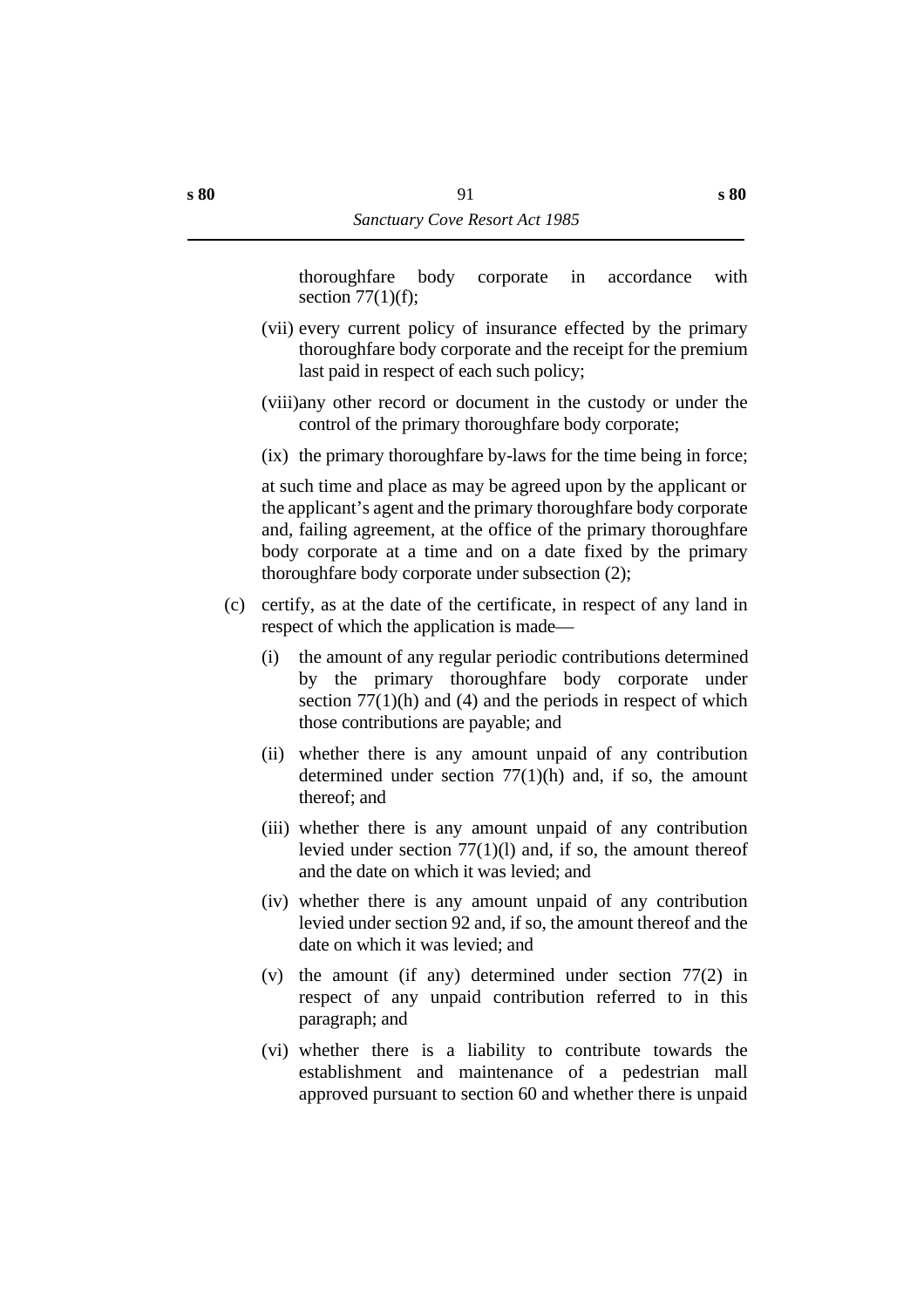any contribution levied and if so, the amount thereof and the date which it was levied;

(d) furnish to the applicant or the applicant's agent a copy of the primary thoroughfare by-laws for the time being in force or any part thereof within a period of 21 days commencing on the day next after the date on which the application is received by the primary thoroughfare body corporate.

**(2)** Where an applicant and the primary thoroughfare body corporate fail to reach an agreement referred to in subsection (1)(b) within 3 days after the receipt of the application by the primary thoroughfare body corporate, the primary thoroughfare body corporate shall forthwith send by post to the applicant a notice fixing a time, specified in the notice, between 9 a.m. and 8 p.m. on a date so specified, being a date not later than 10 days after the receipt of the application by the primary thoroughfare body corporate for the making of the inspection referred to in subsection (1)(b).

**(3)** The primary thoroughfare body corporate shall permit any person to whom the primary thoroughfare by-laws are made available for inspection to make copies of or take extracts from those by-laws.

## **˙Insurance by primary thoroughfare body corporate**

**81.(1)** The primary thoroughfare body corporate shall effect insurance—

- (a) in respect of any occurrence against which it is required by law to insure, including any insurance required to be effected because of the *WorkCover Queensland Act 1996*; and
- (b) in respect of damage to property, death or bodily injury occurring upon the primary thoroughfare or the consequences resulting therefrom; and
- (c) against the possibility of the members becoming jointly liable by reason of a claim arising in respect of any other occurrence against which the primary thoroughfare body corporate, pursuant to a special resolution, decides to insure.

**(2)** Insurance effected pursuant to subsection (1)(b) shall be for a cover of the prescribed amount prescribed by order in council or, if not prescribed, \$10 000 000.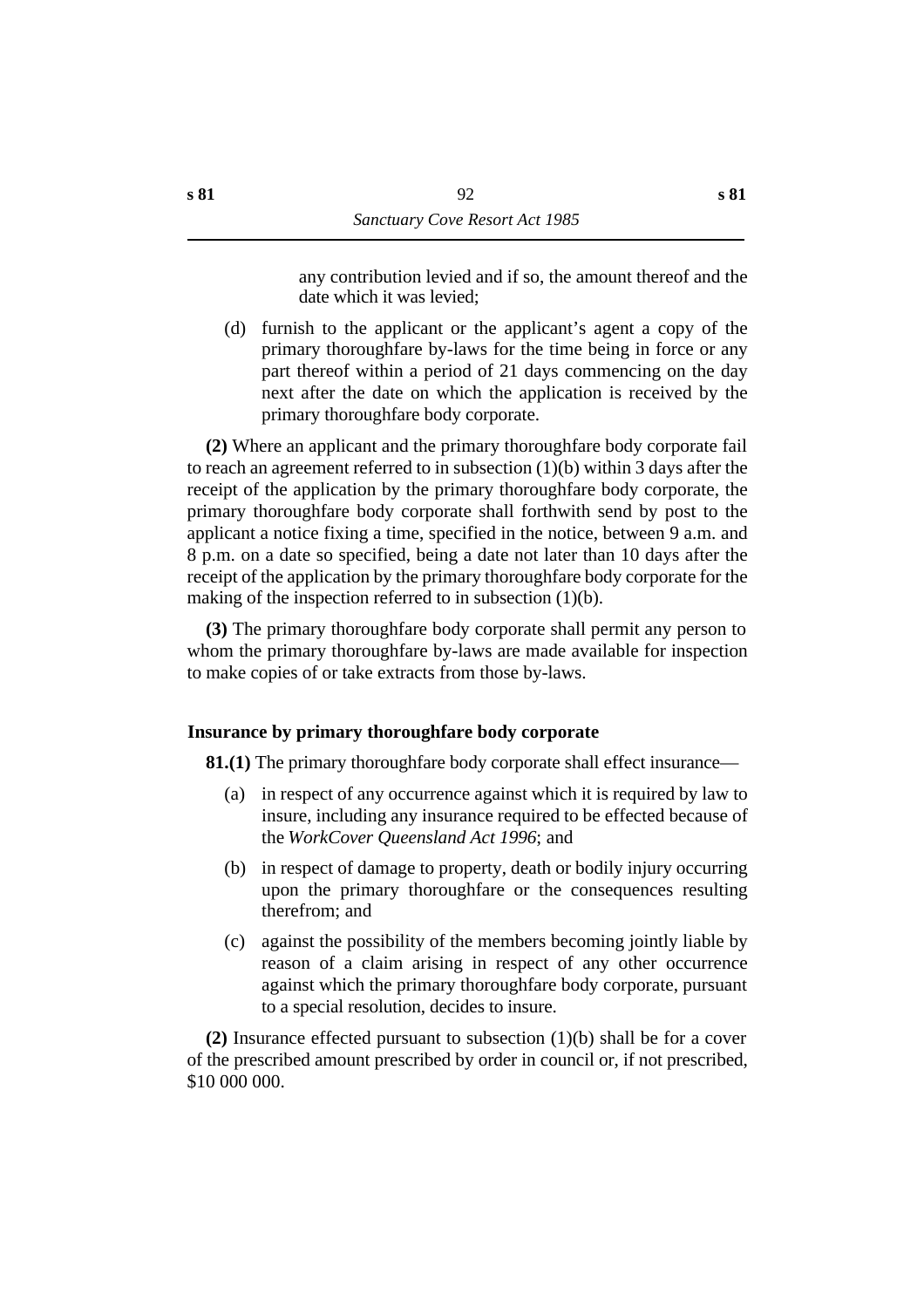**(3)** The primary thoroughfare body corporate may insure any property in which it has an insurable interest.

#### **˙Power for individuals to act for corporate members**

**82.(1)** A body corporate (including the principal body corporate) may authorise an individual to exercise or perform on its behalf any power, authority, duty or function conferred by or under this Act on the body corporate as member of the primary thoroughfare body corporate and may revoke the authority of an individual so authorised.

**(2)** Where an individual exercises or performs a power, authority, duty or function that the individual is, by a member of the primary thoroughfare body corporate, authorised pursuant to subsection (l) to exercise or perform, the power, authority, duty or function shall be deemed to be exercised or performed by the member.

**(3)** Nothing in subsection (1) or (2) affects any liability or obligation imposed by or under this Act on a body corporate which is a member.

**(4)** A document under the seal of a body corporate purporting to be an authorisation under subsection (1) or to be a revocation of such an authorisation is admissible in evidence and shall, unless the contrary is proved, be deemed to be such an authorisation or revocation, as the case may be.

#### **˙Voting rights**

**83.(1)** Any powers of voting conferred by or under this part may be exercised—

- (a) in the case of a member who is an infant—by the member's guardian;
- (b) in the case of a member who is for any reason unable to control the member's property—by the person who for the time being is authorised by law to control that property;
- (c) in the case of a member which is a body corporate—by the person nominated pursuant to section 82 by that member.

**(2)** Where the Supreme Court of Queensland upon the application of the primary thoroughfare body corporate or of any member is satisfied that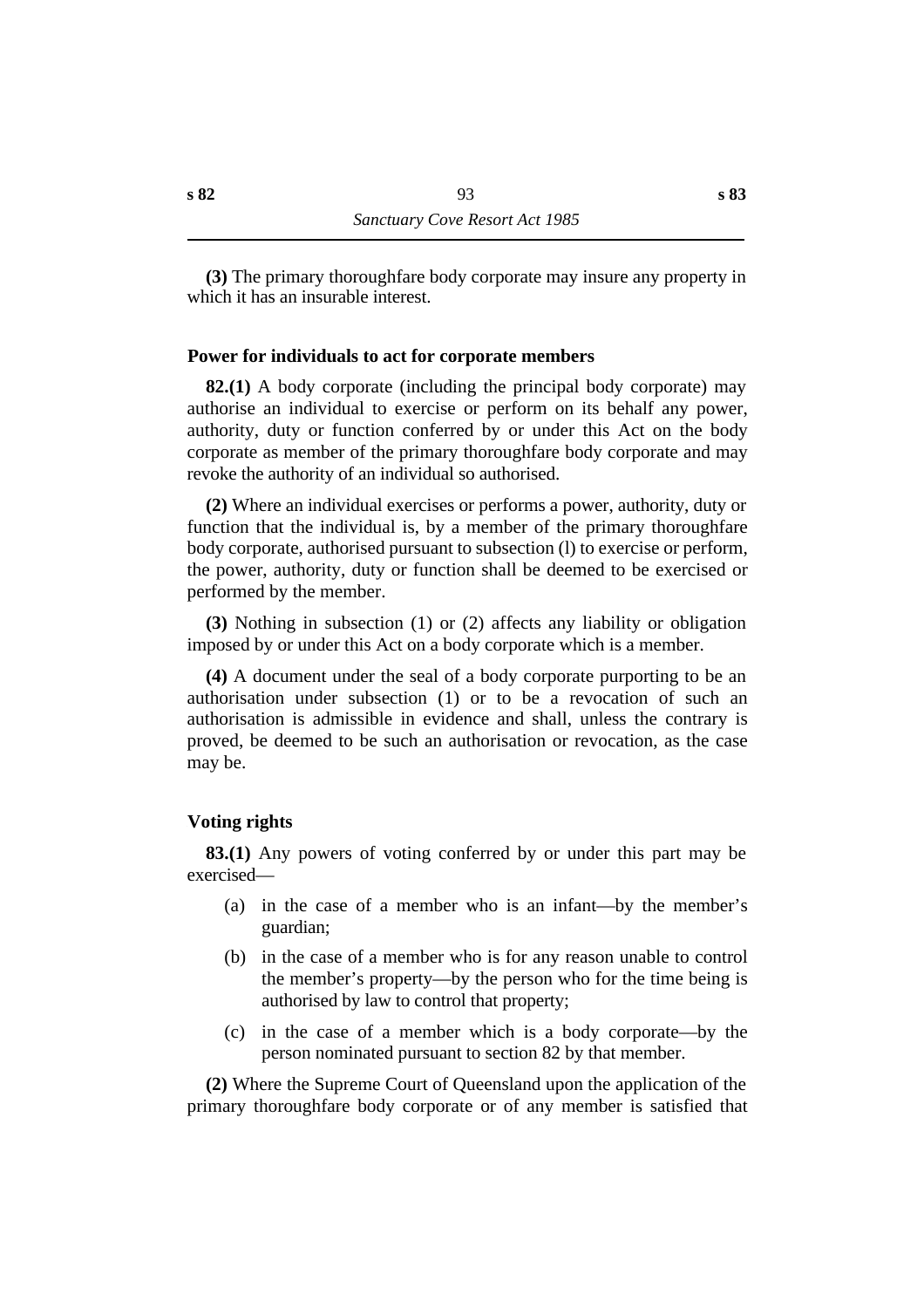there is no person able to vote in respect of any voting entitlement or that the person able to vote cannot be found, the court in its discretion may appoint the public trustee or some other fit and proper person for the purpose of exercising such powers of voting under this part as the court shall determine.

**(3)** The court may order service of notice of an application under subsection (2) on such persons as it thinks fit or may dispense with service of such notice.

**(4)** On making an appointment under subsection (2) the court may make such order as it thinks necessary or expedient to give effect to the appointment including an order as to the payment of costs of the application, and may vary an order so made.

**(5)** The powers of the court under this section may be exercised by the registrar in the first instance, who may refer the application to a Judge and who shall so refer it at the request of the applicant or any respondent.

**(6)** In this section and in section 84—

**"registrar"** means the registrar of the Supreme Court of Queensland at Brisbane, Rockhampton or Townsville, as the case may be, and includes a deputy registrar.

## **˙Procedure upon application to Supreme Court**

**84.(1)** Every application to the Supreme Court of Queensland under this part shall be by summons at chambers unless otherwise provided by rules of court made in relation thereto.

**(2)** On an application, notice shall be served on such persons as the court thinks fit or the court may dispense with such notice.

**(3)** The court may, if it thinks fit, adjourn an application into court and thereupon may give such directions as to all matters, including filing of pleadings as may appear necessary and proper for a final hearing of the application.

**(4)** The court may delegate to the registrar all or any of its powers under this part.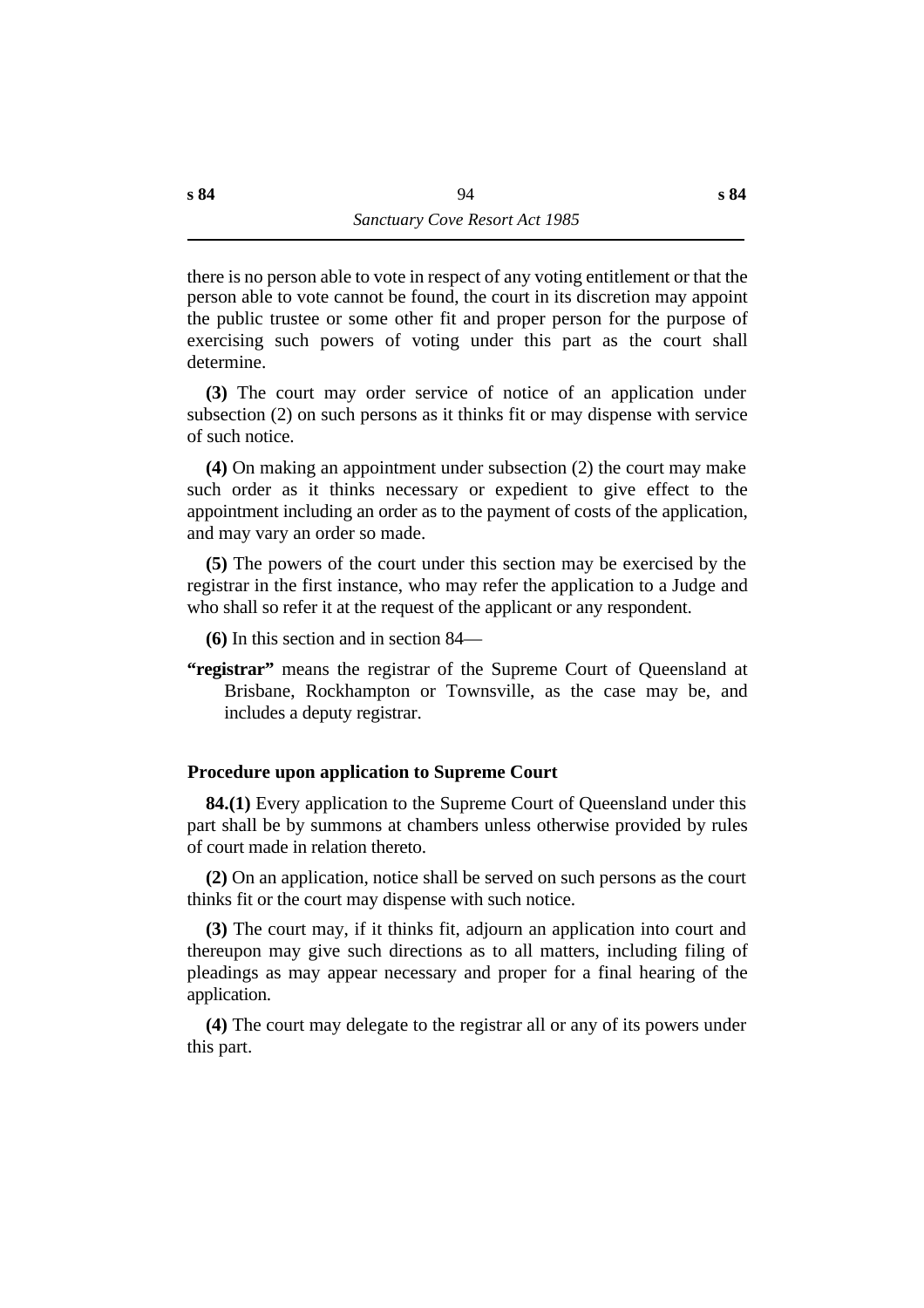#### *†Division 2—Executive committee*

### **˙Constitution of executive committee**

**85.(1)** After the first annual general meeting of the primary thoroughfare body corporate, there shall be an executive committee consisting of a chairperson, secretary and treasurer and such other members as may be elected or appointed pursuant to this section.

**(2)** The chairperson, secretary and treasurer of the primary thoroughfare body corporate shall be members of, and be also respectively the chairperson, secretary and treasurer of, the executive committee.

**(2A)** However, a person may be elected to 1 or more of those offices.

**(3)** Where there are not more than 3 members of the primary thoroughfare body corporate, the executive committee shall consist of each member (if any) who is an individual or the individual's nominee, together with the nominee of each member which is a body corporate.

**(4)** Where there are more than 3 members of the primary thoroughfare body corporate, the executive committee shall consist of such number of persons, being not less than 3 nor more than the number of members of the primary thoroughfare body corporate or 7, whichever is the less, as is determined by the primary thoroughfare body corporate.

**(5)** The members of an executive committee referred to in subsection (4) (if any) and the chairperson, secretary and treasurer shall be elected at each annual general meeting of the primary thoroughfare body corporate or, if the number of members of the primary thoroughfare body corporate increases to more than 3, at an extraordinary general meeting convened for the purpose.

**(6)** A person is not eligible for election as chairperson, secretary or treasurer of the primary thoroughfare body corporate or as a member of an executive committee unless the person is—

- (a) an individual who is a member of the primary thoroughfare body corporate; or
- (b) a nominee of a body corporate which is a member of the primary thoroughfare body corporate; or
- (c) an individual who is not a member of the primary thoroughfare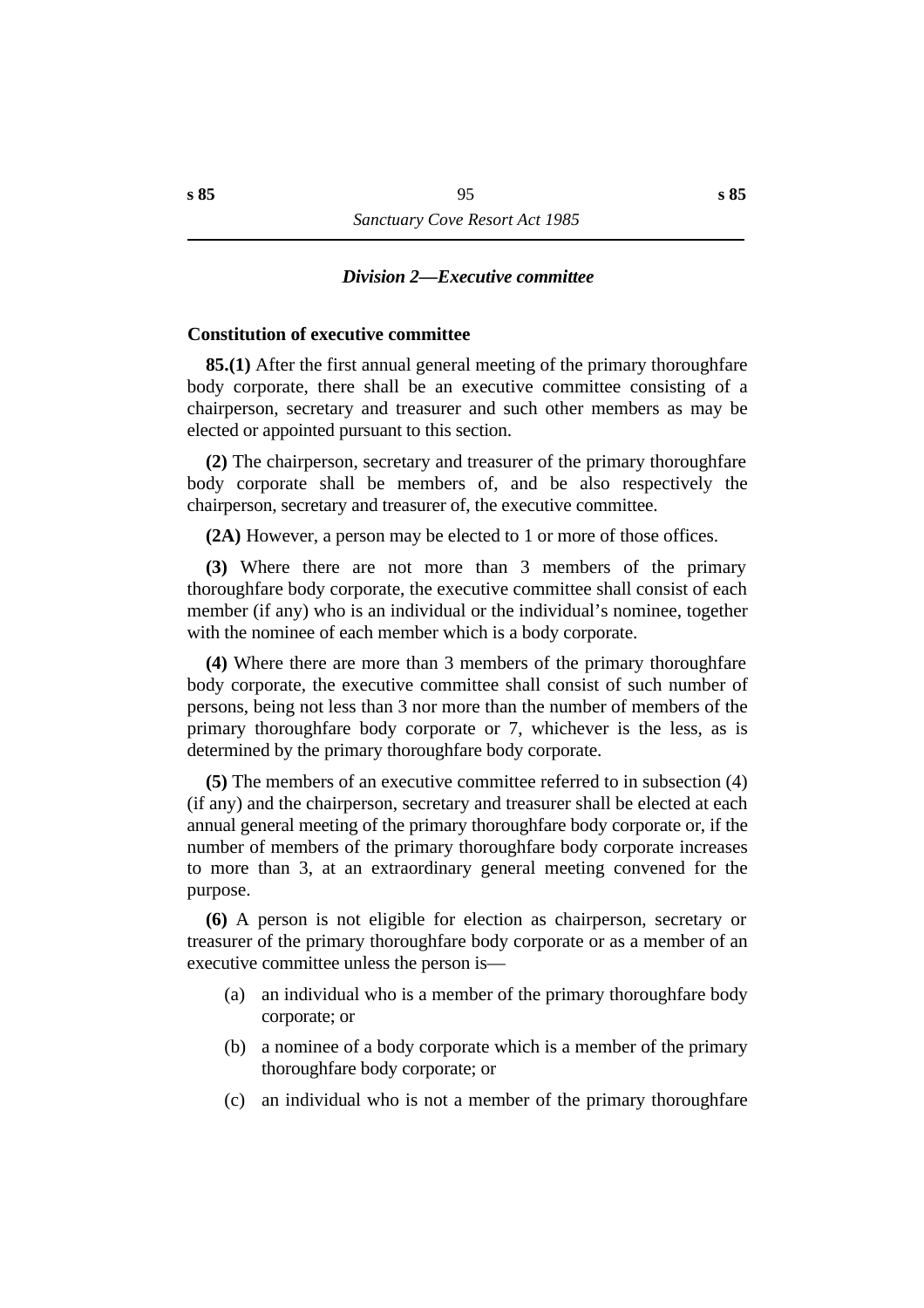body corporate but who is nominated for election by such a member.

**(6A)** Notwithstanding the provisions of this section, the primary thoroughfare body corporate may determine that the holder of the office of secretary or treasurer of the primary thoroughfare body corporate shall not be a member of the executive committee whereupon, upon election to that office a person shall be the secretary or, as the case may be, treasurer of the primary thoroughfare body corporate and of the executive committee but shall not be a member of the executive committee.

**(7)** A member of the executive committee may, with the consent of the executive committee, appoint a member of the primary thoroughfare body corporate or nominee of a body corporate which is a member of the primary thoroughfare body corporate to act in the member's place as a member of the executive committee at any meeting of the executive committee and any member or nominee so appointed shall, when the member is so acting, be deemed to be a member of the executive committee.

**(8)** A member of the primary thoroughfare body corporate or a nominee of a body corporate may be appointed under subsection (7) whether or not the member is a member of the executive committee.

**(9)** If a person appointed under subsection (7) is a member of the executive committee the person may, at any meeting of the executive committee, separately vote in the person's capacity as such a member and on behalf of the member in whose place the person has been appointed to act.

**(10)** Notwithstanding any other provision of this section, the executive committee may be constituted before the first annual general meeting of the primary thoroughfare body corporate.

**(11)** The members of the executive committee constituted under subsection (10) (if any) and the chairperson, secretary and treasurer of the primary thoroughfare body corporate shall be elected at a general meeting of the primary thoroughfare body corporate and the provisions of subsection (6) and such of the provisions of schedule 2, part 1 of the *Building Units and Group Titles Act 1980* in force at the commencement of this Act as applied by section 70 as relate to the election of the chairperson, secretary and treasurer of the primary thoroughfare body corporate and of members of the executive committee apply to and in respect of the election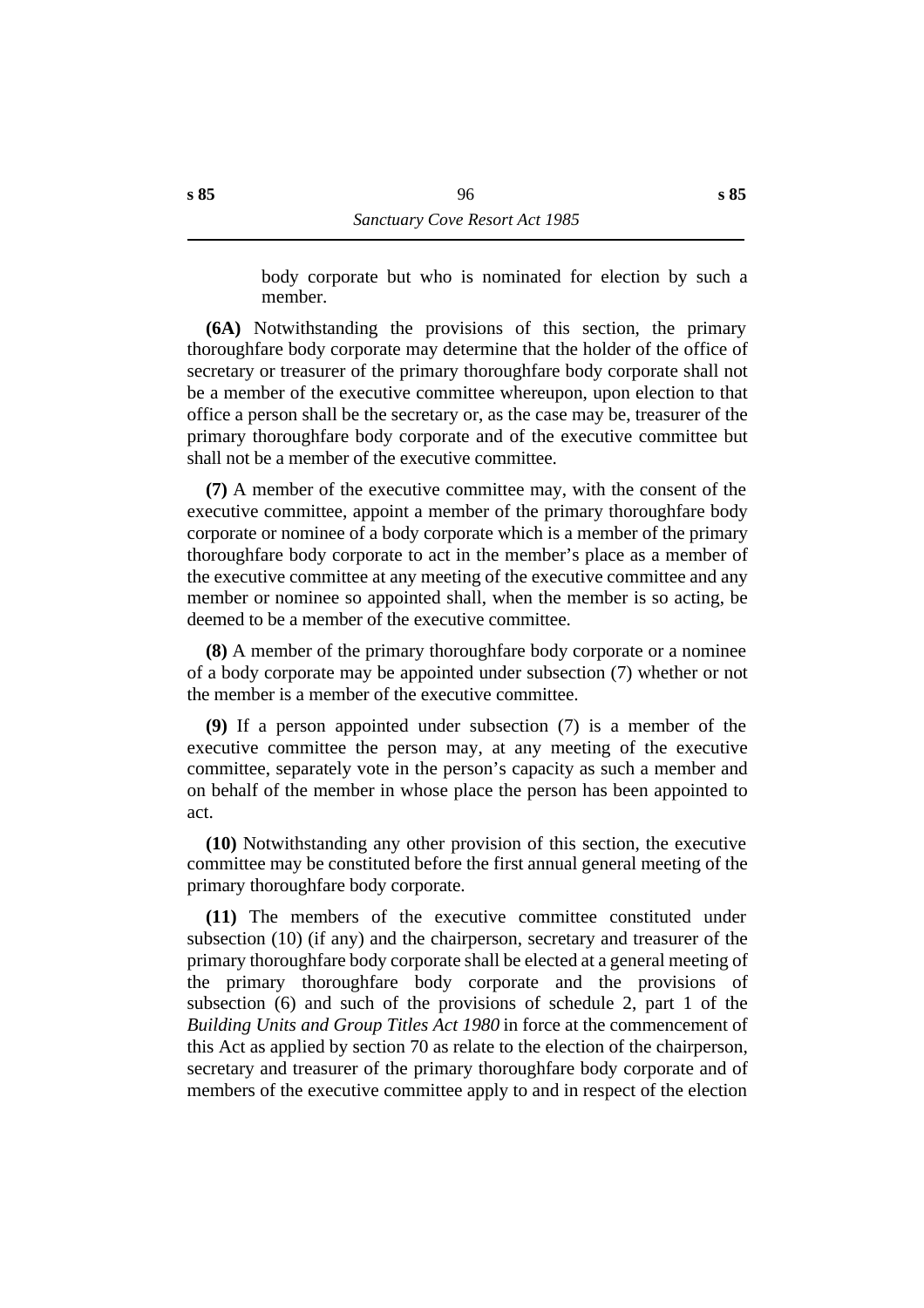of the chairperson, secretary and treasurer and of those members of the executive committee to be so constituted.

**(12)** Schedule 2, part 2 of the *Building Units and Group Titles Act 1980* other than clause 16(1) as applied by section 70 does not apply to or in respect of the election of the chairperson, secretary and treasurer of the primary thoroughfare body corporate and the members of the executive committee to be constituted under subsection (10).

**(13)** The provisions of this part (other than subsections (1), (2), (3) and (5) of this section) apply to and in respect of an executive committee constituted under subsection (10) and the members thereof.

**(14)** Where there is no executive committee, the primary thoroughfare body corporate shall exercise and perform the powers, authorities, duties and functions of the executive committee.

#### **˙Vacation of office of member of executive committee**

**86.(1)** A person elected as chairperson, secretary or treasurer of the primary thoroughfare body corporate or as a member of the executive committee vacates the person's office—

- (a) if, where the person was a member of the primary thoroughfare body corporate at the time of the person's election, the person ceases to be a member of the primary thoroughfare body corporate; or
- (b) if, where the person was not a member of the primary thoroughfare body corporate at the time of the person's election the member who nominated the person for election—
	- (i) ceases to be a member of the primary thoroughfare body corporate; or
	- (ii) notifies the primary thoroughfare body corporate, in writing, that his office, as a member of the executive committee, is vacated;

however, this paragraph shall not apply to a secretary or treasurer of the primary thoroughfare body corporate who is not a member of the executive committee; or

(c) upon the receipt by the primary thoroughfare body corporate from

**s 86**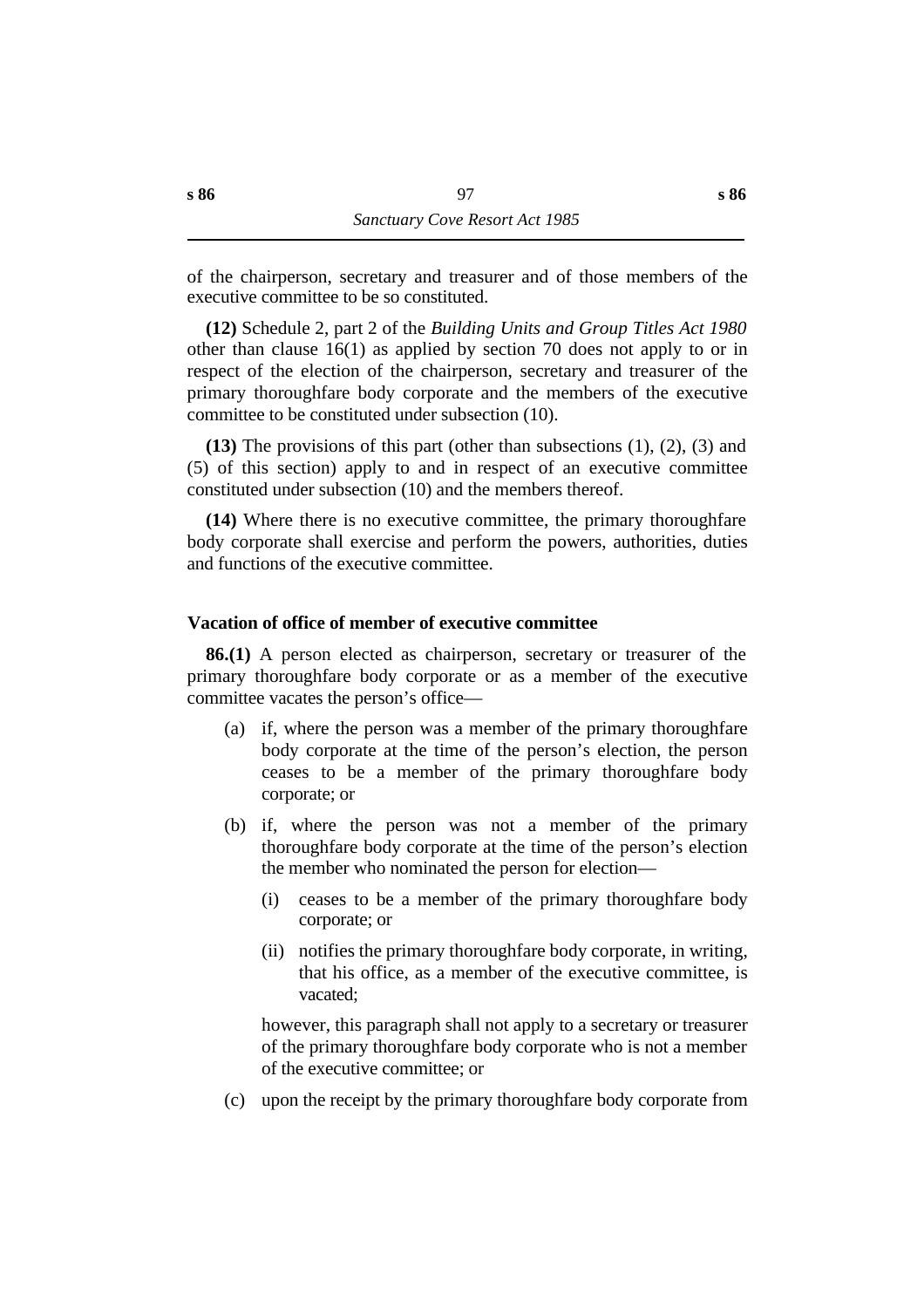the person of notice in writing of the person's resignation; or

- (d) upon the election at a general meeting of the primary thoroughfare body corporate of another person to that office or as a member of the executive committee; or
- (e) where the person is a member referred to in section 85(3) and the number of members of the primary thoroughfare body corporate increases to more than 3, upon the election of the chairperson, secretary and treasurer of the primary thoroughfare body corporate and the other members of the executive committee at the annual general meeting, or the extraordinary general meeting referred to in section 85(5); or
- (f) if the person is absent without prior leave granted by the executive committee from 3 consecutive meetings of the executive committee of which due notice has been given to the person; or
- (g) if the person becomes bankrupt or compounds with his creditors or otherwise takes advantage of the laws in force for the time being relating to bankruptcy; or
- (h) if the person is convicted in Queensland of an indictable offence or, elsewhere than in Queensland, is convicted of an offence which would be an indictable offence if committed in Queensland; or
- (i) if the person dies or becomes a patient within the meaning of the *Mental Health Act 1974*; or
- (j) if the primary thoroughfare body corporate, pursuant to a special resolution, determines that the person's office is vacated.

**(2)** Upon the occurrence of a vacancy in the office of chairperson, secretary or treasurer of the primary thoroughfare body corporate or another member of the executive committee, otherwise than by reason of subsection  $(1)(d)$  or (e), the primary thoroughfare body corporate shall appoint a person eligible for election as such to fill the vacancy, and a person so appointed shall, subject to this section, hold office for the balance of the person's predecessor's term of office.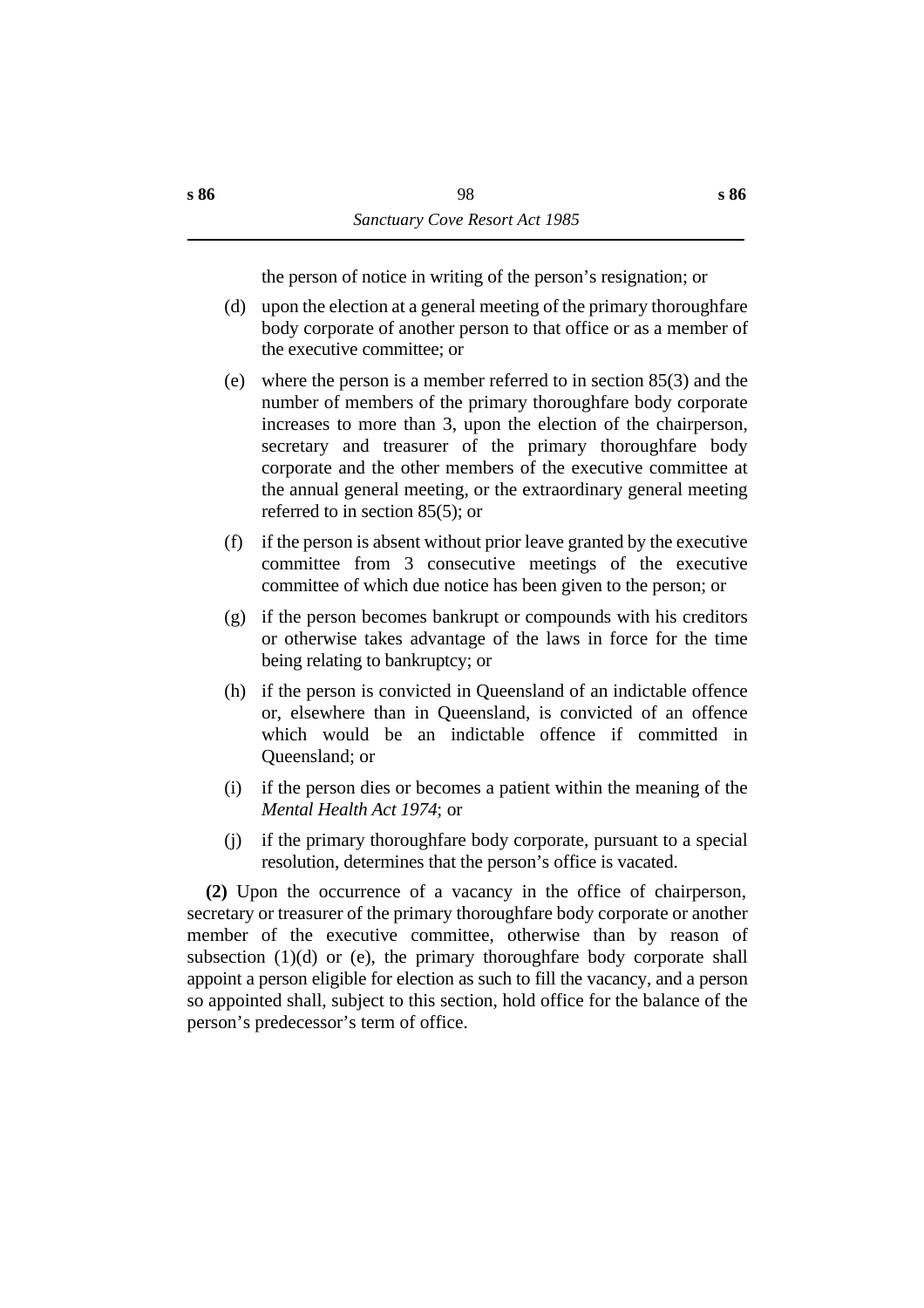#### **˙Chairperson, secretary and treasurer of executive committee**

**87.(1)** The chairperson shall preside at all meetings of the executive committee at which the chairperson is present and, if the chairperson is absent from any meeting, the members of the executive present at that meeting shall appoint one of their number to preside at that meeting during the absence of the chairperson.

**(2)** A person shall not exercise or perform any of the powers, authorities, duties, or functions of the primary thoroughfare body corporate or of the treasurer of the primary thoroughfare body corporate, being powers, authorities, duties or functions relating to the receipt or expenditure of, or accounting for, moneys, or the keeping of the books of account, of the primary thoroughfare body corporate, unless the person is—

- (a) the treasurer of the primary thoroughfare body corporate; or
- (b) a person with whom the treasurer of the primary thoroughfare body corporate is required by an order of the executive committee to exercise or perform jointly that power, authority, duty or function, or who is enabling the treasurer to comply with the order.

Maximum penalty—10 penalty units.

**(3)** The treasurer of the primary thoroughfare body corporate may delegate the exercise or performance of any of the treasurer's powers (other than this power of delegation), authorities, duties or functions as treasurer, the delegation of which is specifically approved by the executive committee, to another member of the executive committee so approved, subject to such limitations as to time or otherwise as are so approved and, while a delegate is acting in accordance with the terms of a delegation under this subsection, the delegate shall be deemed to be the treasurer of the primary thoroughfare body corporate.

**(4)** The executive committee may, by a notice in writing served on the treasurer of the primary thoroughfare body corporate, order that the treasurer shall not exercise or perform any of the treasurer's powers, authorities, duties or functions that are specified in the notice, unless the treasurer does so jointly with another person so specified.

**(5)** A person who has possession or control of—

(a) any records, books of account or keys belonging to the primary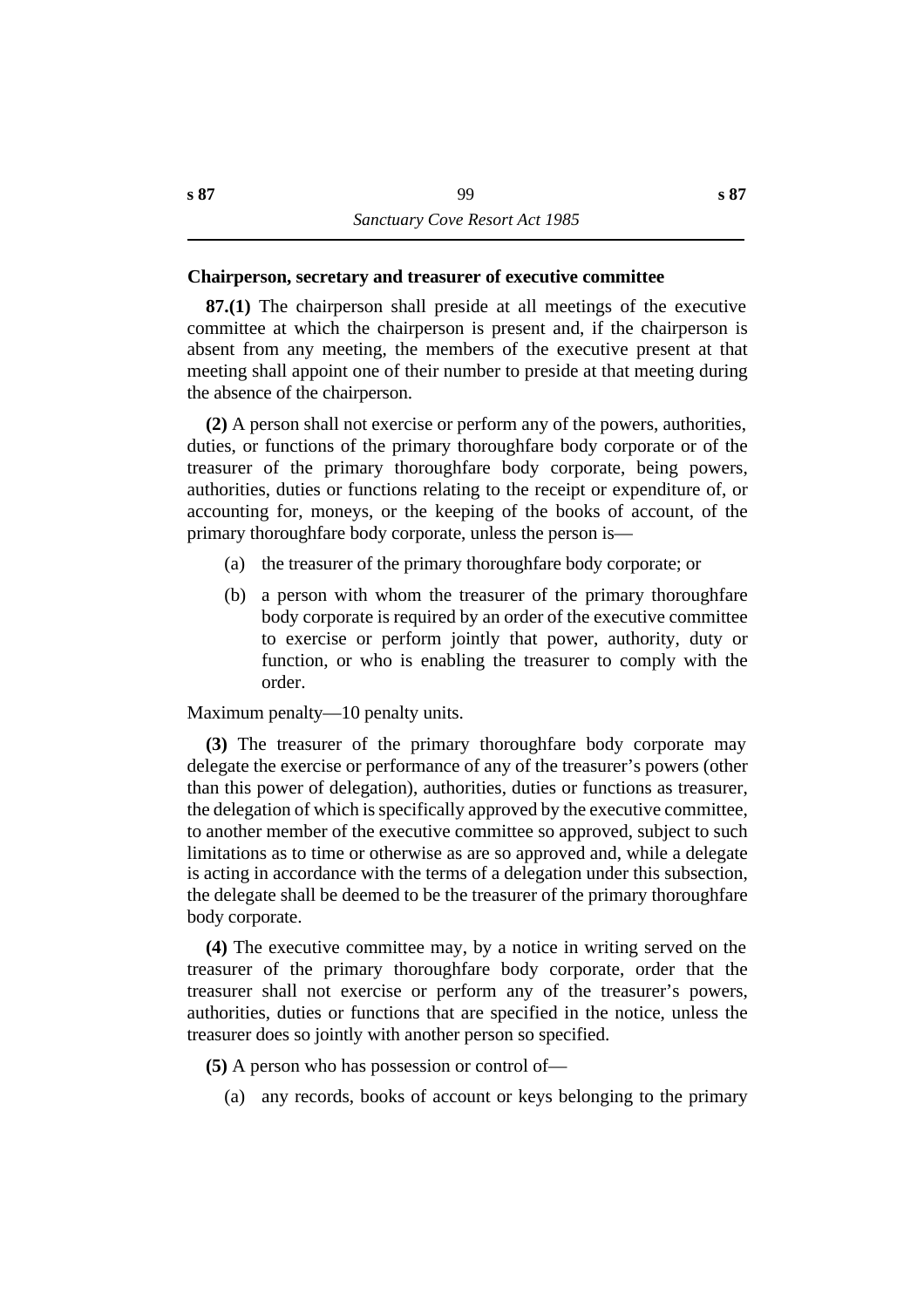thoroughfare body corporate; or

- (b) the primary thoroughfare body corporate roll; or
- (c) any other property of the primary thoroughfare body corporate;

shall, within 7 days after service on the person of notice of a resolution of the executive committee requiring the person to do so, deliver those records, books of account and keys and that roll and other property to a member of the executive committee specified in the notice.

Maximum penalty—10 penalty units.

## **˙Meetings of executive committee**

**88.(1)** At a meeting of the executive committee more than half of the members of the executive committee constitutes a quorum.

**(2)** Subject to this Act, the decision on any matter of the majority of the members voting on that matter shall be the decision of the executive committee at any meeting at which a quorum is present.

**(3)** A decision of the executive committee has no force or effect if, before that decision is made, notice in writing is given to the secretary of the executive committee by not less than half of the total number of members of the primary thoroughfare body corporate, the sum of whose voting entitlements exceed half of the aggregate of all voting entitlements recorded in the primary thoroughfare body corporate roll, that the making of the decision is opposed by those members.

**(4)** The executive committee shall cause to be kept a record of its decisions, of any notices given to its secretary under subsection (3) and full and accurate minutes of its meetings.

## **˙Executive committee's decisions to be decisions of primary thoroughfare body corporate**

**89.(1)** In this section—

**"restricted matter"** means—

(a) any matter relating to the striking of a special monetary levy on all members of the primary thoroughfare body corporate; and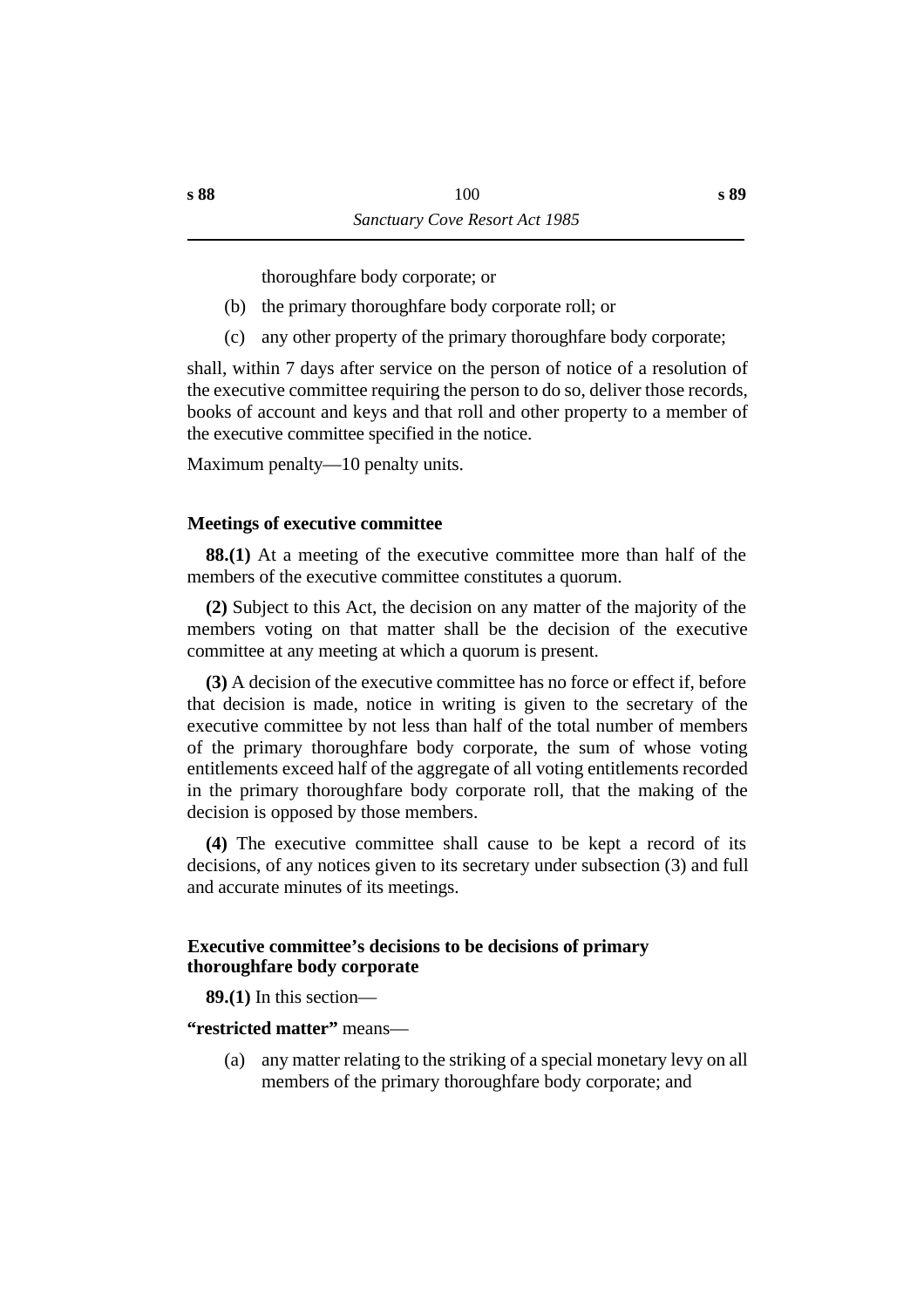- (b) any matter which seeks to alter the rights, privileges or obligations of members of the primary thoroughfare body corporate; and
- (c) any matter which seeks to alter the annual monetary contribution of members of the primary thoroughfare body corporate; and
- (d) any matter a decision on which may, in accordance with any provision of this Act, only be made by the primary thoroughfare body corporate pursuant to a special resolution or in general meeting of the primary thoroughfare body corporate; and
- (e) any matter referred to in section 91 and specified in a resolution of the primary thoroughfare body corporate passed for the purposes of that section.

**(2)** Subject to this Act, the decision of the executive committee on any matter, other than a restricted matter, shall be the decision of the primary thoroughfare body corporate.

**(3)** Notwithstanding that the executive committee holds office, the primary thoroughfare body corporate may in general meeting continue to exercise or perform all or any of the powers, authorities, duties and functions conferred or imposed on it by this Act.

## **˙Statutory restrictions on powers of executive committee**

**90.(1)** Unless—

- (a) otherwise determined pursuant to a special resolution of the primary thoroughfare body corporate; or
- (b) in an emergency authorised by the Minister; or
- (c) consented to by such persons entitled to vote at a general meeting of the primary thoroughfare body corporate who represent an aggregate voting entitlement of not less than 75% of the aggregate of all voting entitlements recorded in the primary thoroughfare body corporate roll;

the executive committee shall not undertake expenditure.

**(2)** In respect of any proposed expenditure which, under subsection (1), the executive committee is not entitled to undertake the executive committee shall—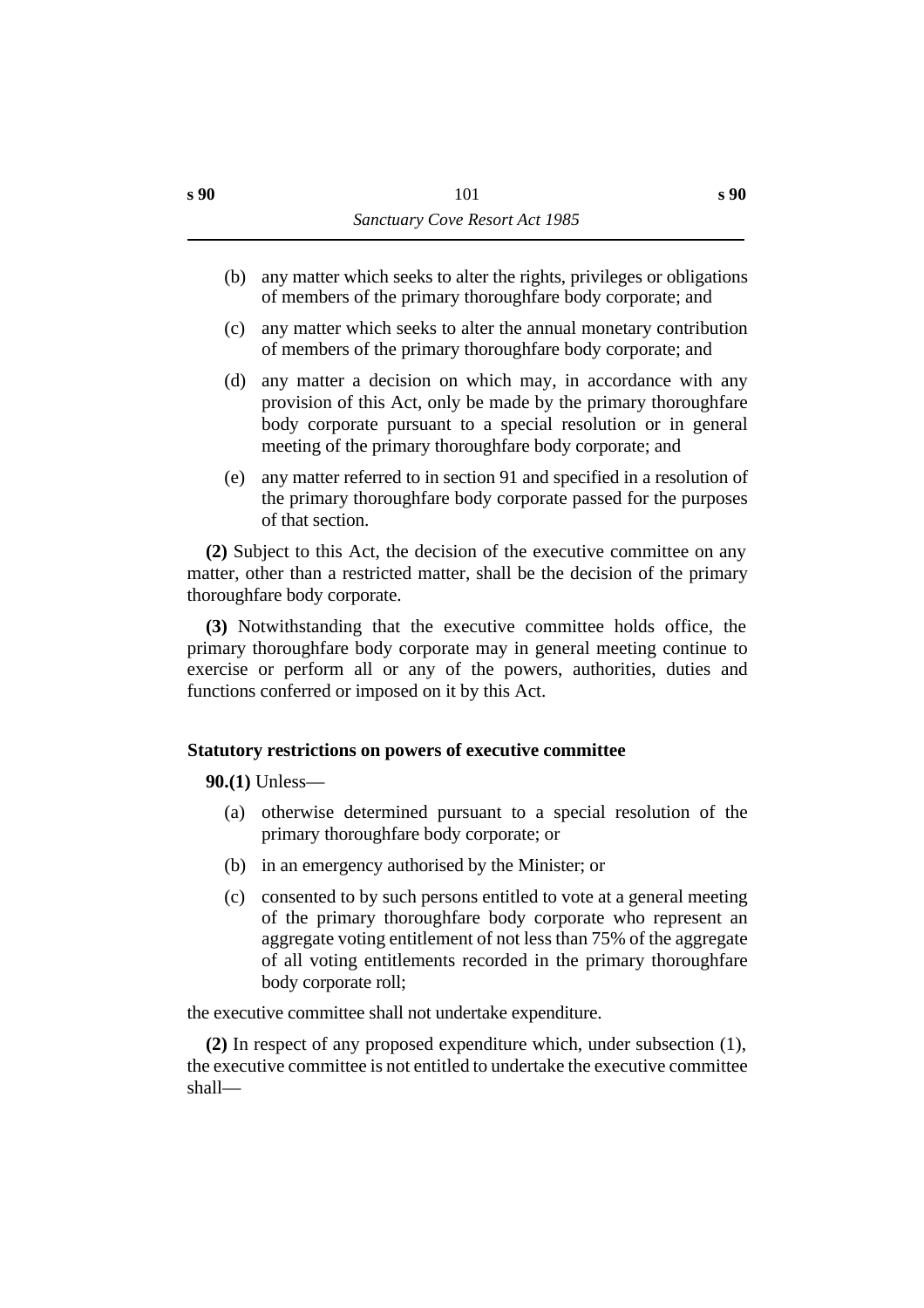- (a) submit the proposal for determination at an extraordinary general meeting of the primary thoroughfare body corporate convened for the purpose of, or for purposes which include, consideration of the proposal; and
- (b) if the proposed expenditure is in respect of work to be performed or the purchase of personal property submit at least 2 tenders to that meeting with the proposal.
- **(3)** Subsection (1) does not apply to the expenditure of moneys—
	- (a) in payment of any premium of insurance effected by or on behalf of the primary thoroughfare body corporate; or
	- (b) to comply with a notice or order served on the primary thoroughfare body corporate by any public or local government; or
	- (c) in discharge of any liability incurred in respect of an obligation of the primary thoroughfare body corporate authorised by the primary thoroughfare body corporate in general meeting.

## **˙Restrictions imposed on executive committee by primary thoroughfare body corporate**

**91.** The primary thoroughfare body corporate may in general meeting decide what matters or class of matters (if any) shall be determined only by the primary thoroughfare body corporate in general meeting.

### *†Division 2A—Primary thoroughfare body corporate manager*

#### **˙Primary thoroughfare body corporate manager**

**91A.(1)** Subject to subsection (2), the primary thoroughfare body corporate may, in general meeting and by instrument in writing, appoint upon such terms and conditions as the primary thoroughfare body corporate determines a body corporate manager and may, in like manner, delegate to the body corporate manager—

- (a) all of its powers, authorities, duties and functions; or
- (b) any 1 or more of its powers, authorities, duties and functions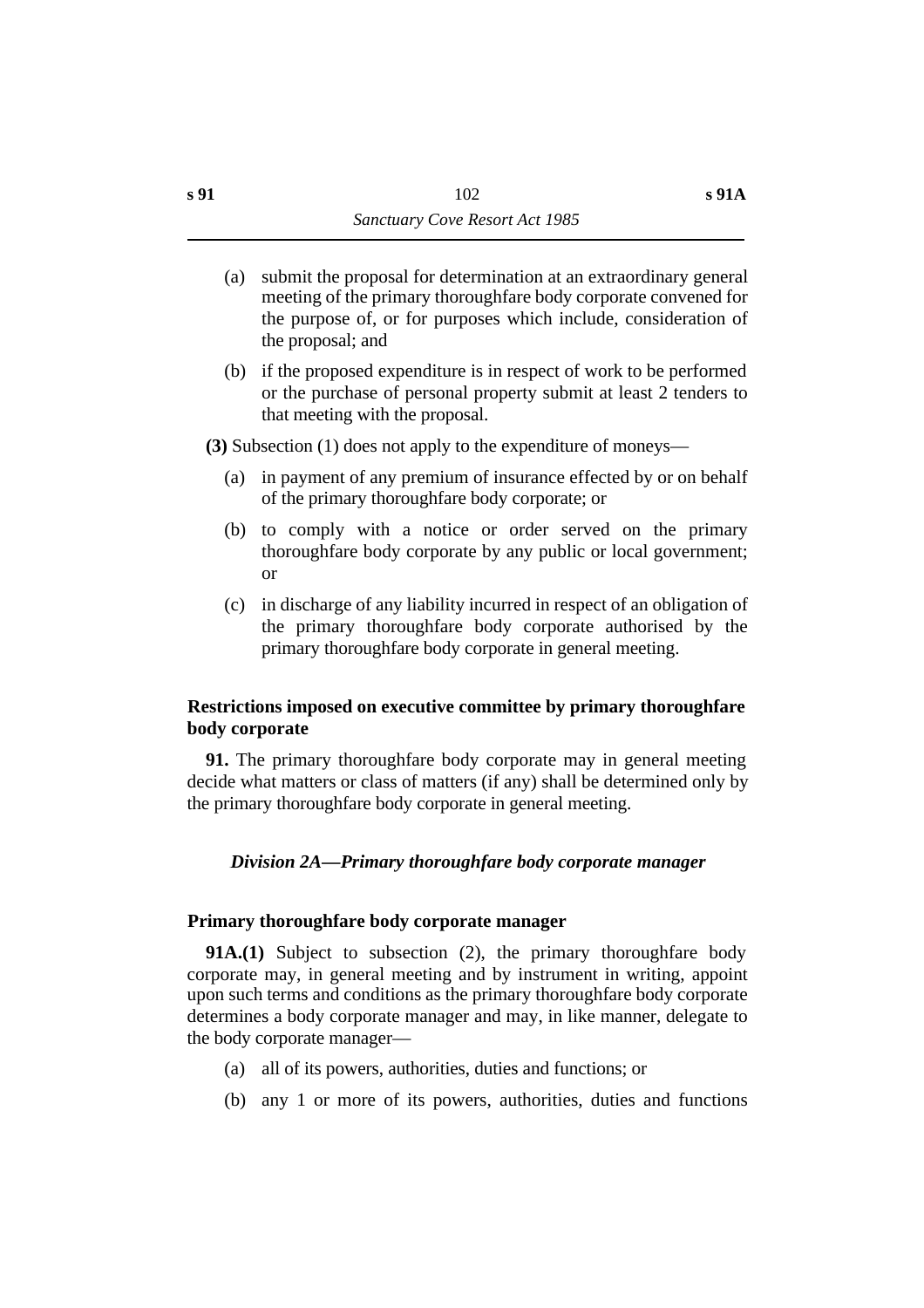specified in the instrument; or

(c) all of its powers, authorities, duties and functions except those specified in the instrument;

and may, in like manner, revoke wholly or in part the delegation.

**(2)** The primary thoroughfare body corporate may not, under subsection (1), delegate to a body corporate manager its powers to make—

- (a) a delegation under that subsection; or
- (b) a decision on a restricted matter within the meaning of section 89.

**(3)** A power, authority, duty or function the exercise or performance of which has been delegated under subsection (1) may, while the delegation remains unrevoked, be exercised from time to time in accordance with the delegation.

**(4)** A delegation under subsection (1) may be made subject to such conditions or such limitations as to the exercise or performance of all or any of the powers, authorities, duties or functions, or as to time or circumstances, as may be specified in the instrument of delegation.

**(5)** Notwithstanding any delegation made under subsection (1), the primary thoroughfare body corporate may continue to exercise or perform all or any of the powers, authorities, duties or functions delegated by it.

**(6)** Any act or thing done or suffered by a body corporate manager while acting in the exercise of a delegation under subsection (1) has the same force and effect as if it had been done or suffered by the primary thoroughfare body corporate and shall be deemed to have been done or suffered by the primary thoroughfare body corporate.

**(7)** Where the instrument of appointment so provides, a body corporate manager shall have and may exercise and perform all the powers, authorities, duties and functions of the chairperson, secretary or treasurer of the primary thoroughfare body corporate and the executive committee or such of those powers, authorities, duties and functions as may be specified in the instrument.

**(8)** Within the period of 3 years from the incorporation of the primary thoroughfare body corporate, the primary thoroughfare body corporate is not competent to appoint a body corporate manager for a term exceeding 3 years from the time of the appointment.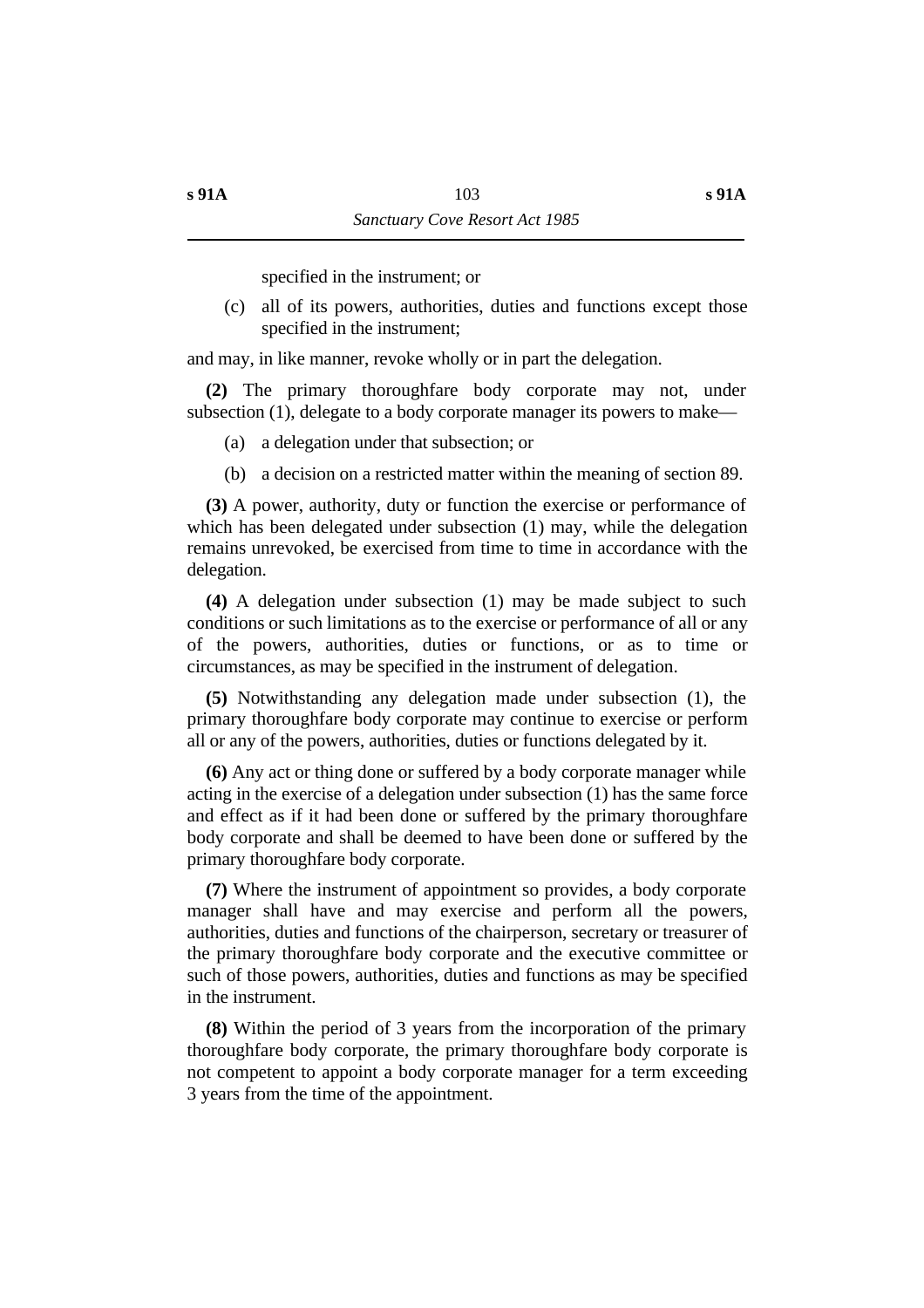**(9)** Nothing in this section shall prevent the reappointment of a body corporate manager after the term of appointment has expired.

### *†Division 3—General provisions*

## **˙Costs in proceedings by members against primary thoroughfare body corporate**

**92.(1)** In any proceedings brought by any member against the primary thoroughfare body corporate, the court before which the proceedings are brought may order that any moneys (including costs) payable by the primary thoroughfare body corporate pursuant to an order of the court made in those proceedings shall be paid, only in respect of such members as are specified in the order and in such proportions as may be so specified, by the primary thoroughfare body corporate out of contributions levied for the purpose.

**(2)** Where a court makes an order under subsection (1) the primary thoroughfare body corporate shall, for the purpose of paying the moneys ordered to be paid by it, levy contributions in accordance with the terms of the order and shall pay the moneys out of the contributions paid pursuant to that levy.

**(3)** The provisions of section 73 with such modifications as may be necessary apply to and in respect of contributions levied under this subsection in the same way as those provisions apply to contributions levied under that section.

### **˙Service of documents on primary thoroughfare body corporate, members and others**

**93.(1)** A summons or other legal process may be served on the primary thoroughfare body corporate by leaving it with the chairperson or secretary of the primary thoroughfare body corporate or with any member of the executive committee.

**(2)** A document other than a document referred to in subsection (1) may be served on the primary thoroughfare body corporate—

(a) by leaving it with any person referred to in subsection (1); or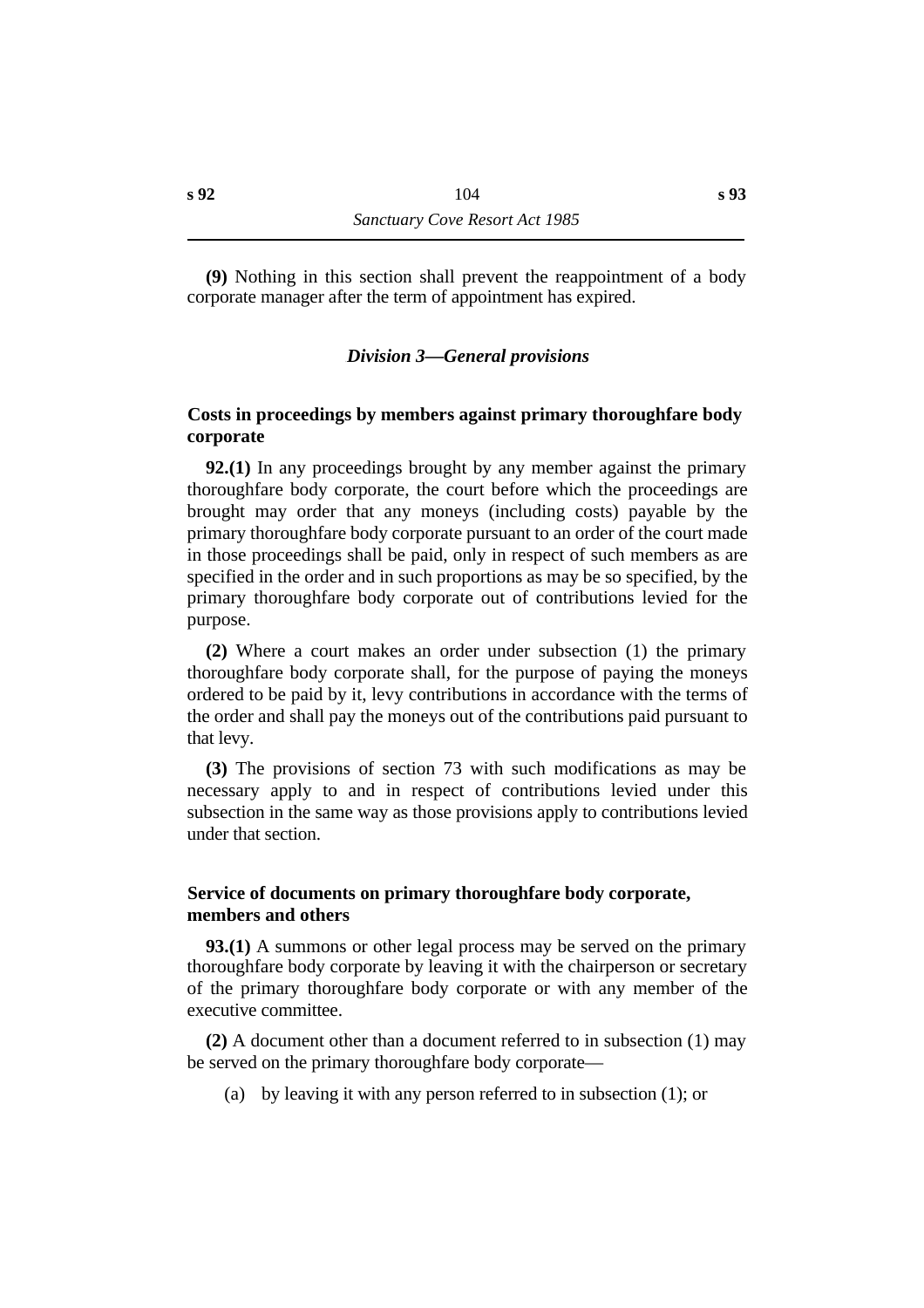(b) by post on the primary thoroughfare body corporate at its last address notified in the gazette.

**(3)** Subject to this Act, a notice or other document required or authorised by this Act to be served by the primary thoroughfare body corporate, the executive committee or the secretary of the executive committee or a member or proprietor, lessee or occupier of land or of a lot may be served—

- (a) by leaving it with some person apparently of or above the age of 16 years—
	- (i) where the person to be served is an occupier of land or a lot, at the land or lot; or
	- (ii) where an address for the service of notices on the person to be served is recorded in the primary thoroughfare body corporate roll, at the address so recorded; or
- (b) by post on the person to be served, where an address for the service of notices on that person is recorded in the primary thoroughfare body corporate roll, at the address so recorded; or
- (c) in the case of a member—in any manner authorised by the primary thoroughfare by-laws for the service of notices on members.

**(4)** Notice under section 87(5) may be served on a person—

- (a) personally or by post; or
- (b) by leaving it with a person apparently of or above the age of 16 years at the place of residence or place of business of the firstmentioned person.

## **˙Power of primary thoroughfare body corporate to convene community meetings**

**94.(1)** The primary thoroughfare body corporate may, at the request of any proprietor or occupier of land or of a lot within the site or the adjacent site, convene a meeting in respect of any matter of interest to proprietors or occupiers of land or lots within the site or the adjacent site.

**(2)** Any proprietor or occupier of land or of a lot within the site or the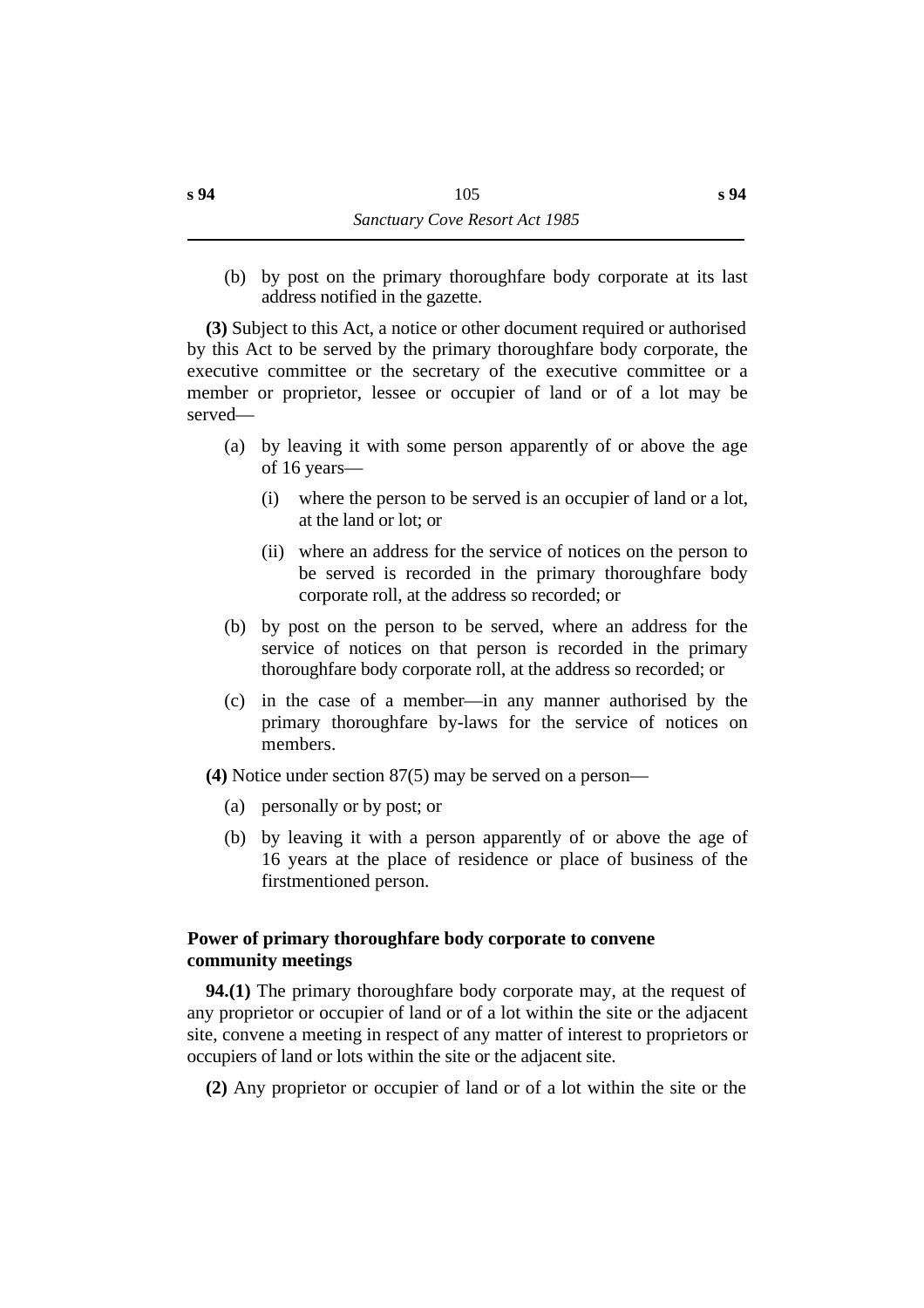adjacent site may attend and vote at a meeting convened pursuant to subsection  $(1)$ .

**(3)** The chairperson of the primary thoroughfare body corporate shall preside at the meeting for the purpose of the election of a chairperson of the meeting and until the election of a chairperson.

**(4)** A meeting convened pursuant to subsection (1) is not a meeting of the primary thoroughfare body corporate.

## **†PART 6—DEVELOPMENT CONTROL BY–LAWS**

#### **˙Development control by-laws**

**95.(1)** The principal body corporate, pursuant to special resolution, may from time to time make by-laws regulating the quality of design and development within the residential zones.

**(2)** The development control by-laws may regulate the size, shape, height, colour, texture and overall placement of buildings or other structures within the residential zones.

**(3)** A development control by-law may apply to all the residential zones or to a particular zone or part of a zone specified in the by-law.

**(4)** A development control by-law may repeal or amend an existing development control by-law.

**(5)** A development control by-law shall have no force or effect until the Minister has approved the by-law and notification of the Minister's approval has been published in the gazette.

**(6)** A development control by-law shall not affect the operation of any other Act or law.

**(7)** Without limiting the operation of any other provision of this Act, the development control by-laws for the time being in force bind the principal body corporate, each member of the principal body corporate and each registered proprietor and any mortgagee in possession (whether by himself or herself or any other person), lessee or occupier, of a lot within the residential zones to the same extent as if those by-laws had been signed and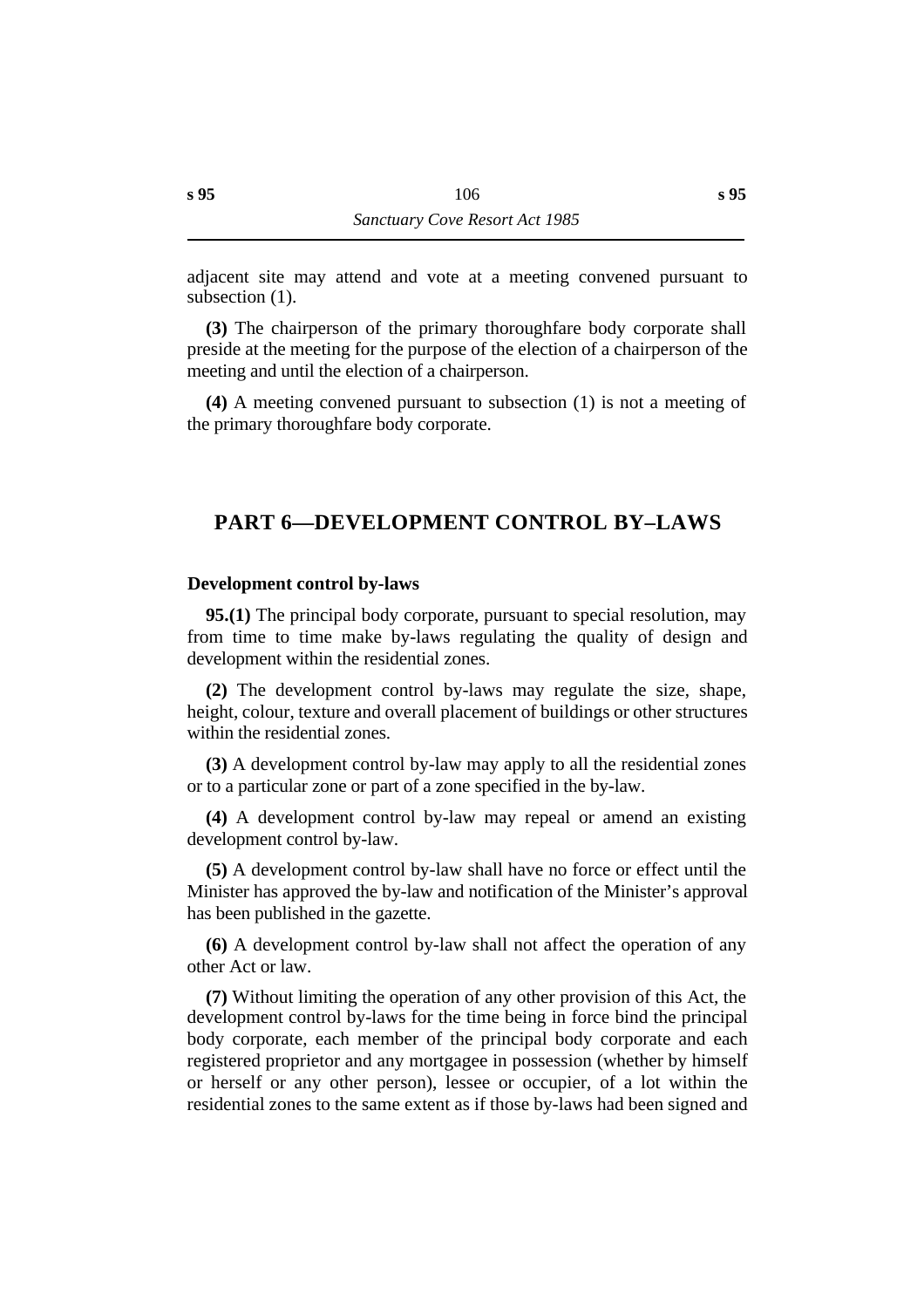**s 96A**

sealed by the principal body corporate, each member and each registered proprietor and each such mortgagee, lessee and occupier respectively and as if they contained mutual covenants to observe and perform all the provisions of those by-laws.

**(8)** Notwithstanding the provisions of the *Building Units and Group Titles Act 1980*, a by-law made by a body corporate incorporated by the registration of a building units plan or group titles plan in respect of land within a residential zone that is inconsistent with the development control by-laws shall to the extent of the inconsistency have no effect.

### **˙Minor noncompliance with development control by-laws**

**96.(1)** At the request in writing of a member of the principal body corporate, the principal body corporate may permit the noncompliance by that member of a development control by-law in respect of the land or lot specified in the request.

**(1A)** However, the noncompliance is of a minor nature.

**(2)** Where noncompliance with a development control by-law has been permitted by the principal body corporate under subsection (1) there is not a failure to comply with that by-law by reason only of that noncompliance.

# **†PART 6A—RESIDENTIAL ZONE ACTIVITIES BY–LAWS**

### **˙Residential zone activities by-laws**

**96A.(1)** The principal body corporate, pursuant to a special resolution, may from time to time make by-laws for the control, management, administration, use or enjoyment of land and lots (other than the secondary thoroughfare) within the residential zones.

**(2)** A residential zone activities by-law may apply to all the residential zones or to a particular zone or part of a zone specified in the by-law.

**(3)** A residential zone activities by-law may repeal or amend an existing residential zone activities by-law.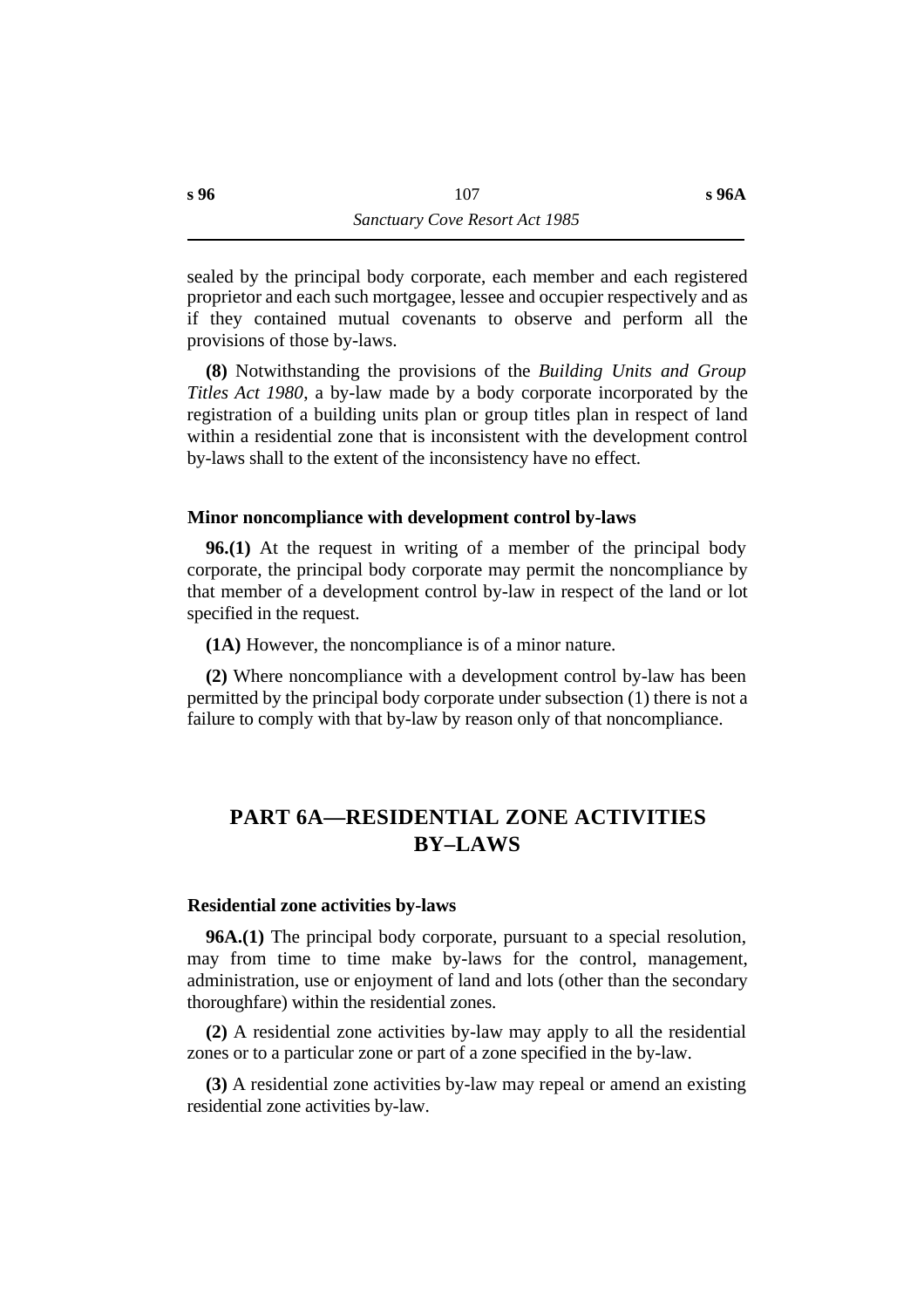**(4)** A residential zone activities by-law shall have no force or effect until the Minister has approved the by-law and notification of the Minister's approval has been published in the gazette.

**(5)** Subject to subsection (7), a residential zone activities by-law shall not affect the operation of any other Act or law.

**(6)** Without limiting the operation of any other provision of this Act, the residential zone activities by-laws for the time being in force bind the principal body corporate, the members of the principle body corporate and the registered proprietor and any mortgagee in possession (whether by himself or herself or any other person), lessee or occupier of a lot within the residential zones to the same extent as if those by-laws had been signed and sealed by the principal body corporate, each member and each registered proprietor and each such mortgagee, lessee and occupier respectively as if they contained mutual covenants to observe and perform all the provisions of those by-laws.

**(7)** Notwithstanding the provisions of the *Building Units and Group Titles Act 1980* or of section 28, a by-law made by a body corporate incorporated by the registration of a building units plan or group titles plan in respect of land within a residential zone or a secondary thoroughfare by-law that is inconsistent with the residential zone activities by-laws shall to the extent of the inconsistency have no effect.

### **˙Minor noncompliance with residential zone activities by-laws**

**96B.(1)** At the request in writing of a member of the principal body corporate or of a proprietor of land or a lot within a residential zone, the principal body corporate may permit the noncompliance by that member or proprietor of a residential zone activities by-law in respect of the land or lot specified in the request.

**(1A)** However, the noncompliance is of a minor nature.

**(2)** Where noncompliance with a residential zone activities by-law has been permitted by the principal body corporate under subsection (1) there is not a failure to comply with that by-law by reason only of that noncompliance.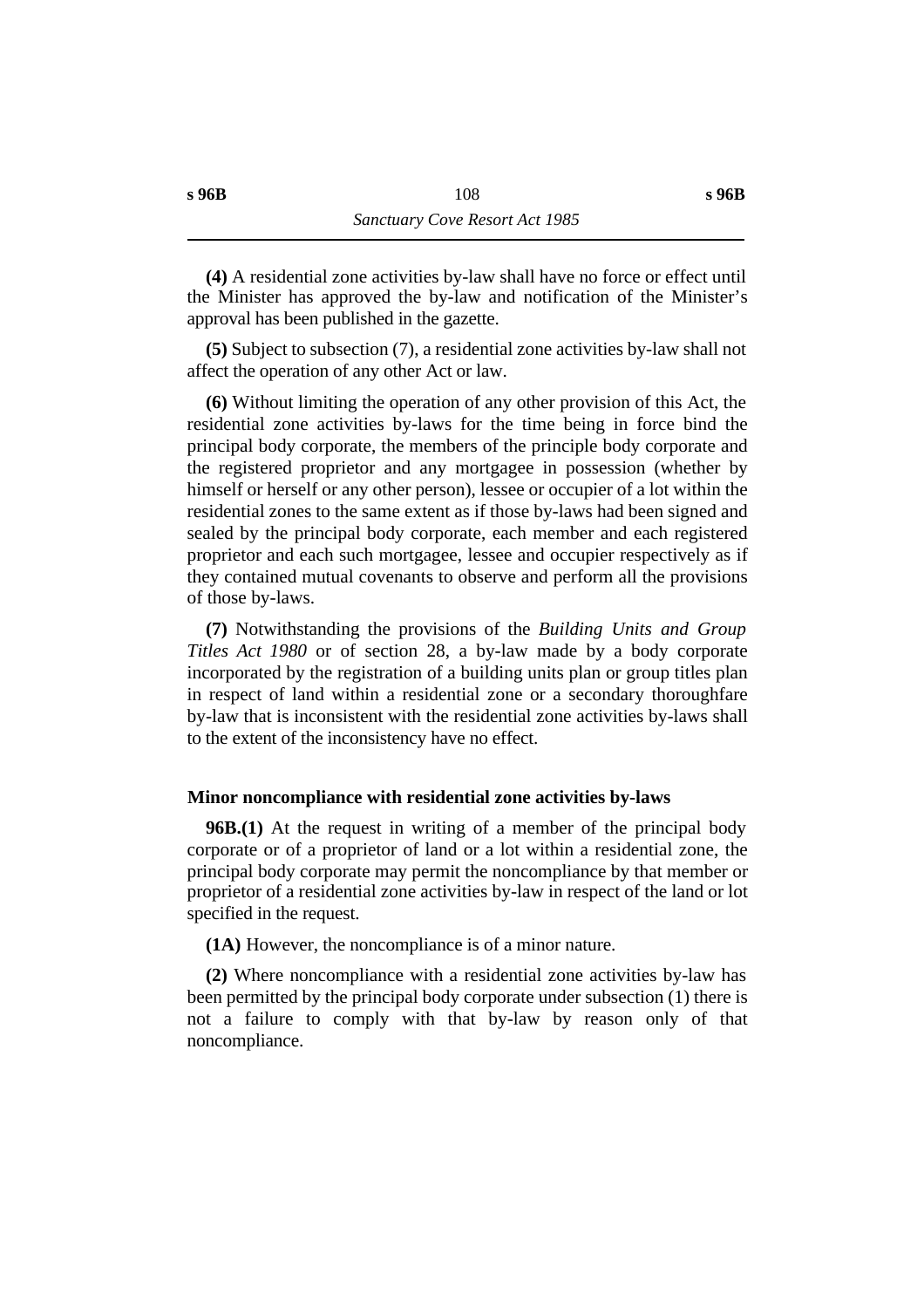# **†PART 7—PROVISIONS AS TO LAND SUBJECT TO TIDAL INFLUENCE**

### **˙Interpretation**

**97.** For the purposes of this part—

- **"floating dwelling house"** means a structure constructed or designed to be constructed as a dwelling house which structure is or is to be supported by tidal waters and is securely anchored above land comprising a lot on a group titles plan in the Floating Dwelling House Zone by means of at least 4 piles permanently embedded in that land which structure is designed to move only in a vertical direction with the ebb and flow of the tide, and includes the piles by which the structure is securely anchored.
- **"site"** includes adjacent site.
- **"special dwelling house"** means a structure constructed or designed to be constructed as a dwelling house which structure is upon land comprising a lot on a group titles plan in the Harbour, River and Waterfront Residential Zone and the foundations of which structure extend from land above high-water mark to land below low-water mark.

### **˙Obligation of authorities to maintain or undertake works**

**99.** An authority having jurisdiction over banks and foreshores of tidal waters is obliged to maintain or undertake works (including dredging) in relation to land within the site or tidal waters above land within the site, or for the Coomera River or the banks or foreshores of that river, only to the extent (if any) that it agrees in writing to accept the obligation.

### **˙Movement of vessels on tidal waters**

**100.(1)** The proprietor of land within the site has the right to restrict, regulate or prohibit the use or movement of vessels on, over, through or beneath tidal waters above the land if the waters are not beyond the quay line.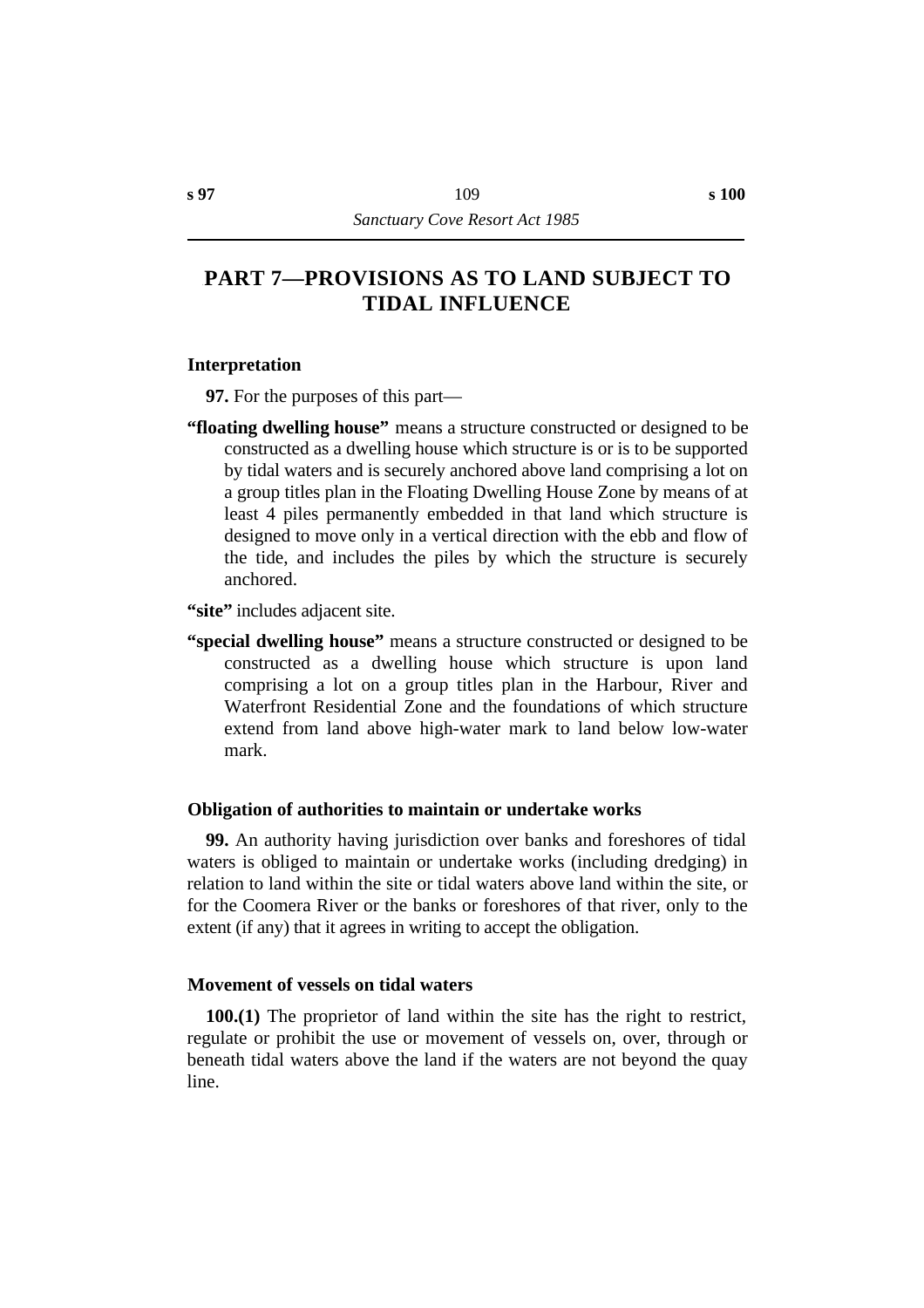**(2)** If the proprietor of land within the site permits the mooring of a vessel in waters above the land, the proprietor of other land within the site must not restrict or prohibit the movement of the vessel over the proprietor's land that is beyond the quay line to—

- (a) the mooring; or
- (b) the Coomera River; or
- (c) another place for which permission to moor the vessel has been given; or
- (d) tidal waters outside the site.

## **˙State not to grant lease etc. within site etc.**

**101.** The State may not grant a lease, a licence to use and occupy, or a permit to use and occupy, any foreshore, tidal lands or tidal waters within the site.

# **˙Construction of floating dwelling houses and special dwelling houses**

**102.(1)** The construction of a floating dwelling house or a special dwelling house within the site is not—

- (a) the construction of a vessel, harbour works or other works of any kind; or
- (b) the placing of a pile or another structure;

in, on, over, through or across land that is submerged or subject to inundation or tidal influence.

**(2)** Subsection (1) has effect only for purposes prescribed by regulation.

# **˙Application of laws of the State**

**103.(1)** The laws of the State relating to the design and construction and standard of construction or materials of buildings and other structures apply according to their tenor in respect of special dwelling houses and to floating dwelling houses so far as those laws may be sensibly so applied, as if special dwelling houses or, as the case may be, floating dwelling houses were constructed on land.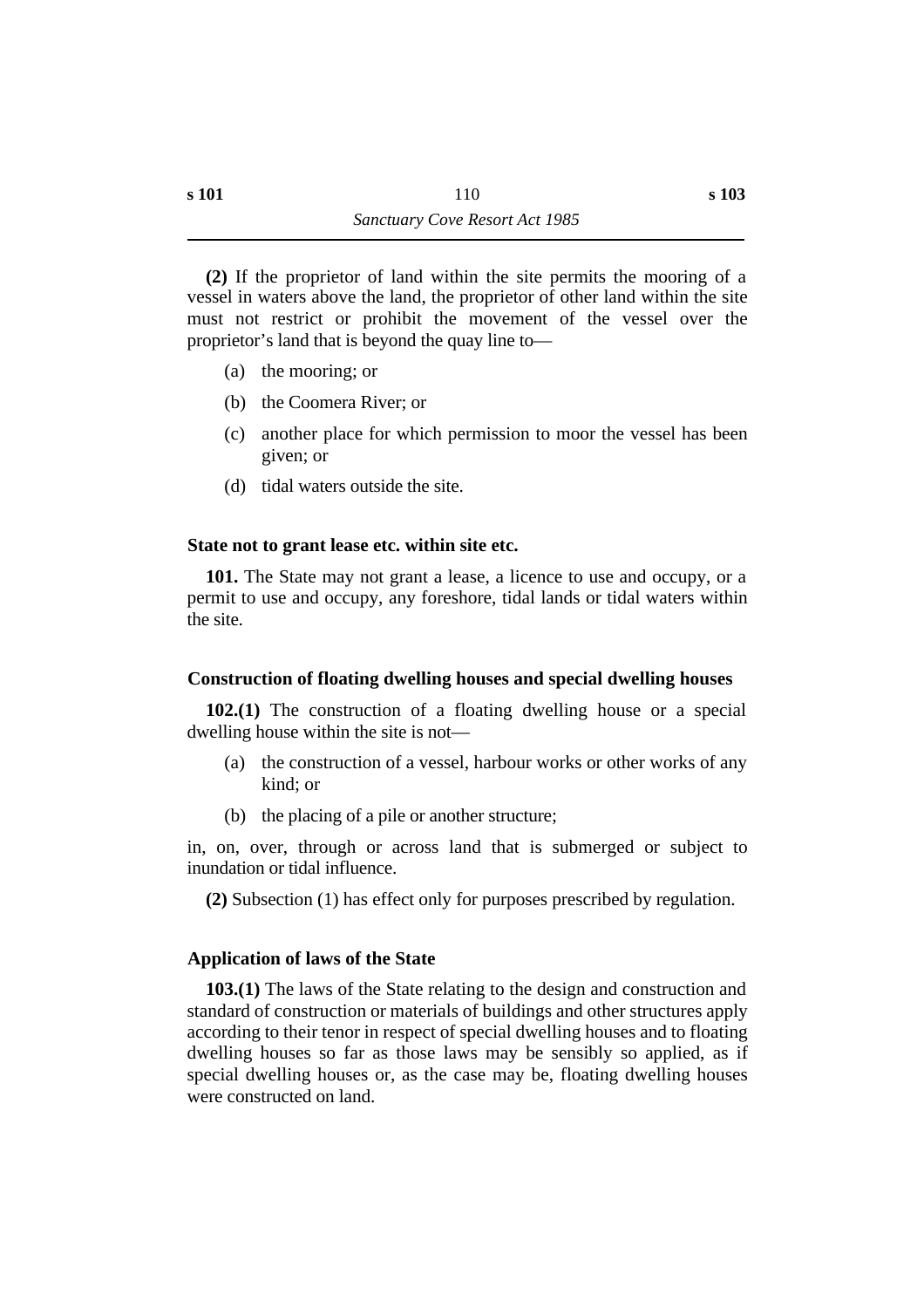**(2)** Where the joint committee established for the purposes of the Standard Sewerage Law or the joint committee established for the purposes of the Standard Water Supply Law considers that a standard determined under the Standard Sewerage Law or, as the case may be, the Standard Water Supply Law cannot sensibly be applied in respect of a floating dwelling house, the relevant committee may determine a standard to apply in lieu of the firstmentioned standard and the standard as determined shall apply accordingly.

**(3)** The provisions of the *Canals Act 1958* do not apply in respect of the development within the site of any harbour facility as defined in schedule A, clause 1.

### **˙Construction and use of structures on bank of Coomera River**

**104.(1)** With the prior written approval of the chief executive, the proprietor of land within the site bounded in part by the Coomera River may erect a structure that extends from that land upon or over that part of the river or bank that abuts that land.

**(2)** An application for approval to erect a structure referred to in subsection (1) shall be made to the chief executive and accompanied by the prescribed fee.

**(3)** A structure erected pursuant to subsection (1) shall be for the purpose of providing pedestrian access from the land abutting the structure and for such other purpose as may be approved by the chief executive.

**(4)** For so long as the structure is maintained in a good state of repair and to the standard specified by the chief executive in giving approval for its construction or from time to time specified by the chief executive, the proprietor for the time being of the land abutting the structure shall have the right to exclusive use of the structure for the purpose specified in subsection (3).

**(5)** If the chief executive is of the opinion that a structure erected upon or over the part of the Coomera River bank apparently for a purpose specified in subsection (3) does not comply with this section it may by notice in writing directed to the proprietor of land within the site that abuts the river bank where the structure is erected order—

(a) the demolition and removal of the structure; or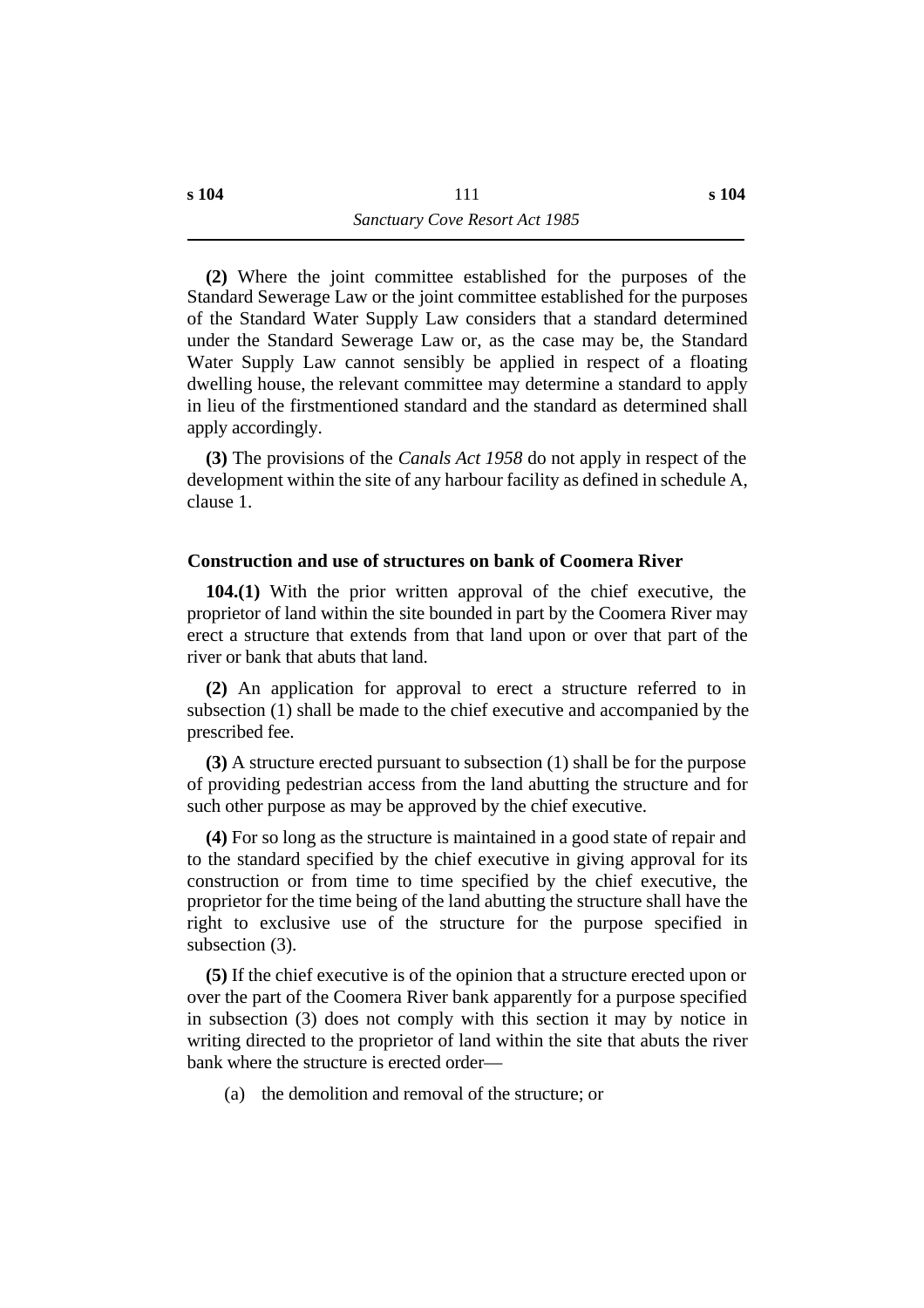(b) the structure to be repaired or other work as is necessary to comply with this section be carried out;

within the time specified in the order.

**(6)** A proprietor of land shall comply with an order directed to the proprietor pursuant to subsection (5).

Maximum penalty—20 penalty units.

**(7)** The chief executive may at any time enter upon land for the purpose of inspecting any structure referred to in subsection (1) or (5) and may be upon the structure for that purpose.

**(8)** A person shall not prevent the chief executive from entering land or being upon any structure for the purpose of inspecting the structure pursuant to subsection (7) or obstruct or hinder the chief executive in carrying out the chief executive's inspection.

Maximum penalty—20 penalty units.

# **†PART 8—MISCELLANEOUS PROVISIONS**

### **˙Statutory charges**

**105.** For the purpose of the assessment of rates, land tax and any other statutory charges payable in respect of land and for the purpose of determining the unimproved value of land, the land within the site or the adjacent site that is or may be or becomes inundated by water or subject to tidal influence shall be deemed to be land that is not and never has been so inundated or subject.

### **˙Delegation by chief executive**

**105A.** The chief executive may delegate the chief executive's powers under this Act to an officer or employee of the public service.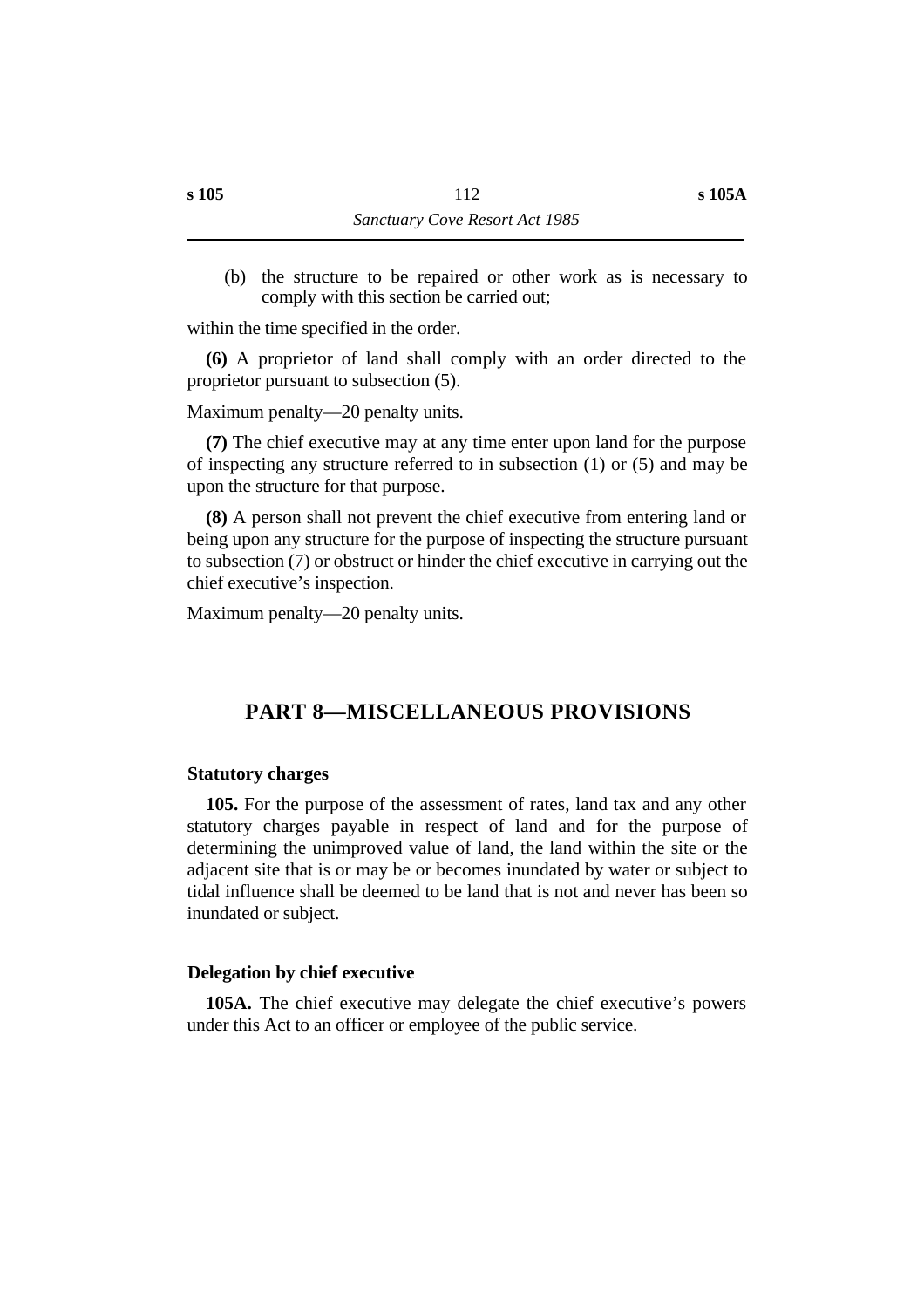### **˙Request for Albert Shire Council approval to be accompanied by fee**

**106.(1)** An application to the Albert Shire Council for any approval by this Act required shall be accompanied by the relevant application fee fixed from time to time by the Albert Shire Council.

**(2)** Different amounts may be fixed as application fees in respect of applications for different types of approval required by this Act or in respect of a particular application and may be fixed before or after the application is made.

### **˙Offences generally and penalty**

**107.(1)** A person who contravenes or fails to comply with any provision of this Act commits an offence against this Act.

**(2)** Where no penalty is expressly provided, a person who commits an offence against this Act is liable to a penalty of 20 penalty units.

### **˙Proceedings for offences**

**108.(1)** A prosecution for an offence against this Act shall be by way of summary proceedings under the *Justices Act 1886* upon the complaint of—

- (a) in the case of offences against the provisions of part 2, division 2—the chief executive officer of the Albert Shire Council or the chief executive officer's delegate; or
- (b) in any other case—any person authorised in writing in that behalf by the Minister.

**(2)** In any proceedings it shall not be necessary to prove the appointment of the chief executive officer of the Albert Shire Council or the authority of a complainant to lay a complaint in respect of an offence against this Act in the absence of evidence that challenges that appointment or authority.

### **˙Evidentiary provisions**

**109.** In proceedings under this Act a signature purporting to be that of the Minister shall be taken to be the signature it purports to be until the contrary is proved.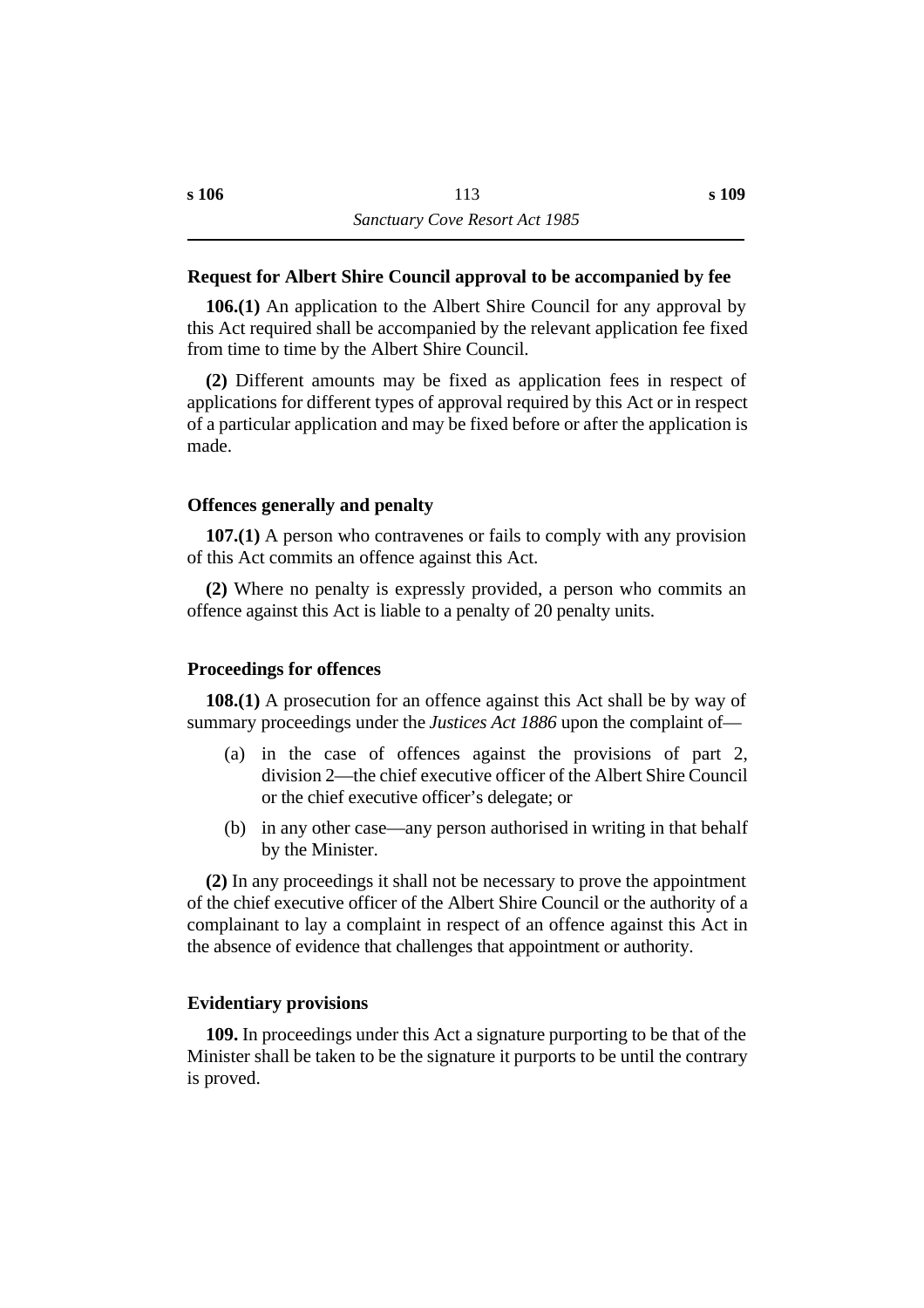### **˙Tabling of orders in council**

**110.** Section 28A of the *Acts Interpretation Act 1954* (Tabling of Regulations) shall apply with respect to orders in council made for the purposes of this Act as if they were regulations.

### **˙Regulations**

**111.(1)** The Governor in Council may make regulations, not inconsistent with this Act, with respect to—

- (a) the preparation of plans and documents for the purposes of this Act;
- (b) the plans and documents that under this Act may be lodged in the office of the registrar of titles;
- (c) the registration in the office of the registrar of titles of plans and documents;
- (d) the fees to be paid in respect of the lodgment and registration in the office of the registrar of titles of plans and documents;
- (e) the nomination and election of the offices of chairperson, secretary and treasurer of the principal body corporate or of the primary thoroughfare body corporate and of other members of the executive committee of each such body corporate;
- (f) any matter or thing which by this Act is required or permitted to be prescribed or is necessary or convenient to be prescribed for carrying out or giving effect to any provision of this Act.

**(2)** A regulation may impose a penalty not exceeding \$200 for an offence against a regulation.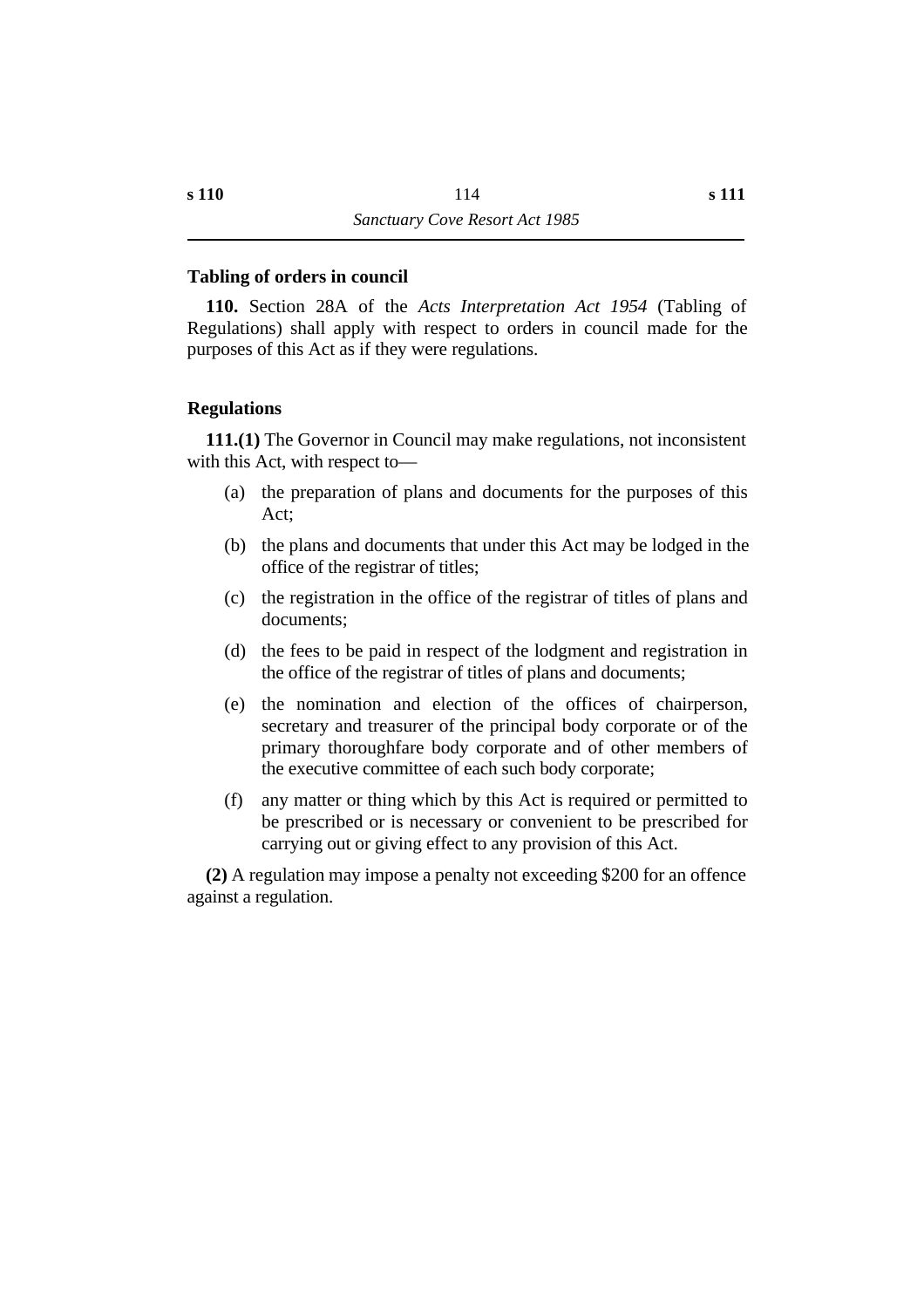# **¡SCHEDULE A**

# **†USES PERMITTED WITHIN ZONES**

section 9

**1.** In this schedule—

- **"accommodation units"** means premises not exceeding 4 storeys in height suitable for and used or intended for use as apartment houses, flats or home units.
- **"brewery"** means premises used or intended to be used for the manufacture, dispensing and packaging for sale of alcoholic beverages brewed wholly or in part from malten hops.
- **"car hire premises"** means premises used or intended for use for the storage of motor vehicles pending their hire to customers.
- **"catering facility"** means premises used for cafes, espresso bars, kiosks, milk bars, restaurants, snack bars, soft drink shops, tea gardens or tea rooms.
- **"child care centre"** means premises used or intended for use for the care of more than 8 children and includes a kindergarten.
- **"club"** means premises in the form of an integrated development whether operated for profit or otherwise and which is used or intended to be used by persons resorting thereto, for social, literary, political, sporting, athletic or other like purposes or by a body or bodies constituted for those purposes whether the whole or part of the premises are premises to which a license under the *Liquor Act 1992* applies, and includes premises used or intended to be used for all or any of the following purposes—
	- (a) the watching of, practicing of, receiving or giving instruction in or taking part in, whether for recreation or otherwise—
		- (i) a sport; or
		- (ii) a form of athletics; or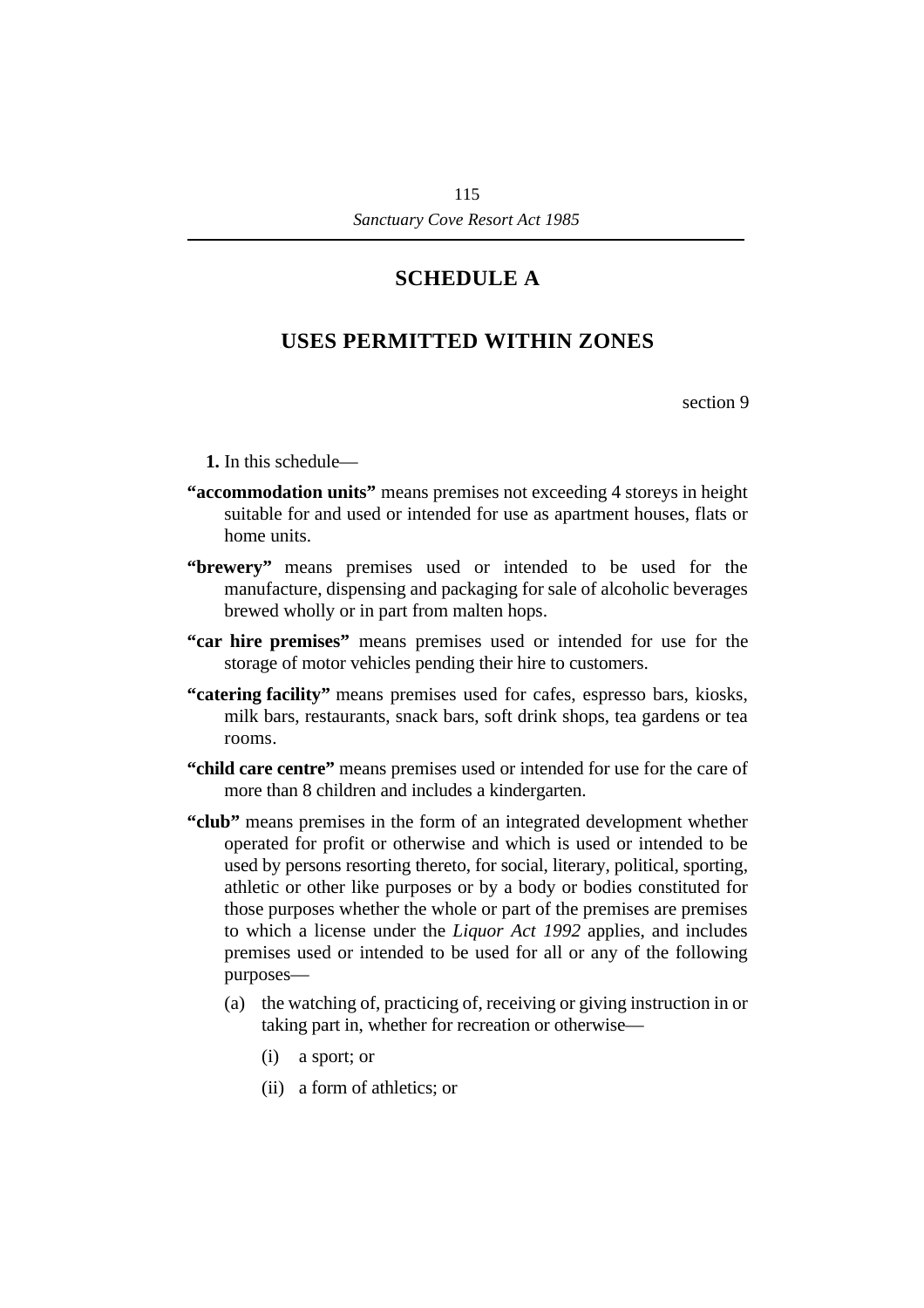- (iii) a game not being a sport or form of athletics; or
- (iv) health or physical fitness activities; or
- (b) a meeting place for persons associated with the club; or
- (c) a function room; or
- (d) a catering facility.
- **"commercial premises"** means premises used or intended for use as a business office or professional office or for other business or commercial purposes not otherwise specifically defined in this schedule.
- **"commissary"** means a kitchen used for the preparation of food to be distributed to a catering facility.
- **"dwelling house"** means premises which consist of only self-contained accommodation for the exclusive use of persons residing within the site including such outbuildings as are incidental to and necessarily associated with a dwelling house, and does not include accommodation units.
- **"educational establishment"** means premises used or intended to be used as an art gallery or museum and includes craft workshops producing handicrafts, folk art and other art work for sale to the public.
- **"fauna park"** means premises used or intended to be used for keeping and viewing either fauna or marine life or both.
- **"floating dwelling house"** means a structure constructed or designed to be constructed as a dwelling house which structure is or is to be supported by tidal waters and is securely anchored above land by means of at least 4 piles permanently embedded in that land which structure is designed to move only in a vertical direction with the ebb and flow of the tide, and includes the piles by which the structure is securely anchored.
- **"gatehouse"** means premises used or intended to be used for the purpose of maintaining security by restricting or regulating public access to the site or any part or parts of the site.
- **"harbour facility"** means any part of the site which has been developed to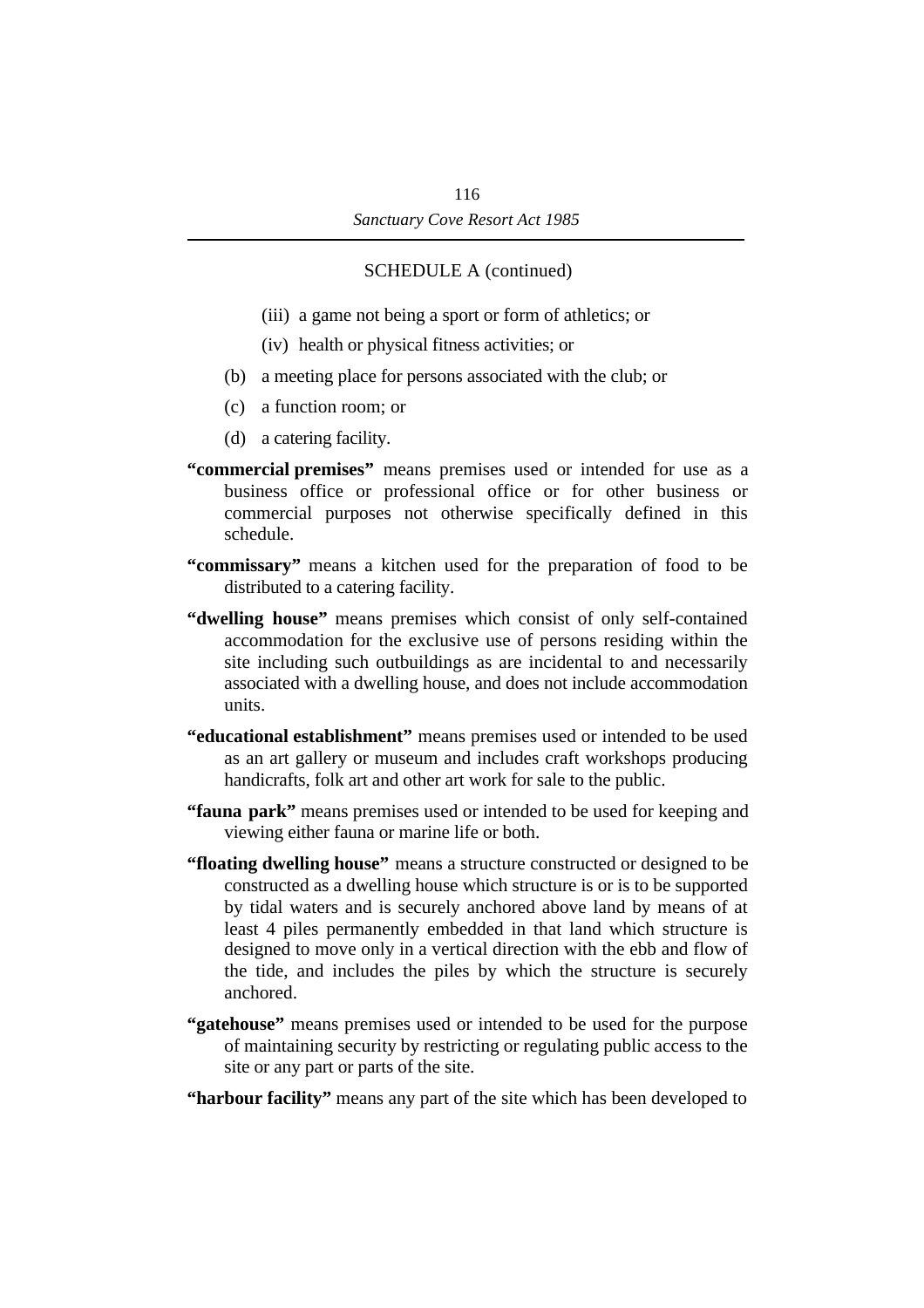provide a protected navigable water area for the specific use by marine vessels with access to the site and providing for the servicing, mooring or anchorage of vessels, and includes wharves, docks, jetties and the like but does not include marinas or land used or intended for use for residential or commercial purposes.

- **"health care institution**" means premises used or intended for use for the medical care or treatment of persons and includes an ambulance station, a first-aid station, a nursing service and premises used or intended for use by a medical practitioner, optometrist, pathologist, radiologist, physiotherapist, chiropodist, chiropractor or dentist in the practice of his or her profession.
- **"helipad"** means premises used or intended for use for the landing and departure of helicopters and includes facilities used or intended for use in sheltering, securing, servicing, maintaining and repairing helicopters.
- **"indoor entertainments"** includes the conducting or performing indoors of the following
	- amusement parlours or arcades
	- bazaars
	- billiard saloons
	- bowling centres
	- cinemas
	- competitions
	- covered swimming pools
	- exhibitions (including tourist attractions)
	- games
	- gymnasiums
	- skating rinks
	- squash courts
	- stadiums.

**"international hotel"** means licensed premises which provide at least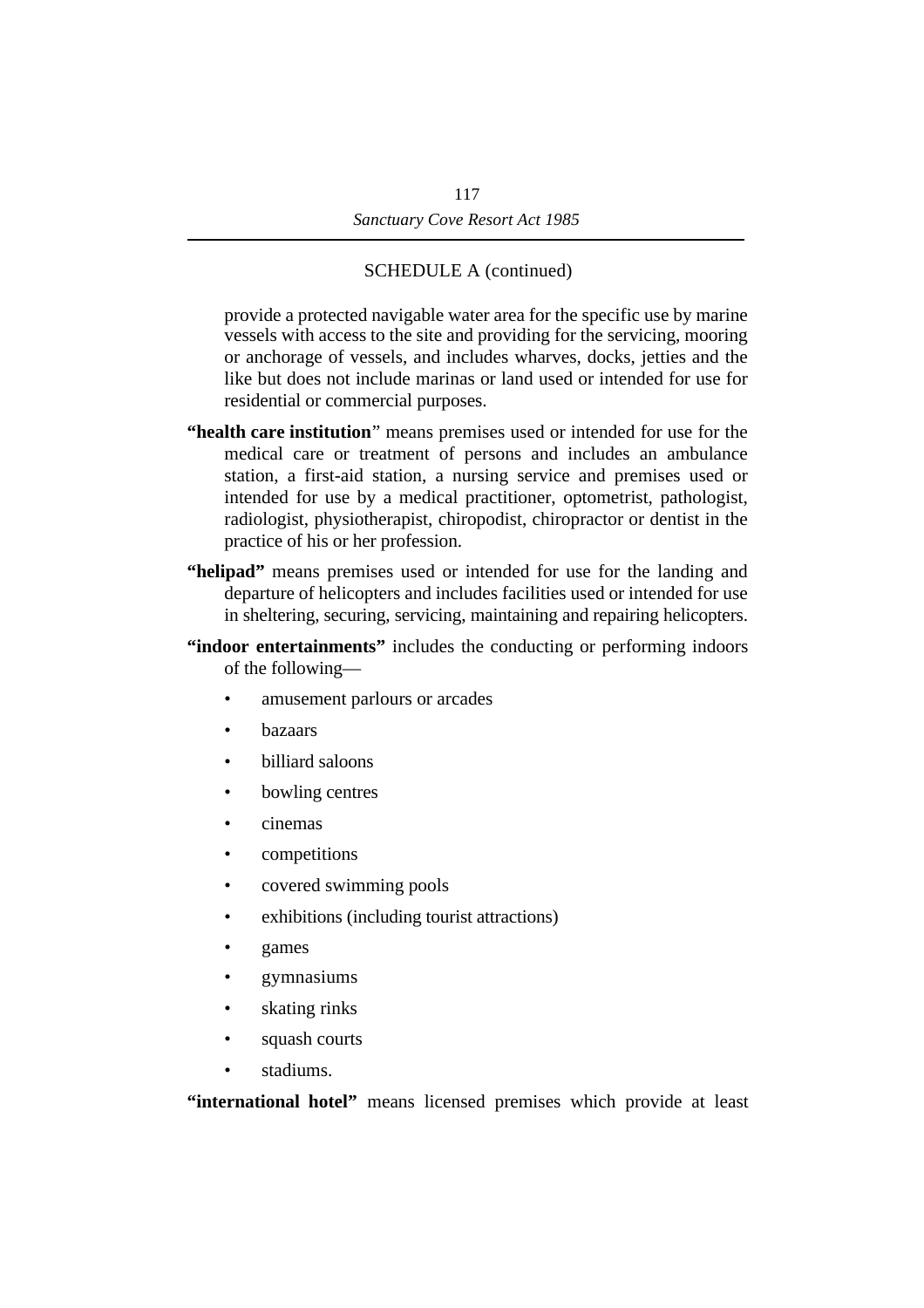for—

- (a) 250 guest suites each of which—
	- (i) have bath, shower and toilet facilities;
	- (ii) have a minimum floor area (including the bath, shower and toilet facilities) of 35.0 m2;
	- (iii) is furnished with lounge chairs and a writing table or desk;
	- (iv) provide facilities for making tea and coffee;
- (b) 30 of the guest suites referred to in paragraph (a) to comprise more than 1 room (excluding the bath, shower and toilet facilities);
- (c) a dining room or restaurant capable of seating at least 150 persons;
- (d) 8 meeting rooms, 1 of which is capable of seating at least 400 persons;
- (e) a lobby lounge bar capable of seating at least 60 persons;
- (f) parking space for at least 200 cars increasing by at least 2 spaces for each 3 guest suites provided in excess of 300;
- (g) airconditioning with a control panel in each suite;
- (h) telephone, television and radio in each guest's suite;
- (i) swimming pool and pool snack bar;
- (j) adequate space for reception of guests and storage of baggage;
- (k) adequate kitchens and storage space for food, liquor and other beverages;
- (l) adequate lighting of first-class quality;
- (m) carpeting in guest bedrooms and public rooms;
- (n) adequate porterage service for guests;
- (o) room service for food, liquor and other beverages available for 24 hours of each day;
- (p) a valet service available to guests;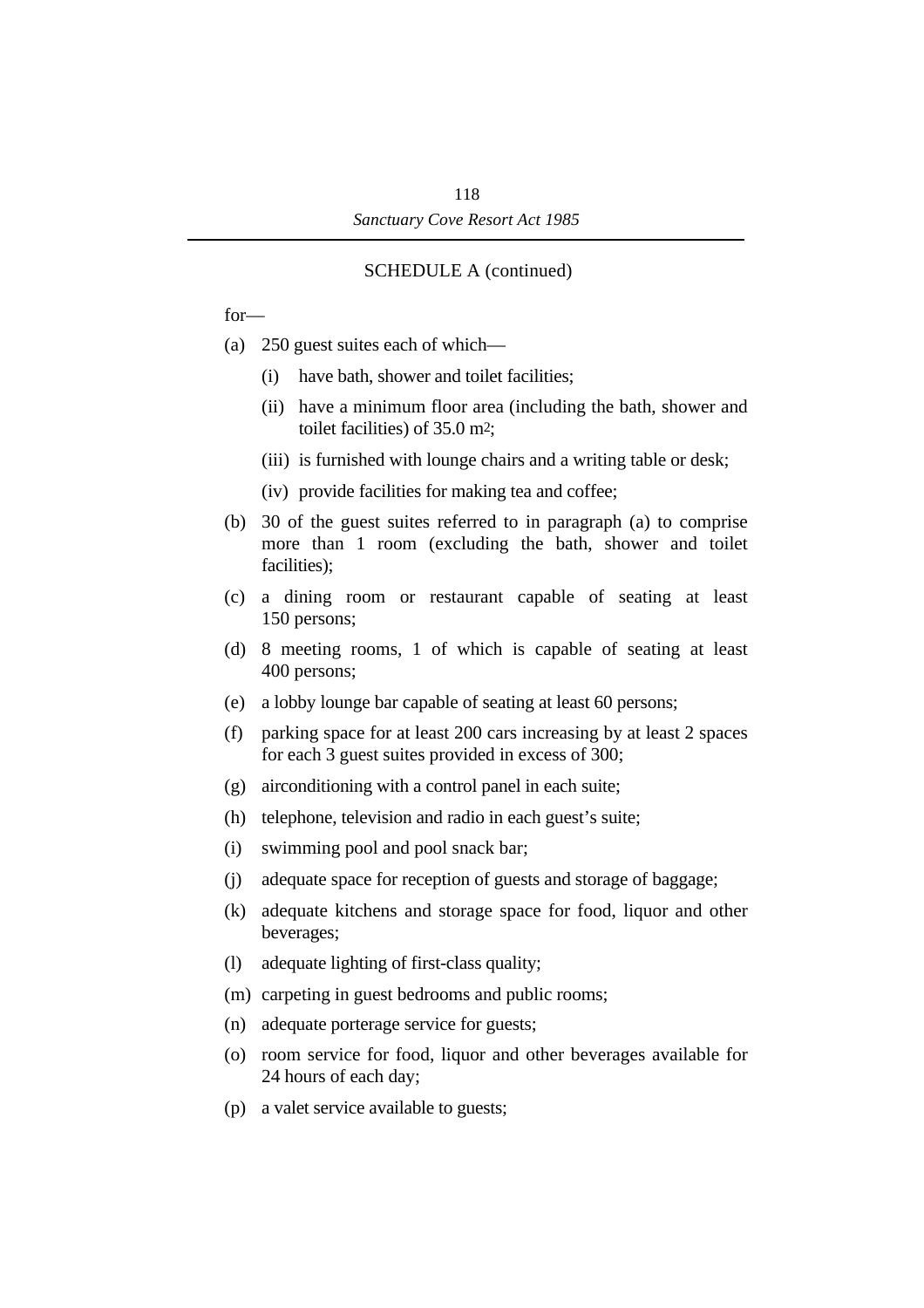- (q) a medical service available to guests;
- (r) adequate access and parking or buses and taxis for the setting down and picking up of passengers.
- **"lake**" means a body of water whether occurring naturally or artificially constructed, used or intended to be used primarily for ornamental or recreational purposes.
- **"landscaping"** means the treatment of land for the purpose of enhancing or protecting the amenities of any part of the site and the locality in which it is situated by—
	- (a) screening by fences, walls or other means; or
	- (b) planting of trees, hedges, shrubs or grass; or
	- (c) forming of banks, terraces or other earthworks; or
	- (d) laying out of gardens or courts; or
	- (e) constructing walkways or tracks.
- **"licensed premises"** means premises in respect of which a license has been issued under the *Liquor Act 1992*.
- **"liquid fuel depot"** means premises used or intended to be used for the storage and distribution of flammable or combustible liquids, which premises are required to be licensed under the *Building Act 1975*.
- **"marina"** means a building or other structure erected in a harbour facility used for the mooring, servicing, provisioning and fuelling of marine vessels.
- **"motel"** means a building or group of buildings within the same curtilage suitable for and used or intended to be used for the temporary accommodation of travellers and includes restaurant facilities on the same site for use by persons accommodated in the motel.
- **"outdoor entertainment"** includes the conducting or performing outdoors of the following—
	- exhibitions
	- **fairs**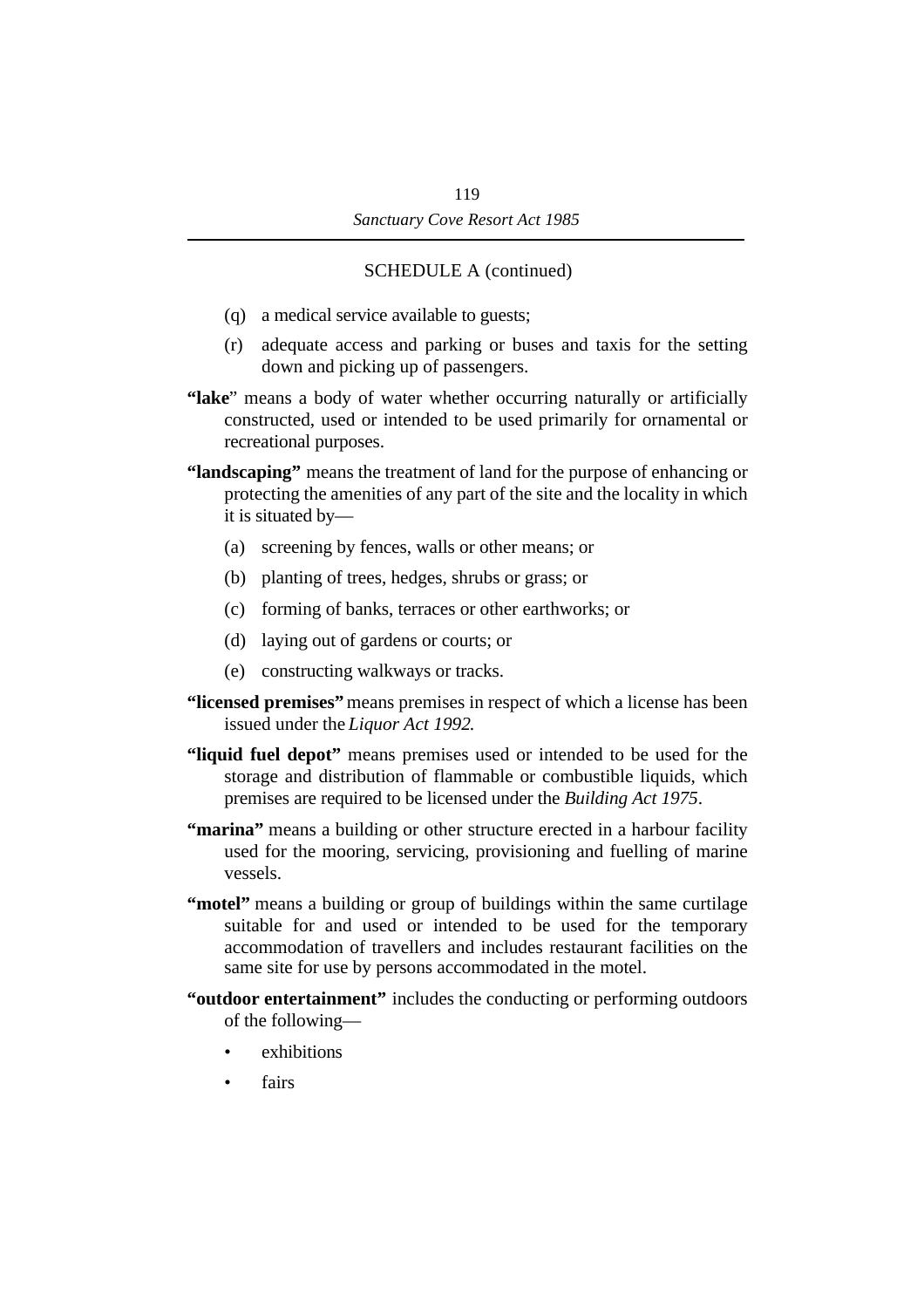- marine aquaria
- promotional activities
- zoological gardens.

**"park"** means land which is provided for use or intended for use for open air recreation and which—

- (a) has been ornamentally laid out or repaired; or
- (b) is maintained so as to preserve or enhance its natural beauty; or
- (c) has been prepared or is maintained as a grassed or landscaped area;

and includes facilities provided on the land for the enjoyment or convenience of visitors to the park including—

- (d) exercise or light refreshment booths; or
- (e) picnic places, places for enjoying views, nature areas, vehicular parking areas and footways; or
- (f) shelters and other public conveniences; or
- (g) children's play areas.
- **"place of assembly"** means land or premises used or intended for use as a music hall, concert hall, theatre, dance hall or place of public assembly whether or not used for purposes of gain.
- **"place of worship"** means premises used or intended for use primarily for religious activities.
- **"plant nursery"** means premises used or intended for use for the purpose of propagating and nurturing of flowers, grasses, shrubs or trees to be used in connection with the landscaping of the site or used for the interior decorating of any premises contained within the site and includes the purpose of growing of plants for gain and the storage of materials necessarily required in association with landscaping.

**"premises"** means land, building or other structure or any part thereof.

**"recreation"** includes—

**boating**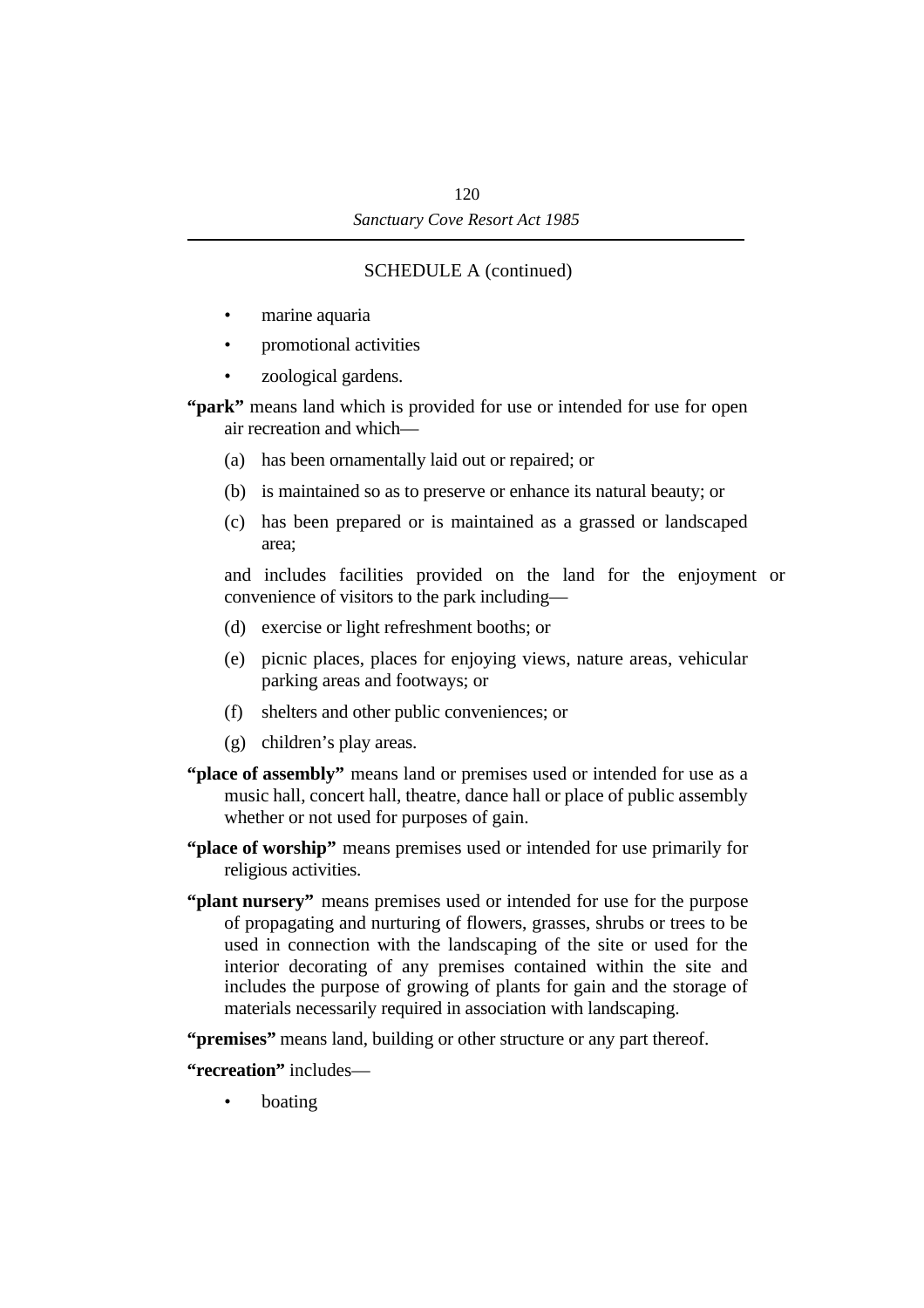- bowling
- bush walking
- fishing
- golfing
- swimming
- tennis.
- **"recreation club"** means a club where the principal area of interest of persons resorting thereto relates to sporting activities, but does not include a yacht club.
- **"service station"** means premises used or intended for use for the fuelling of motor vehicles involving the sale by retail of motor fuel, whether or not the premises are also used or intended for use for—
	- (a) the sale by retail of any 1 or more of the following—
		- (i) motor fuel for boats;
		- (ii) motor fuel for motor mowers;
		- (iii) lubricating oils and greases;
		- (iv) batteries;
		- (v) power and lighting kerosene;
	- (b) the carrying out of any 1 or more of the following—
		- (i) the removal, exchange and fitting of tyres;
		- (ii) minor repairs to tyres and tubes or either of them;
		- (iii) the supply of air;
		- (iv) the charging of batteries;
		- (v) the lubrication of motor vehicles;
		- (vi) running repairs to a motor vehicle being of a minor nature;
		- (vii) the washing or cleaning of motor vehicles other than by the use or operation of an automatic or partly automatic process using mechanically operated brushes and washers or either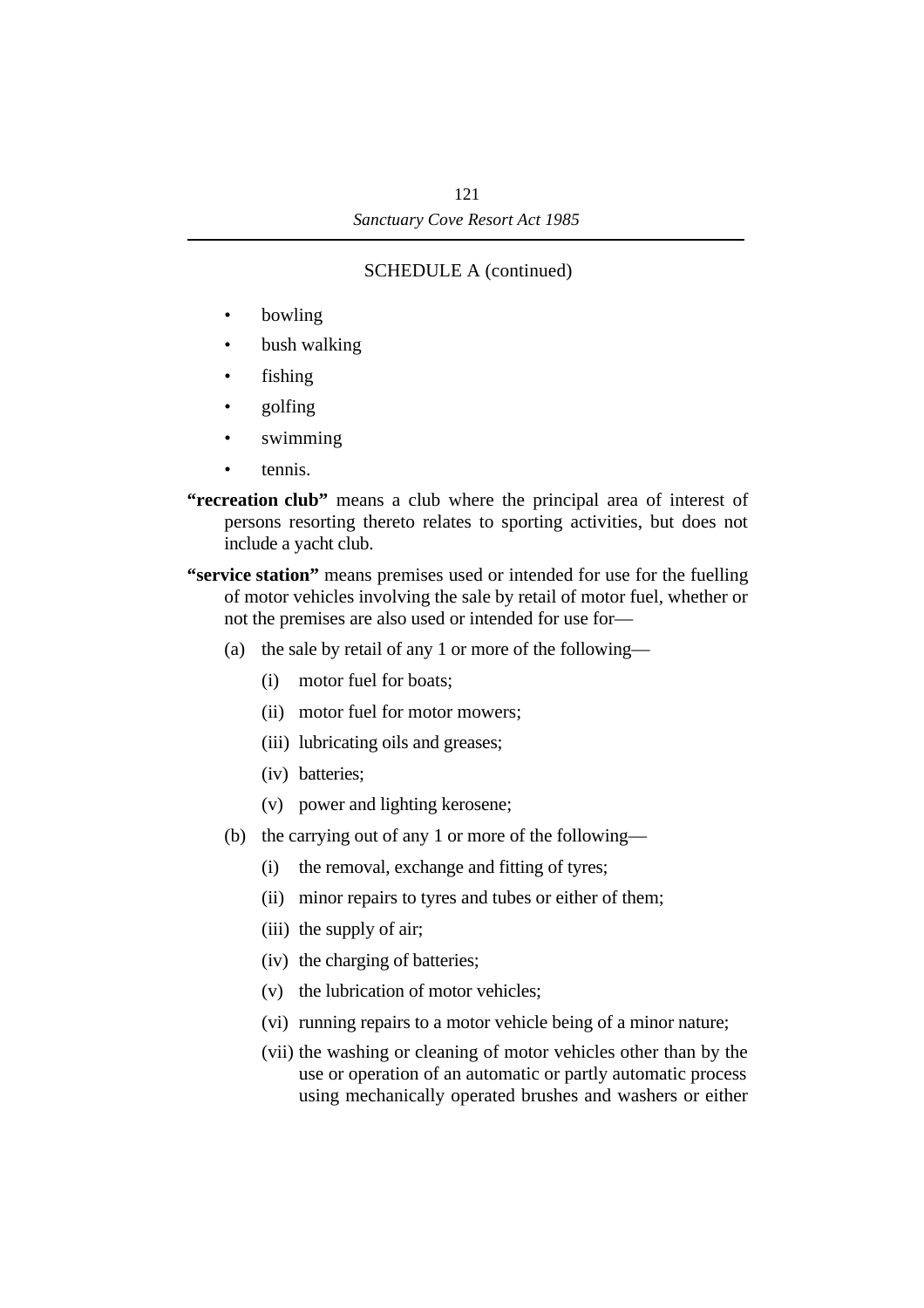of them and air jet dryers.

- **"shop"** includes any premises used or intended for use for the purpose of displaying or offering goods for sale by retail and includes a hairdressing salon, a barber's shop, a coin-operated laundry and premises for the reception or return of goods deposited for washing, cleaning or repairing.
- **"site maintenance depot"** means premises used or intended for use for the garaging, servicing and fuelling of any plant and equipment required in connection with the ongoing maintenance of the site including the storage of materials (including fertilisers, pesticides and the like) associated with such maintenance.
- **"special dwelling house"** means a structure constructed or designed to be constructed as a dwelling house which structure is upon land comprising a lot on a group titles plan the foundations of which structure extend from lands above high-water mark to land below low-water mark.
- **"thoroughfare"** means any land used or intended for use to facilitate the traffic of vehicles usually passing on public roads.
- **"transport terminal"** means premises used or intended for use for the loading of goods and people, for transport whether by road, water or air.
- **"utility undertaking"** includes any of the following services—
	- (a) transport by rail, road, air or water;
	- (b) undertakings for the supply of water, hydraulic power, electricity or gas or the provision of radio broadcasting, television, telephone, sewerage or drainage services.
- **"vehicular parking area"** means premises used or intended for use solely for the parking or storage of motor vehicles, other transport vehicles, recreation vehicles and boat trailers.
- **"veterinary surgery"** means premises used or intended for use by a veterinary surgeon in the practice of the veterinary surgeon's profession.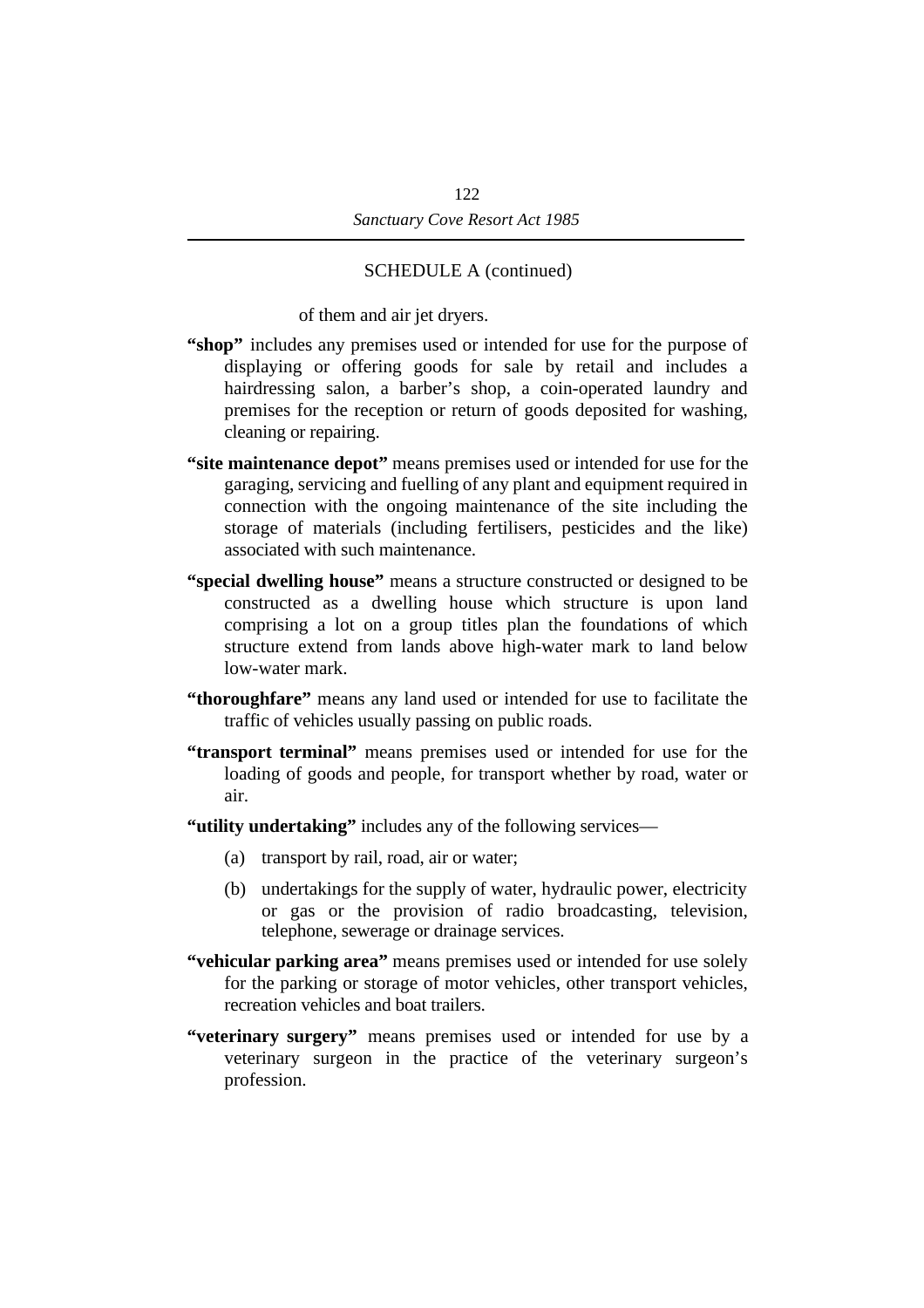- **"visitor information centre"** means premises used or intended for use for providing information on the activities and attractions available within the site.
- **"waste transfer facility"** means premises used or intended for use for the reception and compaction of refuse and garbage collected within the Sanctuary Cove Resort and for loading compacted refuse and garbage upon conveyances for removal from Sanctuary Cove Resort and includes offices and facilities for sheltering, securing, maintaining and repairing conveyances and other machinery used in conveying or compacting refuse and garbage.
- **"water recreation"** includes any land, buildings or other structures or part thereof used for beach and water-oriented recreation including changing rooms, toilets, lifesaving, first aid and kiosk facilities and facilities for the rental of water sports equipment.
- **"yacht club"** means any club where the principal area of interest of persons resorting thereto relates to yachting, boating or marine activities.

**2.** Within a zone, buildings and other structures may be used or erected and land may be used without the consent of the Albert Shire Council for any of the purposes set out in the following table under the heading of that zone.

### **Table**

*Harbour Zone* Catering facilities Commercial premises Educational establishments Fauna park Harbour facility Landscaping Licensed premises Liquid fuel depot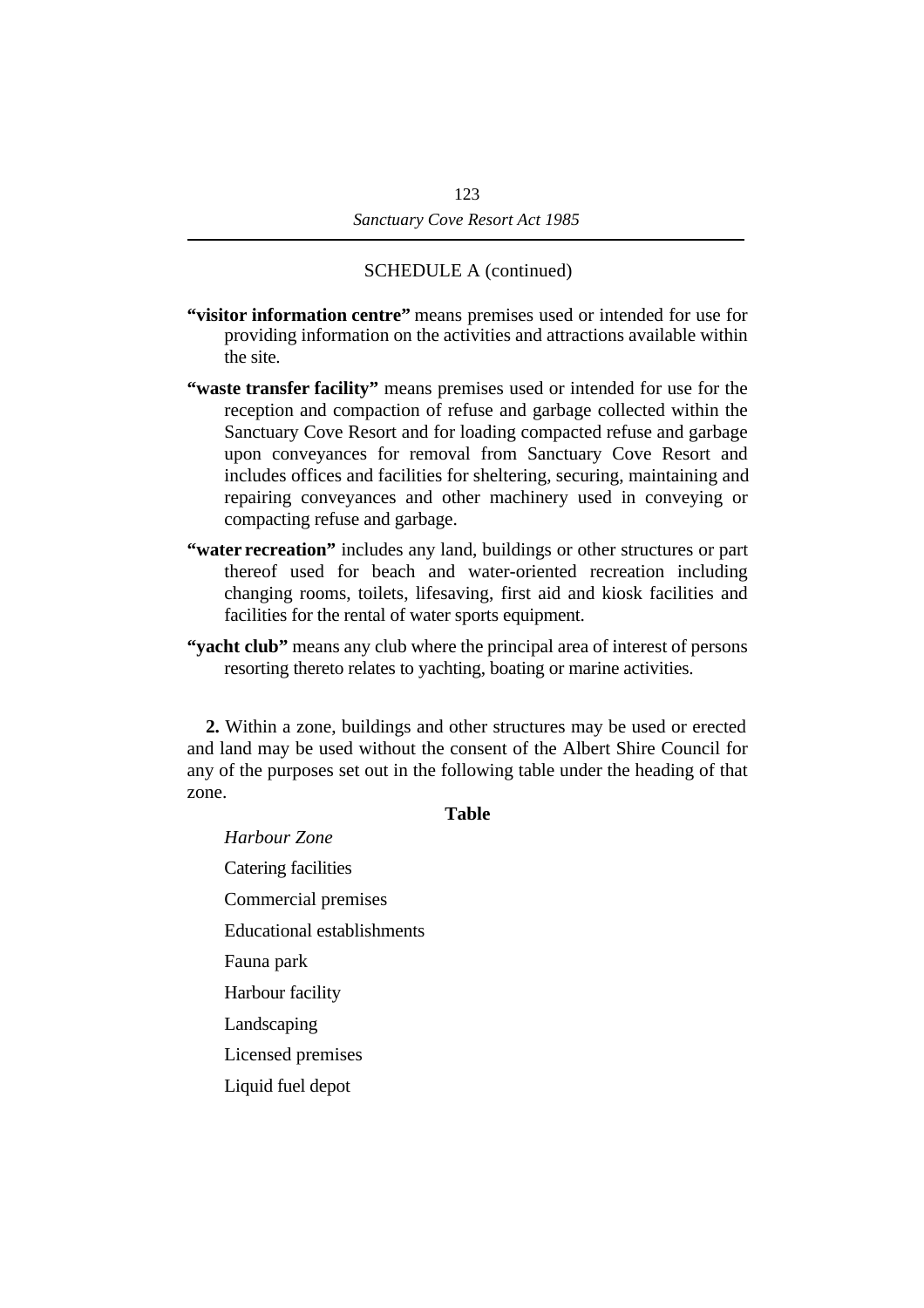Marina Outdoor entertainment Recreation Service station Shop Transport terminal Utility undertaking Vehicular parking area Visitor information centre Water recreation Yacht club

### *Floating Dwelling House Zone*

Floating dwelling house Harbour facility Landscaping Utility undertaking Vehicular parking area

*Village Zone* Accommodation units Brewery Car hire premises Catering facilities Child care centre Commercial premises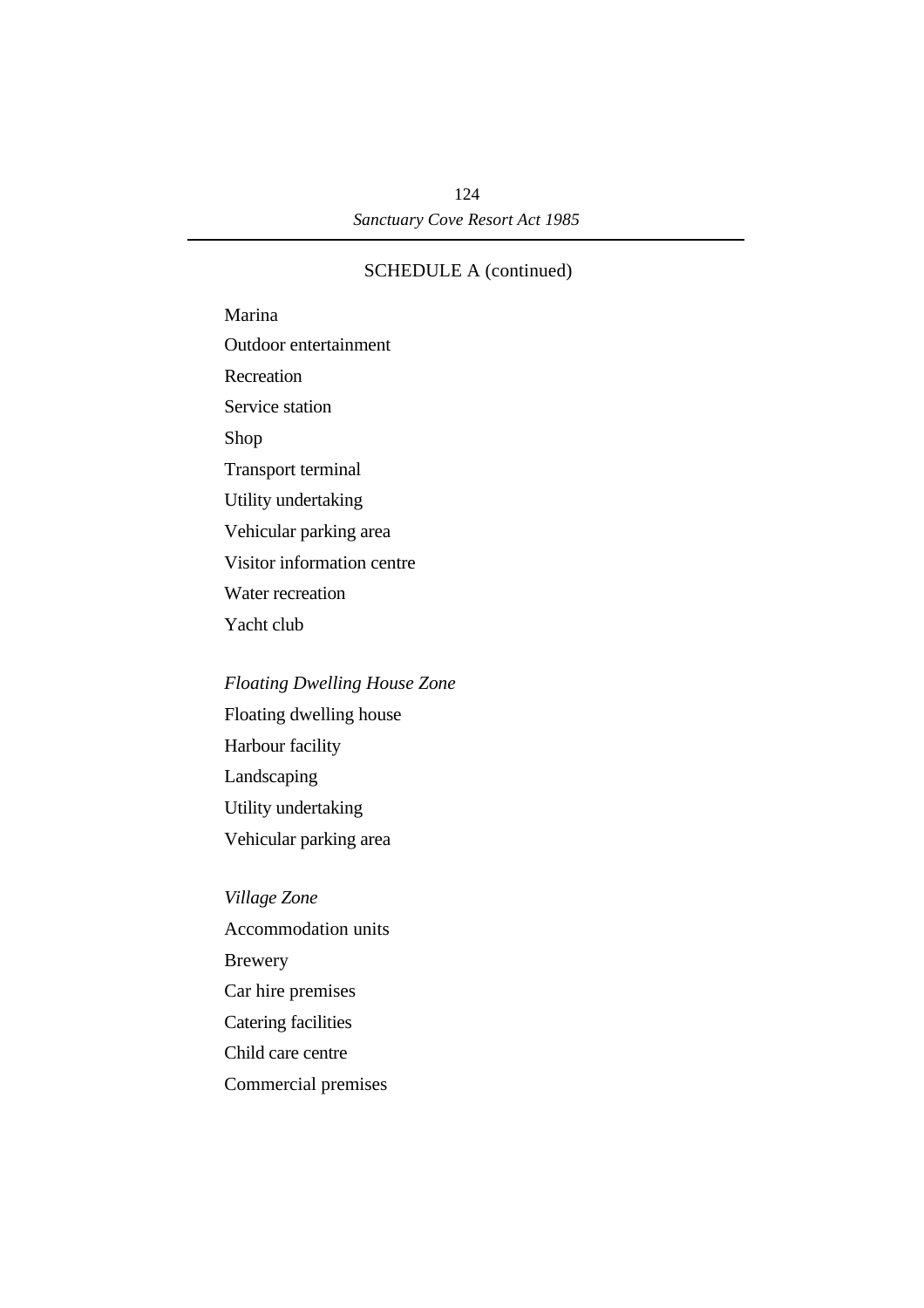Educational establishment Harbour facility Health care institution Indoor entertainments Lake Landscaping Licensed premises Liquid fuel depot Outdoor entertainment Park Place of assembly Place of worship Service station Shop Thoroughfare Transport terminal Utility undertaking Vehicular parking area Veterinary surgery Visitor information centre Water recreation *International Hotel Zone* Accommodation units

Car hire premises

Catering facilities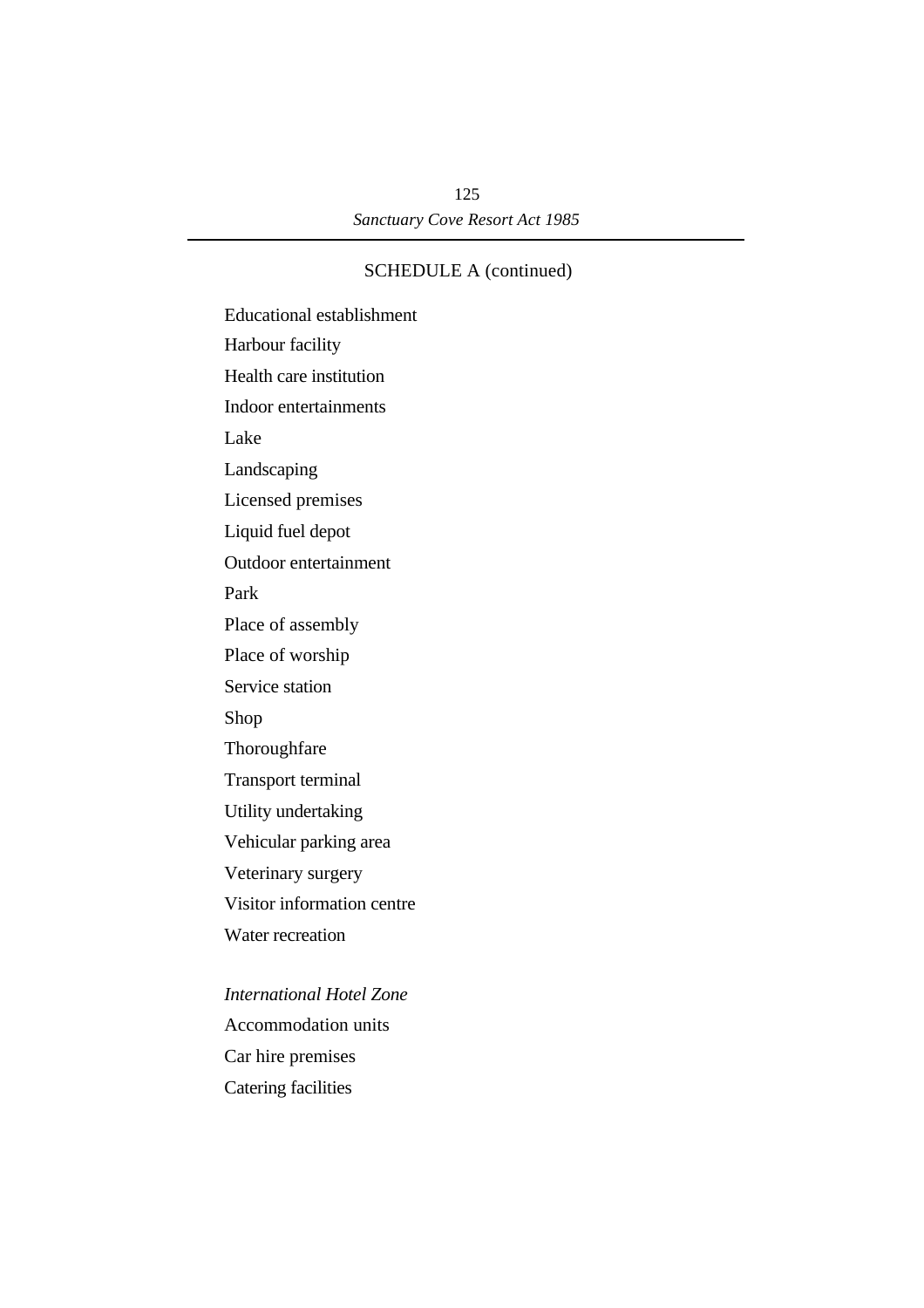Commercial premises Harbour facility Indoor entertainments International hotel Lake Landscaping Licensed premises Liquid fuel depot **Motel** Outdoor entertainment Recreation Service station Shop Site maintenance depot Thoroughfare Utility undertaking Vehicular parking area Visitor information centre Water recreation *Golf Course Zone* Catering facilities Club Gatehouse Indoor entertainments Lake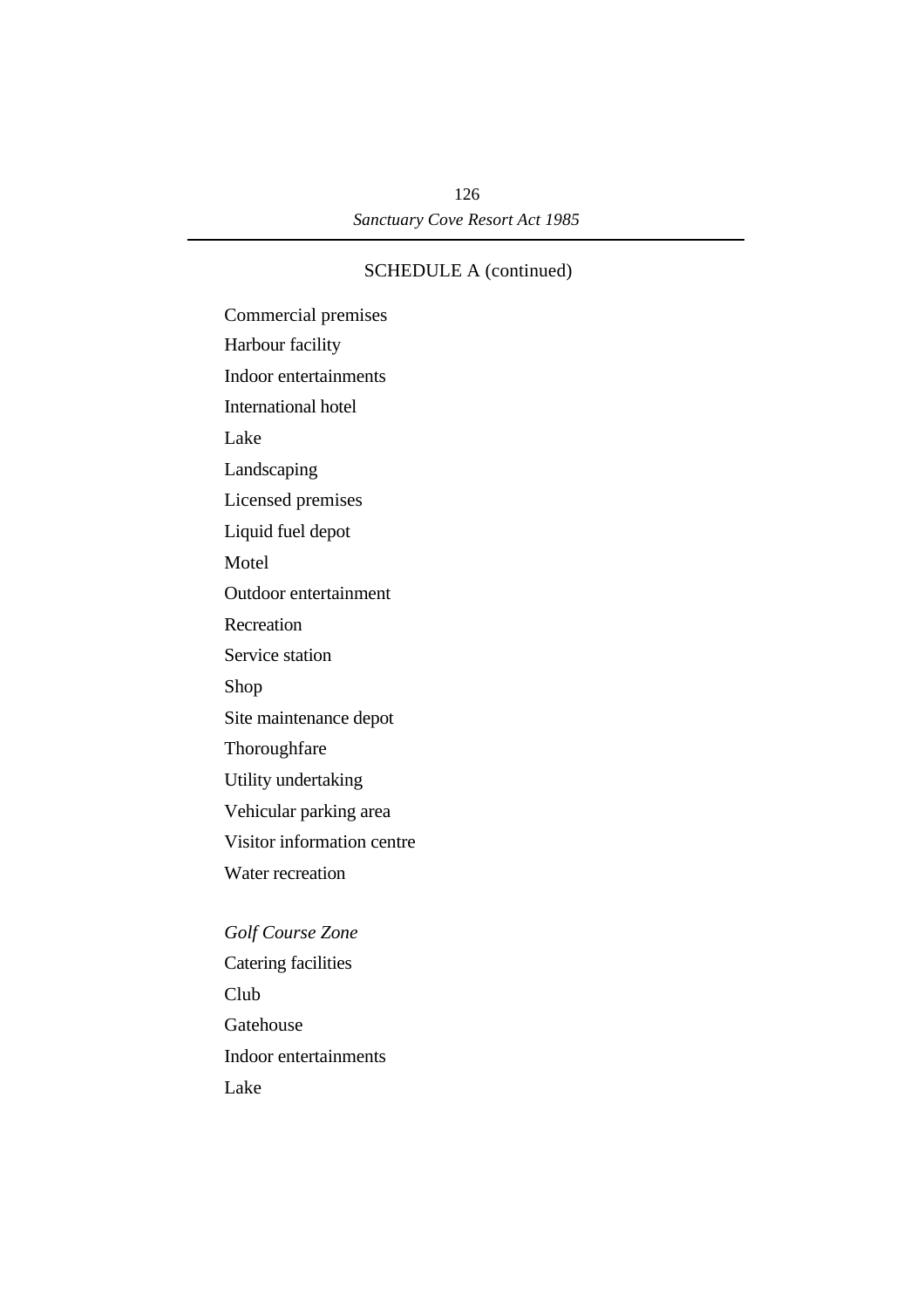Landscaping Licensed premises Liquid fuel depot Outdoor entertainment Plant nursery **Recreation** Shop Site maintenance depot Thoroughfare Utility undertaking Vehicular parking area

# *Recreation Club Zone* Accommodation units Catering facilities Child care centre Club Dwelling house Gatehouse Indoor entertainments Lake Landscaping Licensed premises Liquid fuel depot Outdoor entertainment Plant nursery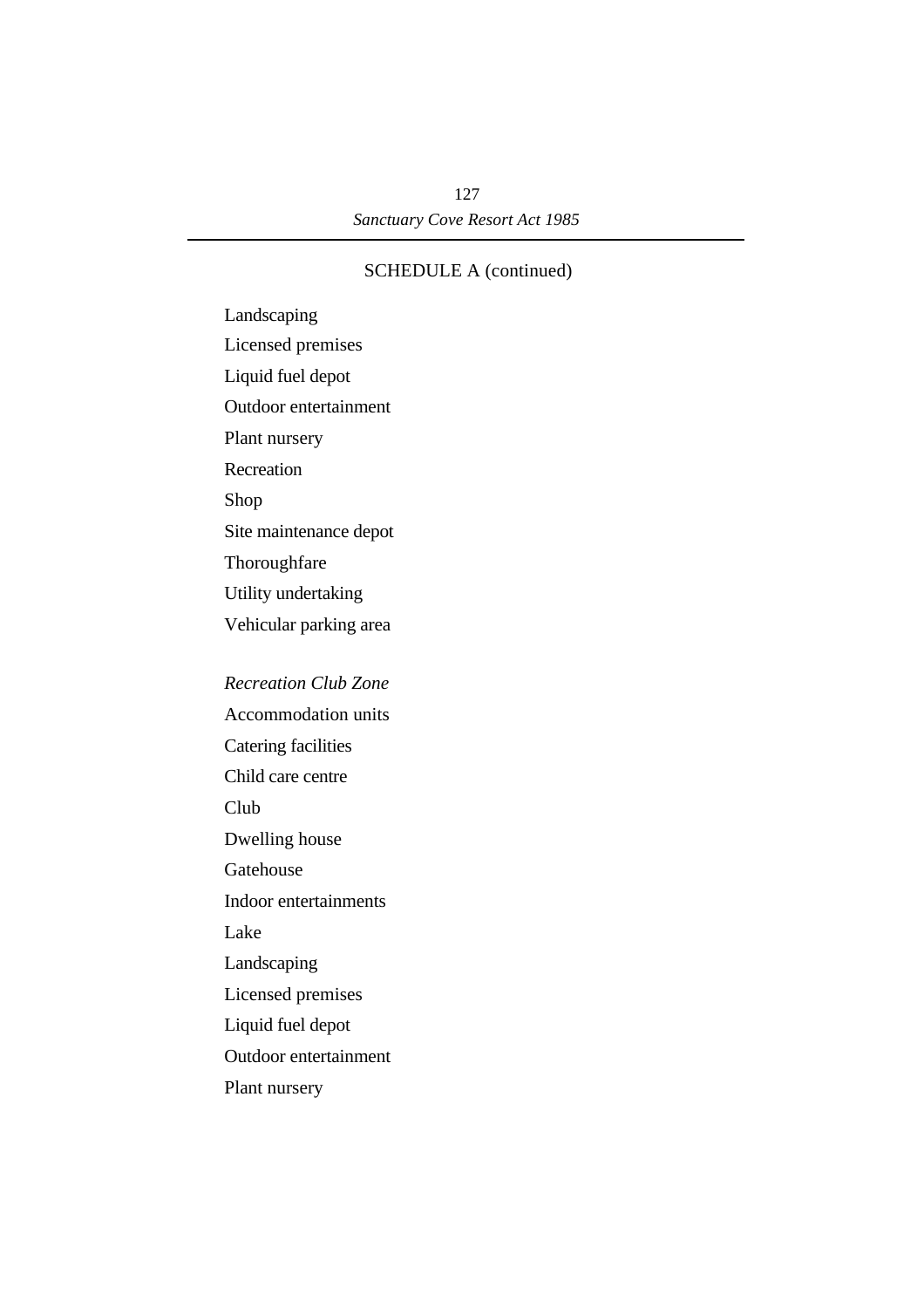Recreation Recreation club Service station Shop Site maintenance depot Thoroughfare Utility undertaking Vehicular parking area

*Harbour, River and Waterfront Residential Zone*

Accommodation units Dwelling house Gatehouse Harbour facility Lake Landscaping Park Recreation Special dwelling house Thoroughfare Utility undertaking Vehicular parking area *General Residential Zone*

Accommodation units Dwelling house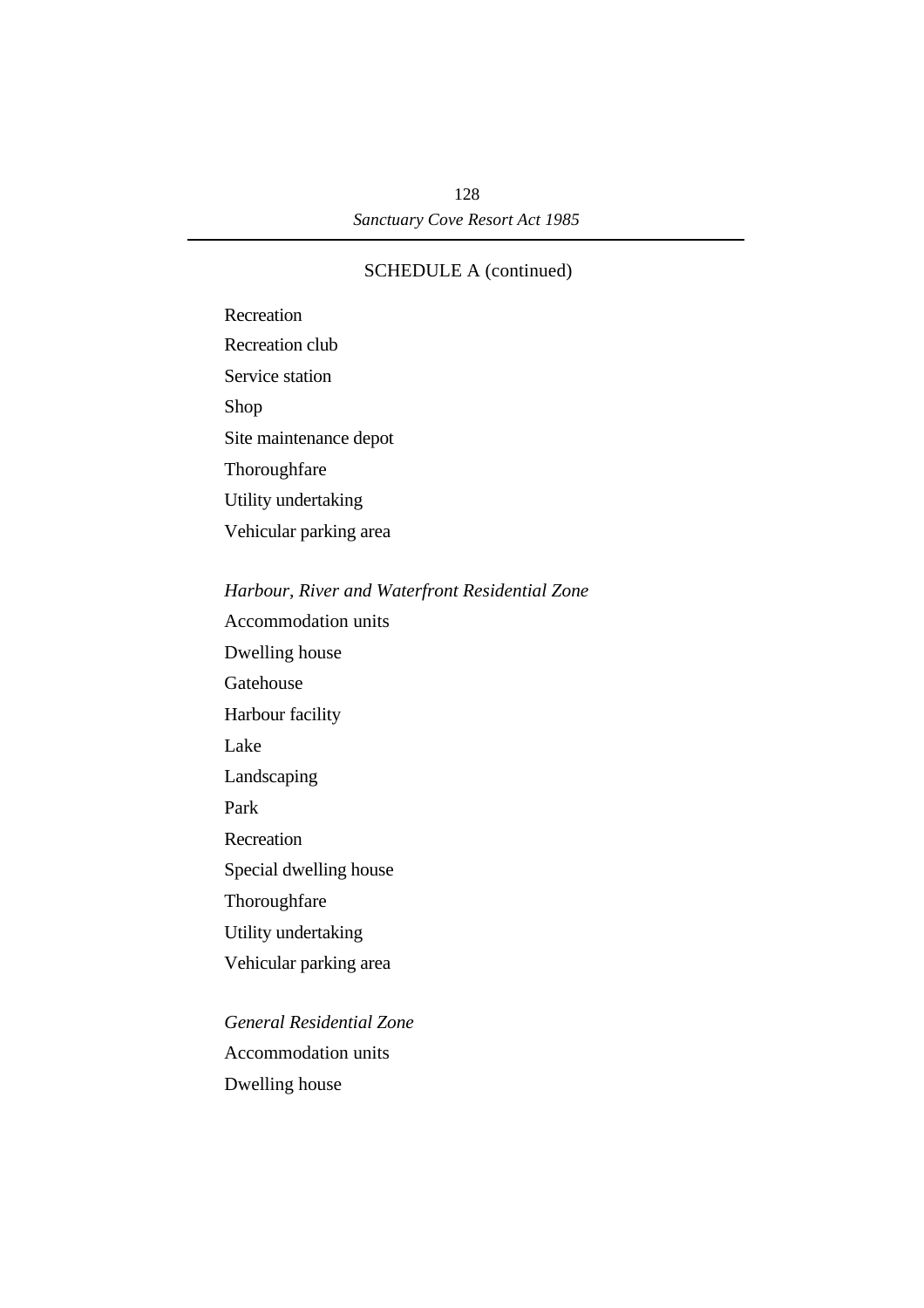Gatehouse Lake Landscaping Park Recreation Thoroughfare Utility undertaking Vehicular parking area

# *Primary Thoroughfare Zone*

Gatehouse Lake Landscaping Park Site maintenance depot Thoroughfare Utility undertaking Vehicular parking area

# *Administration Zone*

Catering facilities Commercial premises Commissary Helipad Landscaping

Liquid fuel depot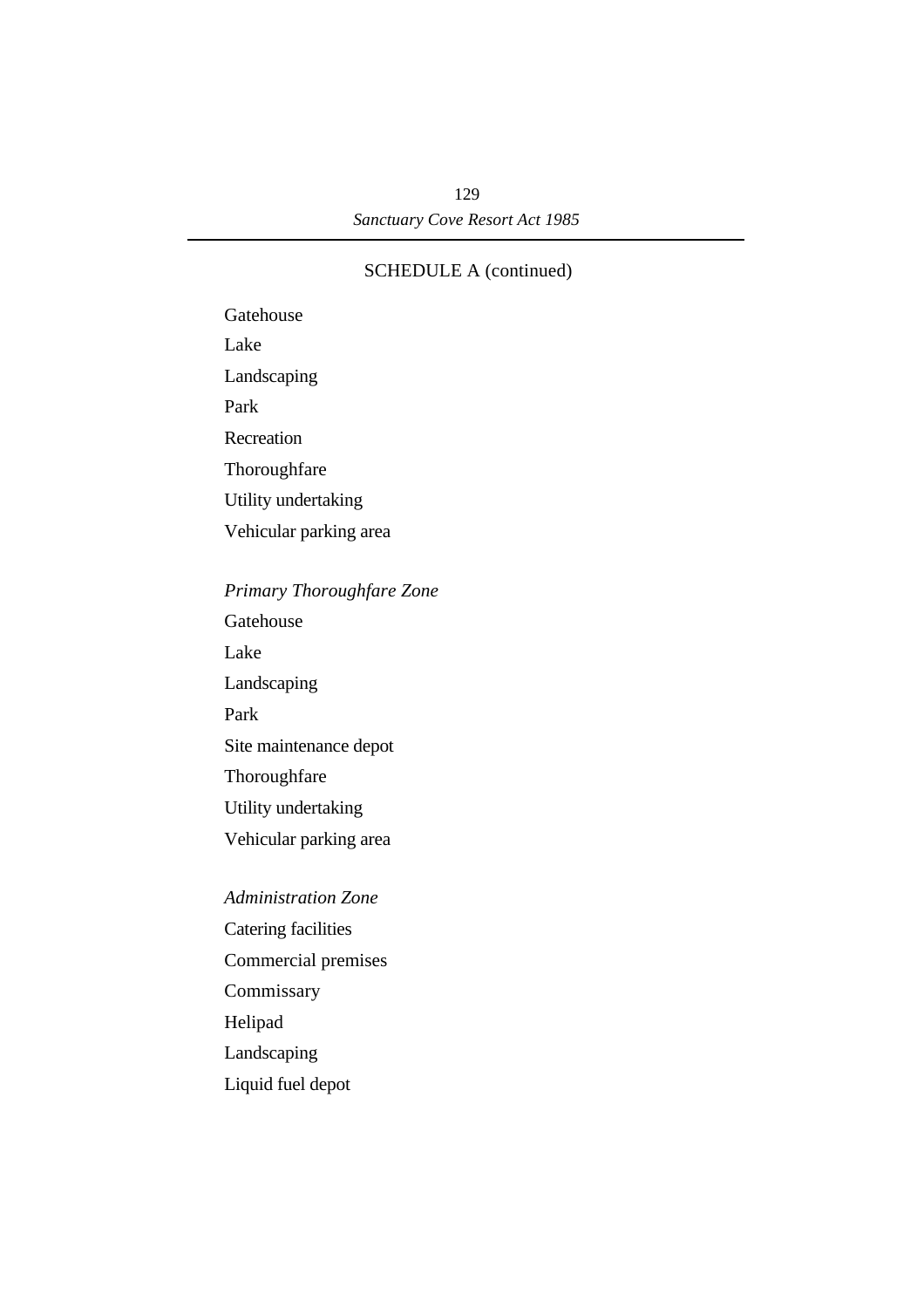Park Plant nursery Service station Site maintenance depot Thoroughfare Transport terminal Utility undertaking Vehicular parking area Visitor information centre Waste transfer facility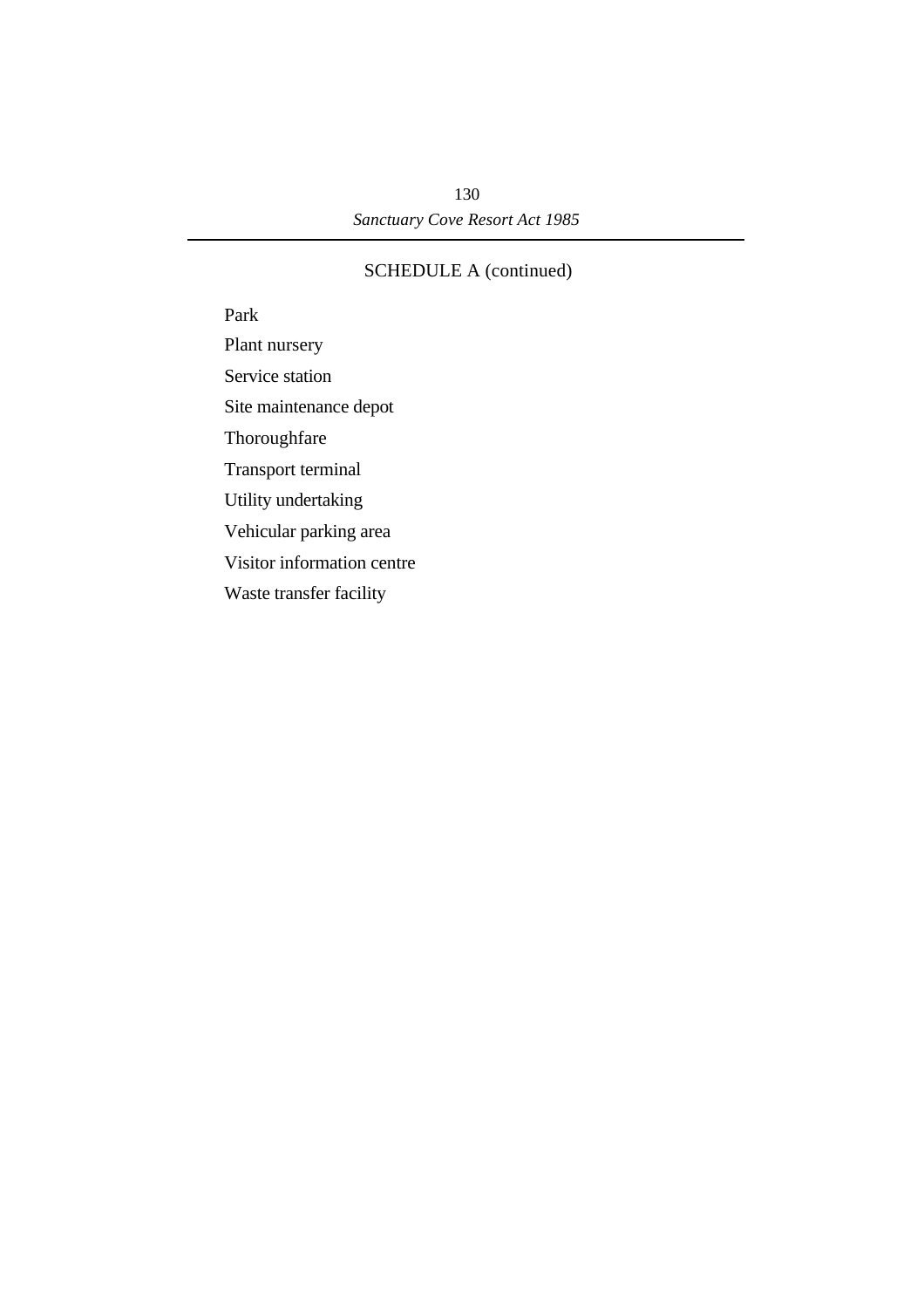# **¡SCHEDULE B**

# **†THE SITE\***

# **¡SCHEDULE C**

# **†ZONES OF THE SITE\***

# **¡SCHEDULE D**

# **†ADJACENT SITE PLAN\***

# **¡SCHEDULE E**

# **†ZONES OF THE ADJACENT SITE\***

<sup>\*</sup> Fold out maps of schedules B to E appear in the printed copy of this reprint. The size of these maps precludes inclusion in the electronic version.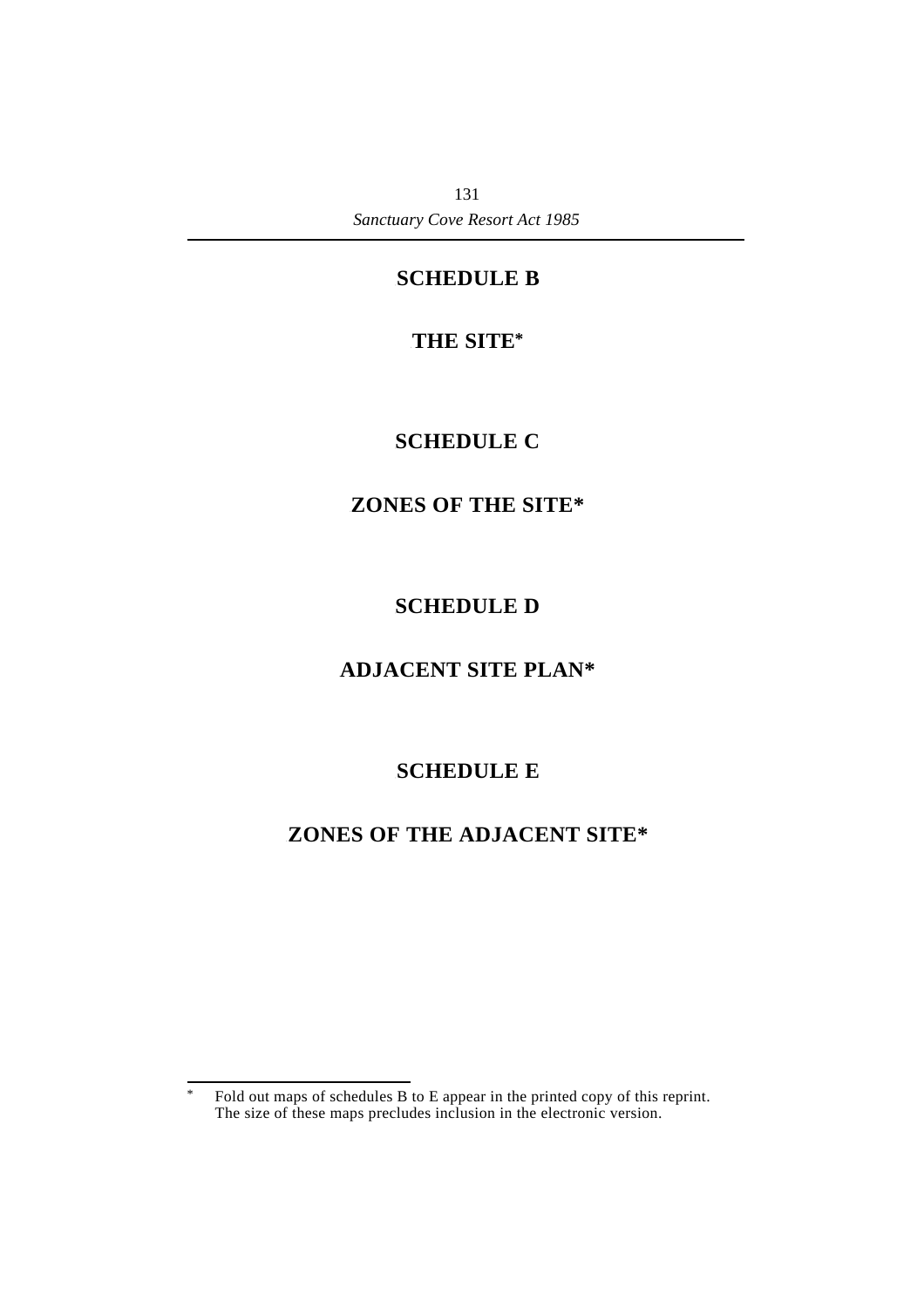# **†ENDNOTES**

# **´1 Index to endnotes**

|   | Page |
|---|------|
| 2 |      |
|   |      |
|   |      |
|   |      |
|   |      |
|   |      |

# **´2 Date to which amendments incorporated**

This is the reprint date mentioned in the Reprints Act 1992, section 5(c). Accordingly, this reprint includes all amendments that commenced operation on or before 6 April 2000. Future amendments of the Sanctuary Cove Resort Act 1985 may be made in accordance with this reprint under the Reprints Act 1992, section 49.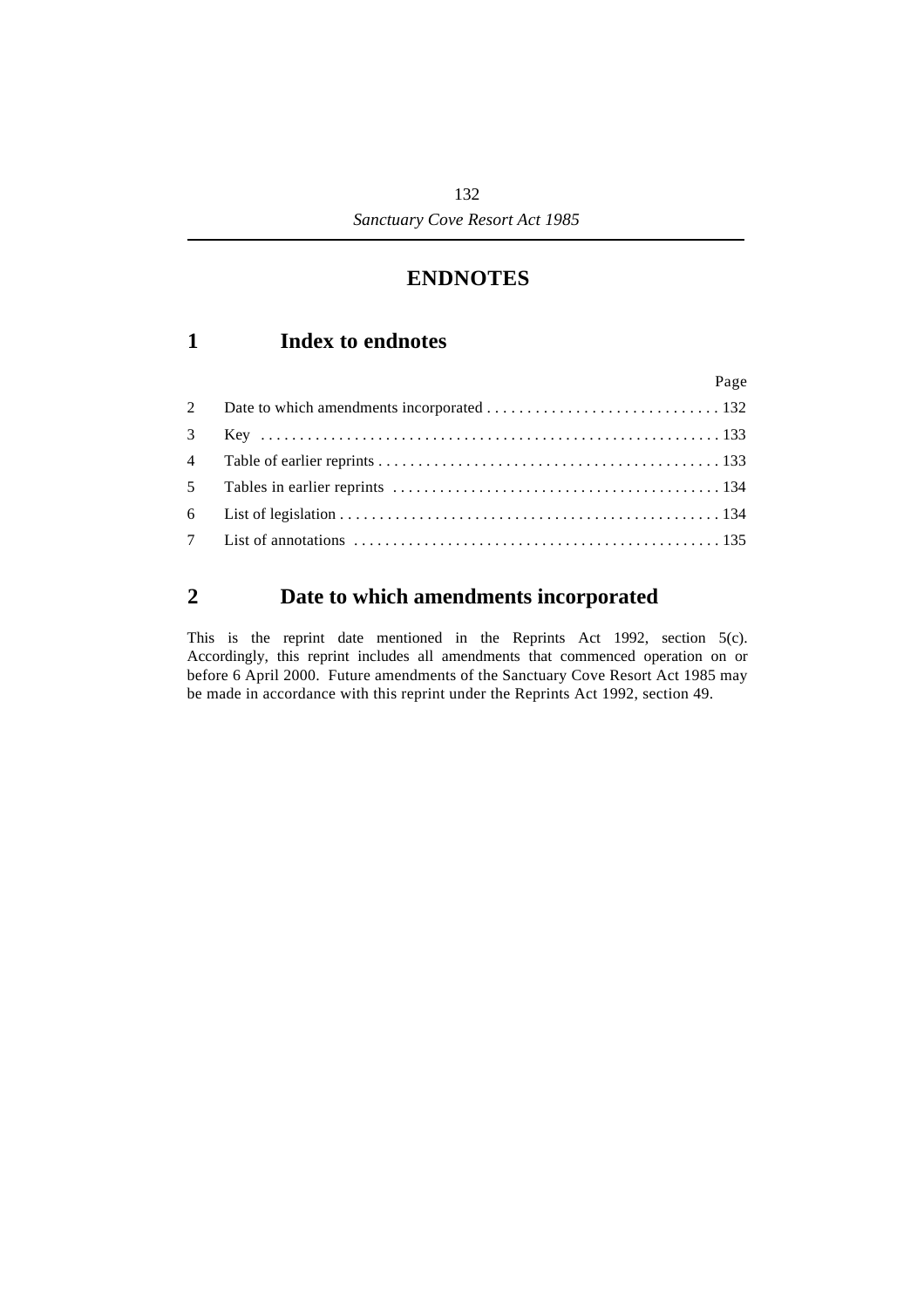# **´3 Key**

**Key to abbreviations in list of legislation and annotations**

| $=$      | <b>Acts Interpretation Act 1954</b> | (prev)     | $=$ | previously                            |
|----------|-------------------------------------|------------|-----|---------------------------------------|
| $=$      | amended                             | proc       | $=$ | proclamation                          |
| $=$      | amendment                           | prov       | $=$ | provision                             |
| $\equiv$ | chapter                             | pt         | $=$ | part                                  |
| $=$      | definition                          | pubd       | $=$ | published                             |
| $=$      | division                            | R[X]       | $=$ | <b>Reprint No.[X]</b>                 |
| $\equiv$ | expires/expired                     | RA         | $=$ | <b>Reprints Act 1992</b>              |
| $\equiv$ | gazette                             | reloc      | $=$ | relocated                             |
| $\equiv$ | heading                             | renum      | $=$ | renumbered                            |
| $=$      | inserted                            | rep        | $=$ | repealed                              |
| $\equiv$ | lapsed                              | s          | $=$ | section                               |
| $=$      | notified                            | sch        | $=$ | schedule                              |
| $=$      | order in council                    | sdiv       | $=$ | subdivision                           |
| $=$      | omitted                             | <b>SIA</b> | $=$ | <b>Statutory Instruments Act 1992</b> |
| $=$      | original                            | <b>SIR</b> | $=$ | <b>Statutory Instruments</b>          |
| $=$      | page                                |            |     | <b>Regulation 1992</b>                |
| $=$      | paragraph                           | SL         | $=$ | subordinate legislation               |
| $=$      | preceding                           | sub        | $=$ | substituted                           |
| $=$      | present                             | unnum      | $=$ | unnumbered                            |
| $=$      | previous                            |            |     |                                       |
|          |                                     |            |     |                                       |

# **´4 Table of earlier reprints**

### TABLE OF EARLIER REPRINTS

[If a reprint number includes a roman letter, the reprint was released in unauthorised, electronic form only.]

| Reprint No. | Amendments included    | Reprint date     |  |
|-------------|------------------------|------------------|--|
| 1           | to Act No. 114 of 1989 | 28 April 1994    |  |
| 1 A         | to Act No. 57 of 1995  | 16 July 1996     |  |
| 1B          | to Act No. 17 of 1997  | 21 October 1997  |  |
| 2           | to Act No. 17 of 1997  | 17 February 1998 |  |
| 2A          | to Act No. 30 of 1999  | 10 August 1999   |  |
| 3           | to Act No. 30 of 1999  | 31 January 2000  |  |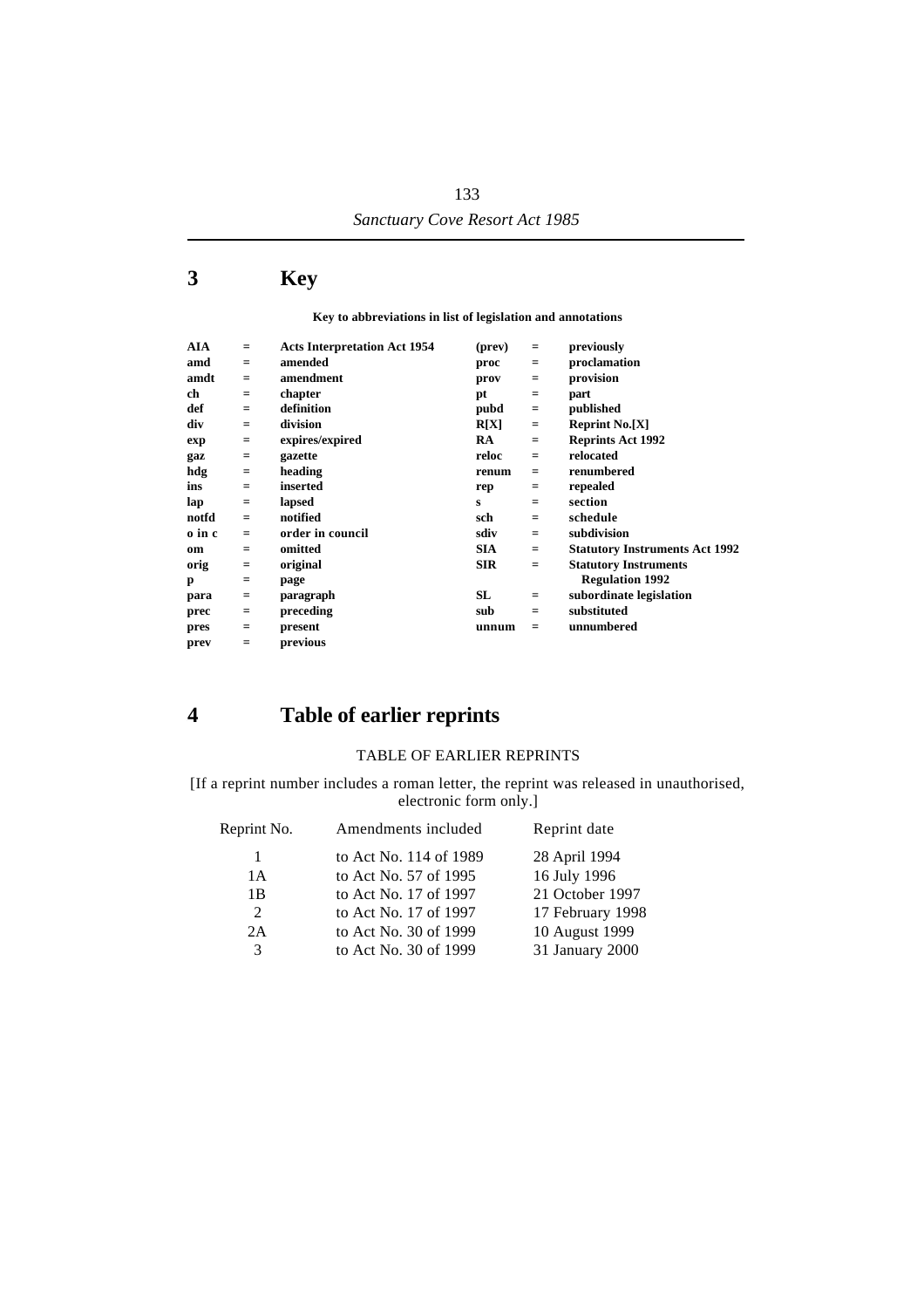# **´5 Tables in earlier reprints**

### TABLES IN EARLIER REPRINTS

| Name of table                     | Reprint No. |
|-----------------------------------|-------------|
| Changed citations and remade laws |             |
| Changed names and titles          |             |
| Corrected minor errors            |             |
| Obsolete and redundant provisions |             |
| Renumbered provisions             |             |

# **´6 List of legislation**

### **Sanctuary Cove Resort Act 1985 No. 79**

date of assent 18 November 1985 ss 1–2 commenced on date of assent remaining provisions commenced 7 December 1985 (proc pubd gaz 7 December 1985 p 1903)

as amended by—

### **Sanctuary Cove Resort Act Amendment Act 1986**

date of assent 6 March 1986 commenced on date of assent

### **Sanctuary Cove Resort Act Amendment Act 1987**

date of assent 30 April 1987 commenced on date of assent

**Sanctuary Cove Resort Act Amendment Act (No. 2) 1987 No. 91**

date of assent 3 December 1987 commenced on date of assent

### **Sanctuary Cove Resort Act Amendment Act 1989 No. 114**

date of assent 31 October 1989 commenced on date of assent

### **Transport Infrastructure Amendment Act (No. 2) 1994 No. 49 ss 1–2, 6 sch 2** date of assent 14 September 1994 ss 1–2 commenced on date of assent remaining provisions commenced 18 November 1994 (1994 SL No. 399)

### **Building Units and Group Titles Act 1994 No. 69 ss 1–2, 229 sch 2**

date of assent 1 December 1994 ss 1–2 commenced on date of assent remaining provisions never proclaimed into force and rep 1995 No. 58 s 5(1) sch 7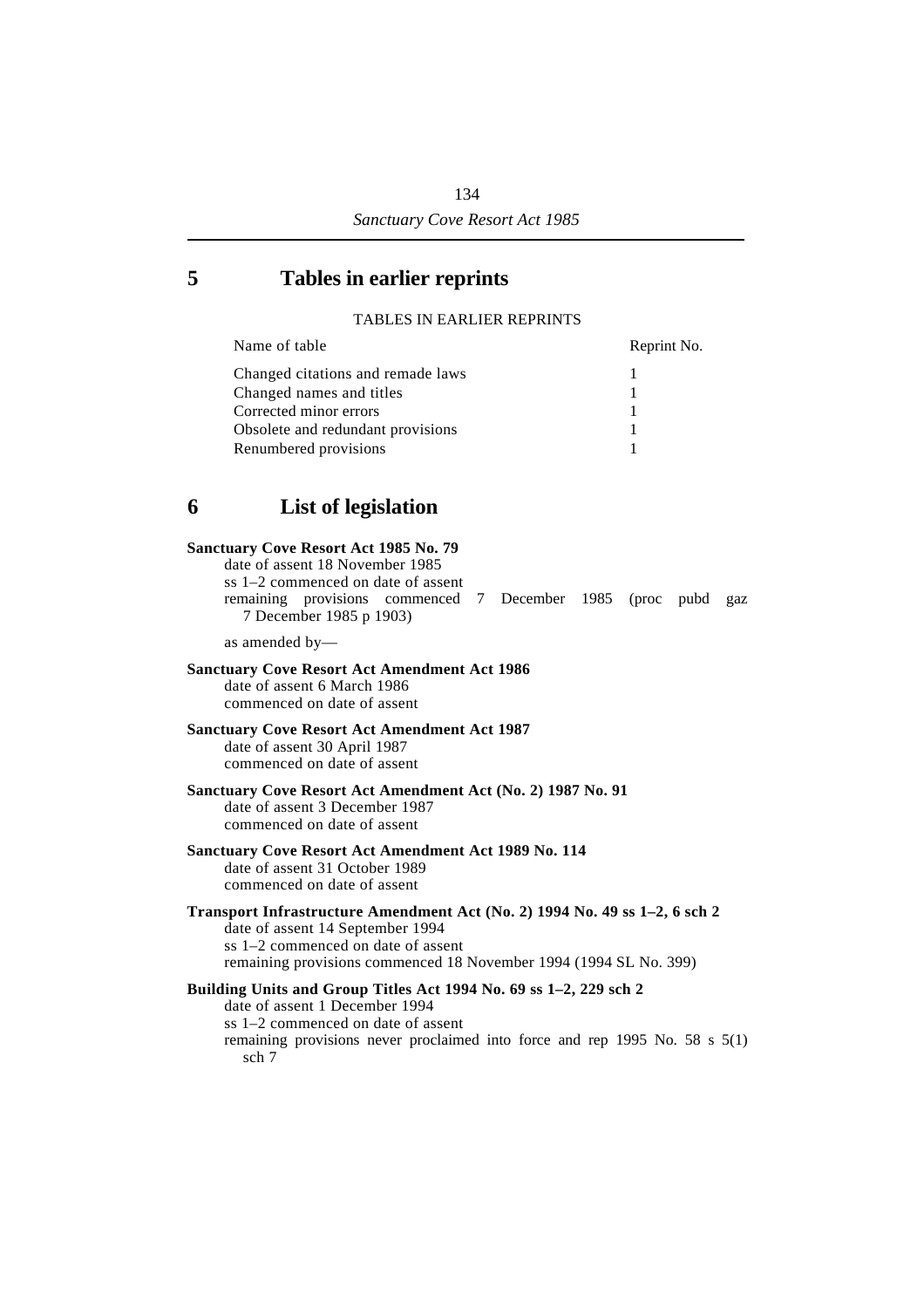|                | Land Act 1994 No. 81 ss 1-2, 525 sch 3<br>date of assent 1 December 1994<br>commenced on date of assent                                                                                                                                                                                                                                                                                                                                                                                                                                                                                                                                |
|----------------|----------------------------------------------------------------------------------------------------------------------------------------------------------------------------------------------------------------------------------------------------------------------------------------------------------------------------------------------------------------------------------------------------------------------------------------------------------------------------------------------------------------------------------------------------------------------------------------------------------------------------------------|
|                | Statute Law Revision Act 1995 No. 57 ss 1–2, 4 sch 1<br>date of assent 28 November 1995<br>commenced on date of assent                                                                                                                                                                                                                                                                                                                                                                                                                                                                                                                 |
|                | WorkCover Queensland Act 1996 No. 75 ss 1-2, 535 sch 2<br>date of assent 12 December 1996<br>ss 1–2 commenced on date of assent<br>remaining provisions commenced 1 February 1997 (1996 SL No. 442)                                                                                                                                                                                                                                                                                                                                                                                                                                    |
|                | Miscellaneous Acts (Non-bank Financial Institutions) Amendment Act 1997<br>No. 17 ss 1-2, 74 sch<br>date of assent 15 May 1997<br>ss 1-2 commenced on date of assent<br>remaining provisions commenced 1 July 1997 (1997 SL No. 163)                                                                                                                                                                                                                                                                                                                                                                                                   |
|                | Local Government and Other Legislation Amendment Act 1999 No. 30 ss 1,<br>$2(4)$ , 98 sch 3 pt 1<br>date of assent 16 June 1999<br>commenced on date of assent (see $s$ 2(4))                                                                                                                                                                                                                                                                                                                                                                                                                                                          |
|                | Police Powers and Responsibilities Act 2000 No. 5 ss 1-2(1)-(2), 373 sch 2<br>date of assent 23 March 2000<br>commenced on date of assent (see s $2(1)$ – $(2)$ )                                                                                                                                                                                                                                                                                                                                                                                                                                                                      |
| 7              | <b>List of annotations</b>                                                                                                                                                                                                                                                                                                                                                                                                                                                                                                                                                                                                             |
| s 3            | <b>Arrangement of Act</b><br>amd 1987 s 2; 1987 No. 91 s 2; 1989 No. 114 s 2<br>om R1 (see RA s $36$ )                                                                                                                                                                                                                                                                                                                                                                                                                                                                                                                                 |
| s 3A           | <b>Sanctuary Cove Resort</b><br>ins 1987 No. 91 s 3                                                                                                                                                                                                                                                                                                                                                                                                                                                                                                                                                                                    |
| s <sub>4</sub> | Interpretation<br>def "building units plan" sub 1994 No. 69 s 229 sch 2 (never proclaimed<br>into force and om 1995 No. 58 s 5(1) sch 7)<br>def "group titles plan" sub 1994 No. 69 s 229 sch 2 (never proclaimed<br>into force and om 1995 No. 58 s 5(1) sch 7)<br>def "initial lot" amd 1987 No. 91 s $4(a)$<br>def "initial plan of survey" amd 1987 No. 91 s 4(b)<br>def "initial plan of survey of the adjacent site" ins 1987 No. 91 s $4(c)$<br>def "Minister" om 1994 No. 69 s 229 sch 2 (never proclaimed into force<br>and om 1995 No. 58 s 5(1) sch 7)<br>def "plan of survey" ins 1989 No. 114 s $3(a)$<br>$1.0.6$ $(1.1)$ |

- def **"primary thoroughfare"** amd 1987 No. 91 s 4(d)
- def **"proposed use plan"** amd 1987 No. 91 s 4(e); 1989 No. 114 s 3(b)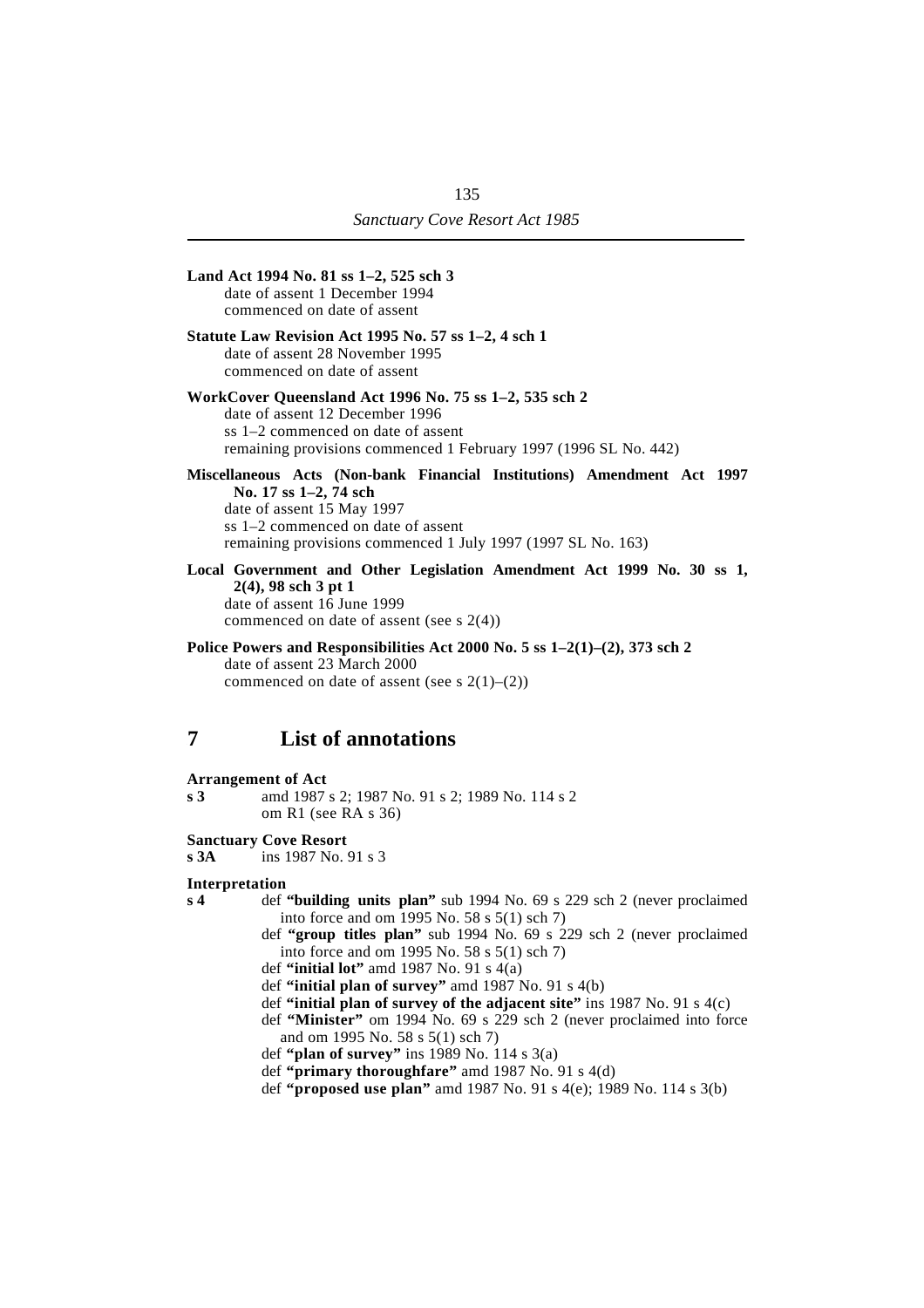def **"proposed use plan of adjacent site"** ins 1987 No. 91 s 4(f); 1989 No. 114 s 3(c) def **"residential zone"** amd 1987 No. 91 s 4(g) def **"secondary thoroughfare"** sub 1987 s 3 def **"zone"** amd 1987 No. 91 s 4(h) **Proposed use plan s 8** amd 1987 s 4; 1987 No. 91 s 5; 1989 No. 114 s 4 **Town planning provisions s 9** amd 1987 No. 91 s 6 **Initial subdivision within the site s 10** amd 1987 s 5; 1987 No. 91 s 7; 1989 No. 114 s 5 **Effect of registration of initial plan of survey s 11** amd 1987 No. 91 s 8 **Transfer of primary thoroughfare to primary thoroughfare body corporate s 12** amd 1987 No. 91 s 9 **PART 2A—THE ADJACENT SITE AND SUBDIVISION OF THE ADJACENT SITE pt hdg** ins 1987 No. 91 s 10 **Division 1—The adjacent site div hdg** ins 1987 No. 91 s 10 **The adjacent site s 12A** ins 1987 No. 91 s 10 amd 1989 No. 114 s 6 **Grant of Crown land to the company s 12B** ins 1987 No. 91 s 10 **Division 2—Zones in the adjacent site div hdg** ins 1987 No. 91 s 11 **Adjacent site divided into zones s 12C** ins 1987 No. 91 s 11 **Proposed use plan of the adjacent site s 12D** ins 1987 No. 91 s 11 amd 1989 No. 114 s 7 **Town planning provisions s 12E** ins 1987 No. 91 s 11 amd 1989 No. 114 s 8 **Division 3—Initial subdivision of adjacent site div hdg** ins 1987 No. 91 s 12 **Initial subdivision within the adjacent site s 12F** ins 1987 No. 91 s 12 amd 1989 No. 114 s 9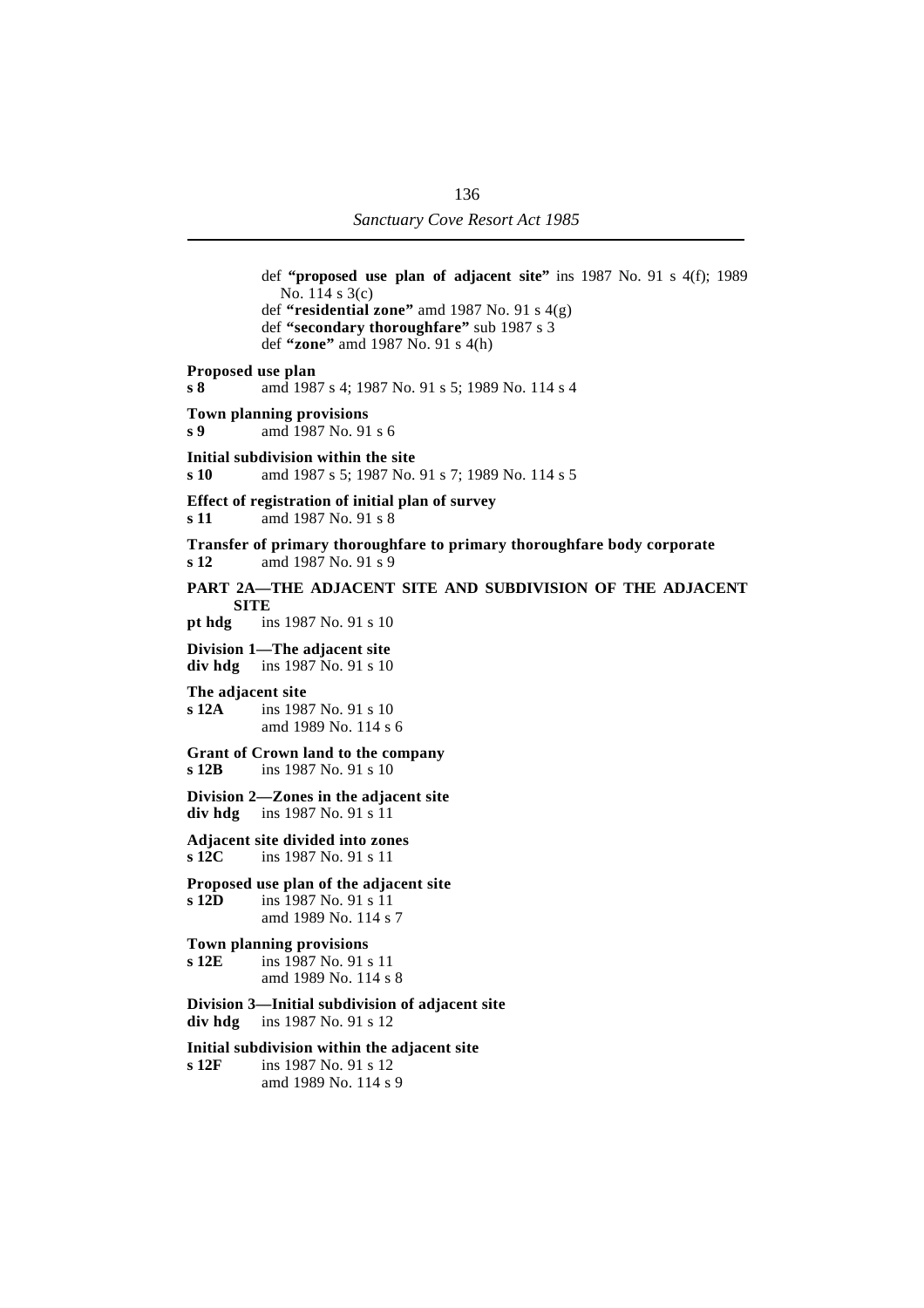### **Effect of registration of initial plan of survey of the adjacent site s 12G** ins 1987 No. 91 s 12 **Transfer of primary thoroughfare to primary thoroughfare body corporate s 12H** ins 1987 No. 91 s 12 **Division 4—Dealing with Land in Residential Zones div hdg** om 1987 No. 91 s 13 **PART 2B—DEALING WITH LAND IN ZONES pt hdg** ins 1987 No. 91 s 13 **Division 1—Dealing with land in residential zones div hdg** ins 1987 No. 91 s 13 **Subdivision etc. of land within certain residential zones s 13** amd 1987 s 6; 1987 No. 92 s 14; 1989 No. 114 s 10 **Transfer of lots comprising secondary thoroughfares to principal body corporate s 14** amd 1987 s 7; 1994 No. 69 s 229 sch 2 (never proclaimed into force and om 1995 No. 58 s 5(1) sch 7) **Subdivision of secondary lots s 15** amd 1986 s 2; 1987 s 8; 1994 No. 69 s 229 sch 2 (never proclaimed into force and om 1995 No. 58 s 5(1) sch 7); 1999 No. 30 s 98 sch 3 pt 1 **Plan of survey where variation of boundary approved**<br>s 15A ins 1989 No. 114 s 11 **s 15A** ins 1989 No. 114 s 11 **Creation of easements over group title lots s 16A** ins 1989 No. 114 s 12 **Determination of lot entitlements s 19** amd 1987 s 9 sub 1994 No. 69 s 229 sch 2 (never proclaimed into force and om 1995 No. 58 s 5(1) sch 7) **Division 2—Dealing with land in zones other than residential zones div hdg** amd 1987 No. 91 s 15 **Subdivision of land outside residential zones s 21A** ins 1989 No. 114 s 13 **Interpretation s 22** def **"proprietor"** sub 1994 No. 69 s 229 sch 2 (never proclaimed into force and om 1995 No. 58 s 5(1) sch 7); 1994 No. 81 s 525 sch 3 def **"Real Property Acts"** om R1 (see RA s 39) def **"secondary thoroughfare"** om 1987 s 10

#### **Principal body corporate**

**s 23** amd 1987 No. 91 s 16; 1999 No. 30 s 98 sch 3 pt 1

#### **Meetings of principal body corporate**

**s 27** amd 1987 s 11; 1987 No. 91 s 17; 1994 No. 69 s 229 sch 2 (never proclaimed into force and om 1995 No. 58 s 5(1) sch 7)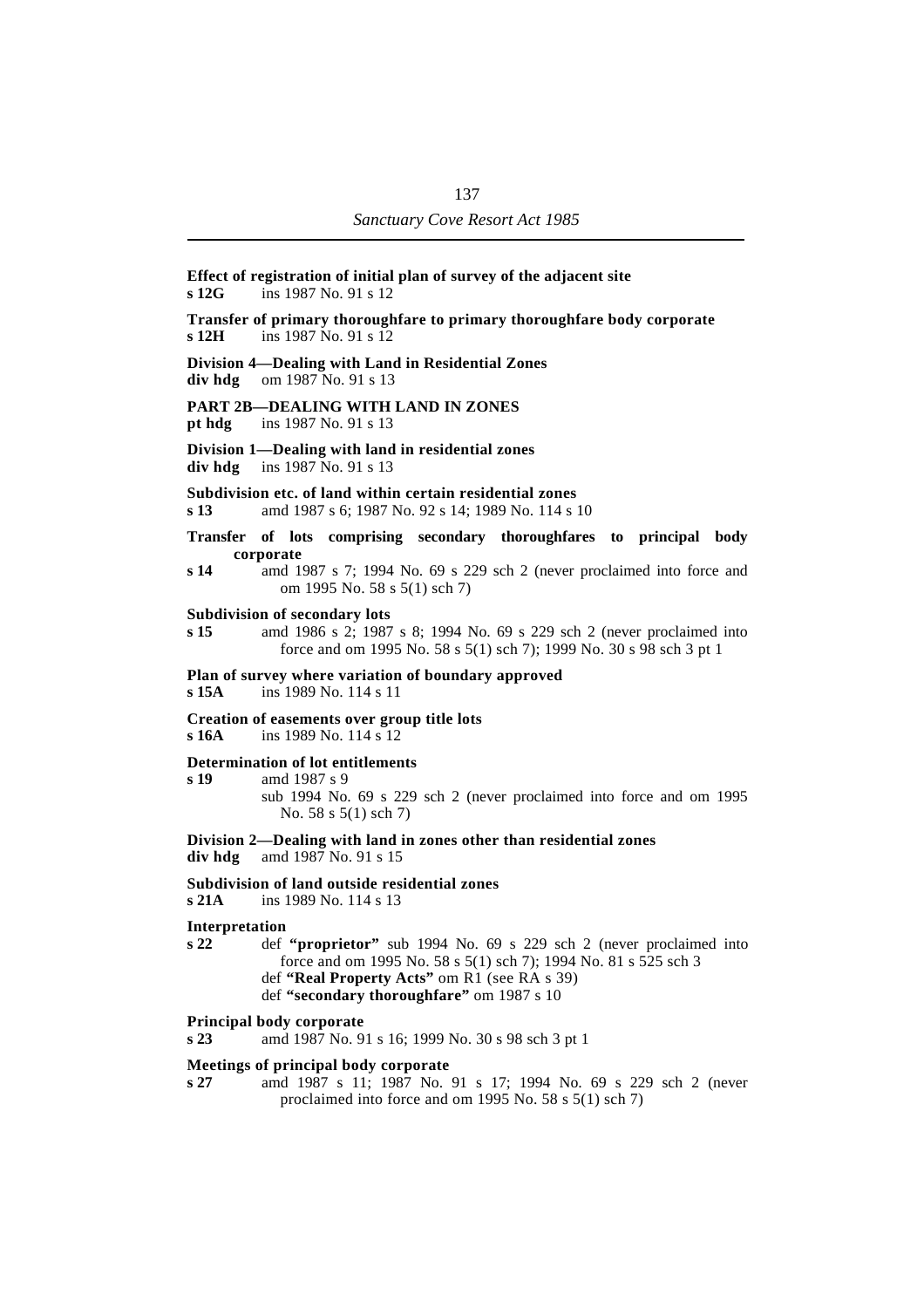### **Secondary thoroughfare by-laws**

**s 28** amd 1987 s 12

### **Levies by principal body corporate on members**

**s 29** amd 1987 No. 91 s 18

#### **Change of principal body corporate's address**

**s 30** amd 1987 s 13

#### **Power of entry**

**s 31** amd 1987 No. 91 s 19

#### **Duties of principal body corporate**

**s 33** amd 1987 s 14; 1989 No. 114 s 14; 1994 No. 69 s 229 sch 2 (never proclaimed into force and om 1995 No. 58 s 5(1) sch 7); 1997 No. 17 s 74 sch; 1999 No. 30 s 98 sch 3 pt 1

#### **Notices to be given by proprietors**

**s 35** amd 1999 No. 30 s 98 sch 3 pt 1

#### **Insurance by principal body corporate**

**s 37** amd 1987 No. 91 s 20; 1996 No. 75 s 535 sch 2

#### **Procedure upon application to Supreme Court**

**s 40** amd 1995 No. 57 s 4 sch 1

#### **Constitution of executive committee**

**s 41** amd 1987 s 15; 1994 No. 69 s 229 sch 2 (never proclaimed into force and om 1995 No. 58 s 5(1) sch 7)

**Chairperson, secretary and treasurer of executive committee**

**s 43** amd 1987 No. 91 s 21

#### **Division 2A—Principal body corporate manager div hdg** ins 1987 No. 91 s 22

#### **Principal body corporate manager**

**s 47A** ins 1987 No. 91 s 22

#### **Service of documents on principal body corporate, members and others s 49** amd 1987 s 16

#### **Thoroughfares are roads**

**prov hdg** sub 1999 No. 30 s 98 sch 3 pt 1 **s 53** amd 1999 No. 30 s 98 sch 3 pt 1

#### **Powers etc. of inspectors and others on thoroughfares**

**prov hdg** amd 2000 No. 5 s 373 sch 2 **s 54** amd 1987 No. 91 s 23; 2000 s 373 sch 2

**Primary and secondary thoroughfares are public places for certain purposes s 54A** ins 2000 No. 5 s 373 sch 2

### **Temporary closure of thoroughfares**

**s 55** amd 1987 No. 91 s 24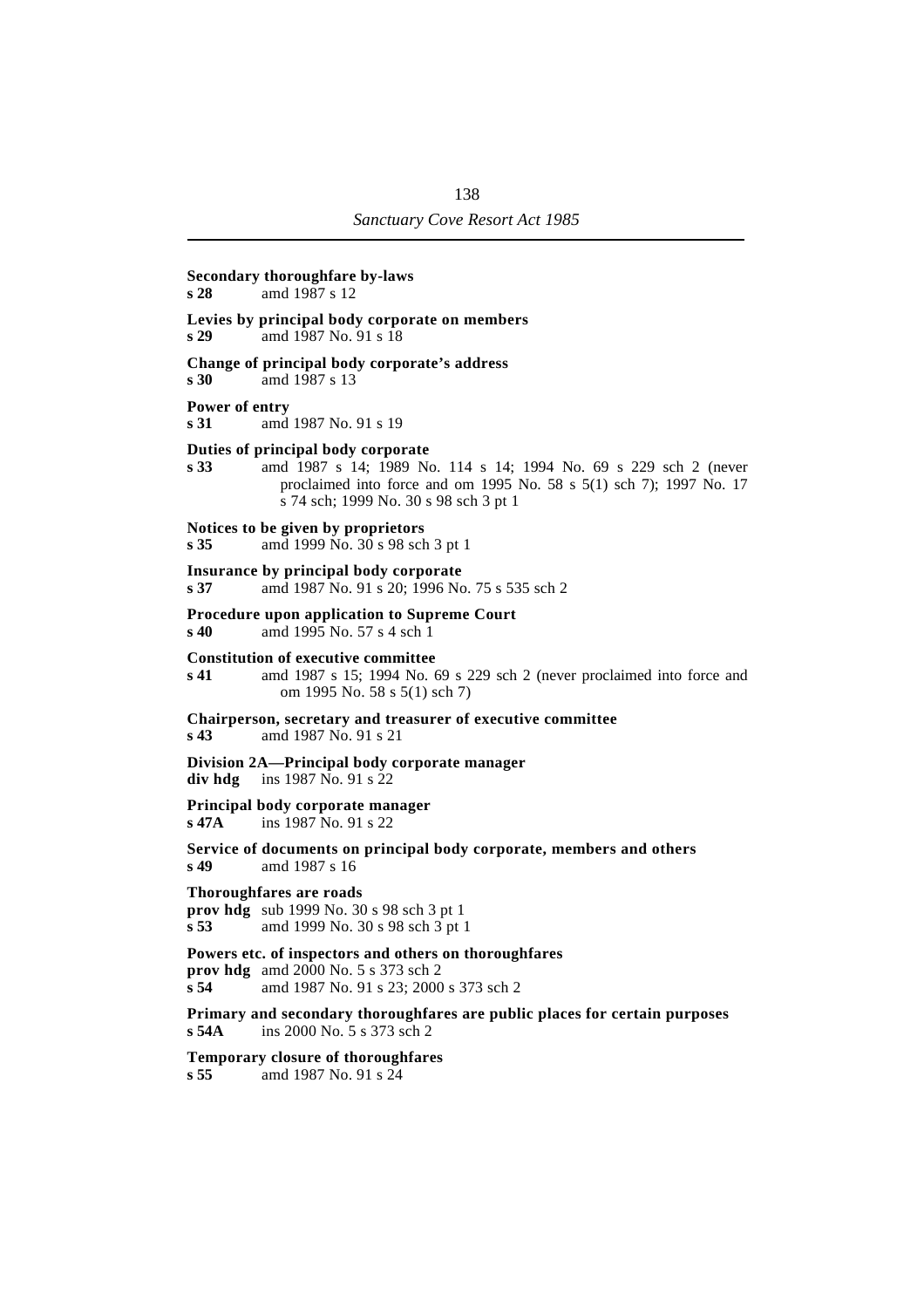## **Occupier's right to use thoroughfares s 56** amd 1987 No. 91 s 25 **Dedication of primary thoroughfare as road s 59** amd 1987 No. 91 s 26 **Establishment of pedestrian mall s 60** amd 1987 No. 91 s 27 **Additional works on primary thoroughfare s 61** amd 1987 No. 91 s 28 **Maintenance etc. of canals s 64A** ins 1987 No. 91 s 29 **Surrender of secondary thoroughfare as canal s 64B** ins 1987 No. 91 s 29 **Interpretation s 65** def **"proprietor"** sub 1994 No. 69 s 229 sch 2 (never proclaimed into force and om 1995 No. 58 s 5(1) sch 7); 1994 No. 81 s 525 sch 3 def **"Real Property Acts"** om R1 (see RA s 39) **Primary thoroughfare body corporate s 66** amd 1987 No. 91 s 30 **Meetings of primary thoroughfare body corporate s 70** amd 1987 s 17; 1987 No. 91 s 31; 1994 No. 69 s 229 sch 2 (never proclaimed into force and om 1995 No. 58 s 5(1) sch 7) **Primary thoroughfare by-laws s 71** amd 1987 s 18 **Voting entitlements before registration of initial plan of survey of adjacent site prov hdg** amd 1987 No. 91 s  $32(a)$ **s 72** amd 1987 No. 91 s 32(b)–(c) **Voting entitlements after registration of initial plan of survey of adjacent site s 72A** ins 1987 No. 91 s 33 amd 1989 No. 114 s 15 **Levies by primary thoroughfare body corporate on members s 73** amd 1987 No. 91 s 34 **Power of entry s 75** amd 1987 No. 91 s 35 **Miscellaneous powers of primary thoroughfare body corporate s 76** amd 1987 No. 91 s 36 **Duties of primary thoroughfare body corporate s 77** amd 1987 s 19; 1989 No. 114 s 16; 1994 No. 69 s 229 sch 2 (never proclaimed into force and om 1995 No. 58 s 5(1) sch 7); 1997 No. 17 s 74 sch; 1999 No. 30 s 98 sch 3 pt 1

#### **Primary thoroughfare body corporate roll**

**s 78** amd 1987 No. 91 s 37